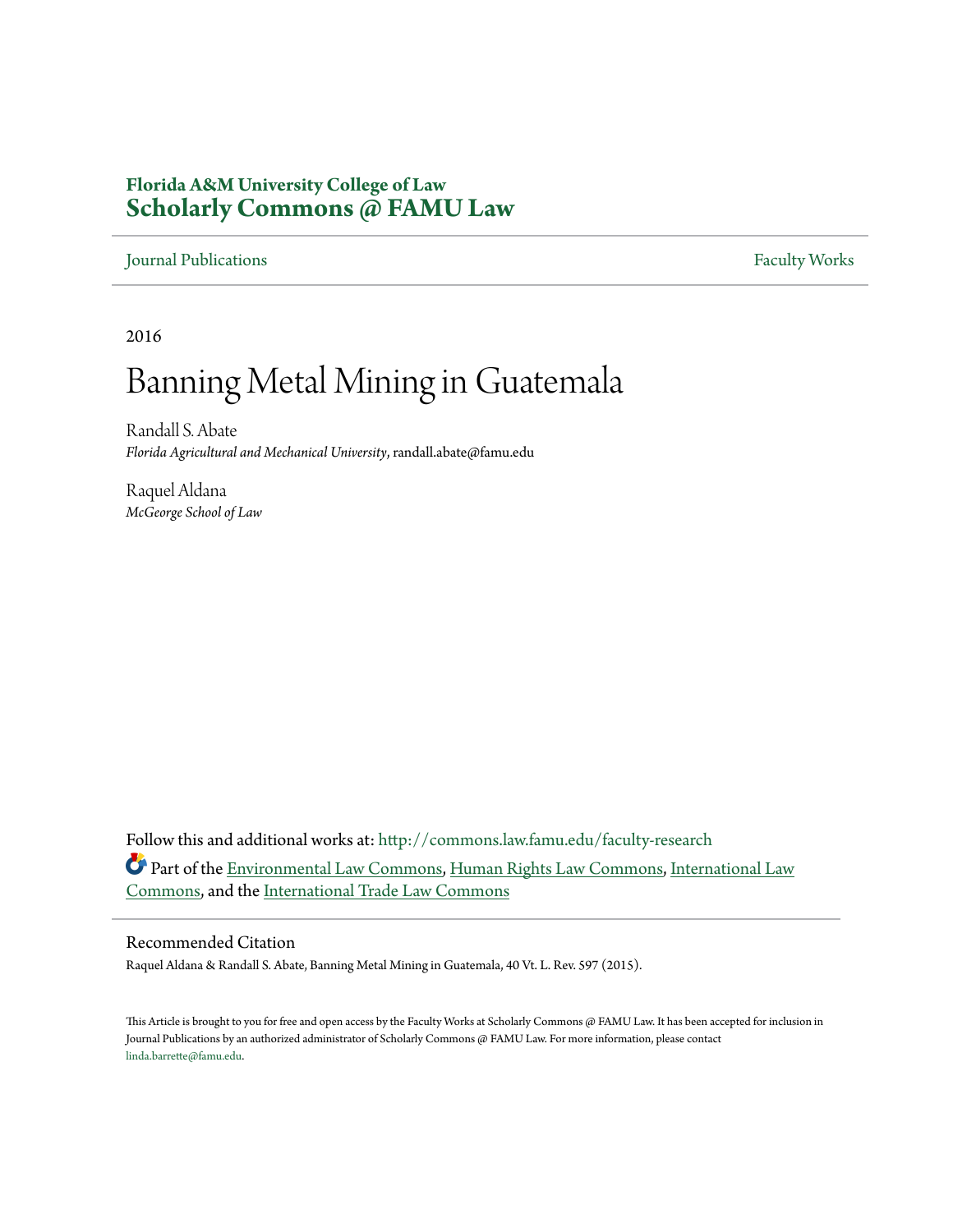# **BANNING METAL MINING IN GUATEMALA**

# **Raquel Aldana\* and Randall S. Abate\*\*†**

Water and life are more valuable than gold.

—Roadside sign in the vicinity of San Rafael mine in Guatemala

*Metal mining is unsustainable for Guatemala and its harms insurmountable for its people. Guatemalans who oppose metal mining have been fighting for decades domestically and internationally against the environmental degradation and other human rights abuses from metal mining activities in the country with little to show for their efforts. The State is too weak and corrupt to offer much hope for reform. Guatemala requires extensive governance reforms to become the type of strong democracy capable of reaping the potential benefits of metal mining in its territory. This is a long-term project. Most Guatemalans opposed to metal mining already know this, and the struggle is largely to ban all metal mining in the country. However, the prospect of a ban is elusive, in part because the country may face liability from investors affected by the ban. This Article presents the best case for a metal mining ban while exploring alternatives to minimize the investor liability costs to the country. First, the Article recommends that Guatemala exercise its sovereign right to adopt a law banning all future metal mining concessions. Second, Guatemala should rely on existing domestic laws to close the metal mines and mitigate the substantial damages resulting from these activities. Under either approach, Guatemala is likely to face investor liability in the millions and perhaps lose future investment in the country. This Article offers Guatemala suggestions for defending and mitigating these costs by relying on comparative studies of similar actions taken by Costa Rica and El Salvador.* 

 <sup>\*</sup> Professor of Law and Associate Dean for Faculty Scholarship, McGeorge School of Law, University of the Pacific. I thank Dean Francis J. Mootz and the law school for their support of this project. The article was inspired by the 2015 Lat Crit Study Space project which took 15 scholars to Guatemala to experience the most salient issues affecting the country, including mining. I benefitted greatly from the exceptional research assistance of José Parra, Tania Domínguez, and Sylvia LaRosa.

<sup>\*\*</sup> Professor of Law and Director, Center for International Law and Justice, Florida Agricultural and Mechanical University College of Law. Professor Abate gratefully acknowledges valuable research assistance from Robin Rogers and Carolina Garcia.

<sup>†</sup> We are especially indebted to Dr. Yuri Melini of the Center for Legal Action and Environmental Justice of Guatemala (CALAS) who has enlightened our understanding of mining in Guatemala. We dedicate this article to Rafael Maldonado and the hundreds of environmental justice defenders in the country who have endured so much to defend their lands, homes, and dignity. Finally, we thank the editorial team of the *Vermont Law Review* who worked diligently and professionally to improve this article.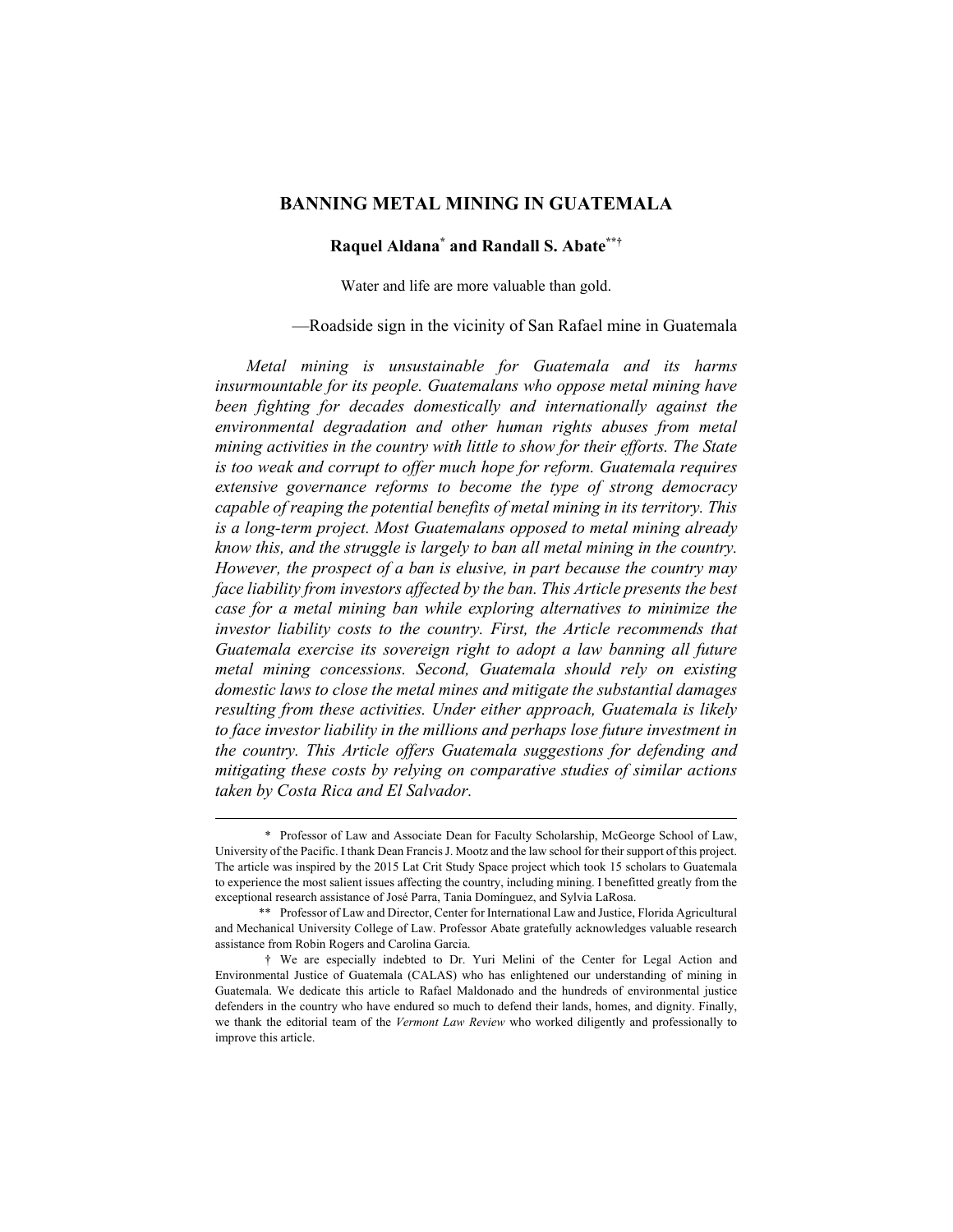| B. The Environmental, Health, Property, and Social Effects of Metal   |  |
|-----------------------------------------------------------------------|--|
|                                                                       |  |
|                                                                       |  |
|                                                                       |  |
|                                                                       |  |
| C. The Financial Benefits of Metal Mining: Who Profits and How        |  |
|                                                                       |  |
|                                                                       |  |
| A. The 1985 Constitution and Norms Relevant to Natural Resources. 624 |  |
|                                                                       |  |
|                                                                       |  |
|                                                                       |  |
|                                                                       |  |
|                                                                       |  |
|                                                                       |  |
|                                                                       |  |
| III. RECOMMENDED SOLUTIONS FOR GUATEMALA'S METAL MINING               |  |
|                                                                       |  |
| A. Inadequacy of Mining Reforms in Guatemala to Date  649             |  |
| B. Banning Metal Mining in Guatemala: A Comparative Assessment of     |  |
|                                                                       |  |
|                                                                       |  |
|                                                                       |  |
|                                                                       |  |
|                                                                       |  |
|                                                                       |  |
| b. Closure of the Mines and Claims of Expropriation: El Salvador      |  |
|                                                                       |  |
| c. Defending Against International Arbitration Liability 665          |  |
|                                                                       |  |

# **INTRODUCTION**

Metal mining is not big business in Guatemala. It generates less than one percent of the country's gross national product and employs less than one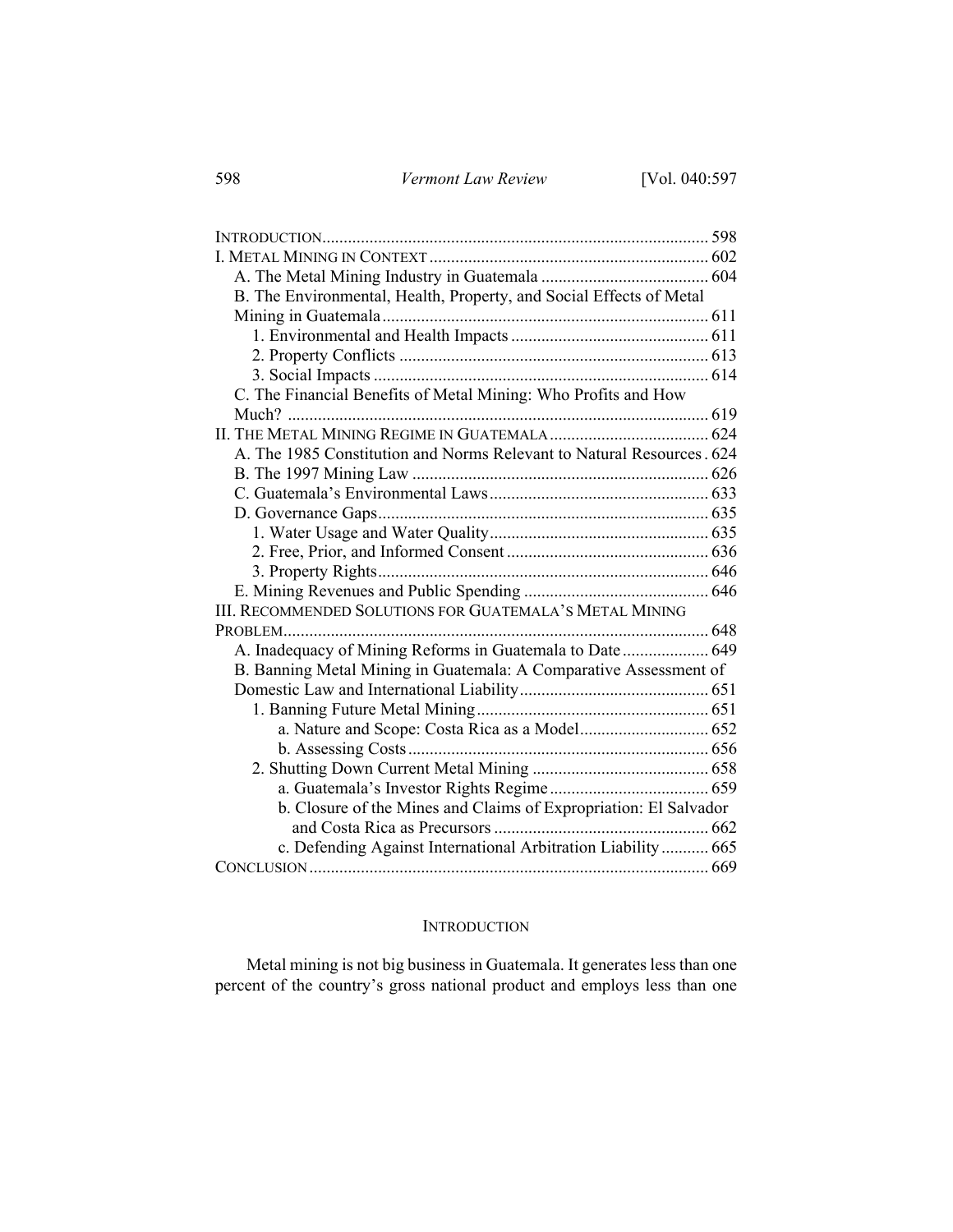percent of the official workforce in the country.<sup>1</sup> The metal mining industry has also been in decline since  $2012<sup>2</sup>$  and a significant subpart of the industry will disappear completely in a matter of decades when all of the gold, silver, and other metals have been extracted.<sup>3</sup>

For such a small industry, metal mining represents a giant problem for Guatemala. Metal mining has generated chaos in the country and provoked ire among many within and beyond its borders. Metal mining in Guatemala is controversial for significant reasons. First, at an alarmingly quick pace, metal mining is destroying much of the country's beautiful environmental resources.<sup>4</sup> Second, this destruction is occurring largely without the consent of the affected communities—both indigenous and non-indigenous.<sup>5</sup> For these communities, the few benefits—mostly in the form of jobs with higher wages for some of the local residents—pale in comparison to the short-term and long-term harms.<sup>6</sup> In the short term, residents in metal mining communities are disturbed by noise; sickened by contamination; impoverished by reduced water supply and food production; divided by conflict even among friends and family; and criminalized and physically harmed during protests.<sup>7</sup> In the long term, water depletion and contamination linger, mountains and landscapes disappear, and the jobs and monies that mines brought dissipate. The affected communities—and the entire country as a result—are left with an even bleaker future than prior to exploitation, literally and figuratively.

These environmental and human rights harms alone justify a rejection of the industry in Guatemala. The disdain for metal mining, however, lies exactly in the reasons for its presence in the country. Why is an industry that represents such an insignificant economic investment and with such destructive characteristics allowed to operate in the country? The answer is cynical but tragically true. Metal mining makes a great deal of investment sense to the foreign investors and shareholders<sup>8</sup> and to the economic elite and

7*. See infra* Part I.B.3.

 <sup>1</sup>*. See infra* Parts I.A & I.C.

<sup>2</sup>*. See infra* Part I.C.

 <sup>3.</sup> INSTITUTO DE AGRICULTURA, RECURSOS NATURALES Y AMBIENTE [IARNA], PERFIL AMBIENTAL DE GUATEMALA 2008–2009: LAS SEÑALES AMBIENTALES CRÍTICAS Y SU RELACIÓN CON EL DESARROLLO § 3.8.2.1, 198–200 (2009) [hereinafter IARNA], http://www.infoiarna.org.gt/media/file/PERFAM2008/PERFAM2008.pdf.

<sup>4</sup>*. See infra* Part I.B.

<sup>5</sup>*. See infra* Part II.D.2.

<sup>6</sup>*. See infra* Part I.C.

 <sup>8.</sup> Investors that support metal mining operations in Guatemala are largely foreign, principally from Canada. *See infra* Part I.A.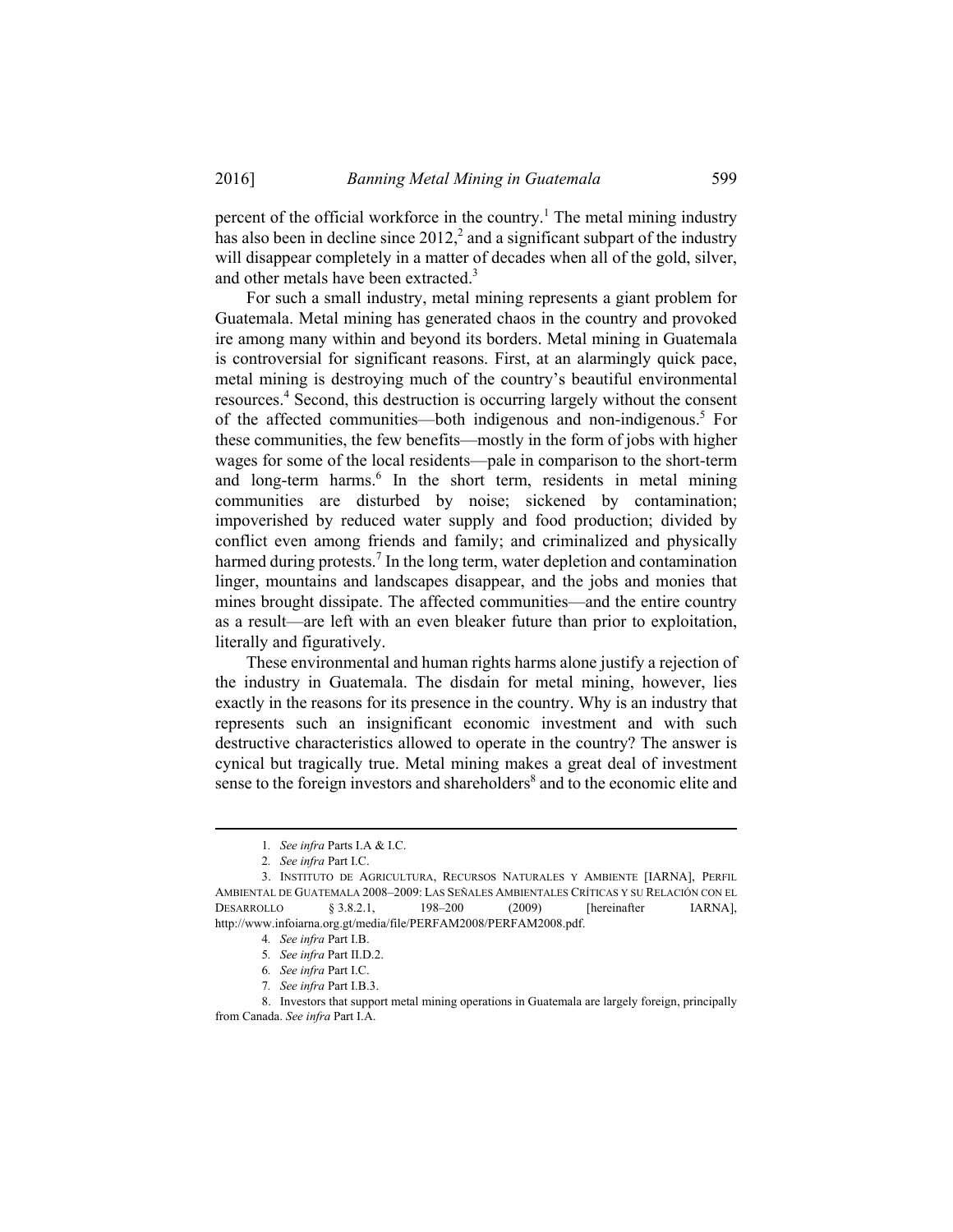self-interested politicians who profit from it.<sup>9</sup> In turn, as a struggling democracy with weak laws and institutions, but strongly favorable investment laws and practices, Guatemala is the ideal host for the continuation of corporate practices that are senseless and destructive.<sup>10</sup>

This same assessment of metal mining in Guatemala applies across the region and globally, particularly in developing nations with similar democratic and social struggles.<sup>11</sup> It also applies to several other types of industries that extract natural resources or cheap labor for global consumption.12 Unlike Guatemala, however, some of these nations are stepping back and instituting important reforms to limit or ban certain types of mining.13 There are important lessons in these reforms for Guatemala.

This Article proposes recommendations for managing Guatemala's metal mining problem. It proceeds from the premise that metal mining is a bad investment for Guatemala, at least in the short term. Metal mining is never a sustainable practice for any country because metal is an exhaustible and non-renewable natural resource and its extraction is inherently toxic and destructive.<sup>14</sup> There is a legitimate argument that metal mining may be necessary for development and that it could be done in ways that significantly reduce the harms to the environment and communities. This Article does not address whether or how Guatemala might choose to engage in metal mining in the future. Rather, it asserts that Guatemala is ill prepared to implement a metal mining regime that makes sense for the country at this time.

Guatemala is now grappling—in good ways—with significant and visible democratic problems. For the first time in the near decade of the United Nations Commission against Impunity's (CICIG) operation in Guatemala, its investigations are finally exposing the shameful and cynical acts of corrupt politicians.15 Not a single Guatemalan is surprised by the dirty secrets the CICIG's wiretaps and secret recordings revealed.<sup>16</sup> Several highlevel officials resigned following the revelations, including the Vice

 <sup>9</sup>*. See infra* Part I.C.

<sup>10</sup>*. See infra* Part II.

<sup>11</sup>*. See infra* Part III.B.

 <sup>12.</sup> *See infra* Part III.B.

<sup>13</sup>*. See, e.g.*, *infra* Part III.B.1.

<sup>14</sup>*. See infra* Part I.B.

<sup>15</sup>*. See, e.g.*, COMISIÓN INTERNACIONAL CONTRA LA IMPUNIDAD EN GUATEMALA, JUSTICIA PARA TODOS, BOLETÍN INFORMATIVO, CIUDADANOS CONTRA LA CORRUPCIÓN (2015), http://www.cicig.org/index.php?page=boletin\_informativo.

 <sup>16.</sup> OBSERVATORIO DE CONFLICTOS MINEROS DE AMÉRICA LATINA, CONFLICTOS MINEROS EN AMÉRICA LATINA, EXTRACCIÓN, SAQUEO, Y AGRESIÓN: ESTADO DE SITUACIÓN EN 2014, at 2 (2015), http://www.conflictosmineros.net/agregar-documento/publicaciones-ocmal/conflictos-mineros-enamerica-latina-extraccion-saqueo-y-agresion-estado-de-situacion-en-2014/detail.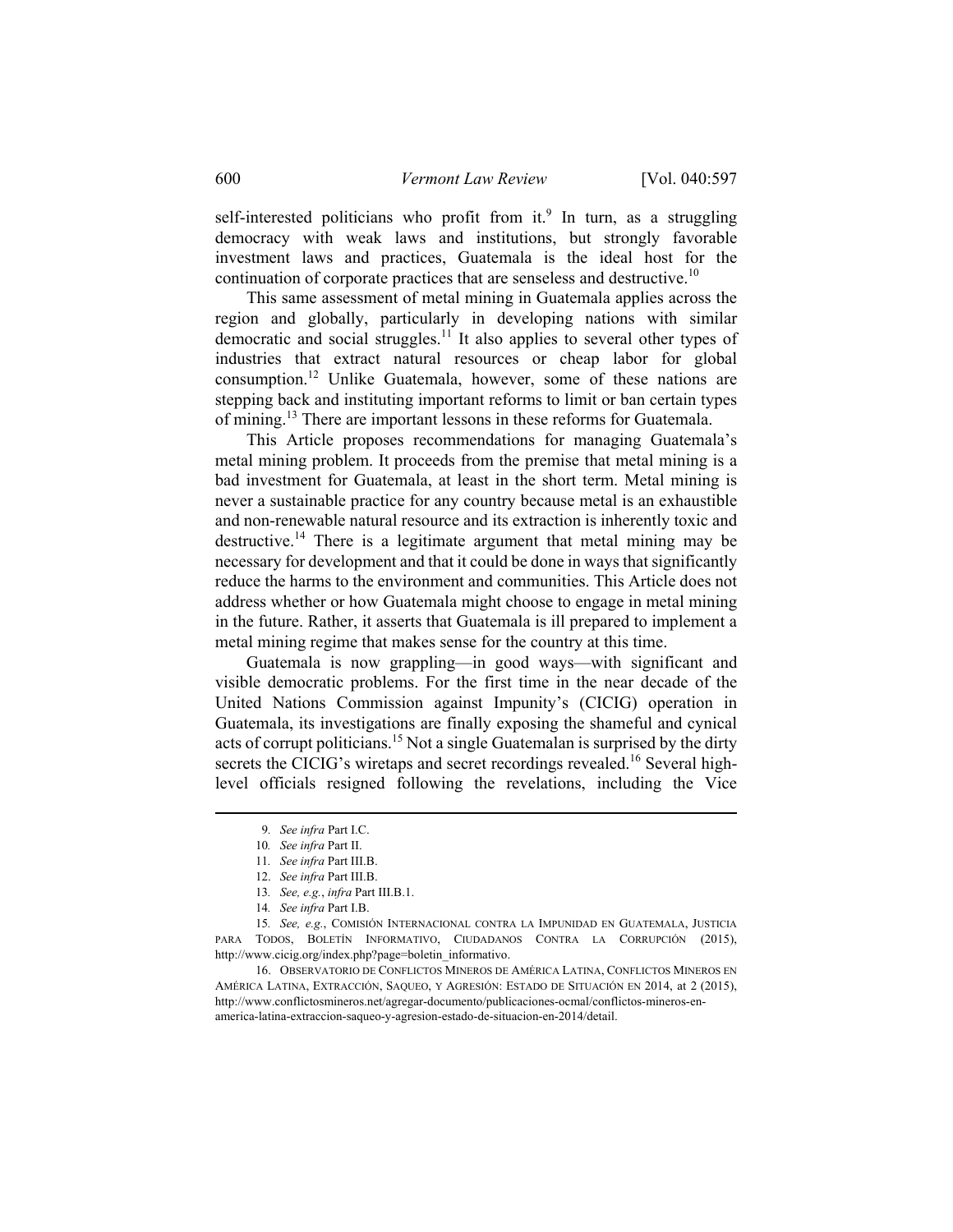President and the President who now face criminal charges for their acts of corruption.17 This alone represents remarkable progress for Guatemala.

These potentially monumental transitions in Guatemala, however, do not guarantee real and sustained reforms in the country. Today, nearly 20 years after the signing of an ambitious peace agenda, Guatemala is nowhere near a strong enough democracy as it needs to be to manage metal mining in order to minimize harms and maximize benefits for its citizens.18 Much needs to happen first, including electoral reform, eradication of deep inequality, greater transparency in public spending, and tax and social spending reforms. This Article addresses the primary concerns that pertain to mining: reforming the 1997 Mining Law; the need to regulate water and the consultative process; and the need to improve transparency in tax collection, public spending, and social investment, particularly as it relates to the mining industry.19 These reforms must occur in tandem with the broader and systemic reforms already mentioned if metal mining is to be successful. Until then, Guatemala should consider banning metal mining in the country. This course would not be unchartered territory in the region. Other nations, with Costa Rica as one of the best examples, have paved the way. $^{20}$ 

Banning metal mining in Guatemala, even if temporarily, will likely face fierce opposition from investors and potentially from Guatemala's important trading partners. Guatemalans would be right to be concerned about two possible negative consequences from the decision to ban or limit metal mining: (1) companies already holding exploration and exploitation licenses could sue in international tribunals or foreign courts for millions alleging expropriation; and (2) Guatemala could damage its relationship with Canada, the United States, and other potential trading partners and international economic institutions. This Article addresses strategies and defenses for banning mining in Guatemala in response to expropriation claims in international tribunals. Also, it proposes standards and norms that arbitrators should apply to resolve these claims. As to the second concern, the potential impacts on trade and investment might be exaggerated and overstated. Guatemala nonetheless should explore alternatives for sustainable

 <sup>17.</sup> Press Release, Comisión Internacional contra la Impunidad en Guatemala, A Prisión Preventiva Otto Pérez Molina (Sept. 8, 2015), http://www.cicig.org/index.php?mact=News,cntnt01,detail,0&cntnt01articleid=632&cntnt01showall=& cntnt01returnid=1377.

 <sup>18.</sup> *Guatemala's Peace Process: A Look Back on the 1996 Peace Accords*, COUNCIL ON HEMISPHERIC AFFAIRS (July 30, 2015), http://www.coha.org/guatemalas-crippled-peace-process-a-lookback-on-the-1996-peace-accords/.

<sup>19</sup>*. See infra* Part II.

<sup>20</sup>*. See infra* Part III.B.1.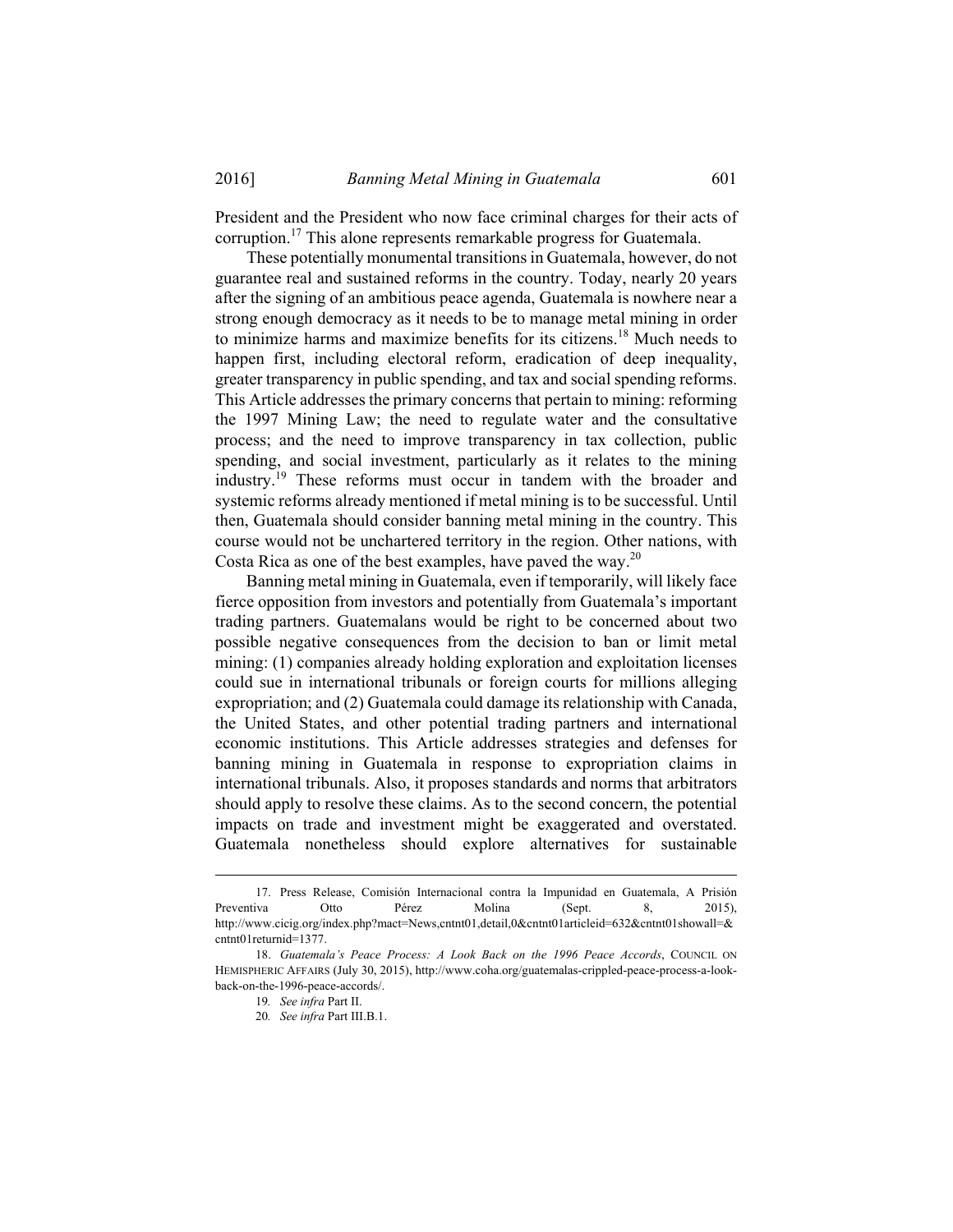development that would be better for the country in the long term. Costa Rica's ecotourism industry serves as a model for Guatemala in this regard.<sup>21</sup>

Part I of this Article explains the nature and scope of the metal mining industry in Guatemala. It also examines the environmental, health, property, and social impacts of metal mining and discusses the unbalanced costs and harms of the industry under Guatemala's status quo. Part II documents the challenges and gaps in the existing domestic and international legal frameworks that attempt to regulate metal mining activities in Guatemala. Part III proposes an incremental model for Guatemala to address its metal mining problem. First, this Article recommends that Guatemala exercise its sovereign right to adopt a law banning all future metal mining concessions. Second, Guatemala should rely on existing domestic laws to close the mines in order to mitigate the substantial damages resulting from these activities. Under either approach, Guatemala is likely to face investor liability in the millions, and perhaps lose future investment in the country. This Article offers Guatemala suggestions for defending and mitigating these costs by relying on comparative studies of similar actions taken by Costa Rica and El Salvador.

## I. METAL MINING IN CONTEXT

In the late 1980s and early 1990s, investment in metals moved out of traditional middle- and high-income countries toward the developing world.<sup>22</sup> And in the last ten years, due to increased demand in countries like Brazil, India, Russia, China, and South Africa, metal mining has grown exponentially in the world. Technological advances allowed for ever-more diffuse deposits of minerals to be profitably mined.<sup>23</sup> In turn, many developing nations, including in Latin America, adopted policies designed to encourage foreign investment, specifically in extractive industries.<sup>24</sup> Not

 <sup>21</sup>*. See infra* Part III.B.1.

 <sup>22.</sup> Michael L. Dougherty, *The Global Gold Mining Industry, Junior Firms, and Civil Society Resistance in Guatemala*, 10 BULL. LATIN AM. RES. 1, 4 (2011), http://devstudies.wisc.edu/docs/BLAR%20Early%20View.pdf.

<sup>23</sup>*. Id.*; *see also* JEAN ACQUATELLA ET AL., COMISIÓN ECONÓMICA PARA AMÉRICA LATINA Y EL CARIBE, RENTAS DE RECURSOS NATURALES NO RENOVABLES EN AMÉRICA LATINA Y EL CARIBE: EVOLUCIÓN Y PARTICIPACIÓN ESTATAL, 1990–2010, at 11 (2013), http://www.cepal.org/es/publicaciones/7044-rentas-de-recursos-naturales-no-renovables-en-americalatina-y-el-caribe.

 <sup>24.</sup> Dougherty, *supra* note 22, at 4.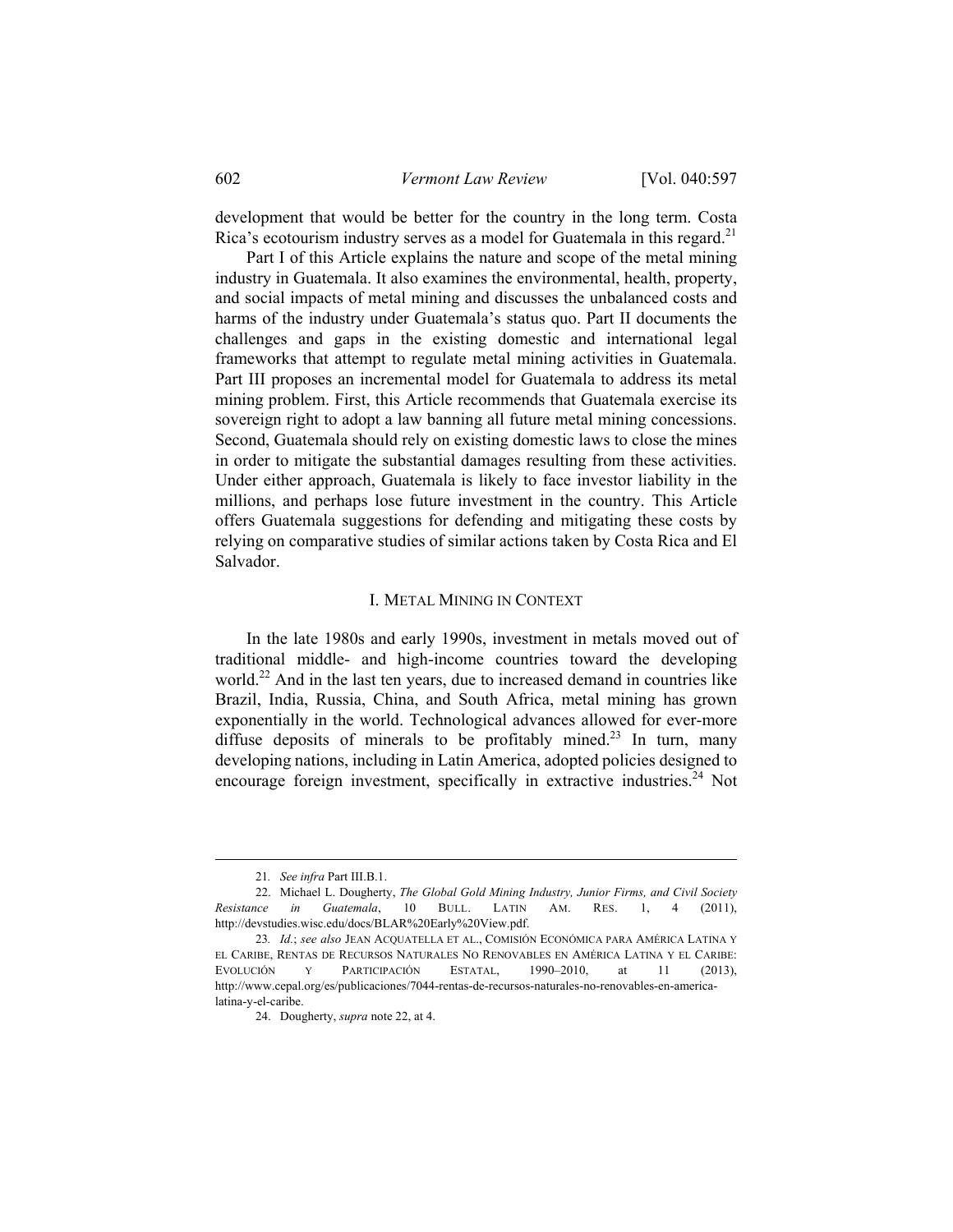surprisingly, Latin America's contributions to metal mining have been significant in recent years.<sup>25</sup>

This transition in the metal mining industry was accompanied by the proliferation of small or junior exploration firms in new investment target countries.26 In general, there are three categories of firms conducting metal mining operations in Latin America: senior firms, mid-tier firms, and junior firms. Junior firms account for a very small share of overall mineral production, yet they represent the majority of the metal mining companies today.27 In practice, junior firms typically engage solely in exploration of potential sites and have limited production sites.<sup>28</sup> On the other hand, senior firms typically derive their revenue from production and sale, often taking sites explored by juniors into production.<sup>29</sup> These specific roles undertaken by each category of mining firm results in interdependence between them. Senior firms depend on junior firms to undertake the exploration and junior firms depend on senior firms to take their sites into production. Junior firms, in fact, conduct most of the exploration of new investment targets in the developing world and sometimes sell to senior firms only in exploitation phases.<sup>30</sup>

While junior firms typically are not the ones engaging in the actual exploitation of a site, they still make up the majority of the mining companies in Latin America, and specifically in Guatemala.31 There are nine mining firms operating in Guatemala, seven of which are junior.<sup>32</sup> Junior firms have proliferated for a number of reasons. Most notably, recent technological advances in mining techniques have resulted in an increased number of commercially viable sites, which in turn reduces the entry cost barrier for smaller firms.<sup>33</sup> In addition, the Canadian government incentivizes smaller

 <sup>25.</sup> In 2010, for example, Latin America produced 45.3% of the world's copper and 30.8% of silver. The biggest producers of metals are Chile (copper), Peru (gold), Mexico (copper and silver), Cuba (nickel), and Brazil (gold and nickel). INSTITUTO CENTROAMERICANO DE ESTUDIOS FISCALES, LA MINERÍA EN GUATEMALA: REALIDAD Y DESAFÍOS FRENTE A LA DEMOCRACIA Y EL DESARROLLO (2014) [hereinafter ICEFI REPORT], http://icefi.org/wp-content/uploads/2014/03/mineria-impresion.pdf; *see also*  ACQUATELLA ET AL., *supra* note 23, at 27–28.

 <sup>26.</sup> Dougherty, *supra* note 22, at 4.

<sup>27</sup>*. Id.*

 <sup>28.</sup> *Id.*

<sup>29</sup>*. Id.* at 4–5.

<sup>30</sup>*. Id.* at 5.

<sup>31</sup>*. Id.* at 4, 6.

<sup>32</sup>*. Id.* at 6.

<sup>33</sup>*. Id.* at 5.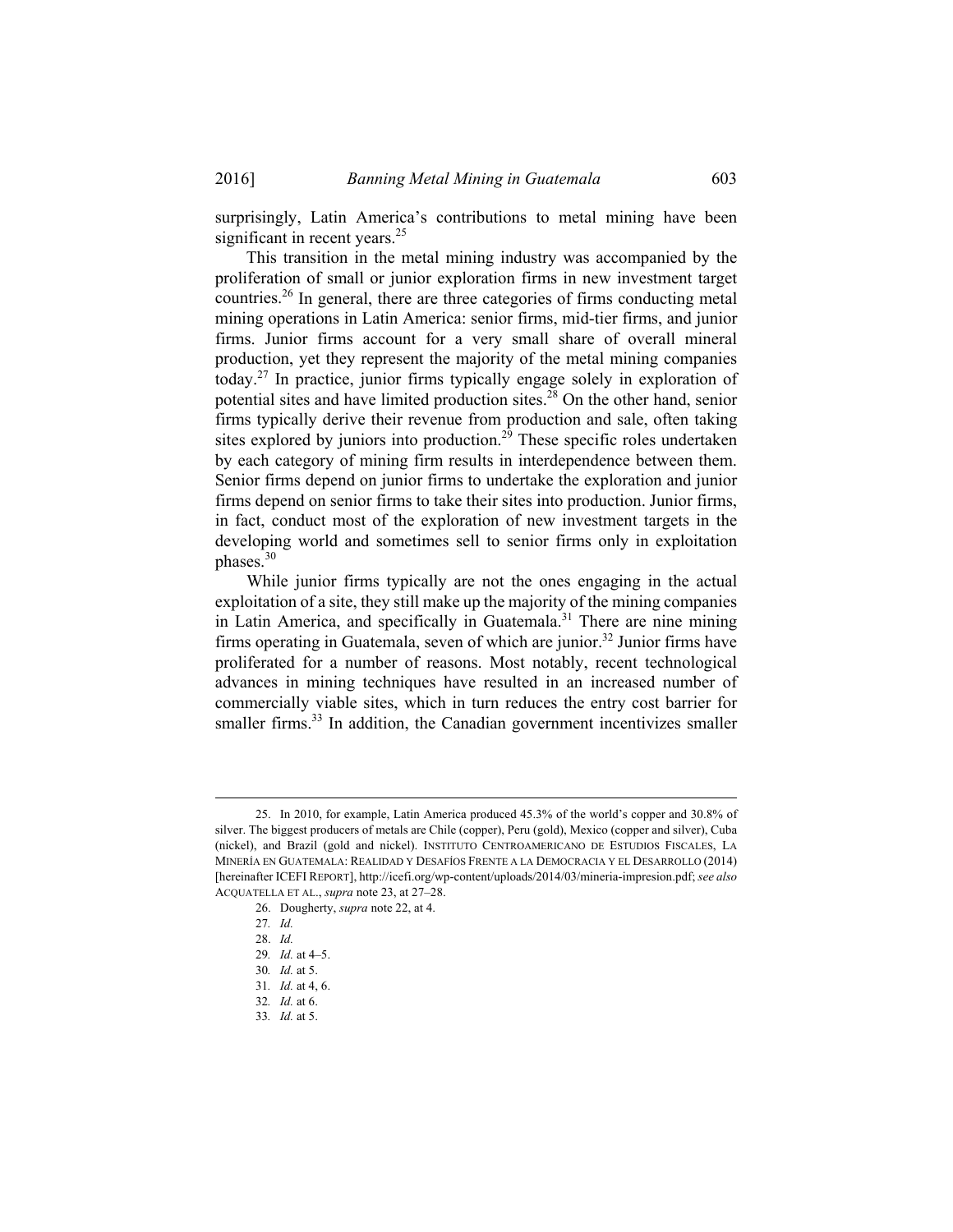firm investment by providing tax benefits that make 100% of capital invested in domestic junior activity tax deductible for the investor. $34$ 

While technological advances and incentivizing policies have created an environment where newer, smaller firms can flourish, these junior firms now find themselves in intense competition with one another. This competition has led them to cut corners when it comes to adopting environmentally and socially responsible techniques—presumably in an effort to simply get ahead of the competition.35 Additionally, lenient Canadian corporate oversight has contributed to this failure to meet environmental and social standards.<sup>36</sup> By the time senior firms become involved in mining, they inherit the controversies and conflicts that their junior colleagues left behind.<sup>37</sup>

Another notable element of junior firms that leads to cutting corners has been their demonstrated lack of motivation to engage with the host communities in which they have set up shop.<sup>38</sup> This could also be a result of the intense competition these firms face, which leads them to cut corners in order to get ahead.39 Another possible explanation for this lack of motivation could be the simple fact that junior firms, being only focused on the exploration of sites rather than the long-term exploitation, are less invested in trying to form relationships with the host communities.

### *A. The Metal Mining Industry in Guatemala*

Guatemala is not a metal-rich country, at least as measured in terms of production. In fact, Guatemala's economy, workforce, and exports have traditionally been centered in agriculture.40 While metal mining represents a significant share of the mineral industry of Guatemala, the entire industry recently represented only 0.5% to 2.83% of the Gross National Product

 <sup>34</sup>*. Id.*

<sup>35</sup>*. Id.*

 <sup>36.</sup> *Id.*

<sup>37</sup>*. Id.*

<sup>38</sup>*. Id.* at 7 (discussing how Glamis Gold, a junior firm, did not adequately consult with the local communities about project development).

<sup>39</sup>*. Id.* at 12–13.

 <sup>40.</sup> LYUBA ZARSKY & LEONARDO STANLEY, GLOB. DEV. & ENV'T INST., SEARCHING FOR GOLD IN THE HIGHLANDS OF GUATEMALA: ECONOMIC BENEFITS AND ENVIRONMENTAL RISKS OF THE MARLIN MINE 13 (2011), http://www.ase.tufts.edu/gdae/policy\_research/marlinminereport.html.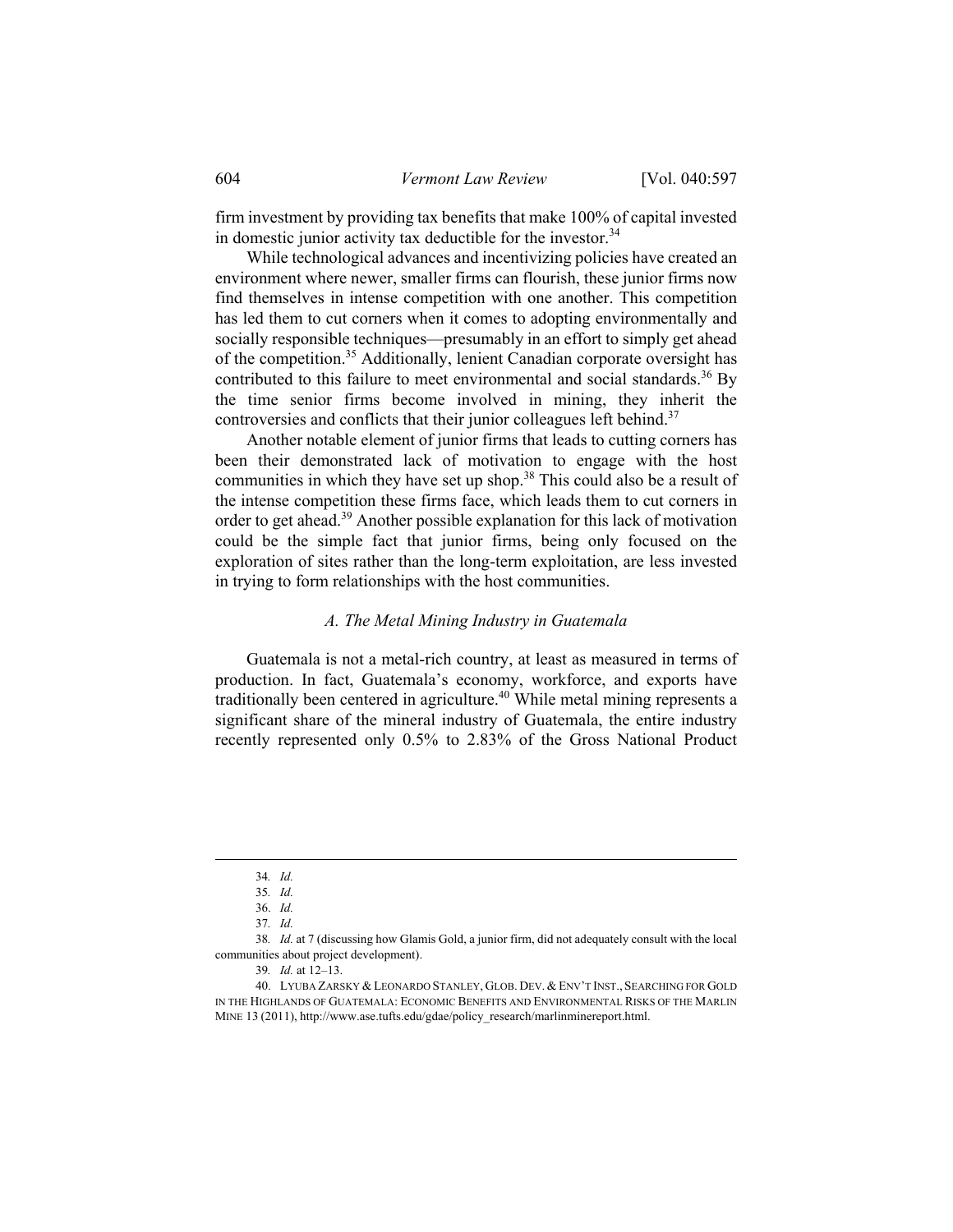(GNP).41 In 2014, the entire mining industry yielded Guatemala only 0.8% of its GNP.<sup>42</sup>

In Guatemala, both precious and base metals are mined<sup>43</sup> and largely exploited for export by Canadian companies. Metal mining constitutes over  $90\%$  of all mining production in the country.<sup>44</sup> Non-metallic minerals, largely used for industrial domestic production, are much more abundant in volume;<sup>45</sup> however, non-metallic mineral mining represents less than 5% of the mining industry revenues in the country.<sup>46</sup> Both types of mining often lead to significant environmental harms, depending on the method of extraction employed.<sup>47</sup> Metal mining, however, generates more conflicts in Guatemala than other types of mining, including hydrocarbon and nonmineral mining.48 Moreover, metal mining in Guatemala occurs principally in rural areas, which disproportionately affects indigenous communities and their communal lands.49

While metal mining does not represent a significant portion of Guatemala's GNP, it has comprised an important, but steadily declining, portion of Guatemala's Direct Foreign Investment (DFI). Between 2010 and

 42. DEPARTMENTO DE ESTADÍSTICAS MACROECONÓMICAS, BANCO DE GUATEMALA, PRODUCTO INTERNO BRUTO TRIMESTRAL, CUARTO TRIMESTRE DE 2014, at 7 (2015), http://www.banguat.gob.gt/cuentasnac/4T\_2014\_JM.pdf.

43. IARNA, *supra* note 3, at 199.

 <sup>41.</sup> In 2004, for example, the Ministry of Energy and Mining reported that the mineral mining industry comprised 0.3% of the GNP. MINISTERIO DE ENERGÍA Y MINAS, ANUARIO ESTADÍSTICO MINERO 2005, at 6 (2005), http://www.mem.gob.gt/wpcontent/uploads/2012/05/1. Anuario Estadistico Minero 2005.pdf. At its peak of production in 2011, mining reached 2.83% of the GNP of Guatemala. ICEFI REPORT, *supra* note 25, at 53. In most years, mineral mining represents only about 1% of the total GDP. ZARSKY & STANLEY, *supra* note 40, at 13.

 <sup>44.</sup> *Cuadro Flujo de IED por Activida de Económica y País de Procedencia 2012*, BANCO DE GUATEMALA, http://www.banguat.gob.gt/inc/ver.asp?id=/Publica/v\_man\_bpagos/flujo\_IED\_2012.htm &e=111758 (last visited Jan. 25, 2016); MINISTERIO DE ENERGÍA Y MINAS, ANUARIO ESTADÍSTICO MINERO 2014, at 8 (2014) [hereinafter ANUARIO ESTADÍSTICO MINERO 2014], http://www.mem.gob.gt/wp-content/uploads/2012/05/ANUARIO-ESTAD%C3%8DSTICO-MINERO-2014.pdf.

 <sup>45.</sup> Non-metallic mineral mining is projected to continue in Guatemala for several hundred years. In contrast, most metals in Guatemala will be exhausted in about a decade. IARNA, *supra* note 3, at 198, 200.

 <sup>46.</sup> ANUARIO ESTADÍSTICO MINERO 2014, *supra* note 44, at 8.

 <sup>47.</sup> PEACE BRIGADES INTERNATIONAL, LA MINERÍA: ¿BENEFICIO PARA GUATEMALA? 3 (2010) [hereinafter PBI MINING BULLETIN], http://www.peacebrigades.org/fileadmin/user\_files/projects/guatemala/files/spanish/PBI\_Boletin\_21\_es p.pdf.

 <sup>48.</sup> OBSERVATORIO DE CONFLICTOS MINEROS DE AMÉRICA LATINA, CONFLICTOS MINEROS EN AMÉRICA LATINA, EXTRACCIÓN, SAQUEO, Y AGRESIÓN: ESTADO DE SITUACIÓN EN 2014, at 2 (2014), http://www.conflictosmineros.net/agregar-documento/publicaciones-ocmal/conflictos-mineros-enamerica-latina-extraccion-saqueo-y-agresion-estado-de-situacion-en-2014/detail.

<sup>49</sup>*. Id.*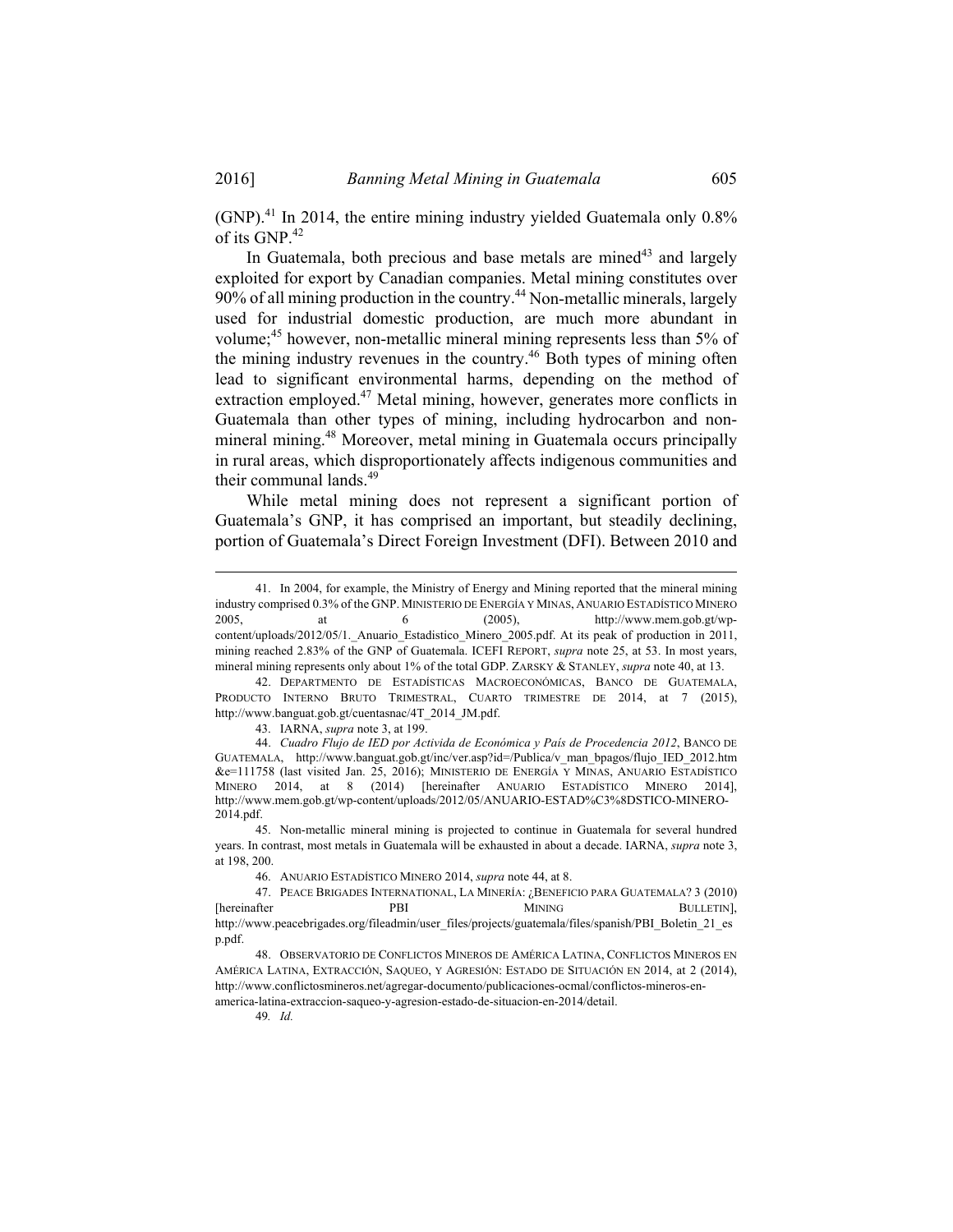2015, Guatemala's data (which combines agricultural and all mining investment) show those industries' highest share of DFI to have been in 2012 at 33.6%, or \$417.8 million.<sup>50</sup> Since then, however, the amount has dropped significantly to 10.3% in 2015, at only \$88.8 million.<sup>51</sup> In the two years prior to 2015, investment from mining (and agriculture) comprised 25.8% (\$334.7 million) and 14.5% (\$201.2 million).<sup>52</sup> The non-renewable characteristic of minerals, however, means that this rate of investment will likely only last for a few more years.<sup>53</sup>

In recent years, Canadian companies have been the primary, and sometimes sole, investors in these metal-mining projects in Guatemala.<sup>54</sup> Most of these companies are junior, although some have established formal and informal strategic partnerships with senior firms.<sup>55</sup> Guatemala has become a target for junior metal mining investment because it possesses the right mix of flexible laws and policies and amenable mineralization to warrant investment.<sup>56</sup> Indeed, "this confluence of conditions has enabled Guatemala to become one of the lowest-cost gold producers in Latin America," if not the world.<sup>57</sup>

Metal mining is not a new phenomenon in Guatemala,<sup>58</sup> but it has taken on a new intensity since the late 1990s with the end of the civil war and the

 51. *Flujos de Inversión Extranjera Directa Según País de Procedencia y Actividad Económica 2007-2015*, BANCO DE GUATEMALA, https://www.banguat.gob.gt/inc/ver.asp?id=/Publica/v\_man\_ bpagos/flujo\_IED\_2007\_2015.htm&e=122316 (last visited Apr. 21, 2016). The 2015 figures could reflect several factors discussed elsewhere in this paper, including the temporary moratorium on mining investment in the country.

 52. *Cuadro Flujo de IED por Actividad Económica y País de Procedencia 2013*, BANCO DE GUATEMALA, https://www.banguat.gob.gt/inc/ver.asp?id=/Publica/v\_man\_bpagos/flujo\_IED\_2013. htm&e=111762 (last visited May 12, 2016) [hereinafter *2013 Chart of Guatemala's Economic Activity*]; *Cuadro Flujo de IED por Actividad Económica y País de Procedencia 2014*, BANCO DE GUATEMALA, www.banguat.gob.gt/inc/ver.asp?id=Publica/v\_man\_bpagos/flujos\_IED\_2014.htm&e=115682 (last visited May 12, 2016) [hereinafter *2014 Chart of Guatemala's Economic Activity*].

53. IARNA*, supra* note 3, at 200.

 54. The only other notable investor has been Russia, but only for the exceptional years of 2012 and 2013. *2013 Chart of Guatemala's Economic Activity*, *supra* note 52; *2014 Chart of Guatemala's Economic Activity*, *supra* note 52.

55. Dougherty, *supra* note 22, at 7.

56*. Id.* at 9. In Guatemala, mineral deposits are comprised generally of volcanically produced pyroclastic and epithermal deposits. Both are relatively superficial and amenable to surface mining techniques and cyanide leach milling processes. *Id.* at 12.

57*. Id.* at 9.

 58. Indeed, metal mining in Guatemala dates back to colonial times, possibly as early as the year 1600. ASOCIACIÓN DE INVESTIGACIÓN Y ESTUDIOS SOCIALES, ESTUDIO COSTO BENEFICIO DE LA MINA MARLIN EN SAN MARCOS, GUATEMALA 15 (2010) [hereinafter MARLIN MINE COST BENEFIT STUDY], https://goldcorpoutofguatemala.files.wordpress.com/2010/07/estudio-costo-beneficio-mina-marlin.pdf.

 <sup>50.</sup> *Cuadro Flujo de IED por Activida de Económica y País de Procedencia 2012*, *supra* note 44.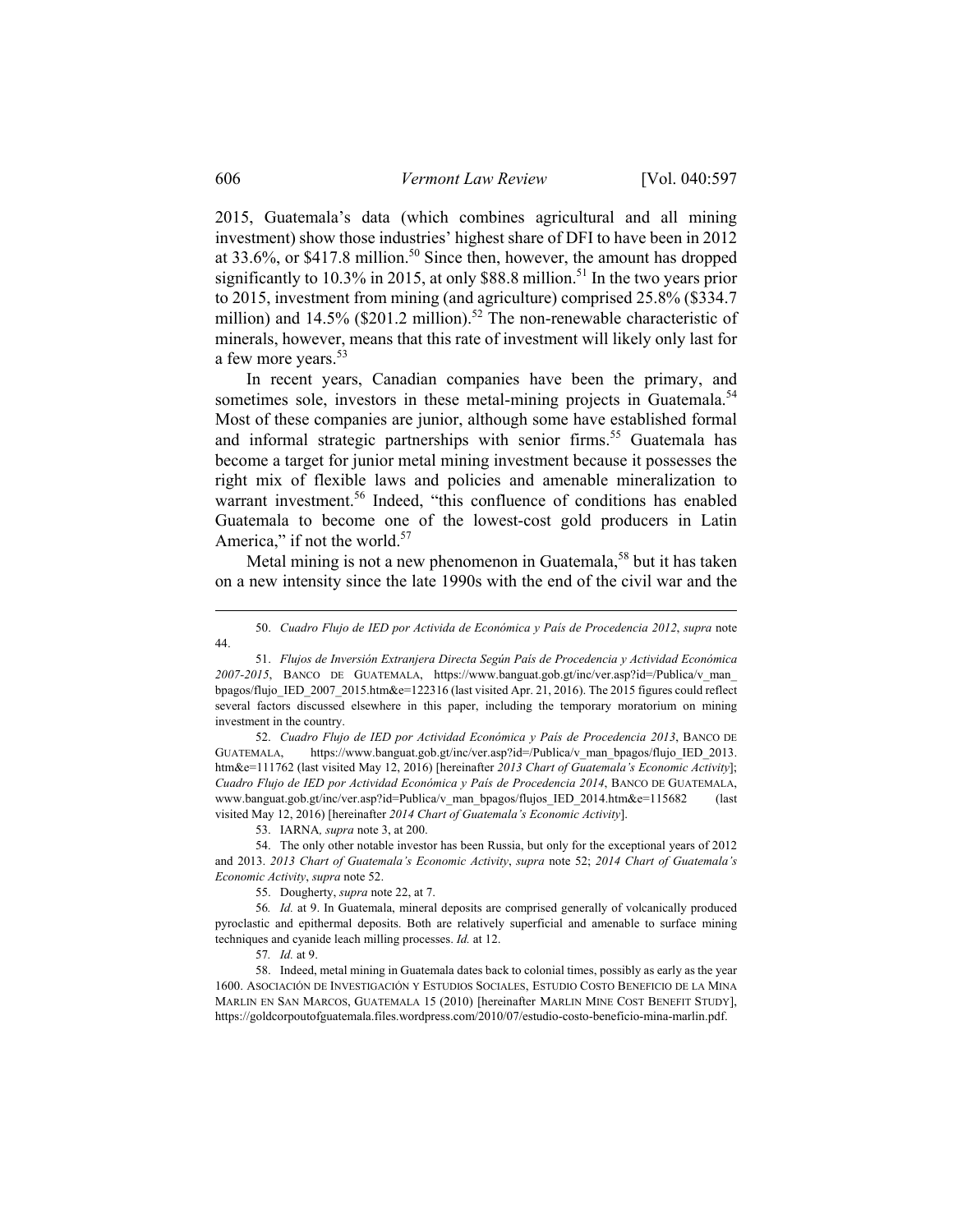adoption of very favorable laws for mining companies.<sup>59</sup> Metal mining, as an important modern industry, dates back only to 1999 when Guatemala granted its first major foreign investment project in more than 20 years. This project took the form of a mining exploration license granted to Montana Exploradora de Guatemala, a wholly owned subsidiary of Canadian company Montana Gold.<sup>60</sup> By the time Montana Exploradora began its exploitation at the Marlin I mine in 2005, Canadian ownership had transferred to Glamis Gold (a junior) and then to Goldcorp (a senior), where it remains today.<sup>61</sup> The Marlin I project received support from the World Bank with a \$45 million loan granted through its private sector branch, the International Finance Corporation (IFC).<sup>62</sup> The arrival of Marlin I was "soon followed by Canadian INCO (Hudbay Minerals since 2008), which had developed plans to reopen the EXMIBAL nickel mine in El Estor, Izabal."<sup>63</sup>

This Part of the Article focuses solely on the active metal mines in the country because there is little to no information available on inactive or pending licenses. Guatemala grants three types of mining licenses: reconnaissance; exploration (for three years and renewable for two more three-year periods); and exploitation (up to  $25$  years).<sup>64</sup> Active mines are those in operation pursuant to an exploitation license.<sup>65</sup> Today, piecing together the mining reports available from Guatemala's Ministry of Energy and Mining (MEM), there are a total of six active metal mining sites in Guatemala. They are as follows: Marlin I in San Miguel Ixtahuacán and Sipacapa, San Marcos; El Sastre in San Antonio La Paz, El Progreso; Cerro Blanco in Asunción Mita, Jutiapa; Fenix, in El Estor, Izabal; El Escobal, in San Rafael, Las Flores, Santa Rosa; and Extraction Project in Sechol, Alta Verapaz.<sup>66</sup> The government's 2015 data, however, puts the total number of operating metal mines (including inactive mines) at 79, with 320 more

 <sup>59</sup>*. Id.* at 16.

 <sup>60.</sup> JORIS VAN DE SANDT, MINING CONFLICTS AND INDIGENOUS PEOPLES IN GUATEMALA 11 (2009),

https://www.cordaid.org/media/publications/Mining\_Conflicts\_and\_Indigenous\_Peoples\_in\_Guatemala. pdf.

<sup>61</sup>*. Id.* at 12.

<sup>62</sup>*. Id.* at 13.

<sup>63</sup>*. Id.* at 12.

 <sup>64.</sup> Ley de Minería, Decreto Número 48-97 (1997) (Guat.) [hereinafter Mining Law], http://old.congreso.gob.gt/archivos/decretos/1997/gtdcx48-1997.pdf.

 <sup>65.</sup> *Id.*

 <sup>66.</sup> MINISTERIO DE ENERGÍA Y MINAS, ANUARIO ESTADÍSTICO MINERO 2013, at 8 (2013) [hereinafter ANUARIO ESTADÍSTICO MINERO 2013], http://www.mem.gob.gt/wpcontent/uploads/2012/05/ANUARIO-ESTAD%C3%8DSTICO-MINERO-20131.pdf; *see also* ICEFI REPORT, *supra* note 25, at 28–30.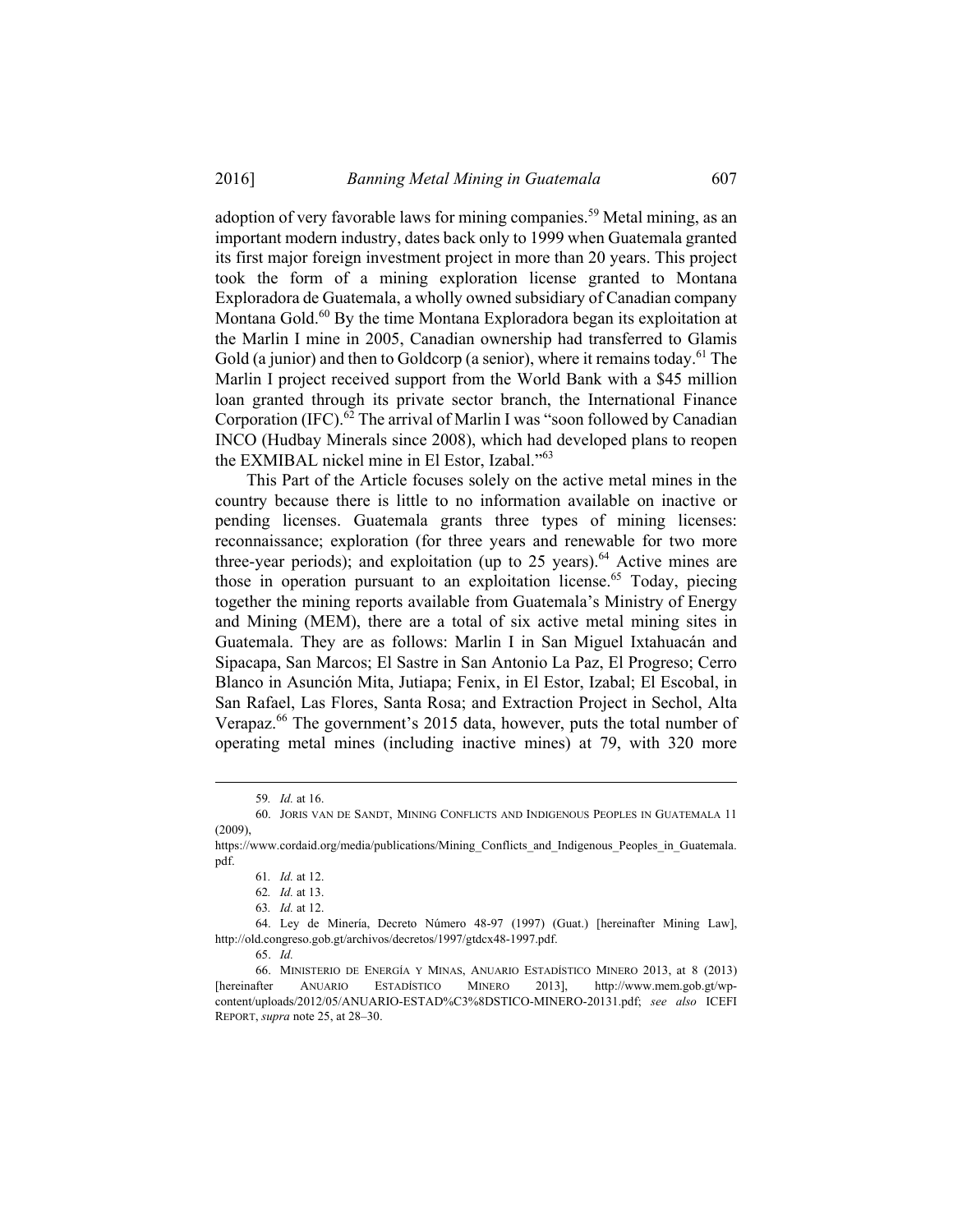pending metal mining licenses.<sup>67</sup> The majority of the active mines are concentrated in the following departments: Izabal, San Marcos, Quetzaltenango, Huehuetenango, Alta Verapaz, and Baja Verapaz. These regions are largely inhabited by indigenous peoples. But licenses have also been approved in the following regions: Guatemala City, Santa Rosa, Jutiapa, Jalapa, Chiquimula, Zacapa, and el Progreso, where the non-indigenous population is the majority.68

In the Department of San Marcos, MEM has granted a total of 22 mining licenses, 11 of which are to Goldcorp, Inc.<sup>69</sup> Marlin I, however, is the only current operation in the region.<sup>70</sup> The Marlin I mine is an example of a new generation of mines of large size and low cost. The total development costs of the mining project were estimated at \$254 million while the total sales of raw and exported product were estimated in 2005 to be \$893 million over ten years.71 It consists of a 20 km exploitation concession, which has been transformed into a combined 6 km open pit and underground mine in which gold and silver are extracted through a process of cyanide vat leaching.<sup>72</sup> It is estimated to produce 2.5 million ounces of gold and 36 million ounces of silver over a lifetime of ten years.<sup>73</sup> The mine is located within two municipalities in the highlands populated by about 52,000 indigenous people—San Miguel Ixtahuacán (home to 87% of the mine's operations) and Sipacapa.<sup>74</sup> Poverty rates in these communities are above  $97\%$ .<sup>75</sup> The major industry is subsistence farming; individual families grow corn and beans and keep livestock but the land, while held individually, forms part of the collective property.76 Agricultural income is low due to poor soil and little

73. *Id.* at 20; ZARSKY & STANLEY, *supra* note 40, at 34.

 <sup>67.</sup> *Licencias Vigentes y Solicitudes en Trámite por Tipo Según Categoría Mineral,* MINISTERIO DE ENERGÍA Y MINAS, http://www.mem.gob.gt/mineria/estadisticas-mineras/ (follow "Licencias Vigentes y Solicitudes en Trámite" hyperlink) (last visited Apr. 21, 2016).

 <sup>68.</sup> ICEFI REPORT, *supra* note 25, at 30.

<sup>69</sup>*. Id.* at 40.

 <sup>70.</sup> *Id.* 

 <sup>71.</sup> VAN DE SANDT, *supra* note 60, at 20.

<sup>72</sup>*. Id.* at 19–20.

 <sup>74.</sup> AMNESTY INTERNATIONAL, GUATEMALA: MINING IN GUATEMALA: RIGHTS AT RISK 10 (2014) [hereinafter AI MINING REPORT], https://www.amnesty.org/en/documents/amr34/002/2014/en/. San Miguel has 17 villages and 43 communities with a total population of about 37,000; Sipacapa has about 14,000 residents in 12 villages and 19 communities. *San Miguel Ixtahuacán*, SIERRA MADRE FOUND., http://www.fundacionsierramadre.org/FSM16a\_san\_miguel\_ixtahuacan.htm (last visited Mar. 27, 2016); *Sipacapa*, SIERRA MADRE FOUND., http://www.fundacionsierramadre.org/FSM17a\_sipacapa.htm (last visited Apr. 21, 2016).

<sup>75</sup>*.* VAN DE SANDT, *supra* note 60, at 22.

<sup>76</sup>*. Id.* at 21.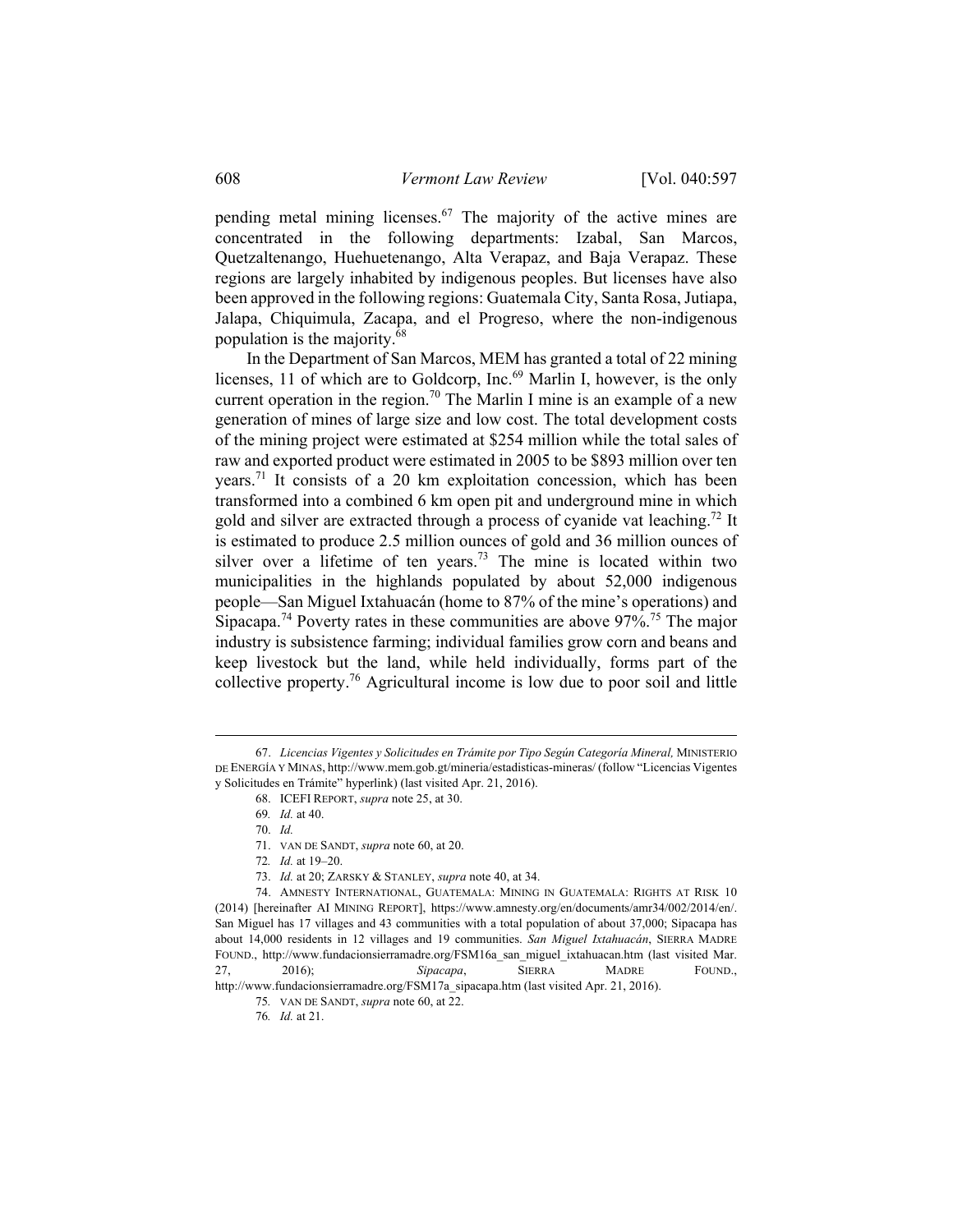irrigation infrastructure.<sup>77</sup> Other sources of employment include seasonal work at coffee and sugar cane plantations. The major source of income is derived from remittances.<sup>78</sup>

El Cerro Blanco Mine, owned by Goldcorp of Canada and operated by Entre Mares, SA of Guatemala, is located in the Trifinio Biosphere Reserve. This mine is about 45 minutes from the border with El Salvador in Jutiapa, which is a protected area.<sup>79</sup> President Berger granted the mine's exploration license in 2004 and Goldcorp was expected to complete its final feasibility study by 2013.<sup>80</sup> Despite strong opposition focused on its expected environmental impacts, the mine is currently under excavation by Dumas, a French-Canadian underground mining contractor.<sup>81</sup>

The Fenix project is located in El Estor in Northeastern Guatemala, and on the shore of the country's largest freshwater lake, Lake Izabal.<sup>82</sup> The area is known for its rich biodiversity and its substantial nickel reserves.  $83$ Also, "Indigenous Maya Q'eqchi' communities represent more than 90% of the population, most of whom make a living through subsistence farming and fishing."84 The mine has operated intermittently and with significant violent strife since 1965 by Mining Exploration and Exploitation of Izabal  $(EXMIBAL).$ <sup>85</sup> A significant cause of conflict is that nearly 400 km<sup>2</sup> of the acquired land is located on indigenous historical land, which has led to massive forced displacements of indigenous peoples.<sup>86</sup> In June 2008, Hudbay minerals bought Skye Resources; however, the tension over the project in the communities remained high. In addition to the land conflicts mentioned

 <sup>77.</sup> *Id.*

<sup>78</sup>*. Id.*

 <sup>79.</sup> *Gold and Silver Mining in Cerro Blanco (Guatemala, El Salvador, Honduras)*, ENVTL.JUST. ORGS., LIABILITIES & TRADE(Jan. 16, 2015), http://www.ejolt.org/wordpress/wpcontent/uploads/2015/01/FS\_005\_Cerro\_blanco.pdf.

<sup>80.</sup> *Id.*; INT'L BUS. PUBL'N, CENTRAL AMERICA MINERAL INDUSTRY HANDBOOK, VOL. 1, STRATEGIC INFORMATION AND REGULATIONS 35 (2015) [hereinafter CENTRAL AMERICAN MINERAL INDUSTRY HANDBOOK]. As of 2011, Cerro Blanco contained an estimated 39,500 kilograms (kg) of measured and indicated gold resources. *Id.*

 <sup>81.</sup> *Raising in Challenging Conditions at Cerro Blanco: Entre Mares Guatemala S.A. (Goldcorp)*, **DUMAS** DUMAS MINING, http://www.dumasmining.com/Projects/InternationalProjects/CerroBlanco.aspx (last visited May 12, 2016).

 <sup>82.</sup> *Fénix Project, Guatemala*, MCGILL RES. GROUP INVESTIGATING CANADIAN MINING LATIN AMERICA, http://micla.ca/conflicts/fenix-project/ (last visited May 12, 2016).

<sup>83</sup>*. Id.*

 <sup>84.</sup> *Id.*

<sup>85</sup>*. Id.*

<sup>86</sup>*. Id.*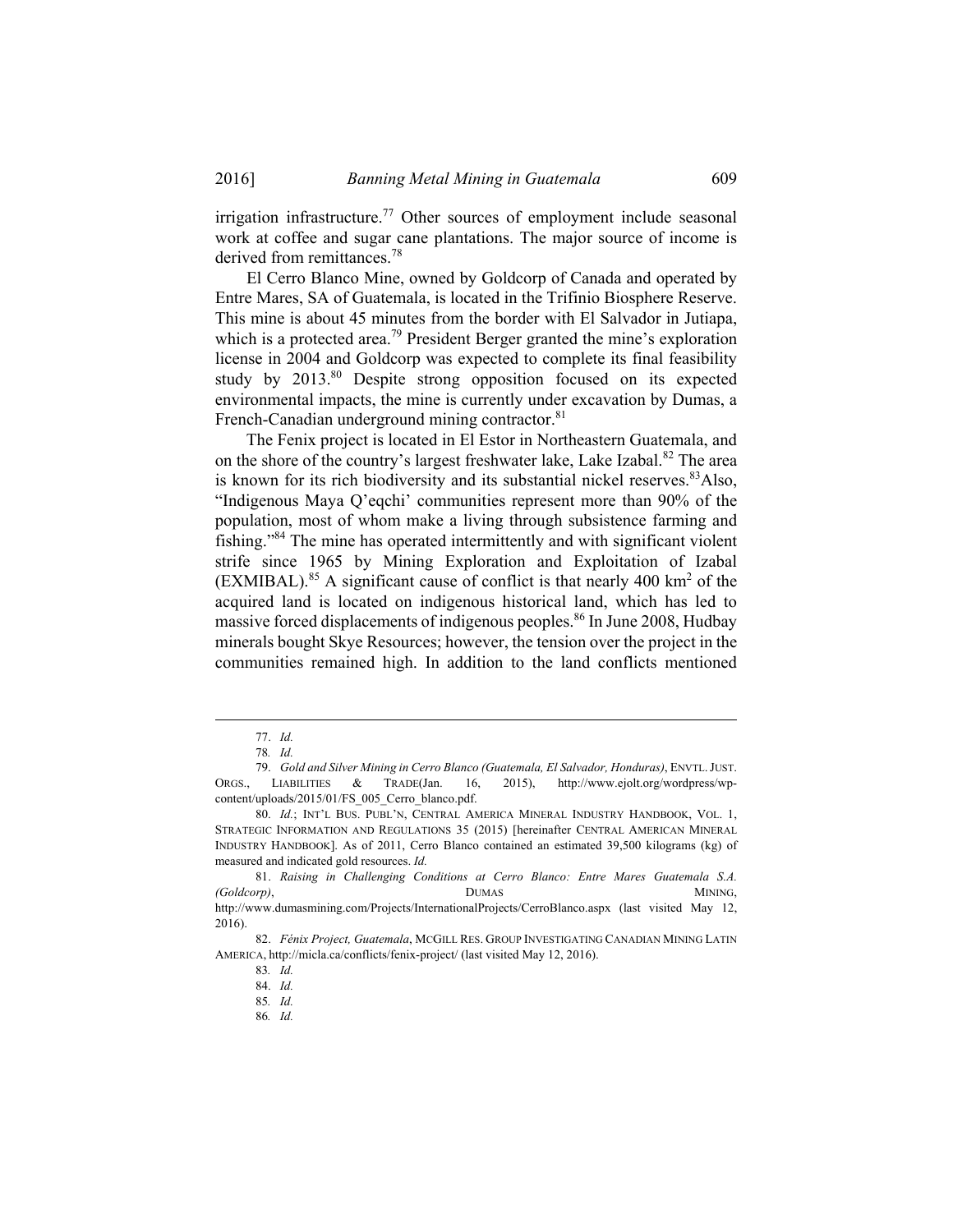above, the communities claim they were never properly consulted.<sup>87</sup> In August 2011, Hudbay divested itself of the Fenix project by selling it for \$170 million to the Russian owned Solway Group.<sup>88</sup>

The Escobal mine operates in San Rafael Las Flores and neighboring communities—Santa Rosa, the municipalities of Mataquescuintla and San Carlos Alzatate, Jalapa.<sup>89</sup> This mine is fairly close to the city and consists of  $40 \text{ km}^2$  to exploit gold, lead, zinc and other minerals.<sup>90</sup> The exploitation license was granted to Tahoe Resources Inc. in April 2013.<sup>91</sup> The mine is supposed to have 71.7 million ounces of recoverable silver, with a production rate of 20 million ounces per year at a cost of less than \$3 per ounce.<sup>92</sup> The region is generally poor,<sup>93</sup> although there is agricultural and cattle industry in neighboring communities.<sup>94</sup> This project will affect indigenous peoples, especially the Xinca.<sup>95</sup>

In 2011, the subsidiary Exploraciones Mineras de Guatemala (Exmingua) of Radius Gold Inc. was granted a 20-km<sup>2</sup> exploitation license in the municipalities of San Pedro Ayampuc and San José del Golfo, San Pedro Ayampuc.<sup>96</sup> Not unlike other mines in Guatemala, this mine has transferred ownership several times during different phases of operation. $97$ Most recently in 2012, Radius Gold sold 100% of its shares in this project to Kappes, Cassiday & Associates (KCA), a United States corporation.<sup>98</sup> This project, known as El Tambor, is comprised of a concession of 20  $km^2$  to exploit gold and silver.<sup>99</sup> KCA's own webpage projects that the mine will operate for five years and expects to mine  $456$  thousand tons of ore.<sup>100</sup> San

 <sup>87</sup>*. Id.*

<sup>88</sup>*. Solway Closes \$170mln Deal with Hudbay to Acquire Fenix*, SOLWAY GROUP, http://www.solwaygroup.com/news\_7.htm (last visited Apr. 21, 2016).

 <sup>89.</sup> ICEFI REPORT, *supra* note 25, at 42, 44.

<sup>90</sup>*. Id.*

<sup>91</sup>*. Id.*

 <sup>92.</sup> *Id.*

<sup>93</sup>*. Id.*

<sup>94</sup>*. Id.*

<sup>95</sup>*. Id.*

 <sup>96.</sup> AI MINING REPORT, *supra* note 74, at 17.

 <sup>97.</sup> SIMONA V. YAGENOVA, MADRESELVA COLECTIVO ECOLOGISTA, LA MINA EL TAMBOR PROGRESOS VII DERIVADA Y LA RESISTENCIA DE LA PUYA 28 (2014), http://www.alainet.org/es/articulo/171685.

<sup>98</sup>*. Id.* at 29. KCA's investment in the mine began in 2008 when it loaned Radius Gold \$6.5 million dollars at a 51% interest rate for four years. *Id.*

<sup>99</sup>*. Id.* at 29, 31.

<sup>100</sup>*. Id.* at 30.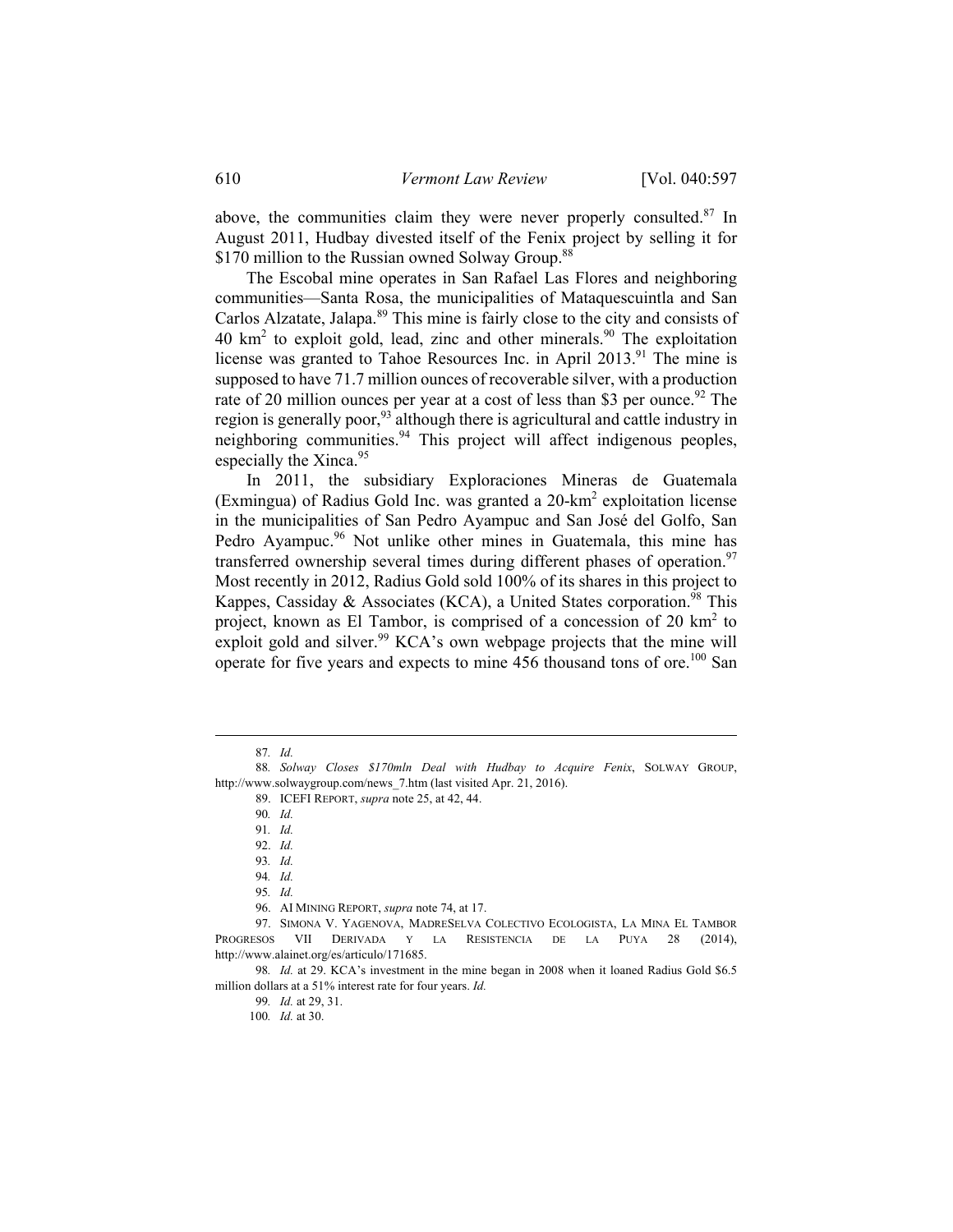Pedro is a largely indigenous community of Maya-Kakchikel, whereas San José del Golfo is predominantly Ladino.<sup>101</sup>

# *B. The Environmental, Health, Property, and Social Effects of Metal Mining in Guatemala*

Metal mining firms "in Guatemala have fallen far short of environmental and social responsibility."102 "Guatemala's mix of lenient [laws and] policies and appropriate geology has made it a world epicenter of low-cost" metal mining production, which is happening largely in rural and indigenous communities and very close to residents of those communities.<sup>103</sup> The result has been devastating environmental and social impacts, which have provoked an active anti-mining social movement that has precipitated repressive responses from the State.<sup>104</sup>

## 1. Environmental and Health Impacts

Mineral mining in Guatemala severely impacts the environment because mining companies chiefly engage in surface mining and direct cyanidation milling.<sup>105</sup> This is because mineral deposits in both the Western Highlands and the East are relatively close to the surface.<sup>106</sup> These types of deposits are the least expensive and the most environmentally destructive type of gold deposits to extract.107 All metal mining projects in Guatemala employ surface extraction and vat leaching cyanidation to mill the ore; some, such as the Marlin I mine, also employ underground extraction.<sup>108</sup>

Gold mining, like all metal extraction operations, is inherently destructive of the local environment.109 Gold mining requires multiple, landdegrading steps: (1) clearing vegetation and topsoil from large tracts of land; (2) blasting large open-pit mines and underground tunnels and hauling the waste rock into large nearby mounds or valleys; (3) excavating a massive amount of ore and pulverizing it into a fine powder; (4) treating the ore with

 <sup>101.</sup> For a detailed socioeconomic and cultural assessment of the communities affected by the El Tambor mine, see *id.* at 46–62.

 <sup>102.</sup> Dougherty, *supra* note 22, at 6.

<sup>103</sup>*. Id.* at 2. For example, the El Tambor mine is less than a mile away from all of the neighboring communities. Yagenova, *supra* note 97, at 42.

 <sup>104.</sup> Dougherty, *supra* note 22, at 8.

 <sup>105.</sup> *Id.* at 12.

<sup>106</sup>*. Id.*

<sup>107</sup>*. Id.*

<sup>108</sup>*. Id.*

 <sup>109.</sup> ZARSKY & STANLEY, *supra* note 40, at 30.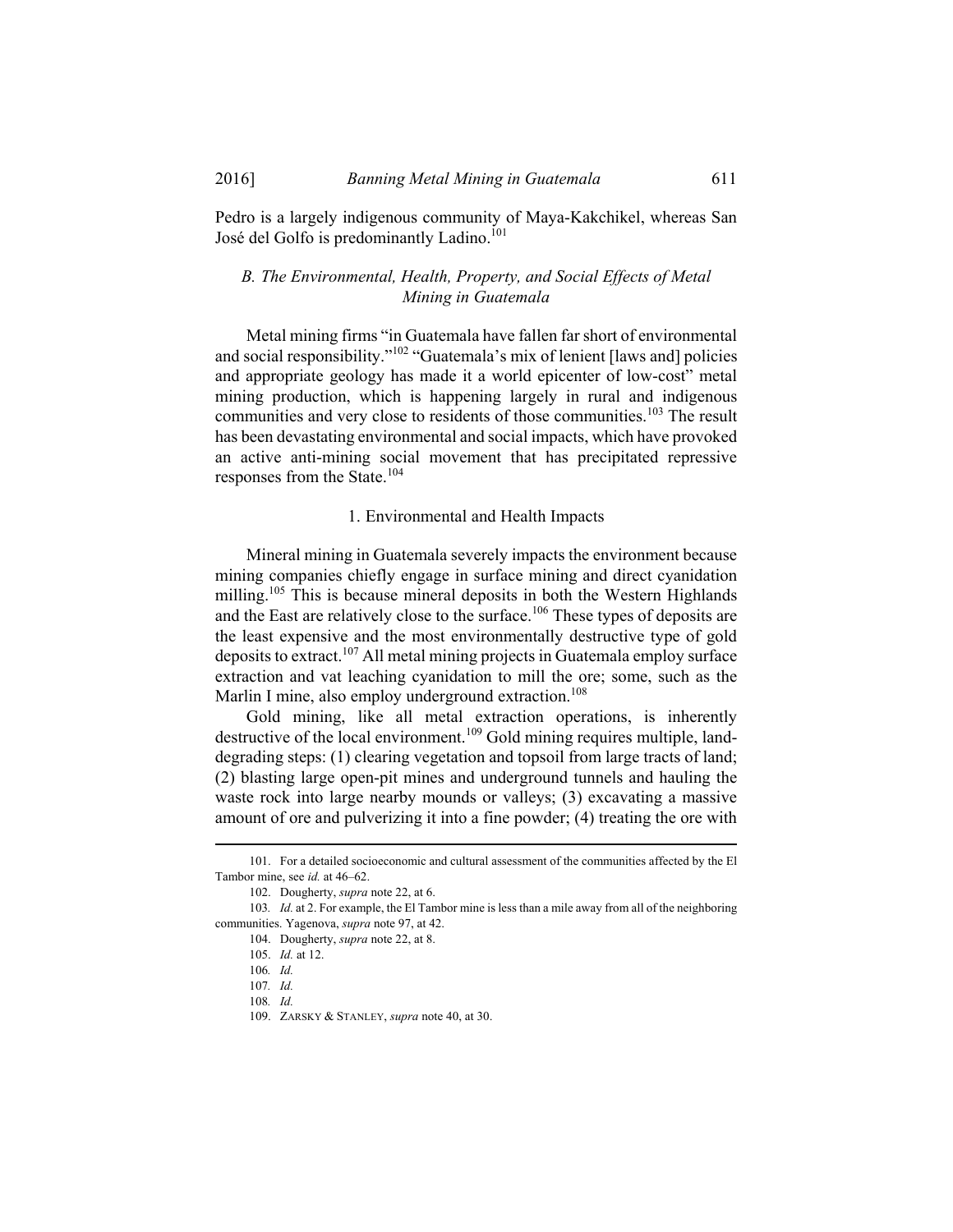a mix of water, lime, and sodium cyanide; (5) leaching the solution to separate the gold and sending it to a refining smelter, on- or off-site; and (6) channeling leftover tailings slurry to storage in a retention pond.<sup>110</sup> The environment bears a heavy burden from the aforementioned steps in this extraction process. The initial clearing destroys productive topsoil and forests; dumping of waste rock into nearby areas destroys additional habitats; the use of explosives damages buildings and stresses wildlife and farm animals; smelting causes severe air pollution; acid mine drainage contaminates local waters with heavy metals such as aluminum, arsenic, cadmium, lead, nickel, and zinc that would have otherwise remained buried in intact rock; and the use of cyanide leachate, even diluted, can kill fish and sicken livestock.<sup>111</sup>

Mining also poses environmental risks to water supply and water quality. The leaching process uses vast amounts of water, often in very dry environments.<sup>112</sup> For example, Marlin I requires 250,000 liters of water per hour.<sup>113</sup> A typical family in the area consumes approximately 30 liters a day. At that rate of consumption, it would take a family 22 years to use the same amount of water that the mining company uses in one hour.<sup>114</sup> Consequently, some have expressed doubt about the feasibility of sharing water resources between the Marlin project and small farmers and residents of the area.<sup>115</sup>

Toxic metals in water pose special risks given the absence of water infrastructure. Roughly half of the households near the Marlin I mine depend on ground and river water for drinking, crop irrigation, and livestock.<sup>116</sup> The mine's operations have led to major water contamination.<sup>117</sup> The Inter-American Commission on Human Rights concluded that technical studies demonstrate the presence of heavy metals such as iron, aluminum,

 <sup>110</sup>*. Id.*

<sup>111</sup>*. Id.*

<sup>112</sup>*. Id.*

 <sup>113.</sup> VINCENT CASTAGNINO, METAL MINING AND HUMAN RIGHTS IN GUATEMALA: THE MARLIN MINE IN SAN MARCOS 17 (2006), http://www.pbiguatemala.org/fileadmin/user\_files/projects/guatemala/files/english/PBI-mining-human-rightsguate.pdf.

<sup>114</sup>*. Id.*

<sup>115</sup>*. Id.*

 <sup>116.</sup> ZARSKY & STANLEY, *supra* note 40, at 40.

 <sup>117.</sup> WORKING GR. ON MINING & HUMAN RIGHTS IN LATIN AM., THE IMPACT OF CANADIAN MINING IN LATIN AMERICA AND CANADA'S RESPONSIBILITY 12 (2014), http://www.dplf.org/sites/default/files/report\_canadian\_mining\_executive\_summary.pdf.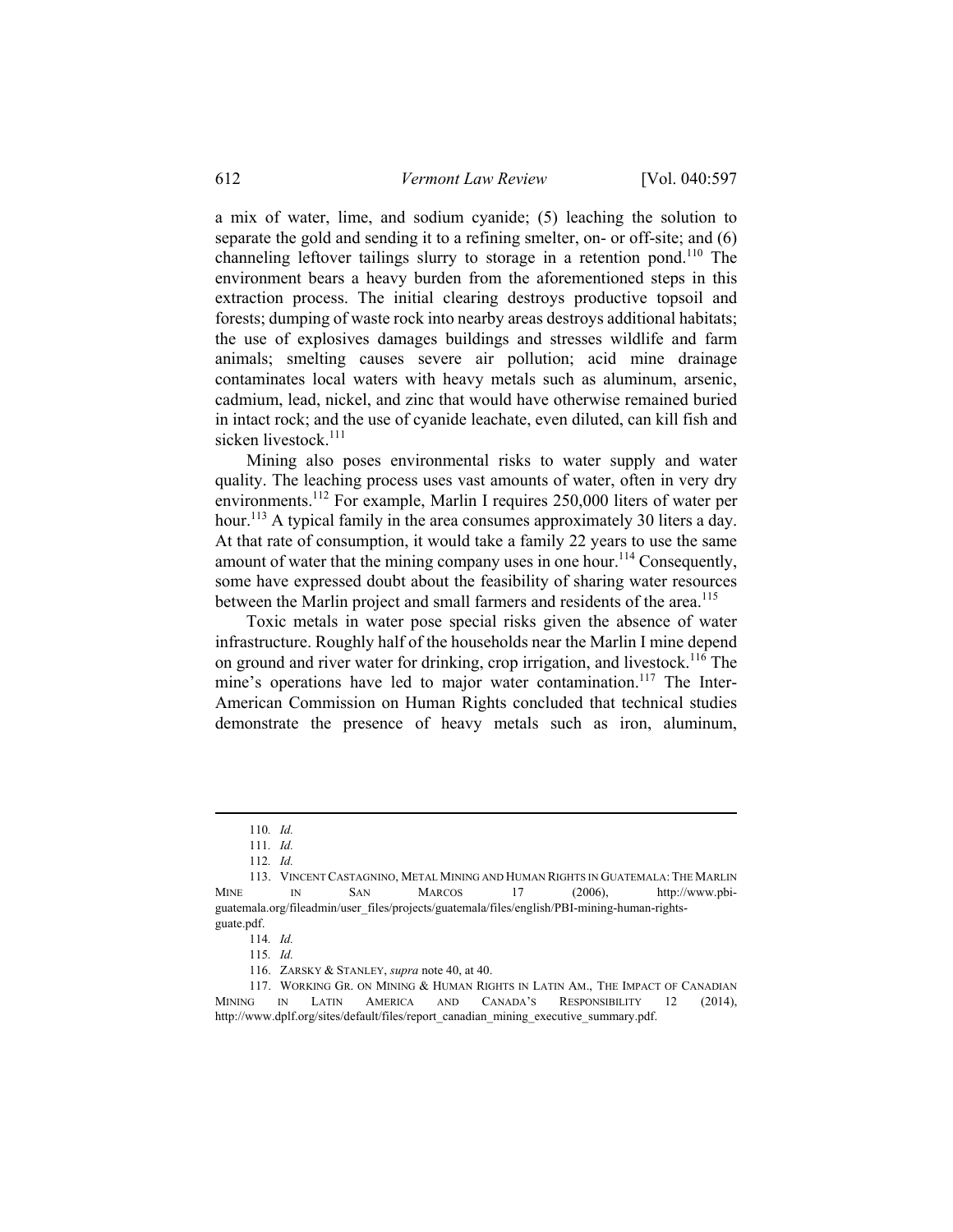magnesium, and arsenic in local rivers, including the Tzala and Riachuelo, downstream of the tailings dam. $118$ 

All of the environmental impacts described above have health consequences to humans and wildlife. Cyanide alone is acutely toxic to humans and wildlife and is an important part of the extraction of gold.<sup>119</sup>

> Inhalation of gaseous hydrogen cyanide of 100–300 parts per million (ppm) can lead to death within an hour, while exposures of 20–40 ppm can lead to symptoms such as headache, weak and rapid pulse, nausea, and vomiting. Skin exposure to a hydrogen cyanide concentration of 100 milligrams per kilogram of body weight can be fatal. Lower concentrations can cause severe pain, burns, and deep ulcers that heal slowly.<sup>120</sup>

These health impacts are worse in communities in close proximity to the mines in Guatemala.<sup>121</sup> For several metals—lead in blood, and mercury, arsenic, copper, and zinc in urine—concentrations were higher in residents that lived closest to the mine (generally sites adjacent to or downstream from the mine) when compared to individuals living farther away.<sup>122</sup>

## 2. Property Conflicts

Guatemala has ceded the second-highest amount of square miles in mining concessions in Central America.<sup>123</sup> Not surprisingly, this reality has

 <sup>118</sup>*. Id.*; *see also* ASOCIACIÓN INTERAMERICANA PARA LA DEFENDA DEL AMBIENTE, IMPACTOS HUMANOS Y SOCIALES: LA MINA MARLIN, GUATEMALA 3 (2011) [hereinafter HUMAN AND SOCIAL IMPACTS: THE MARLIN MINE], http://www.aidaamericas.org/sites/default/files/MARLIN%20MINE%20SPANISH%20FINAL%2011-05-27%20LN.pdf (discussing water wells drying out after mining operations commenced at the Marlin mine and the increased risk of water contamination with cyanide, mercury, and arsenic).

 <sup>119.</sup> ZARSKY & STANLEY, *supra* note 40, at 31.

<sup>120</sup>*. Id.*

 <sup>121.</sup> NILADRI BASU & HOWARD HU, TOXIC METALS AND INDIGENOUS PEOPLES NEAR THE MARLIN MINE IN WESTERN GUATEMALA 13 (2010), http://physiciansforhumanrights.org/library/reports/guatemala-toxic-metals-2010-05-18.html.

<sup>122</sup>*. Id.* at 10, 12 fig.2. *See also* HUMAN AND SOCIAL IMPACTS: THE MARLIN MINE, *supra* note 118, at 3–4 (reporting health effects such as hair loss and skin rashes since mining operations commenced at the Marlin mine and residents who live in closer proximity to the mine have higher levels of metals such as zinc, arsenic, copper, and mercury in urine).

 <sup>123.</sup> A 2011 report from the Research Center on Investment and Commerce found that over 14% of the entire Central American region has been ceded to mining companies in mining concessions. The report states that Guatemala has ceded over 3,000 square miles, relying on MEM official figures. The study concedes the figure is contested by civil society, which argues the concessions are at least four times that figure. Silvia Nolasco*, Impactos de la Minería Metálica en Centroamérica*, CENTRO DE INVESTIGACIÓN SOBRE INVERSIÓN Y COMERCIO [CEICOM] 5, 17, 19, http://www.source-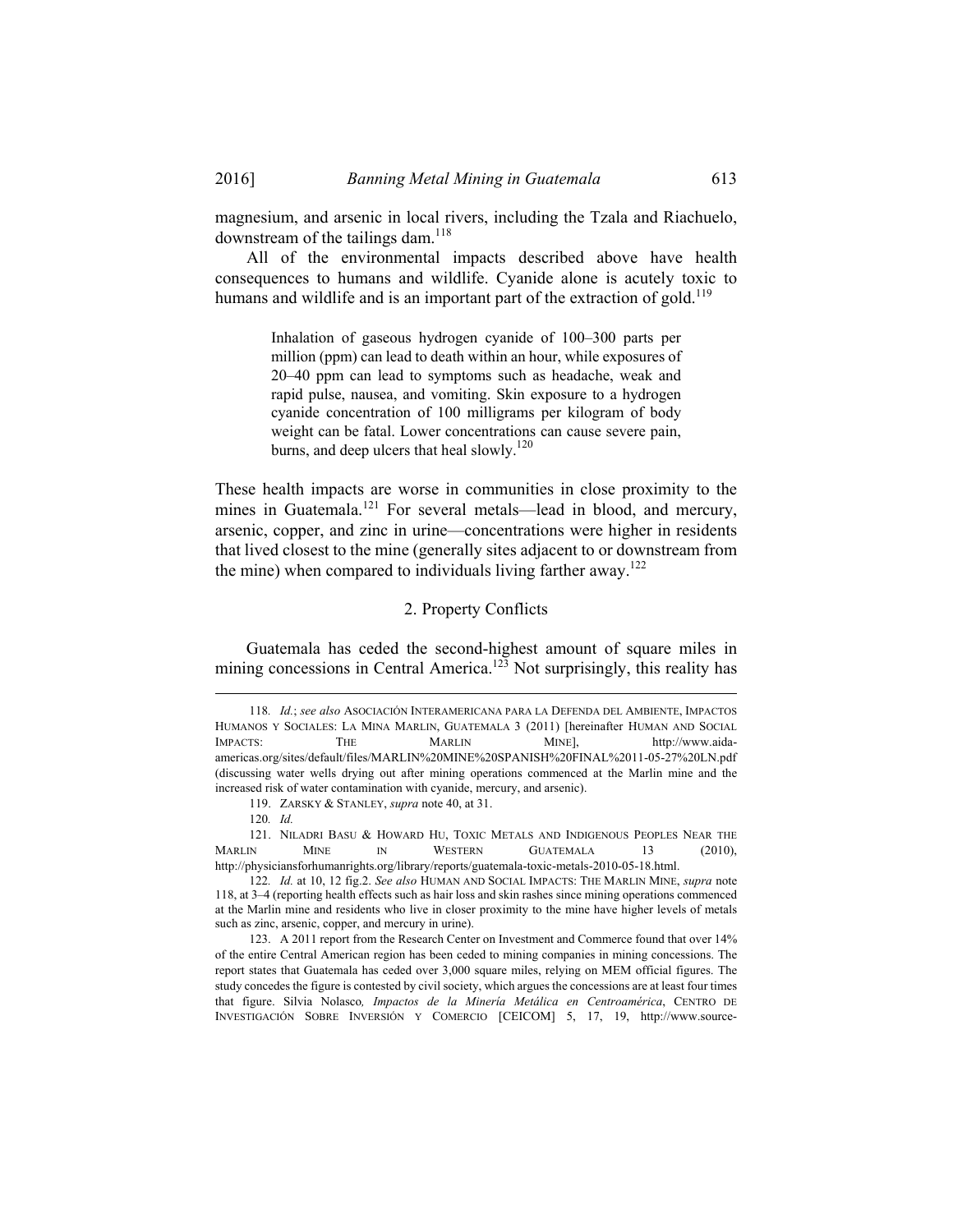generated a number of complex property conflicts around metal mining in the country in both indigenous and non-indigenous communities.

With regard to indigenous peoples, these include legal conflicts resulting from the State granting mining licenses without prior consultation from indigenous peoples in both communal lands and in lands that are still contested as communal but lack juridical certainty.<sup>124</sup> Unfortunately, legal uncertainty over communal lands in Guatemala is common because of years of forced displacement of indigenous peoples, particularly during the civil war; agrarian conflicts; and the absence of a functioning land titling system in the country.125 In some cases, forced displacements have been caused directly by mining projects.<sup>126</sup> Moreover, land policies adopted as part of the peace agreements have favored individual property rights over collective ones, the latter of which are not even formally recognized in Guatemala's legal regime.127 Bad practices in mining companies' acquisition of title have aggravated tensions. Mining companies have opted to negotiate with small private landholders of parcels adjacent to the mine without the involvement of the state or of local communities.<sup>128</sup> They have engaged in these practices without even disclosing who they are and why the land is being acquired.<sup>129</sup>

## 3. Social Impacts

The human rights threatened by the work on the mines include rights to health; food and subsistence; access to lands and resources; and property; as well as human rights violations against women. Human rights violations from metal mining projects for indigenous peoples include: "(1) loss of traditional territories and land, eviction, migration and eventual resettlement; (2) depletion of resources necessary for physical and cultural survival; (3)

international.org/wp-content/uploads/2012/11/Impactos\_de\_la\_Mineria\_Metalica\_en\_Centroamerica. pdf (last visited Apr. 21, 2016).

<sup>124</sup>*.* James Anaya (Special Rapporteur on the Rights of Indigenous Peoples), *Observations on the Situation of the Rights of the Indigenous People of Guatemala with Relation to the Extraction Projects, and Other Types of Projects, in Their Traditional Territories*, at para. 58, U.N. Doc. A/HRC/18/35/Add.3 (June 11, 2011).

<sup>125</sup>*. Id.*

 <sup>126.</sup> A well-documented example is the mining project El Fénix, affecting five communities in the municipalities of El Estor, Izabal, and Panzós. *Id.* at para. 62.

<sup>127</sup>*. Id.* at para. 59.

<sup>128</sup>*. Id.* at para. 60.

<sup>129</sup>*. See, e.g*., Raquel Aldana, *Transforming Students, Transforming Self: The Power of Teaching Social Justice Struggles in Context*, 24 PAC. MCGEORGE GLOBAL BUS. & DEV. L.J. 53, 61–62 (2011) (explaining that communities typically receive little opportunity for meaningful participation in mining licensure).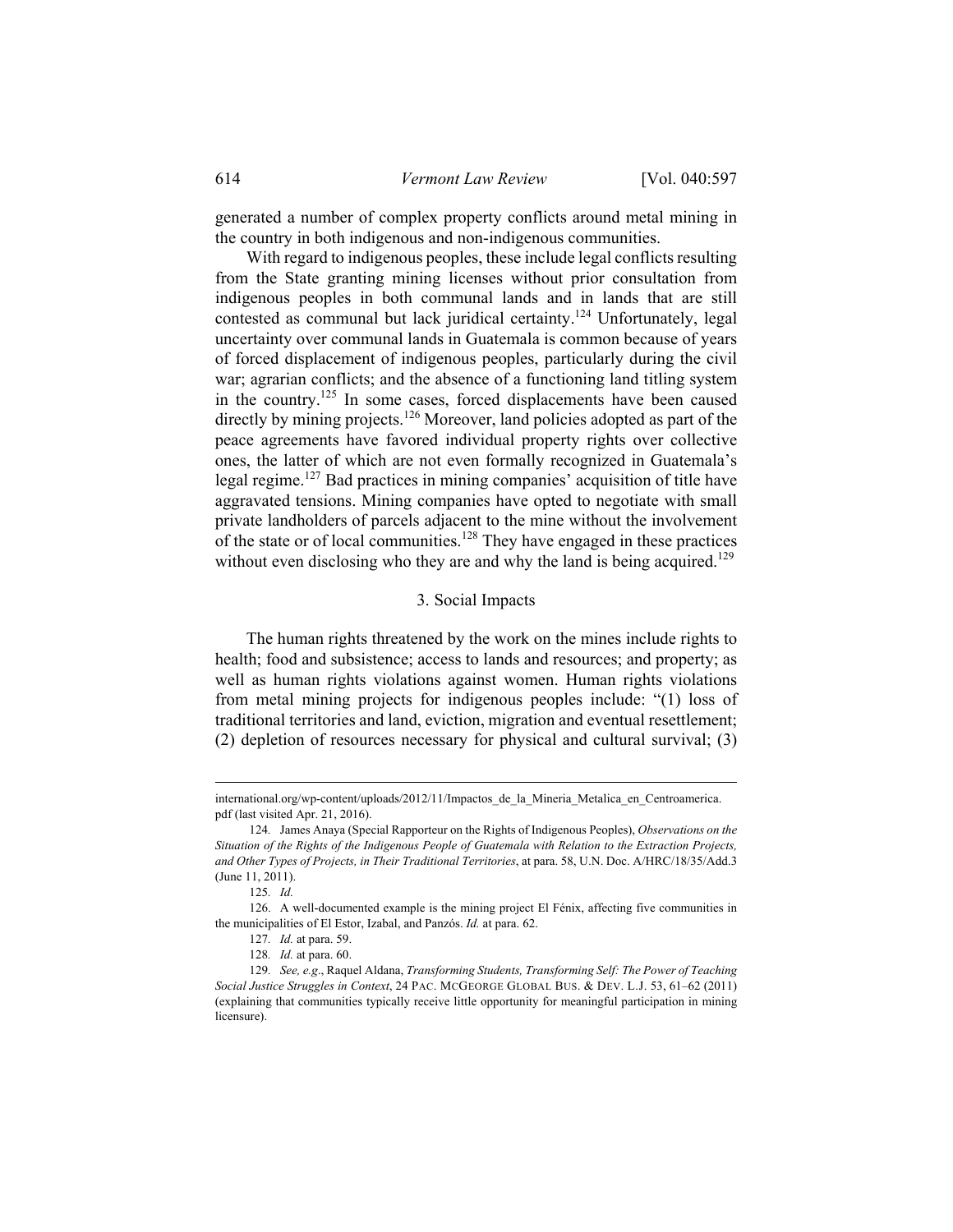destruction and pollution of the traditional environment; (4) social and community disorganization; (5) long-term negative health and nutritional impacts; and  $(6)$  harassment and violence."<sup>130</sup>

The impacts of metal mining on indigenous peoples' land and resources, food sources, and culture are devastating. These activities "have contaminated rivers, lakes, and other ground water; left toxic wastes that damage soils; driven away animals on which they depend for subsistence; and devastated local ecosystems."131 These impacts have also impaired indigenous peoples' human rights, including their rights to food and water and their right to a healthy environment.<sup>132</sup> Moreover, extractive industry activities, including metal mining, "can result in dramatic loss of biodiversity" on the biodiversity-rich indigenous lands.<sup>133</sup> The failure to respect indigenous peoples' right to land is a violation of a right recognized under international law, $^{134}$  and precipitates conflicts and violence.<sup>135</sup> While states have the responsibility "to identify, demarcate, and protect indigenous peoples' rights over their traditional lands, it is also the responsibility of companies to exercise due diligence and ascertain that there are no prior claims to lands and resources by indigenous peoples."136 Failure to do so may result in "human rights violations where indigenous peoples assert their rights over lands they have traditionally occupied since time immemorial."137

The social organization of communities and their way of life is impacted by large-scale mining projects in many ways.<sup>138</sup> Forced displacement disintegrates communities and social fabric and thus violates the right to the preservation of culture. Many residents in Guatemala anticipate future illhealth and luck given that the degradation of mountains via mining activities conflicts with Mayans' reverence of mountains and the ritualistic and spiritual role that mountains play in Mayan culture.<sup>139</sup> In other indigenous communities plagued with toxic pollution, traditional outdoor activities, such

137*. Id.*

 <sup>130.</sup> JULIAN BURGER, INDIGENOUS PEOPLES, EXTRACTIVE INDUSTRIES AND HUMAN RIGHTS 8, 12 (2014), http://www.enip.eu/web/wp-content/uploads/2014/11/Julian-Burger-EU-report-onextractives.pdf.

<sup>131</sup>*.* BURGER, *supra* note 130, at 12.

 <sup>132.</sup> *Id.*

<sup>133</sup>*. Id.* at 13.

<sup>134</sup>*. Id.* at 12.

<sup>135</sup>*. Id.*

<sup>136</sup>*. Id.*

 <sup>138.</sup> WORKING GR. ON MINING AND HUMAN RIGHTS IN LATIN AM., *supra* note 117, at 12.

 <sup>139.</sup> Basu & Hu, *supra* note 121, at 16.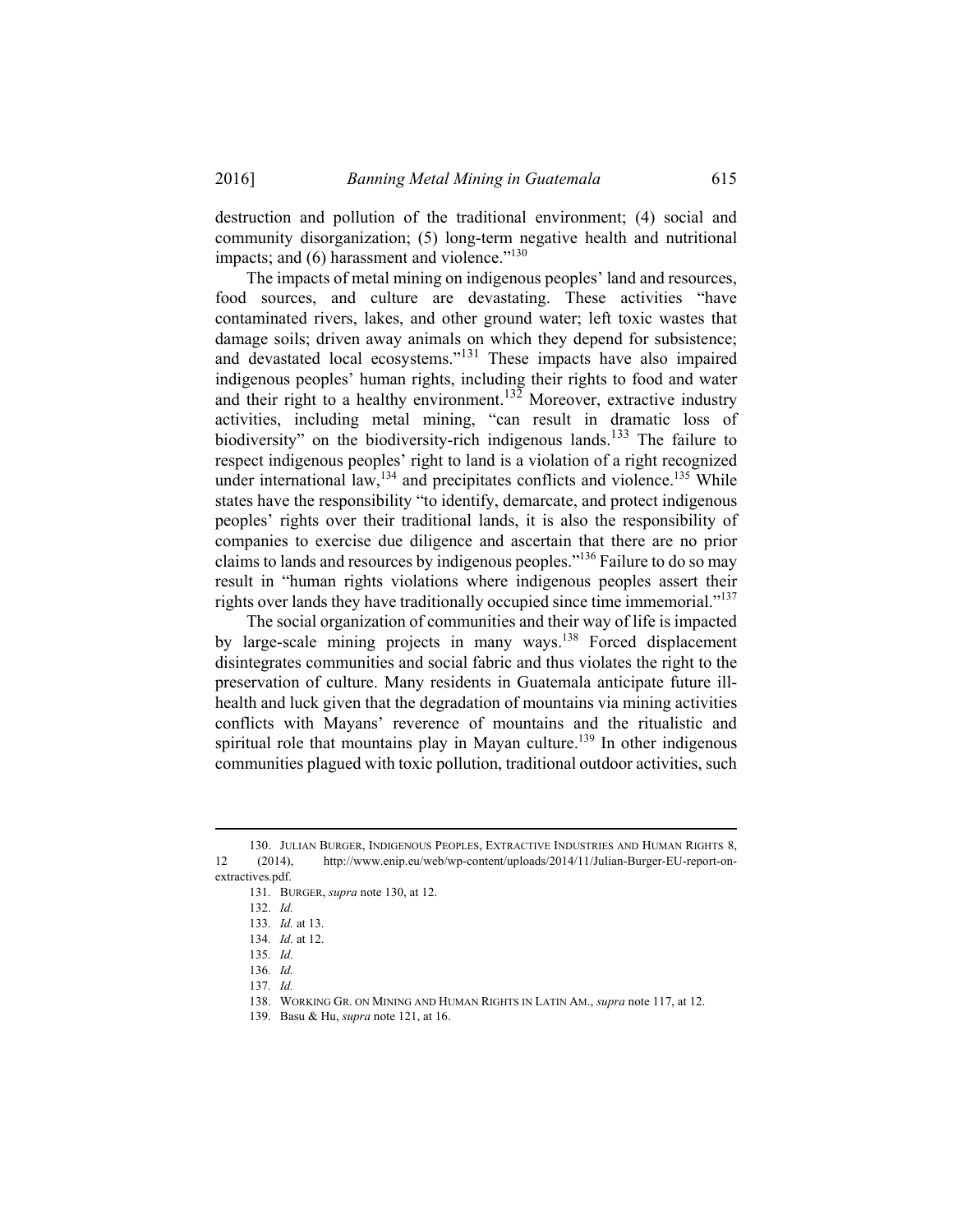as hunting and medicine gathering, which play integral roles in the community's culture, spirituality, economy, and diet, are limited.<sup>140</sup>

The forced displacement of indigenous peoples from metal mining operations causes extensive cultural and spiritual impacts. "When a community is driven from their lands, losing all cultural reference points, and moves to an urban center where its members are marginalized, impoverished, discriminated against, and dispersed, there is inevitably and with time a forced assimilation into mainstream society."<sup>141</sup> Such displacement and assimilation can lead to a loss of values, customs, and languages in these indigenous communities, as well as erosion of social and political structures.<sup>142</sup> Moreover, the lands that indigenous peoples traditionally occupy generally represent "their cultural identity, the spirits of ancestors, and sacred sites indispensable to their religious practices."143 Consequently, "removal from that familiar landscape effectively denies them their religion and the specificity of their culture."<sup>144</sup>

Social conflicts around metal mining in Guatemala are commonplace<sup>145</sup> and surfaced around 2003 when it became clear that Guatemala intended to open up its territory to mega-development projects as a concerted strategy of development.<sup>146</sup> These conflicts exist not only in the alliance between the State and the corporation against communities opposed to the mine, but also within communities and families.<sup>147</sup> In Guatemala, conflicts around mining are intensified given the divergent and diverse perspectives on nature and natural resources between indigenous and non-indigenous communities.<sup>148</sup> Opposition to mining, however, is expressed by both the indigenous and nonindigenous communities most affected by the activity.

Mining conflicts in Guatemala between the affected communities and the State stem from several factors. These include the Mining Law, which prioritizes business interests over those of the community; weak institutions without the legitimacy to implement laws; a lack of transparency and

 <sup>140</sup>*. Id.* 

<sup>141</sup>*. Id.* at 13–14.

<sup>142</sup>*. Id.* at 14.

 <sup>143.</sup> *Id.* 

 <sup>144.</sup> *Id.*

 <sup>145.</sup> A 2010 study conducted by the Regional Institute of High Political Studies found that in the 101 municipalities where mining licenses have been granted in Guatemala, 78 reported some type of conflict, in contrast to 10% reporting conflict in non-mining municipalities. INSTITUTO REGIONAL DE ALTOS ESTADOS ESTUDIOS POLÍTICOS, COMPRENDIENDO EL CONFLICTO SOBRE MINERÍA EN GUATEMALA PARA TENDER PUENTES DE GOBERNABILIDAD 27 (2010).

 <sup>146.</sup> Yagenova, *supra* note 97, at 12.

<sup>147</sup>*.* Anaya, *supra* note 124, at paras. 64–67.

 <sup>148.</sup> INSTITUTIO REGIONAL DE ALTOS ESTADO ESTUDIOS POLÍTICOS, *supra* note 145, at 1.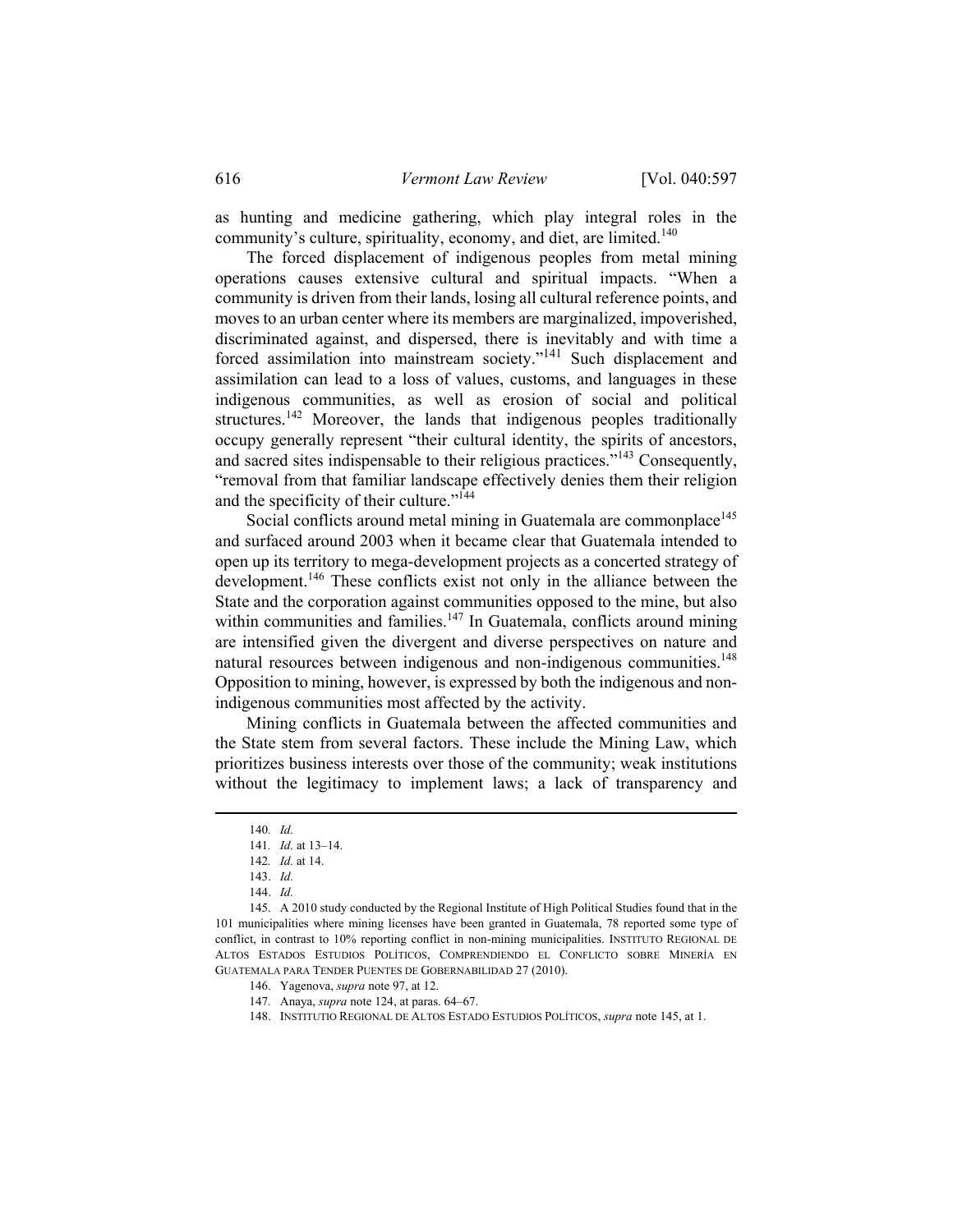information about mining projects; a lack of meaningful consultation with the affected communities in the mining concessions; the environmental harms caused by mining; and the pre-existence and continuation of historical struggles related to land and water. $149$ 

Community opposition to mining in Guatemala has involved resistance initiatives, which have turned violent when the State has intervened in an attempt to repress them.<sup>150</sup> People have been killed, arrested, and raped while protesting the mine and in locally run referenda. Notable examples include the resistance to the Marlin I mine for more than a decade, which has turned violent.151 Anti-mining resistance against other mining projects has also turned violent. The oldest mine in Guatemala, El Estor, has reported grave violations of human rights linked to the mine since 2006. Some of these violations were filed as civil complaints against the company in Canadian courts.<sup>152</sup>

In 2012, community members of San Pedro Ayampuc and San José del Golfo blocked the road to the mine as a resistance strategy against El Tambor mine.<sup>153</sup>They were able to stop the company's machinery, even though hundreds of police agents accompanied the corporation.<sup>154</sup> In May 2014, however, the government decided to remove protesters by force and several

150*. See* HUMAN AND SOCIAL IMPACTS: THE MARLIN MINE, *supra* note 118, at 4 (describing violence that erupted as a result of communities protesting operations at the Marlin Mine).

 152. One case involved the murder of Adolfo Ich Chaman in 2009, a well-known indigenous antimining activist who was allegedly killed by the company. A second case, filed in 2011, involved German Chub Choc who survived a gun attack that left him paralyzed. The third case, also filed in 2011, involved 11 Mayas-Q'eqchi women who allege being raped by the mining company's security forces. AI MINING REPORT, *supra* note 74, at 18–19. El Estor has been violent since its inception in the 1960s and was singled out in the U.N.-sponsored Commission for Historical Clarification Report as a place associated with forced disappearances and extrajudicial killings. *Id.* at 18.

 <sup>149</sup>*. Id.* at 7–8.

 <sup>151.</sup> In early 2004, local environmental NGOs and the Catholic Church started to draw attention to the social and environmental damage caused by the Marlin I mine. In turn, Montana Exploradora and the Ministry of Energy and Mining (MEM) started to campaign to appease the population by emphasizing the industry's creation of jobs and development. In November 2004, several national organizations organized a National Maya Congress and declared their opposition to mining concessions in Mayan territory. In turn, the government in early December 2004 organized a First National Mining Forum with support from the Canadian Embassy and invited representatives from the government, inter-governmental groups such as the World Bank, the mining industry, and the Catholic Church, but excluded important sectors of society. This led civil society groups to create an Alternative Forum of Resistance against Mining. Tensions erupted into violence in January 2005 when inhabitants in the town of Los Encuentros, Sololá launched a 40-day road blockade to stop mining machinery destined for the Marlin I mine. In response, the government sent 1,500 police troops and 300 army soldiers to clear the road. In the confrontation that ensued, several civilians and police officers were severely wounded and one indigenous protester was killed by military fire. VAN DE SANDT, *supra* note 60, at 12, 14.

<sup>153</sup>*. Id.* at 17. Yagenova, *supra* note 97, at 66.

 <sup>154.</sup> AI MINING REPORT, *supra* note 74, at 17; Yagenova, *supra* note 97, at 66.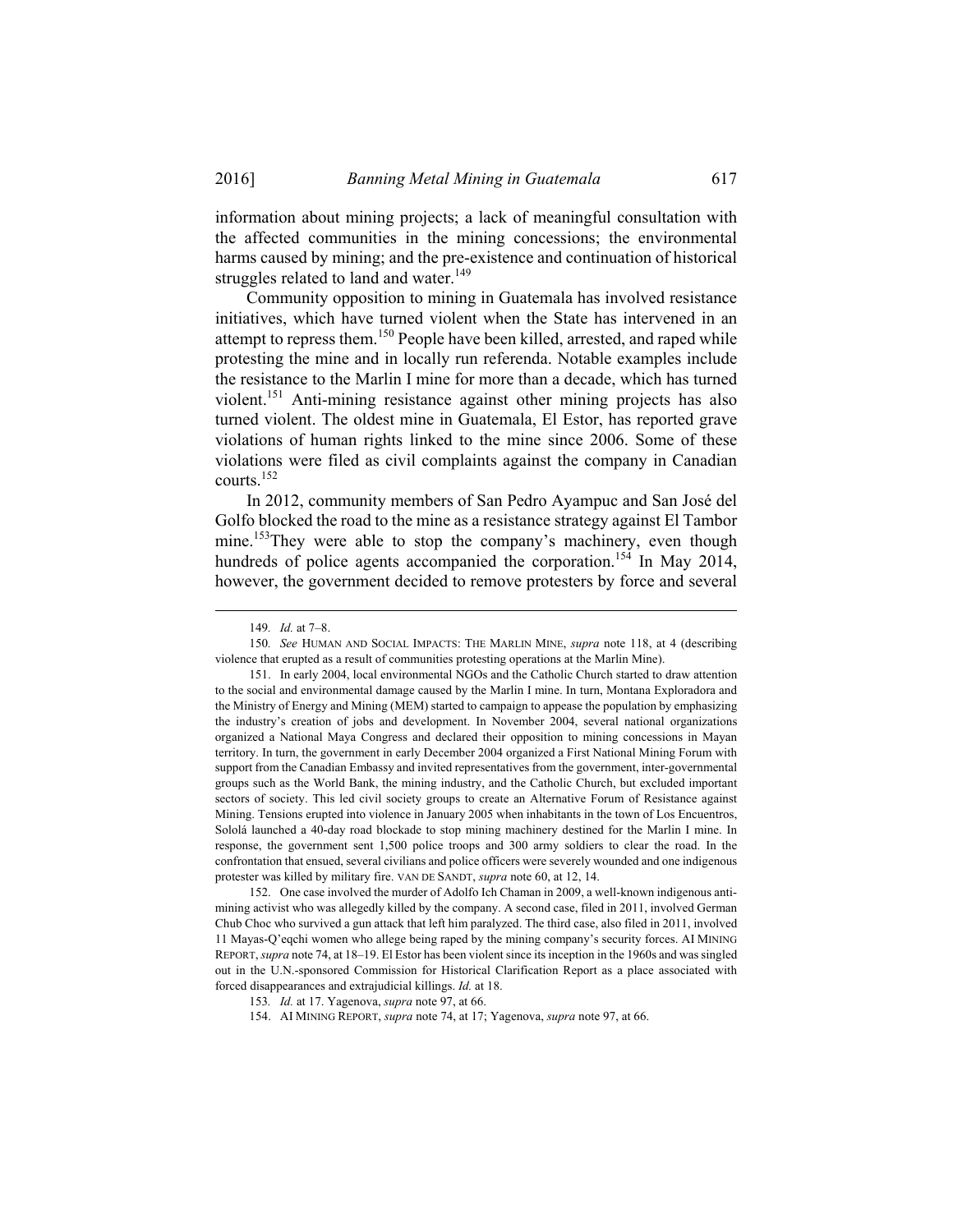were wounded.<sup>155</sup> Violence has also affected the Escobal Mine in San Rafael, Las Flores, resulting in death. By 2013, the Guatemalan government declared states of emergency in some zones affected by protests against metal mining and hydroelectric projects, including San Rafael, Las Flores.<sup>156</sup> In San Rafael, the state of emergency followed at least two deadly confrontations between anti-mining protestors and the mine.<sup>157</sup> The plaintiffs attempted to seek justice in a Canadian court, but a judge of the British Columbia Supreme Court declined to take jurisdiction of their complaint.<sup>158</sup>

Unfortunately, social tensions around mining have also led to a generalized climate of harassment, threats, attacks, criminalization, and even killings of human rights defenders. These defenders have played a key role in defending the rights of the affected communities.<sup>159</sup> Arresting and bringing criminal charges against persons engaged in anti-mining resistance has become a strategy for delegitimizing any effort to stop mining operations.<sup>160</sup> Indigenous and non-indigenous leaders alike are labeled as terrorists or violent people stubbornly opposed to all development efforts in the country.

Intra-community and intra-familial conflicts usually arise from inequalities created by a few employees earning higher wages. Higher wages improve the lives of the few who earn them but also increase prices for goods in the community, which further impoverishes others.<sup>161</sup> Similar and even bigger impacts arise from the immigration of workers to the mine and the emigration patterns provoked by the mine. This dynamic not only yields

 158. *Tahoe Resources Lawsuit (re Guatemala)*, BUS. & HUM. RTS. RESOURCE CTR., http://business-humanrights.org/en/tahoe-resources-lawsuit-re-guatemala (last visited May 13, 2016).

159. Anaya, *supra* note 124, at para. 68.

 160. EQUIPO REGIONAL DE MONITOREO Y DE ANÁLISIS DE DERECHOS HUMANOS EN CENTROAMÉRICA, INFORME SOBRE DERECHOS HUMANOS Y CONFLICTIVIDAD EN CENTROAMÉRICA 2013–2014, at 40 (2014), http://www.fespad.org.sv/wp-content/uploads/2015/01/Dddhh20141.pdf.

 <sup>155</sup>*.* AI MINING REPORT, *supra* note 74, at 17–18. In this area as well, Yolanda Oqueli, one of the protesters, received protective measures ordered by the Inter-American Commission on Human Rights after she was shot by unknown men. *Id.* at 17. For a more detailed description of the resistance movement, see Yagenova, *supra* note 97, at 62–78.

 <sup>156.</sup> AI MINING REPORT, *supra* note 74, at 3, 12.

 <sup>157.</sup> In January 2013, two security guards and another person belonging to a group of protesters were killed. Also, in April 2013, six protesters were wounded. Disparate versions of the violent events exist with local communities disputing accounts by the government and company of armed resistance against the mine. The April 2013 incident led to criminal charges against the head of the mining company's security, which are pending. The state of emergency meant that 3,500 soldiers and police came to the area. After eight days, the state of emergency was changed to a state of prevention, all of which ended in May 2013. There is military presence in the region still today. Cecilia Jamasmie, *Ontario Securities Commission Asked to Probe Tahoe Resources for Alleged Violence in Guatemala*, MINING.COM (June 3, 2013, 6:30 PM), http://www.mining.com/ontario-securities-commission-asked-to-probe-tahoeresources-for-alleged-violence-in-guatemala-79241/.

 <sup>161.</sup> ICEFI REPORT, *supra* note 25, at 33.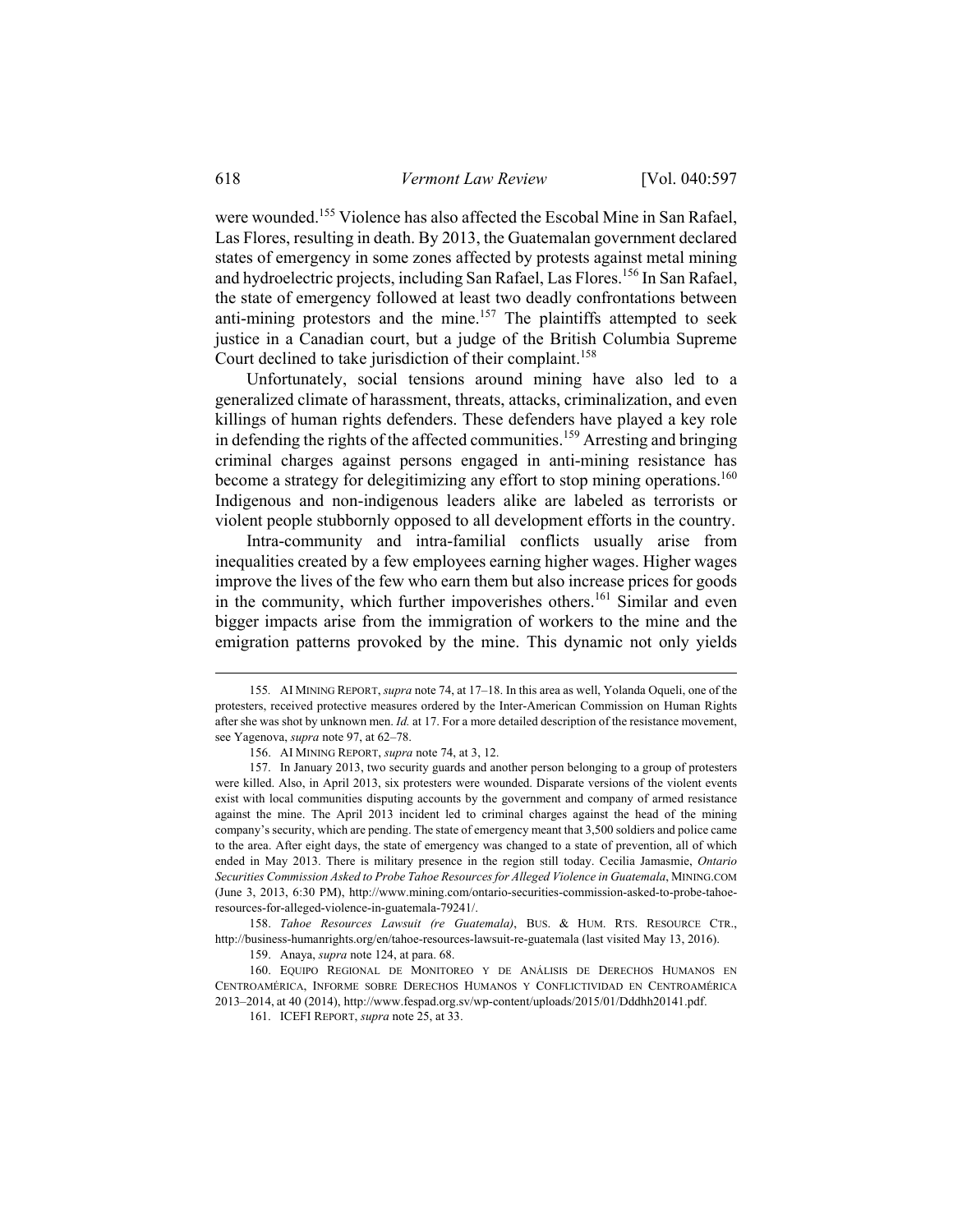demographic and cultural shifts, but also increases the demand for social services and infrastructure that are simply not there.<sup>162</sup>

#### *C. The Financial Benefits of Metal Mining: Who Profits and How Much?*

While metal mining in Guatemala is not big business, it is still a multimillion dollar industry. For example, the overall mineral production in Guatemala in 2014 generated  $$765$  million.<sup>163</sup> In the last decade, mineral production in Guatemala has fluctuated year to year. This fluctuation, sometimes significant, occurs in response to factors such as changes in the price of metal, increases in mining activity, and social conflict. From 2004 to 2011, Guatemala experienced exponential increases in mining production revenues from \$9 million to \$941 million.<sup>164</sup> To date, 2011 represents a peak in mining production in Guatemala.

However, in 2012, mining production dropped significantly to \$596 million.<sup>165</sup> Two factors caused this decline in mining production. First, production at the Marlin I mine has slowed down considerably since all surface minerals were exhausted as of 2012 and only underground excavation is currently taking place.<sup>166</sup> Second, in 2011, in response to significant social conflicts around metal mining, the government of Guatemala imposed a moratorium on mining licenses awaiting approval of a new mining law.<sup>167</sup> The moratorium, however, was lifted in 2012 without the approval of a new mining law. This lifting of the moratorium, and the increased production in the Escobal Mine in San Rafael, explains the recent increases in mining production in the last two years.168

Unfortunately, Latin America in general, and Guatemalan people in particular, have failed to profit from their natural resources, except for the

 <sup>162</sup>*. Id.* at 32.

 <sup>163.</sup> ANUARIO ESTADÍSTICO MINERO 2014,*supra* note 44, at 6 (reporting that mineral production in Guatemala yielded 5,926.4 million Quetzales, which converts to approximately \$765 million).

 <sup>164.</sup> MINISTERIO DE ENERGÍA Y MINAS, ANUARIO ESTADÍSTICO MINERO 2011, at 5 (2011), http://www.mem.gob.gt/wp-content/uploads/2012/05/ANUARIO-ESTAD%C3%8DSTICO-MINERO-2011.pdf (currency converted at 1 Guatemalan quetzal to 0.12 U.S. dollars).

 <sup>165.</sup> MINISTERIO DE ENERGÍA Y MINAS, ANUARIO ESTADÍSTICO MINERO 2012, at 6 (2012), http://www.mem.gob.gt/wp-content/uploads/2015/06/ANUARIO-ESTAD%C3%8DSTICO-MINERO-20121.pdf.

<sup>166</sup>*. Id.*

<sup>167</sup>*. Id.* at 8.

 <sup>168.</sup> MINISTERIO DE ENERGÍA Y MINAS, ANUARIO ESTADÍSTICO MINERO 2013, at 5 (2013), http://www.mem.gob.gt/wp-content/uploads/2012/05/ANUARIO-ESTAD%C3%8DSTICO-MINERO-20131.pdf.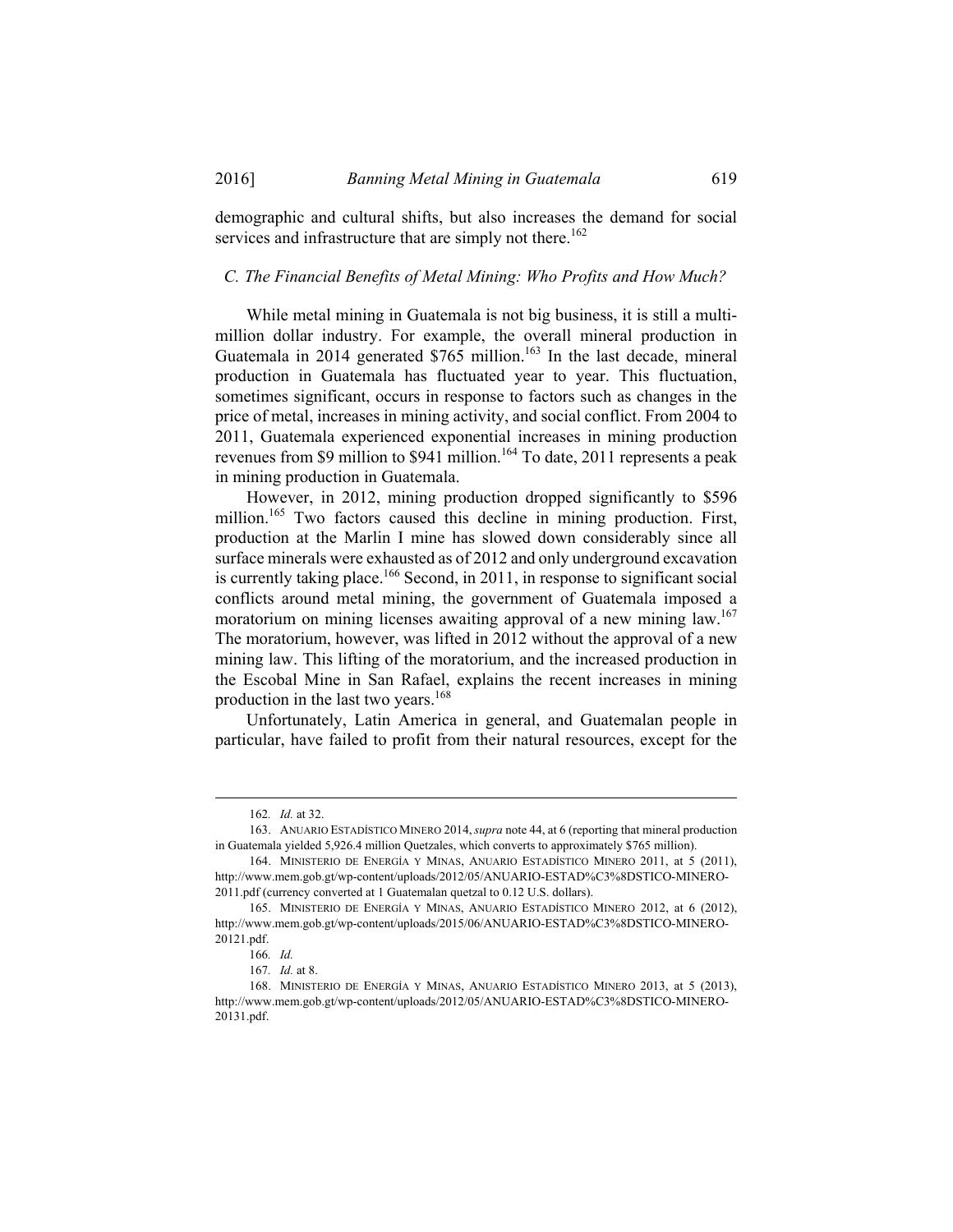economic elite.<sup>169</sup> The true costs and benefits of mineral mining in Guatemala are uncertain due to a lack of knowledge and transparency about the industry. In general, the evidence suggests that economic growth is slower in mineralrich than mineral-poor countries, a phenomenon known as the "resource curse."170

The metal mining industry in Guatemala reflects the "resource curse" phenomenon. One explanation is based on the weak mining laws in the country, which fail both to capitalize adequately on the financial gains from metal mining and to fairly allocate the environmental costs produced from mining to the mining corporations.<sup>171</sup> Moreover, elites appropriate mine royalties and other revenues for personal consumption. This money is not invested in building productive capacities that could capture and absorb potential spillovers.<sup>172</sup>

For the Guatemalan elite, the expansion of mining presents a number of advantages. First, it provides direct fiscal revenue for the State.<sup>173</sup> This is particularly important given how little the State collects in taxes. Guatemala's tax revenues as a percentage of its GDP are among the lowest in the world, significantly below the Latin American average of  $11.7\%$ <sup>174</sup> As a result, more than 85% of Guatemala's economy is based in the private sector, with the government contributing only about 13%.<sup>175</sup> Guatemala's share of metal mining profits is relatively small compared to other countries in the region.<sup>176</sup> Nevertheless, the metal mining industry is still a significant taxpayer, even though it benefits from laws to avoid paying more taxes. $177$ 

175*. Id.*

 176. For example, the Marlin I mine's payment in 2010 in royalties and taxes was only about 15% of its reported earnings. *Id.* at 4. Another study found that between 2005 and 2009, the Marlin I mine contributed only 13.9% of its profits to the Guatemalan economy. MARLIN MINE COST BENEFIT STUDY, *supra* note 58, at 10. One more study puts the figure at 12.9% between 2004 and 2009, which is well below the regional average and other international benchmarks on best practices. ACQUATELLA, *supra* note 23, at 18–19 (citing other examples in the region where the share of mining profits is much higher than in Guatemala during similar periods: Colombia (30–35%), Chile (22.1%), and Canada (38%)).

 177. For example, the Ministry of Mining has allowed them to take advantage of Decree 29-80, The Law for the Promotion of Development and Exports and of Manufacturing (Ley de Fomento y Desarrollo de la Actividad Exportadora y de Maquila), which has allowed them to avoid paying taxes on the importations of equipment and goods that will be used in exploitation projects. ICEFI REPORT, *supra*  note 25, at 58.

 <sup>169</sup>*. Id.* at 52. *See also* ACQUATELLA, *supra* note 23, at 10.

 <sup>170.</sup> ZARSKY & STANLEY, *supra* note 40, at 15.

<sup>171</sup>*. See* discussion *infra* Parts II.B & II.C.

<sup>172</sup>*.* ZARSKY & STANLEY, *supra* note 40, at 15.

 <sup>173.</sup> *Id.* at 14.

<sup>174</sup>*. Id.*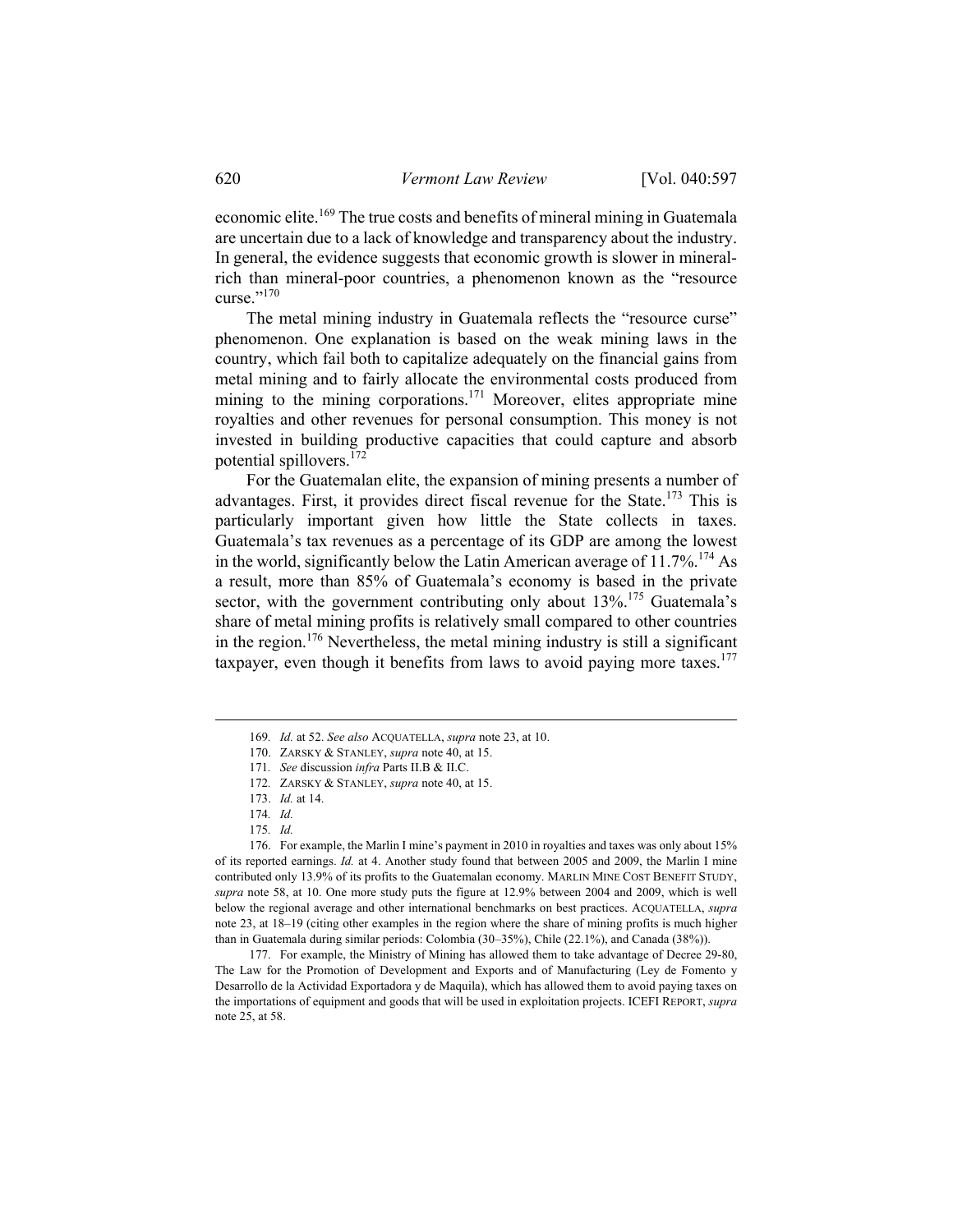The highest tax rate paid by the industry has been less than 6%, which is lower than the average  $10-11\%$  that applies generally in the country.<sup>178</sup>

Still, when considering all payments generated from mining, including royalties, taxes, and licensing fees, Guatemala's total annual gain is significant. In the data provided by the Guatemalan government in its 2013 annual report on mining, the fiscal benefits to the State from 2010 to 2013 were as follows: \$5.8 million in 2010, \$9.5 million in 2011, \$7.3 million in 2012, and \$6.3 million in 2013.179 These amounts do not include taxes on profit (calculated at 5% on gross sales or 31% over net gains), nor the voluntary royalties that mining companies have paid since  $2012^{180}$ 

Moreover, in January 2012, 22 mining companies were reported to have agreed to increase royalties from 1 to4% for precious metals and from 1 to3% for non-precious metals, which would potentially yield an exponential increase of \$64 million in revenues for Guatemala.<sup>181</sup> These royalties are voluntary and cease when mineral prices drop below a certain level.<sup>182</sup> Interestingly, the government has not disclosed the revenues from mining in its annual reports since this agreement was reached. Perhaps because of this failure to disclose, Guatemala's reported earnings from metal mining diverge significantly from those reported by the industry itself. According to the World Gold Council data, in 2013, Guatemala received \$52 million in payments to the government.<sup>183</sup>

In addition to public revenues, mining companies stimulate the economy in other ways. Mining companies source a number of goods and services in host countries, including machinery and equipment; energy and water; and

 <sup>178</sup>*. Id.* at 60.

 <sup>179.</sup> ANUARIO ESTADÍSTICO MINERO 2013, *supra* note 66, at 14 tbl.2 (currency converted at 1 Guatemalan quetzal to 0.12 U.S. dollars).

<sup>180</sup>*. Id.*

 <sup>181.</sup> *Guatemala: Gold*, *Silver Mines to Pay 4% Royalties*, CENTRALAMERICADATA.COM (Jan. 27, 2012), http://www.centralamericadata.com/en/article/home/Guatemala\_Metal\_Mines\_to\_Pay Royalties of 4.

 <sup>182.</sup> ICEFI REPORT, *supra* note 25, at 57; Sigfrido Lée L. y María Isabel Bonilla de Anzueto, *Contribución de la Industria Minera al Desarrollo de Guatemala,* CENTRO DE INVESTIGACIONES ECONÓMICAS NACIONALES [CIEN] 45 (Sept. 24, 2009), http://www.tequila-guatemala.com/cien/wpcontent/uploads/2013/10/mineria2009.pdf.

 <sup>183.</sup> WORLD GOLD COUNCIL, RESPONSIBLE GOLD MINING AND VALUE DISTRIBUTION, 2013 DATA: A GLOBAL ASSESSMENT OF THE ECONOMIC VALUE CREATED AND DISTRIBUTED BY MEMBERS OF THE WORLD GOLD COUNCIL 40–41 (2014), http://www.gold.org/gold-mining/economiccontribution/value-distribution.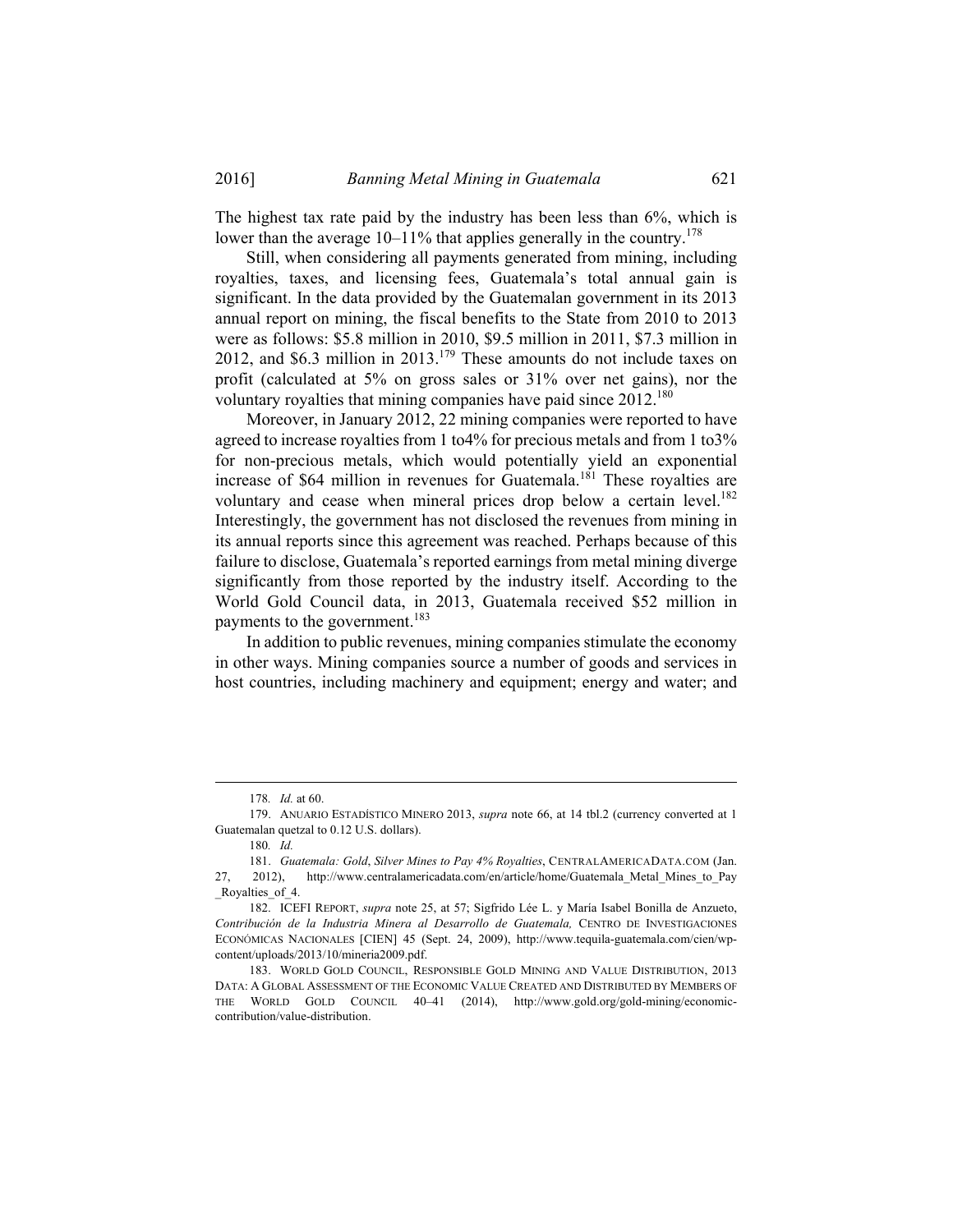construction, transport, and food services.<sup>184</sup> These procurement profits dwarf payments in royalties and taxes.<sup>185</sup>

According to one study, procurement benefits that go directly to businesses and contractors constituted nearly two-thirds of the total economic gains from mining in 2013.186 These procurement gains are typically substantial in the national economy but provide limited benefits to the localities.<sup>187</sup> Mining also offers other macroeconomic benefits such as export earnings, high-paying jobs, and technology and knowledge spillovers.<sup>188</sup> Metal mining produces few direct jobs but the average wage is more than double that in manufacturing and triple that in agriculture.<sup>189</sup> Moreover, an important indirect benefit from metal mining is the creation of indirect jobs.190 Finally, although social investment by mining companies is low,<sup>191</sup> there are some gains for local communities.<sup>192</sup> When all of these contributions are calculated, they can be substantial.<sup>193</sup>

However, there are three significant reasons why the economic gains from metal mining in Guatemala do not represent a good investment for the country. First, few of these gains ever reach the majority of Guatemalans. Royalties and all other revenues generated from mining go into the general public funds. This allocation of funds makes it impossible to tell how the State spends the revenue. Rampant corruption in Guatemala, and a lack of

186*.* WORLD GOLD COUNCIL, *supra* note 183, at 40–41.

 187. ZARSKY & STANLEY, *supra* note 40, at 24 (suggesting only a 5% gain from procurement by localities in 2009).

188*. Id.* at 14.

189*. Id.* By the industry's own data, in 2013, there were 3,142 employees and contractors working for the gold industry in Guatemala, which produced \$33 million in wages and salaries. WORLD GOLD COUNCIL, *supra* note 183, at 40–41.

190*.* ZARSKY & STANLEY, *supra* note 40, at 23.

 191. There is no precise data on the types and amount of social investment from metal mining in Guatemala. *Id.* at 42. The industry's own 2013 data, however, has identified four million dollars in community investments. WORLD GOLD COUNCIL, *supra* note 183, at 40–41.

 192. Social investment from the Marlin I mine, for example, included the provision of primary school teacher salaries and the building of a health clinic. ZARSKY & STANLEY, *supra* note 40, at 24.

 193. At least two reports estimate the Marlin I mine's contributions to the Guatemalan economy in a period of four years to be between \$97 and \$182.5 million. *Id.* at 25. *See also* MARLIN MINE COST BENEFIT STUDY, *supra* note 58, at 10 (estimating a contribution of 748.87 million quetzales).

 <sup>184. &</sup>quot;According to the Guatemalan think tank CIEN, for every 100 quetzales worth of production, mining companies source an average 27 quetzales from local sectors. It also found the number of indirect jobs generated by procurements in the mining sector was six times greater than the number of direct jobs." ZARSKY & STANLEY, *supra* note 40, at 14 (citing Sigfrido Lée L. y María Isabel Bonilla de Anzueto, *supra* note 182).

 <sup>185.</sup> For example, in 2009 alone, procurement payments for materials, equipment, and supplies was \$86.6 million. ZARSKY & STANLEY, *supra* note 40, at 23–24. The industry's data puts this figure at \$189 million dollars, which is 68% of the total in-country expenditures for the country. WORLD GOLD COUNCIL, *supra* note 183, at 40–41.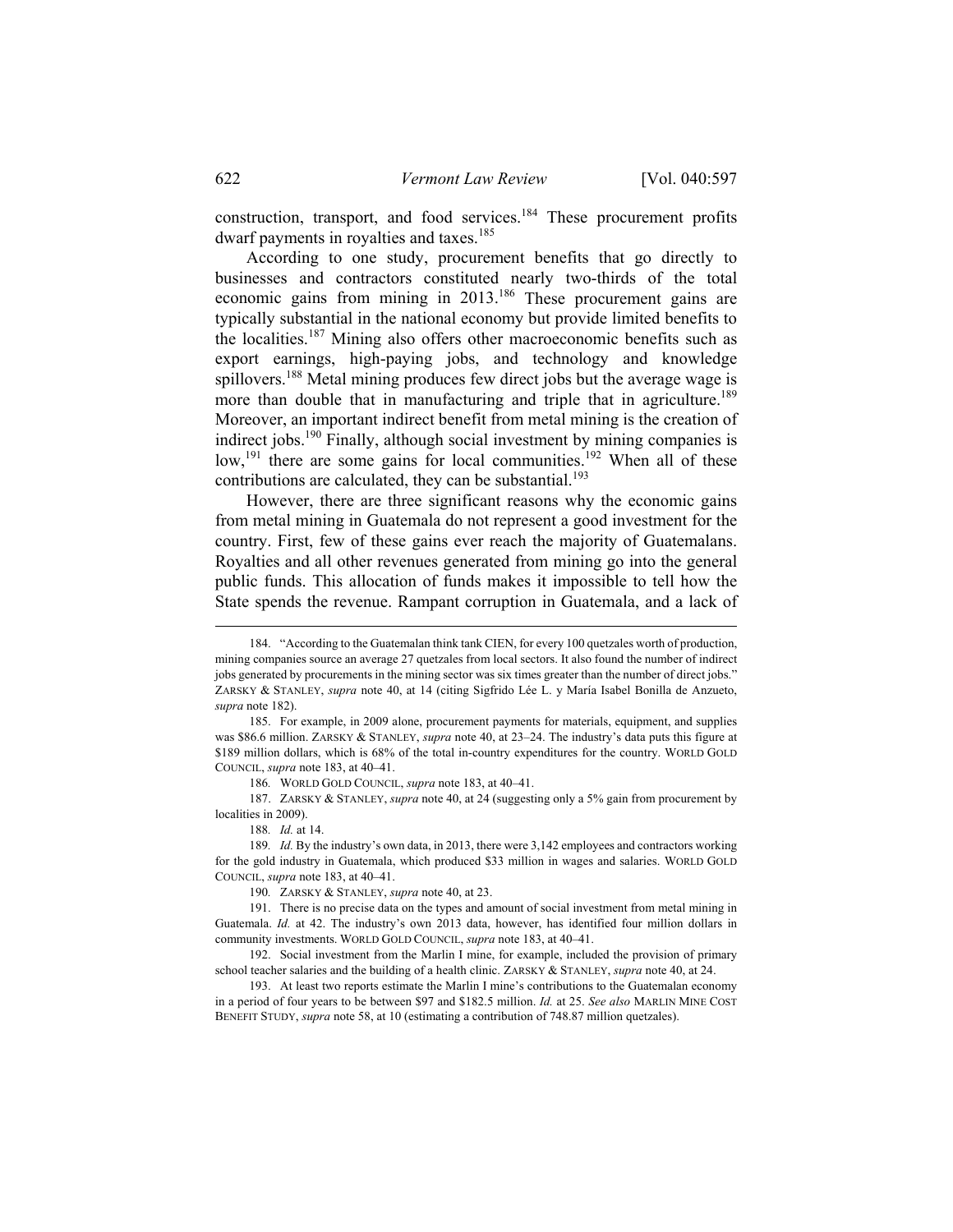transparency in public spending laws and practices, guarantee poor accounting regarding how national and local governments spend the funds.<sup>194</sup> There is little evidence that much of these monies have been invested in public goods such as education, health, and infrastructure.<sup>195</sup>

Second, environmental and social harms significantly outweigh any economic benefit, not only over the lifetime of the mine, but also in the postclosure phase.<sup>196</sup> As documented in Part I.B. of this article, there are significant property, environmental, and economic harms from metal mining, especially to local residents.<sup>197</sup> While these costs are difficult to calculate, a few studies suggest that they are much higher than the economic benefits that metal mining provides.<sup>198</sup> One reason for this reality is that under current Guatemalan law, mining companies bear little to no responsibility for repairing or mitigating environmental harms to communities.<sup>199</sup>

Third, the current political structure unfairly forces local communities where mining occurs to bear the impacts from mining, while almost all economic gains from the activity are centralized. According to one study in 2009, over 90% of all economic gains from metal mining flowed to the national government or to workers and businesses outside of the local communities affected by mining.<sup>200</sup> In Guatemala, this is particularly egregious because these rural communities, comprised largely of indigenous populations, have principally experienced oppression or abandonment by the central government.<sup>201</sup> Moreover, these mining projects have been imposed on these communities despite their strong opposition to metal mining in their territories.202 However, local communities are not doing any better than the government in managing the funds they are receiving from mining. It is not clear how local communities are spending their royalty money, though most report it is principally going to infrastructure projects benefitting the mine

 <sup>194</sup>*. See infra* Part II.E.

 <sup>195.</sup> ZARSKY & STANLEY, *supra* note 40, at 4–5.

<sup>196</sup>*. Id*. at 42. *See also* MARLIN MINE COST BENEFIT STUDY, *supra* note 58, at 12.

<sup>197</sup>*. See supra* Part I.B.

 <sup>198.</sup> According to a 2010 report of the Marlin I mine, ASĺES calculated that the costs of the Marlin I mine were 3.5 times greater than the benefits even without accounting for long-term environmental liabilities in the post-closure phase. MARLIN MINE COST BENEFIT STUDY, *supra* note 58, at 13.

<sup>199</sup>*. See infra* Part II.B.

 <sup>200.</sup> ZARSKY & STANLEY, *supra* note 40, at 27.

<sup>201</sup>*. See, e.g.*, Comm. on the Elimination of Racial Discrimination, Combined Fourteenth and Fifteenth Periodic Reports of States Parties Due in 2013, Guatemala, U.N. Doc. CERD/C/GTM/14-15 (Oct. 28, 2013).

<sup>202</sup>*. See infra* Part II.D.2.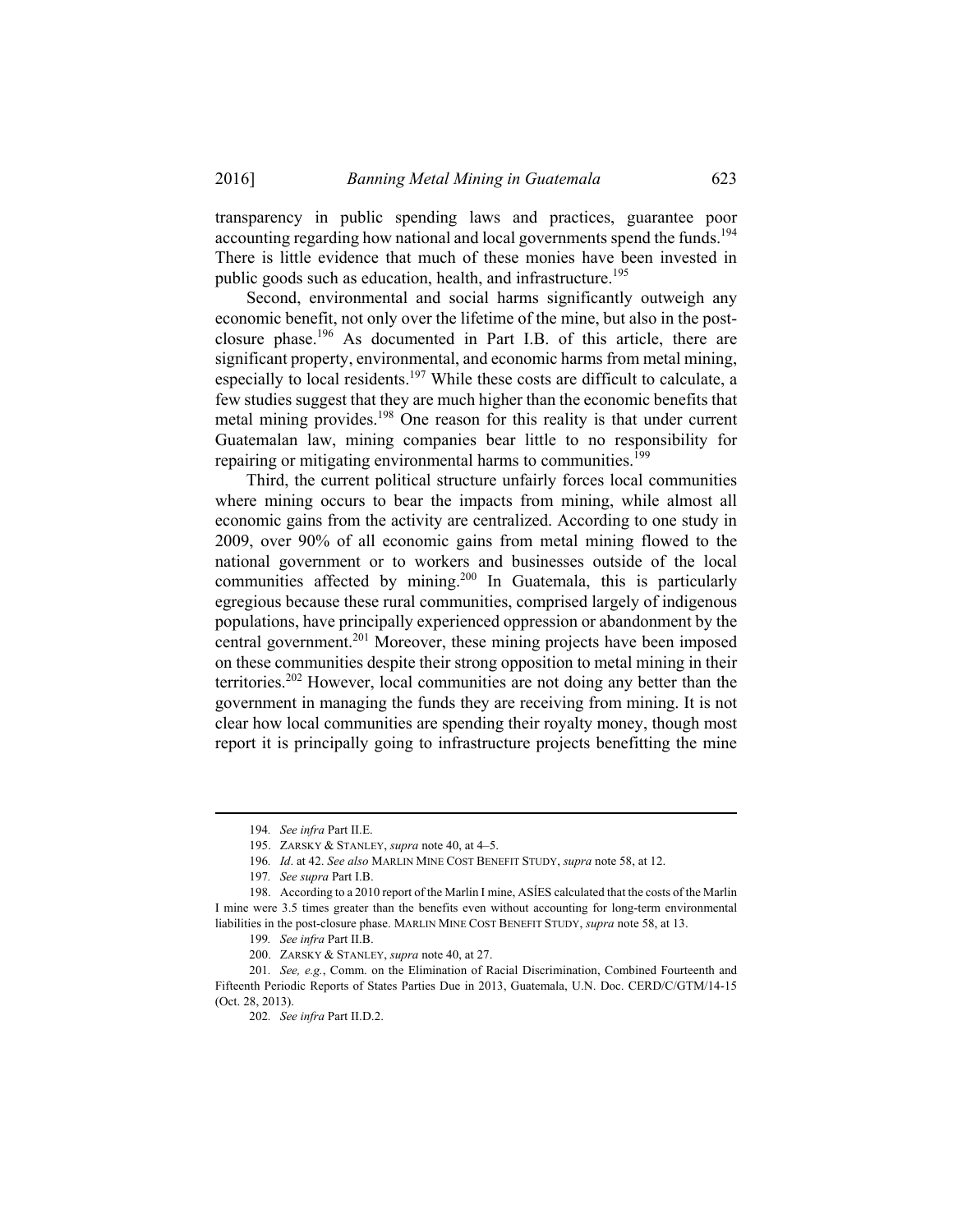itself.203 It also does not appear that local governments, with some exceptions, are engaged in sustainable projects expected to last beyond the projected duration of the mine.204

## II. THE METAL MINING REGIME IN GUATEMALA

 Legal reforms, either to the Mining Law itself or to water and consultation laws, are necessary to improve the way mining is conducted in Guatemala. But legal reforms alone will not suffice. Guatemala's challenges with mining are structural and political. Guatemala's weak democracy reveals itself in its ineffective institutions and its corrupt political actors who are not accountable to the people and to the public good. Part II of this Article attempts to explain the challenging landscape that hampers the effective regulation of metal mining in Guatemala.

#### *A. The 1985 Constitution and Norms Relevant to Natural Resources*

The 1985 Guatemalan Constitution, which still governs today, is a fairly progressive document. Notably, it includes provisions governing environmental and human rights.<sup>205</sup> The weakness has been in its implementation. Laws adopted subsequent to the Guatemalan Constitution have prioritized provisions that encourage development and foreign investment over provisions that protect the environment, natural resources, or human rights, including the rights of indigenous peoples. Moreover, poor funding, political marginalization, and decentralization weaken the state institutions charged with enforcing environmental norms and human rights affected by the exploitation of natural resources.<sup>206</sup>

Regarding natural resources, Article 121 of the Guatemalan Constitution declares that the subsoil and any minerals, hydrocarbons, or other organic or inorganic substances are the property of the State.<sup>207</sup> Article 125 of the Guatemalan Constitution declares that the technical and rational exploitation of hydrocarbons, minerals, and other non-renewable natural resources is of public utility and need and further that the State will establish and propriate its own conditions for their exploration, exploitation, and

 <sup>203</sup>*. See* VAN DE SANDT, *supra* note 60, at 20 (explaining that local communities receive 0.5% of gross revenues as royalties that are invested in infrastructure projects).

<sup>204</sup>*. Id.* at 28. One such exception is Sipacapa, which has engaged in grassroots-led efforts to identify and implement sustainable productive projects. *Id.* at 47–50.

 <sup>205.</sup> CONSTITUCIÓN POLÍTICA DE LA REPÚBLICA DE GUATEMALA May 31, 1985, art. 2, 97.

<sup>206</sup>*. See infra* Part II.C.

 <sup>207.</sup> CONSTITUCIÓN POLÍTICA DE LA REPÚBLICA DE GUATEMALA May 31, 1985, art. 121(e).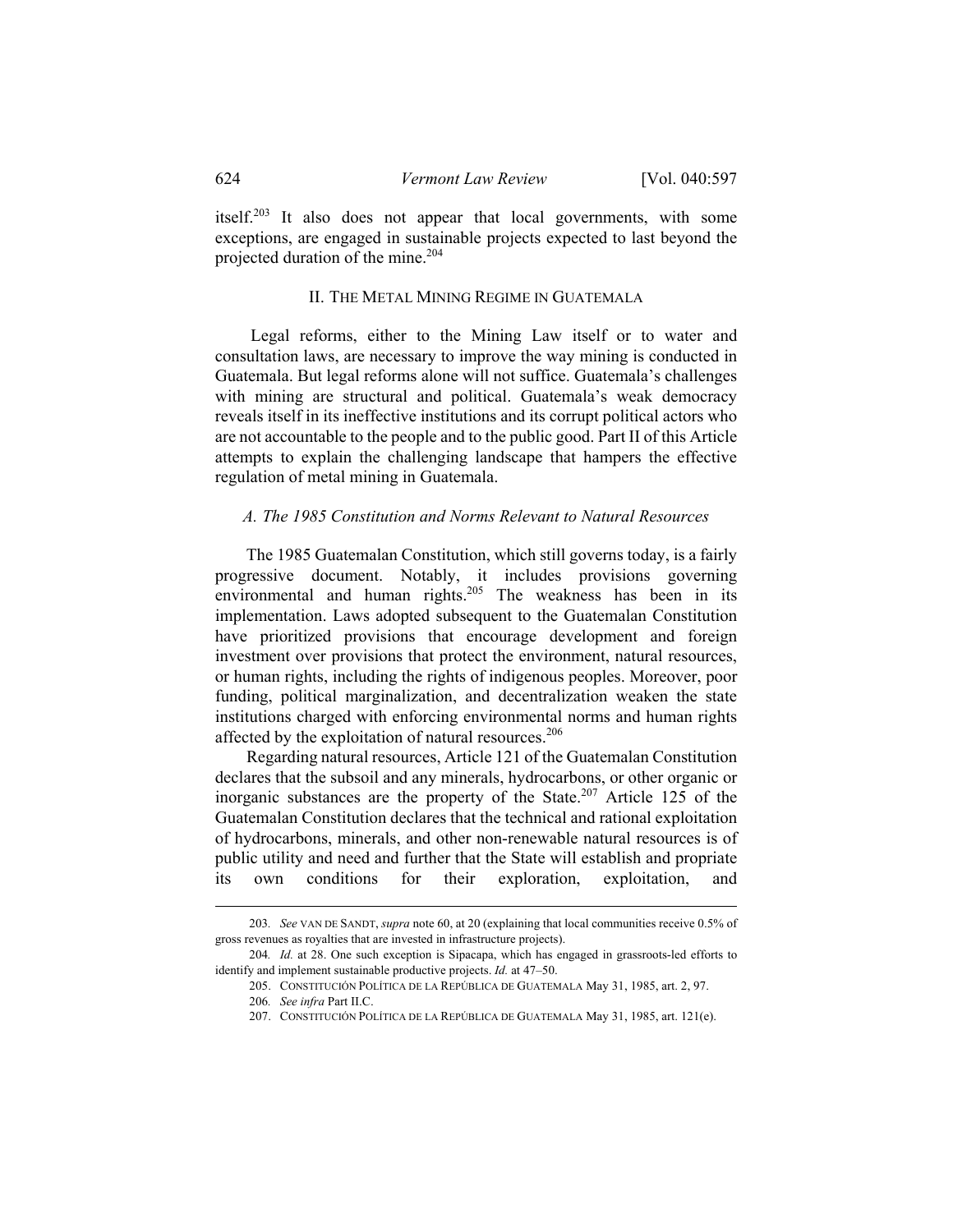commercialization.208 Thus, the Guatemalan Constitution centralizes decisions governing natural resources exclusively in the national government, not localities. In fact, Guatemala's Constitution only recognizes decentralized powers when these have been expressly delegated to localities by two-thirds of the Congress.209 The Guatemalan Congress has adopted laws that promote decentralization specifically to promote regional economic development and indigenous peoples' self-determination.<sup>210</sup> Moreover, Article 173 of the Guatemalan Constitution establishes a right to a referendum procedure whenever there are political decisions of special significance.<sup>211</sup> Some have suggested that the nature and scope of mining in Guatemala warrants a referendum.<sup>212</sup> However, in practice, mining decisions have been the exclusive jurisdiction of the central government.

Guatemala's Constitution also contains a number of important fundamental rights that are linked to environmental protection. To the extent that environmental preservation is linked to the protection of life, Articles 1– 3 of the Guatemalan Constitution, which protect human life, can also be said to pertain to environmental protection.<sup>213</sup> In addition, if the right to health is linked to environmental protection, then Articles 93 and 98 of the Guatemalan Constitution are also relevant.<sup>214</sup> Article 64 governs per se environmental protection. That Article establishes that the State shall conserve, protect, and improve the natural resources that belong to the people.215 As such, it requires the State to adopt laws creating national parks and protected areas.<sup>216</sup>

In addition, Article 97 obligates the State at all levels and throughout the national territory to promote social, economic, and technological development that would prevent contamination of the environment and maintain ecological balance.<sup>217</sup> To support this objective, the State is obligated to issue the necessary regulations to guarantee that use of the fauna, flora, land, and water may be realized rationally, preventing their depredation.218 Article 126, in turn, declares the urgent public need for

218*. Id.*

 <sup>208</sup>*. Id.* at art. 125.

<sup>209</sup>*. Id.* at art. 34.

<sup>210</sup>*. See infra* Part II.D.2 (discussing the Municipal Code, the General Law on Decentralization, and the Law of Councils on Urban and Rural Development).

 <sup>211.</sup> CONSTITUCIÓN POLÍTICA DE LA REPÚBLICA DE GUATEMALA May 31, 1985, art. 173.

 <sup>212.</sup> MARLIN MINE COST BENEFIT STUDY, *supra* note 58, at 22.

<sup>213</sup>*.* CONSTITUCIÓN POLÍTICA DE LA REPÚBLICA DE GUATEMALA May 31, 1985, art. 1–3.

<sup>214</sup>*. Id.* at art. 93, 98.

 <sup>215.</sup> *Id.* at art. 64.

 <sup>216.</sup> *Id.*

<sup>217</sup>*. Id.* at art. 97.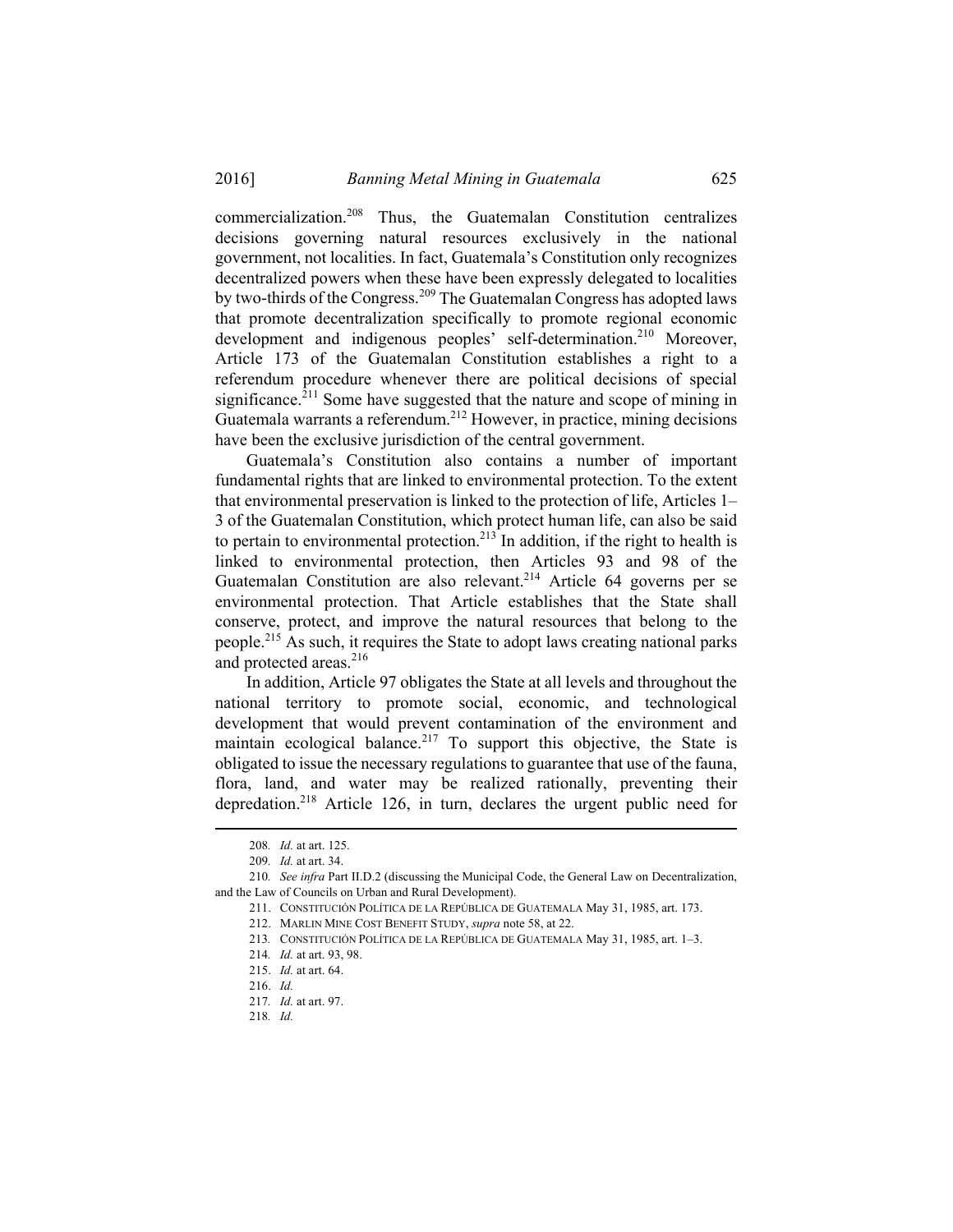reforestation and for the special protection of forest and vegetation on the banks of rivers and lakes.<sup>219</sup> Finally, Article 127 declares that water is a public good and an inalienable right. Furthermore, Article 127 declares that the law should govern water's use. $220$ 

Guatemala's Constitution also contains other important provisions addressing the right to property, cultural rights, and the rights of indigenous peoples. These provisions are relevant to regulating mining. For example, Article 64 protects the national heritage and establishes a state duty to protect natural sanctuaries.<sup>221</sup> Article 67 governs the protection of indigenous agricultural lands,  $222$  while Article 39 protects property as an inherent right and requires the State to create the conditions necessary to enable owners to use and enjoy their property.<sup>223</sup> Many of these same rights are protected in international human rights treaties ratified by Guatemala, which under Article 46 of the Guatemalan Constitution are declared to have preeminence over internal laws.<sup>224</sup>

# *B. The 1997 Mining Law*

Guatemala's Mining Law was adopted in 1997; a year after Guatemala signed the peace agreements ending its civil war.<sup>225</sup> Then-President Álvaro Arzú, a businessman who represented the transition from a military to a civil, business-friendly government, simultaneously privatized the telecommunications industry, railroads, and the energy sector. Arzú devised the new mining and investment law as a strategy to attract foreign capital and jump start the Guatemalan economy.<sup>226</sup> Privatization was a strategy throughout Central America, which spurred a race to the bottom between Guatemala, Honduras, and El Salvador to outbid one another for foreign investment in mining and energy. $227$ 

The first of the two most important changes to the Mining Law was the end to the proscription against 100% foreign ownership of mining enterprises. The next important change was the reduction of royalties on

 <sup>219</sup>*. Id.* at art. 126.

<sup>220</sup>*. Id.* at art. 127.

<sup>221</sup>*. Id.* at art. 64.

<sup>222</sup>*. Id.* at art. 67.

<sup>223</sup>*. Id.* at art. 39.

 <sup>224.</sup> *Id.* at art. 46. The most important international treaty pertaining to metal mining in Guatemala is ILO Convention 169 on the rights of indigenous peoples. *See infra* Part II.D.2.

 <sup>225.</sup> Mining Law, *supra* note 64.

 <sup>226.</sup> Dougherty, *supra* note 22, at 9.

<sup>227</sup>*. Id.* at 10.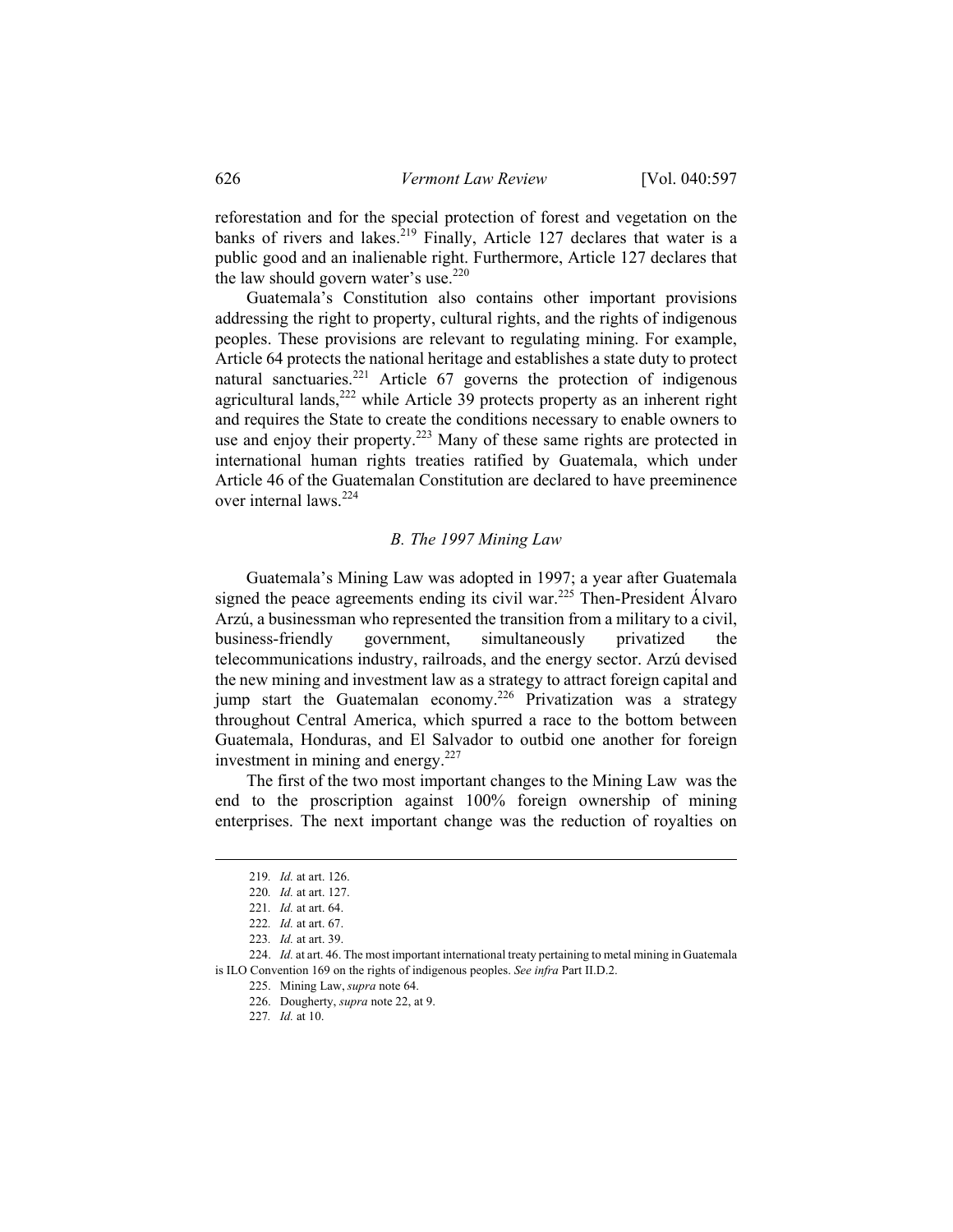gross revenues to the government from 6% to 1%, to be shared equally between the central and municipal governments.<sup>228</sup> This 1% royalty became the lowest in the region, lower than the 3% adopted by El Salvador a year earlier.<sup>229</sup> In addition, mining corporations are exempted from paying various taxes, including taxes on water use or on imported machinery.<sup>230</sup>

The 1997 Mining Law is also notable for what it did not include. One significant omission pertained to the relationship between the extraction of natural resources in indigenous territories and the rights of indigenous peoples. In 1995, as part of the peace agreements, Guatemala signed the Agreement on the Identity and Rights of Indigenous Peoples.<sup>231</sup> In 1996, Guatemala ratified International Labor Organization (ILO) Convention 169.<sup>232</sup> Each of these instruments was critical to ensure that development did not undermine the sovereignty or infringe the fundamental rights of indigenous peoples.

Yet the Mining Law does not include provisions requiring free, prior, and informed consent. Also, it does not recognize indigenous peoples' collective land rights or their cultural attachment to ancestral territories and natural resources. Quite the contrary, the Mining Law prescribes favorable easements in public and private property to permit mining activities. For public lands, it requires only prior consent from the responsible government agency, which the Law says should cooperate to grant the easement.<sup>233</sup> On private lands, a mining company may either negotiate agreements with the private owners, subject only to arbitration to resolve disputes,  $234$  or may compel such agreements simply by going to a trial judge whose decision is not subject to appeal.235 The Mining Law also does not exempt protected areas from mining activities.

 <sup>228</sup>*.* Mining Law, *supra* note 64, at art. 63 (explaining that mining royalties shall be split evenly between the Guatemalan State and municipal governments); *see also* Dougherty, *supra* note 22, at 10.

 <sup>229.</sup> Dougherty, *supra* note 22, at 10.

 <sup>230.</sup> VAN DE SANDT, *supra* note 60, at 11.

 <sup>231.</sup> U.N. Secretary-General, *Agreement on Identity and Rights of Indigenous Peoples*, U.N. Doc. A/49/882 annex (Apr. 10, 1995), http://peacemaker.un.org/sites/peacemaker.un.org/files/GT\_950331\_AgreementIdentityAndRightsOfInd igenousPeoples.pdf.

 <sup>232.</sup> Convention 169, Convention Concerning Indigenous and Tribal Peoples in Independent Countries, Jun. 27, 1989, 72 ser. A INT'L LAB. ORG. OFFICIAL BULL. 59 (1989) [hereinafter Convention Concerning Indigenous Peoples]; *Official Measures Taken Regarding Decisions of the International Labour Conference*, 79 ser. A INT'L LAB. ORG. OFFICIAL BULL. 51 (1996) (listing Guatemala as having ratified Convention No. 169 on June 5, 1996).

 <sup>233.</sup> Mining Law, *supra* note 64, at art. 73.

<sup>234</sup>*. Id*. at art. 77.

<sup>235</sup>*. Id*. at art. 79.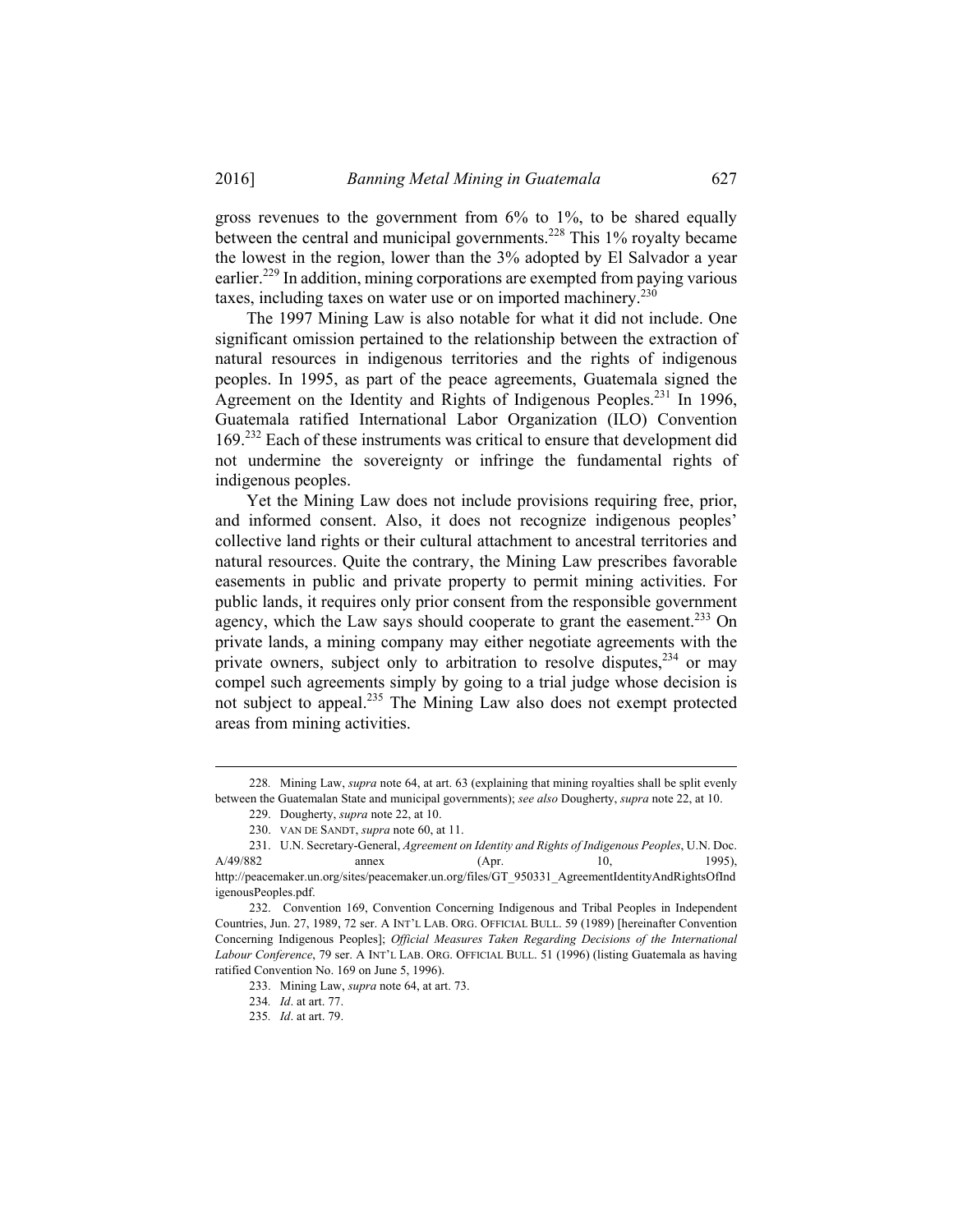The Mining Law is extremely weak in its environmental requirements and contains notable omissions. The Law designates MEM to regulate mining in the country and to issue licenses.<sup>236</sup> Mining licenses require that the petitioning company submit a "mitigation study" but fail to define or provide standards for such studies, except to establish that MEM must rule on the sufficiency of the study within 30 days. If MEM does not rule within the 30-day period, the study becomes approved by law.<sup>237</sup> The company must also submit an Environmental Impact Assessment (EIA) to the Ministry of Environment and Natural Resources (MARN) (formerly known as the National Commission of the Environment) and, when mining occurs in protected areas, the company must also submit an EIA to the National Council of Protected Areas (CONAVI).<sup>238</sup>

The Mining Law, however, fails to provide standards or procedures for assessing the EIA or to establish monitoring mechanisms, except to state that the EIA must be resolved within 30 days.<sup>239</sup> The accompanying regulations adopted in 2001 also failed to specify greater substantive norms and procedures for approving the EIA. $^{240}$ 

Several amendments in 2003, 2007, 2010, and 2015 improved the procedures.241 In general, the standards adopt three levels of environmental impact assessment. Category A has a set of procedures and applies to projects likely to have a high environmental impact.<sup>242</sup> These standards establish and define the scope of the technical instruments mining companies must submit for an EIA evaluation. The standards include an evaluation of environmental and social impacts, $243$  and prescribe monitoring steps, including audits, which MARN must undertake to ensure compliance.<sup>244</sup> The new standards permit

 <sup>236</sup>*. Id.* at art. 2.

<sup>237</sup>*. Id*. at art. 19.

<sup>238</sup>*. Id*. at art. 20.

<sup>239</sup>*. Id*.

 <sup>240.</sup> Reglamento de la Ley de Minería, Acuerdo Gubernativo 176-2001, art. 7–9 (2001), *reprinted in* MINISTERIO DE ENERGÍA Y MINAS, LEY DE MINERÍA Y SU REGLAMENTO 30 (2001), http://www.mem.gob.gt/wp-

content/uploads/2015/06/2. Reglamento a Ley de Mineria Acuerdo Gubernativo 176 2001.pdf.

 <sup>241.</sup> *See generally* Ministerio de Ambiente y Recursos Naturales [MARN] Reglamento de Evaluación, Control, y Seguimiento Ambiental, Acuerdo Gubernativo Número 23-2003 (2003), *amended by* MARN Reglamento de Evaluación, Control, y Seguimiento Ambiental, Acuerdo Gubernativo Número 431-2007 (2007), *amended by* MARN Reglamento de Evaluación, Control, y Seguimiento Ambiental, Acuerdo Gubernativo Número 173-2010 (2010) *and* MARN Reglamento de Evaluación, Control, y Seguimiento Ambiental, Acuerdo Gubernativo Número 60-2015 (2015).

 <sup>242.</sup> MARN Reglamento de Evaluación, Control, y Seguimiento Ambiental, Acuerdo Gubernativo Número 60-2015 at art. 13, 35-39 [hereinafter MARN Governmental Decree].

<sup>243</sup>*. Id.* at art. 11.

<sup>244.</sup> *Id.* at art. 49-52.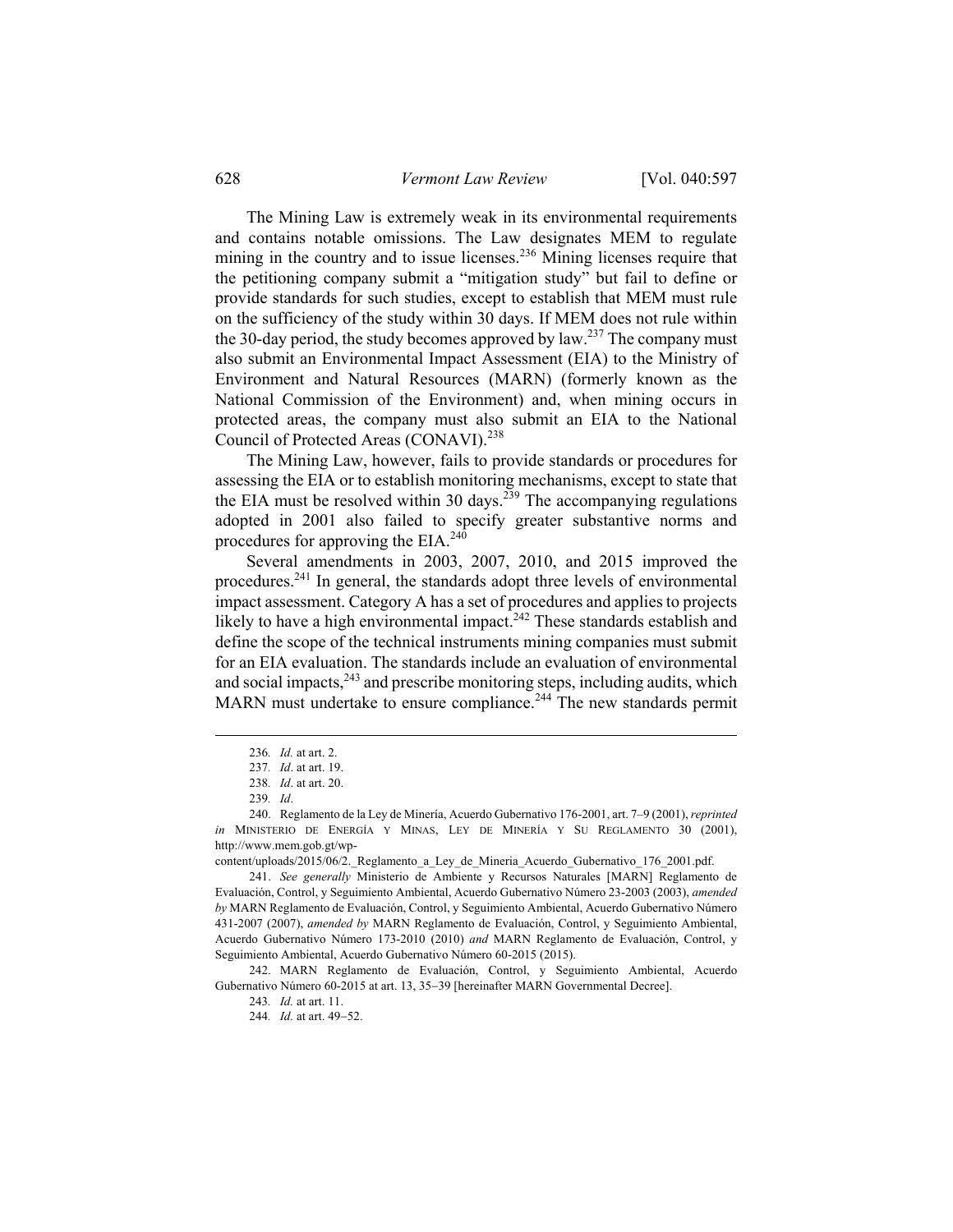MARN to seek input from private and public entities, and mandate that MARN consult the National Commission on Protected Areas when mining projects occur in protected areas.<sup>245</sup>

The standards also require the reasons for denial of an EIA petition, including when the negative environmental impacts outweigh the benefits of the project, or when MARN inspectors have been denied access to the area.<sup>246</sup> The new standards also demand that MARN determine the payment of a bond in case the mine closes. MARN may also determine a separate amount of necessary insurance coverage for environmental risks.<sup>247</sup> Finally, the standards regulate sanctions and fines for non-compliance, though in general these tend to be low.<sup>248</sup>

These standards are not adequately enforced due to political and economic constraints. MARN has faced political pressure under different administrations to ensure that metal mining projects are not rejected based on environmental impact assessments.<sup>249</sup> MARN is significantly understaffed, underfunded, ill-equipped, and politically marginalized in contrast to MEM, which is eager to promote mining investment.<sup>250</sup> Critics have noted that MARN cannot—and does not—undertake the control and monitoring of the EIAs that these projects require.<sup>251</sup> The agency spends most of its limited resources on the bureaucratic process of approving mining licenses and does almost nothing to provide ongoing oversight and accountability for non-compliance after approval.<sup>252</sup>

Unfortunately, MARN's weakness in the EIA process has meant that mining companies can manage concerns over environmental harms by controlling the environmental impact studies.<sup>253</sup> For example, the Marlin I mine continues to operate despite significant weaknesses in the EIA process revealed by the IFC and other independent assessments.<sup>254</sup> Calls by the ILO

252*. Id.*

254*. Id.* at 35. In 2005, the Marlin I mine's own IFC Compliance Advisor Ombudsman (CAO) found that "the [EIA] prepared by Glamis failed to identify all water users downstream from the mine, fully assess the potential for acid mine drainage, fully assess the potential for other water contaminants, or establish water quality standards . . . ." *Id.* at 34. Furthermore,

 <sup>245</sup>*. Id.* at art. 17.

<sup>246</sup>*. Id.* at art. 19.

<sup>247.</sup> *Id.* at art. 56-64, art. 80-82.

<sup>248.</sup> *Id.* at art. 88-94.

 <sup>249.</sup> Dougherty, *supra* note 22, at 11 (documenting that the presidency of Oscar Berger (2004– 2008), in particular, aggressively pursued foreign mining investment and pressured MARN not to reject mining projects).

 <sup>250.</sup> Yagenova, *supra* note 97, at 24–25.

<sup>251</sup>*. See, e.g.*, IARNA, *supra* note 3, at 211.

 <sup>253.</sup> ZARSKY & STANLEY, *supra* note 40, at 7.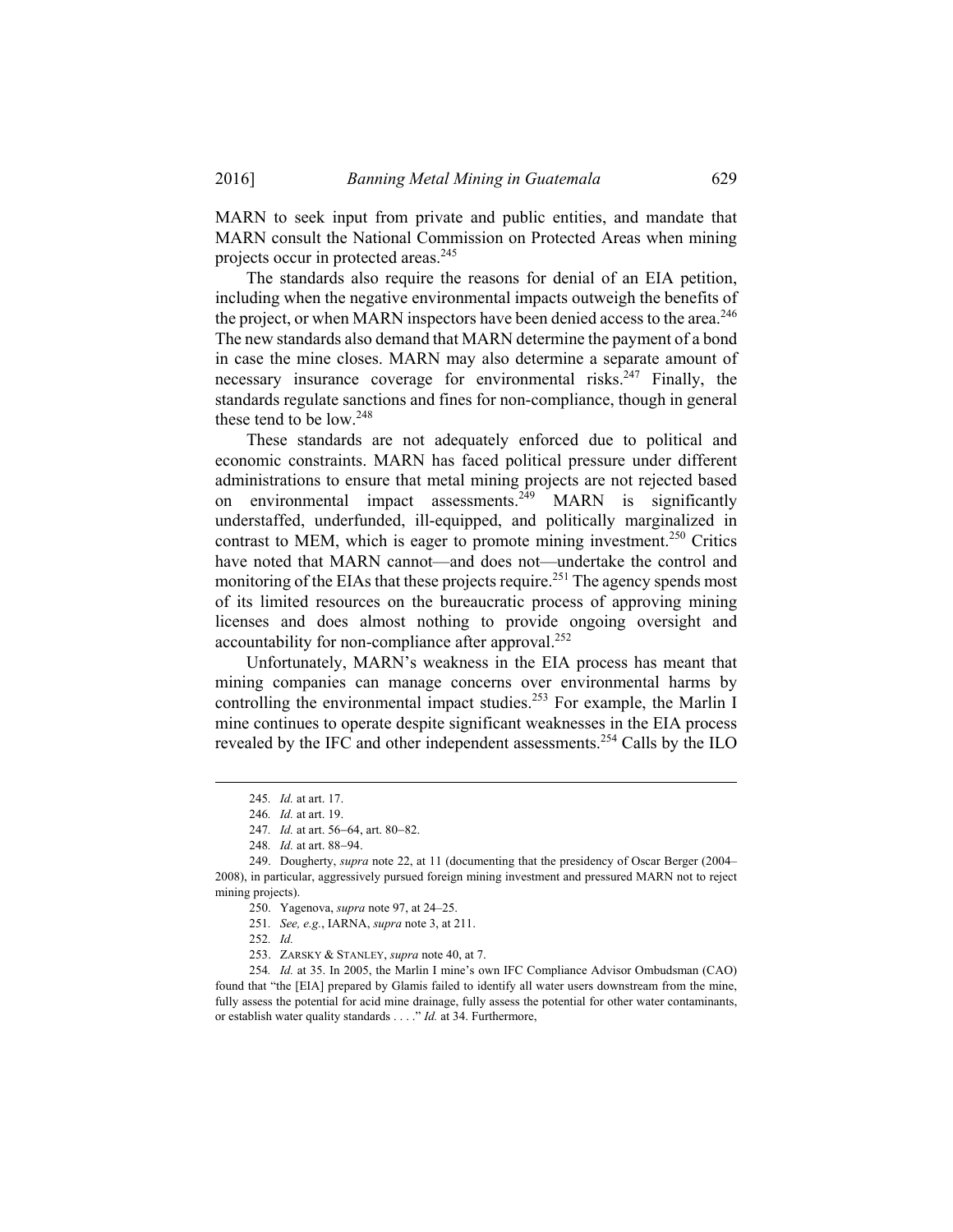and the Inter-American Commission on Human Rights to suspend the Marlin I mine only led to an administrative process and an inter-ministerial investigation of impacts. Ultimately, that process concluded that the mine did not pose a threat to community water supplies or human health.<sup>255</sup> Similarly, other experts have singled out the EIA study for the El Tambor mine and determined that it was significantly lacking.<sup>256</sup> Other experts have diverged significantly from the official EIA approved by MARN to find that the El Tambor mine will have significant ill effects on the environment, including on water depletion and contamination.<sup>257</sup>

Aside from the mitigation and environmental impact requirements, the Mining Law does not require reclamation upon completion of mining operations. Mining reclamation, which seeks to minimize or mitigate the environmental effects of mining, is supposed to be a regular part of modern mining practices.<sup>258</sup> Either during mining operations or after they cease, reclamation involves restoring mined land to a natural or economically usable condition. $259$ 

Article 66 establishes a nominal fee for opting to transfer an exploration or exploitation license;<sup>260</sup> however, it is silent as to whether that transfer can

*Id.* at 35 (internal citations omitted) (quoting E-TECH INT'L, EVALUATION OF PREDICTED AND ACTUAL WATER QUALITY AT THE MARLIN MINE, GUATEMALA 5–6 (2010), http://www.etechinternational.org/guatemala/ (follow link to "Download" under "Final Report").

255*. Id.* at 12.

 256. As Yagenova explains, the study was conducted by the Grupo Sierra Madre Internacional S.A. Yagenova questions their independence given that they are paid by the mining company to conduct the study. Moreover, an independent assessment of the EIA conducted by American environmental engineers Dr. Robert Robinson and Dr. Robert Durán found several deficiencies, including that water usage only focuses on access to water for mining and not on its effects on neighboring communities, and that monitoring plans are extremely vague as are recovery plans after the mine's closure. Yagenova, *supra* note 97, at 35–36, 41–42.

257*. Id.* at 45–46.

258*. See, e.g.*, *What Happens to Mine Sites after a Mine is Closed*?, MININGFACTS.ORG, http://www.miningfacts.org/environment/what-happens-to-mine-sites-after-a-mine-is-closed/ (last visited May 15, 2016).

259*. Id.*

 260. Article 66 establishes a fee from between three to nine units during each year that they hold an exploration license, as well as a fee of three units per  $km<sup>2</sup>$  for ending or transferring an exploration

In 2010, the U.S.-based consulting firm E-Tech International produced a comprehensive evaluation of predicted and actual water quality around the mine. The report found that the [EIA] "provided limited information on the baseline environmental setting in and around the Marlin Mine" and should have included more information about "water quality, water quantity and levels, and the abundance and health of aquatic biota." . . . The review also found that the [EIA] provided no evidence to support its claim that the "acid generation and contaminant leaching potential of the rocks [were] low." . . . The lack of adequate baseline data continues to impede environmental and health oversight.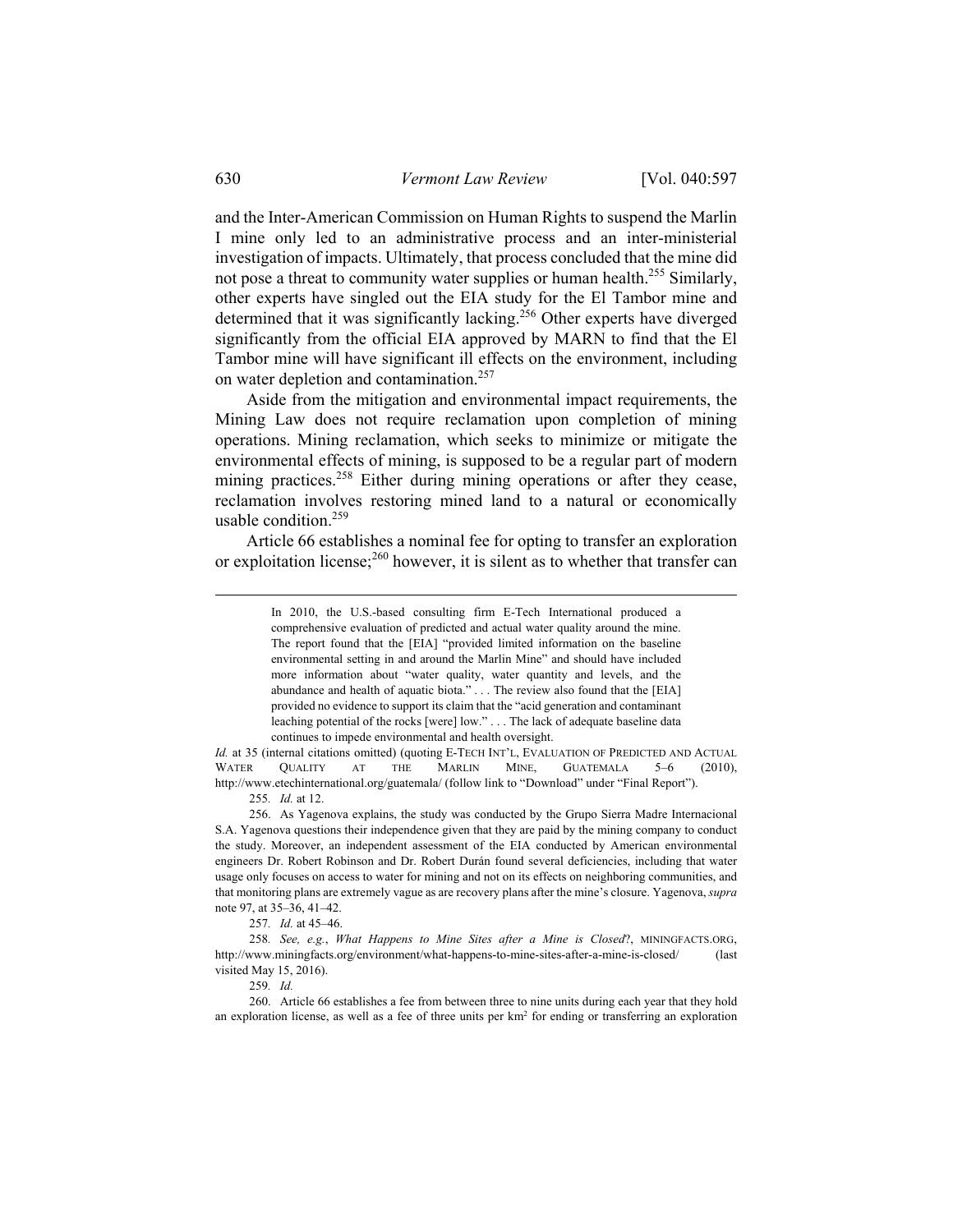simply be back to the government. Article 71, which governs water contamination, requires that those who make use of water in their mining operations must adequately treat the water to avoid environmental contamination.<sup>261</sup> Any regulation of the abandonment or closure of a mine is done indirectly through the EIA and mitigation studies. Nothing in the law requires MARN or the holder of the license to comply with the promises or commitments made in the original licensing agreement.<sup>262</sup>

Not surprisingly, mining reclamation practices in Guatemala have been poorly managed. For example, Montana Exploradora Mine provided a \$1 million dollar surety bond to be used to reclaim the mine in the event of a company default. $263$  This amount is trivial compared to reclamation bonds required of mining operations in developed nations<sup>264</sup> and is vastly inadequate for the scope of the mining project.<sup>265</sup> The insufficient surety funds for the Marlin I mine expose the government, local residents, and the environment to significant risks if the company fails to properly reclaim the mine. These risks include ongoing pollution from acidic toxic metals, erosion and sedimentation, and altered lands that cannot be returned to prior uses.<sup>266</sup>

Article 51 of the Mining Law does, however, regulate the involuntary suspension of a mining project. The suspension grounds include: (a) when there is imminent risk or danger to life or property; (b) when labor security has been violated; (c) when environmental laws have been violated; (d) when the subsoil fee has not been paid; (e) when royalties have not been paid; (f) for non-compliance with Article 85 of the law (a requirement that those who export mining products have a license to do so); (g) failure to submit reports required by law; and (h) when what has been approved for exploitation and what is actually being exploited are not proportionate.<sup>267</sup> Although Article 51 contemplates suspension based on significant personal or property harms and

license and five units per km2 for ending or transferring an exploitation license. Article 67 clarifies that one unit can mean from 100 quetzales (about \$12) to about 1000 quetzales (about \$130), as established by MEM. Mining Law, *supra* note 64, at art. 66–67.

<sup>261</sup>*. Id.* at art. 71.

 <sup>262.</sup> IARNA, *supra* note 3, at 203.

 <sup>263.</sup> KEITH CAMPBELL ET AL., RECLAMATION ISSUES AND ESTIMATED COST OF RECLAMATION MARLIN MINE, at 1 (Molly Butler et al. trans., 2011), https://goldcorpoutofguatemala.files.wordpress.com/2010/07/reclamation-issues-and-estimated-cost-ofreclamation-marlin-mine.pdf.

<sup>264</sup>*. Id.* (providing four examples of reclamation fees at mines in Colorado that range from \$7.4 million all the way to \$99 million dollars).

<sup>265</sup>*. Id.* at 9–12 (estimating that the surety bond should be \$49 million dollars (or approximately 389 million quetzales) to cover such costs as surface water treatment, removing and recovering land and revegetation, demolition and removal of buildings, and erosion control).

<sup>266</sup>*. Id.* at 1.

 <sup>267.</sup> Mining Law, *supra* note 64, at art. 51.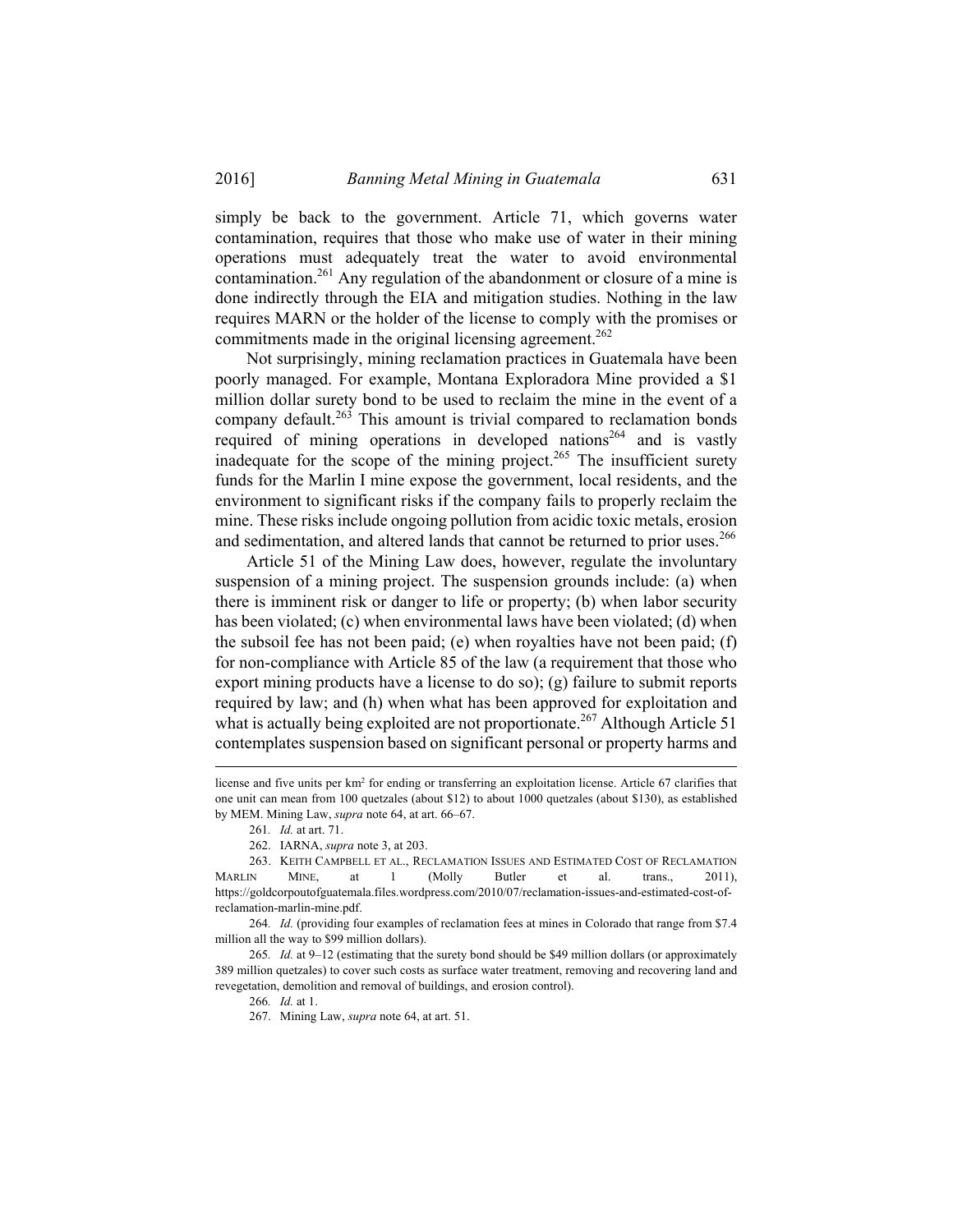based on violations to the environmental laws, its effectiveness is limited by weak enforcement as MEM is perceived to be deeply biased in favor of mining enterprises.<sup>268</sup>

The other significant weakness of the Mining Law pertains to public participation. The only mention of public participation in the law is found in Article 46, which governs procedures for stating opposition to a mine. Article 46 merely requires that opposition must be submitted prior to the issuance of the license and has to be based on failure to comply with Article 41.<sup>269</sup> Article 41 lists the formal requirements for obtaining a license, such as the names and citizenship or passport information of those seeking the license, specification of the territory, and type of activity sought.<sup>270</sup> It does not mention mitigation or environmental impact studies.

The most recent 2015 governmental decree, however, has improved the opportunity for public participation in the EIA, at least in theory. The process is supposed to involve a public notice of the EIA study of at least 20 days, during which time the public may express its opposition.<sup>271</sup> Unfortunately, the method chosen to provide this notice—a written notification in a public newspaper—is not effective in communities where many residents do not read. Notably, a reform to include such an announcement on the radio and in indigenous languages was expressly rejected in the promulgation of recent regulations.272

The new regulations also include other good practices that are not implemented because of MARN's limited resources. First, the EIA must post its resolution of the EIA online, in Spanish, and in the predominant local languages.<sup>273</sup> In practice, this mandate is not met. In a recent interview with MARN officials, we confirmed that their distribution practice remains unchanged despite the new regulations.<sup>274</sup> Second, MARN must make public a highly technical document—that few can understand—in Spanish for 20 days solely in its offices in Guatemala City.<sup>275</sup> Unfortunately, these existing procedures for public participation simply do not work. In fact, it is not

 <sup>268</sup>*. See, e.g.*, Aldana, *supra* note 128, at 82–85 (explaining how it is critical to account for the political forces that dictate "action or inaction in a given case").

 <sup>269.</sup> Mining Law, *supra* note 64, at art. 46.

<sup>270</sup>*. Id.* at art. 41.

 <sup>271.</sup> MARN Governmental Decree, *supra* note 242, at art. 32.

 <sup>272.</sup> Interview with MARN official, Guatemala (July 2015).

 <sup>273.</sup> MARN Governmental Decree, *supra* note 242, at art. 31.

 <sup>274.</sup> Interview with MARN official, *supra* note 273.

 <sup>275.</sup> Yagenova, *supra* note 97, at 21.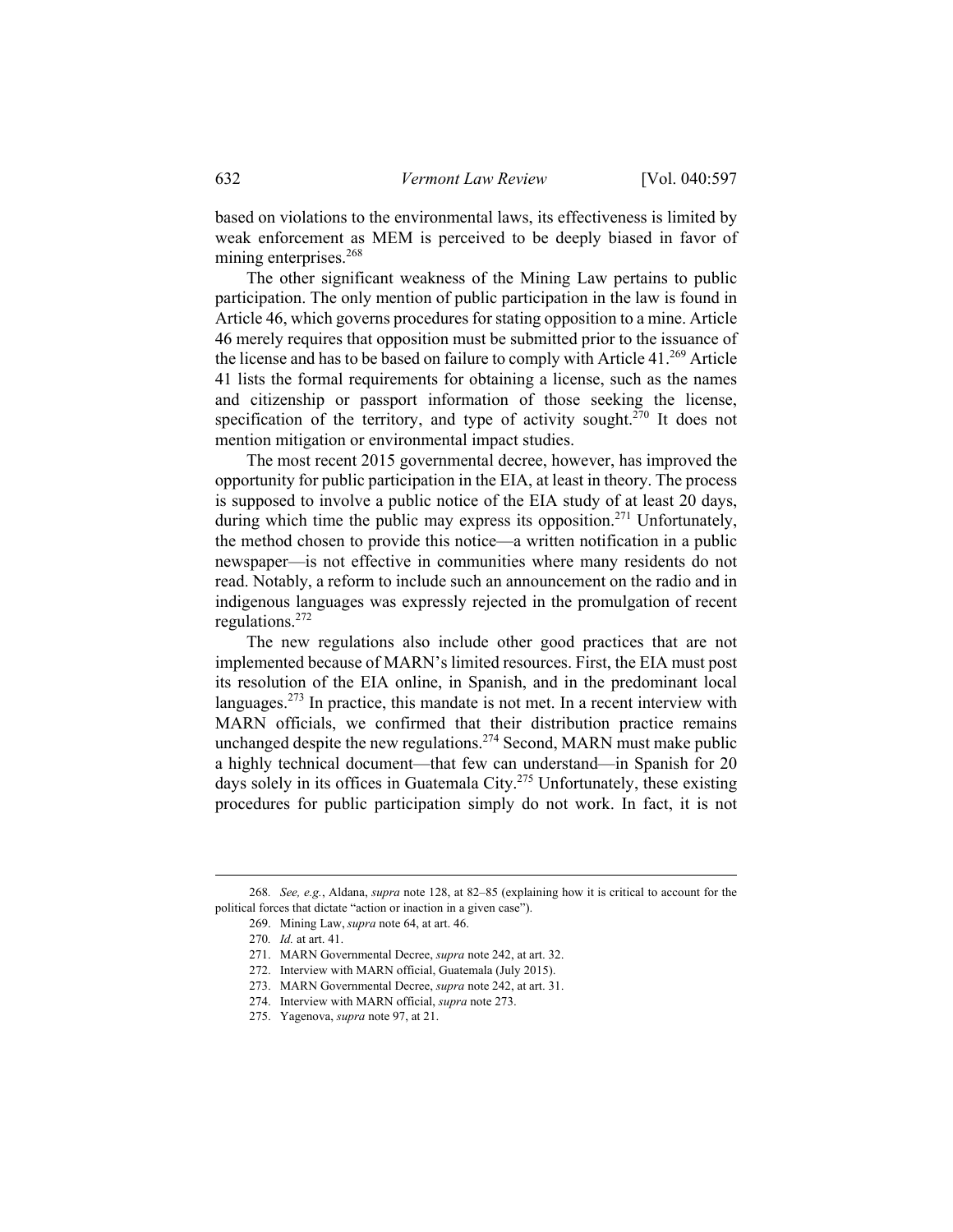uncommon for communities affected by mining to learn about projects in their communities when the machinery appears. $276$ 

#### *C. Guatemala's Environmental Laws*

Guatemala's environmental legal regime is weak and largely decentralized. The problem is not so much an absence of laws<sup>277</sup>—although there are some important gaps discussed in Part II.D below—but rather numerous institutions with overlapping mandates and little coordination that are overworked and under-resourced.<sup>278</sup> Moreover, there is simply no political will to enforce environmental laws that apply to mining activities; including laws regulating deforestation, protected areas, biodiversity, and water.<sup>279</sup>

For nearly 20 years from the adoption of Guatemala's constitution establishing the modern environmental regime, the environmental laws have been dedicated nearly exclusively to regulating protected areas and biodiversity. This is, in part, a response to priorities established by funders, such as USAID, and foreign environmental nongovernmental groups.<sup>280</sup> In the last decade, however, environmental laws have shifted away from protected areas to address deforestation and climate change.<sup>281</sup> Despite these gains in some areas of environmental law, robust application of these laws to mining is not contemplated.

Technically, the general Law on the Protection and Improvement of the Environment<sup>282</sup> and its regulations are supposed to apply to mining activities in Guatemala.283 This Law contains several provisions that should regulate the adverse environmental consequences of mining. The Law, for example, calls for the rational use of natural resources in the subsoil in order to prevent

 <sup>276</sup>*. Id.* at 64–65 (explaining that 14 years after the State first granted a license of acknowledgment to Glamis Gold and even months after the exploitation license was approved, the MEM finally admitted to the community that a mining license existed in the region).

 <sup>277.</sup> Yagenova states that since 1930, more than 1,200 environmental laws and regulations have been adopted in Guatemala. *Id.* at 21.

<sup>278</sup>*. Id.*

<sup>279</sup>*. Id.*

 <sup>280.</sup> Mario Mancilla, Algunos Antecedentes y Estructura del Derecho Ambiental en Guatemala 9-10 (2015) (unpublished thesis, Universidad Pontifica de Salamanca Spain) (on file with author).

<sup>281</sup>*. Id.* at 10.

 <sup>282.</sup> Ley de Protección y Mejoramiento del Medio Ambiente, Decreto Número 68- 86,http://www.vertic.org/media/National%20Legislation/Guatemala/GT\_Ley\_Proteccion\_Medio\_Ambi ente\_68\_86.pdf.

 <sup>283.</sup> MARLIN MINE COST BENEFIT STUDY, *supra* note 58, at 17.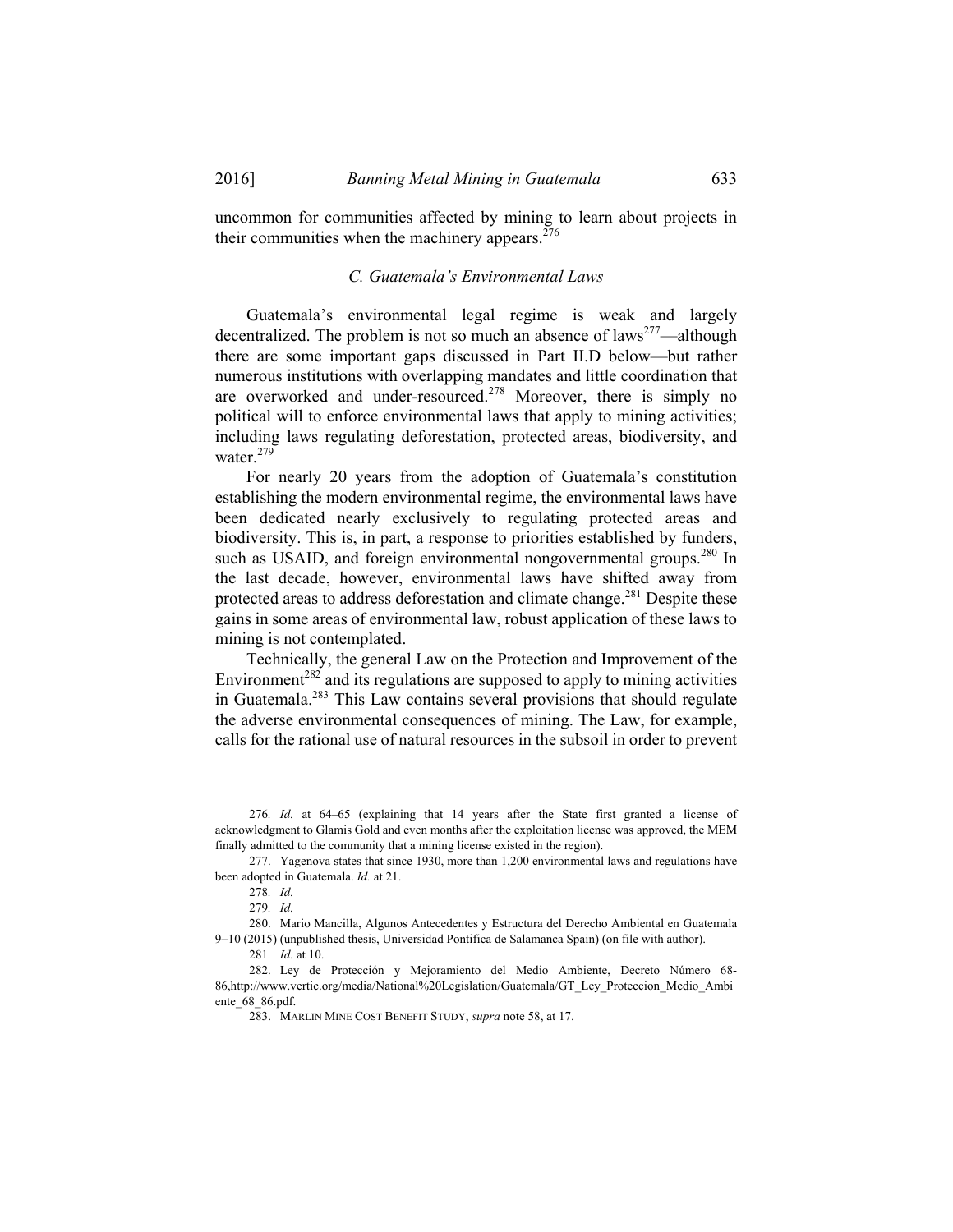contamination and achieve ecological balance.<sup>284</sup> It prohibits the storage of toxic waste likely to contaminate the environment.<sup>285</sup> It requires an environmental impact assessment prior to the approval of any development project likely to deplete natural resources.<sup>286</sup> It calls for the regulation of water access and quality.<sup>287</sup> When read in conjunction with the Mining Law, however, it is vague in determining, assessing, and imposing sanctions based on environmental harms caused by mining.288

Moreover, MARN, which is charged with enforcement, is too weak and is often undermined by MEM. Mining companies seize on these weaknesses to ignore environmental sanctions, even when they are imposed.<sup>289</sup> MARN is only involved in mining concessions too late in the process—after the exploration phase, when it is clear that MEM has decided to push forward with the project.<sup>290</sup> MARN has no role in the mitigation impact study, which is solely approved by MEM during the exploration phases of a mining project.<sup>291</sup> Also, the Mining Law does not even exclude mining from protected areas. Finally, Guatemala's Criminal Code penalizes certain environmental crimes where actions result in the intentional destruction of publicly-owned natural resources and goods. These crimes include the illegal exploitation of natural resources, illegal deforestation, and the destruction of protected species.<sup>292</sup> The codification of these crimes, however, has not resulted in prosecutions because prosecutors often rely on MEM for its technical evidentiary findings and often dismiss cases based on lack of proof.293

289*. Id.* at 17–18 (discussing a fine imposed by MARN to Montana Exploradora for the transportation of cyanide, which the company refuses to pay, alleging it has authority to transport it).

290. Yagenova, *supra* note 97, at 22.

 292. MINISTERIO PÚBLICO, MÓDULO EDUCATIVO: NOCIONES DE DERECHO AMBIENTAL 72–76 (2011), http://www.funsepa.net/guatemala/docs/mda.pdf.

 293. This happened, for example, in a case filed in 2006 against the Marlin I mine for water contamination, which MEM did not certify. ON COMMON GROUND CONSULTANTS, HUMAN RIGHTS ASSESSMENT OF GOLDCORP'S MARLIN MINE app. F at 1 (2010), http://s1.q4cdn.com/038672619/files/doc\_issues/HRA\_Appendix\_F\_Legal\_Cases.pdf (discussing Case No. 1227-2007, filed by Colectivo Madreselva, alleging that the Marlin I mine had contaminated the Tzalá River).

 <sup>284.</sup> Ley de Protección y Mejoramiento del Medio Ambiente, Decreto Número 68-86, http://www.vertic.org/media/National%20Legislation/Guatemala/GT\_Ley\_Proteccion\_Medio\_Ambient e\_68\_86.pdf.

<sup>285</sup>*. Id.* at art. 6.

<sup>286</sup>*. Id.* at art. 8.

<sup>287</sup>*. Id.* at art. 15.

 <sup>288.</sup> MARLIN MINE COST BENEFIT STUDY, *supra* note 58, at 17.

<sup>291</sup>*. Id.*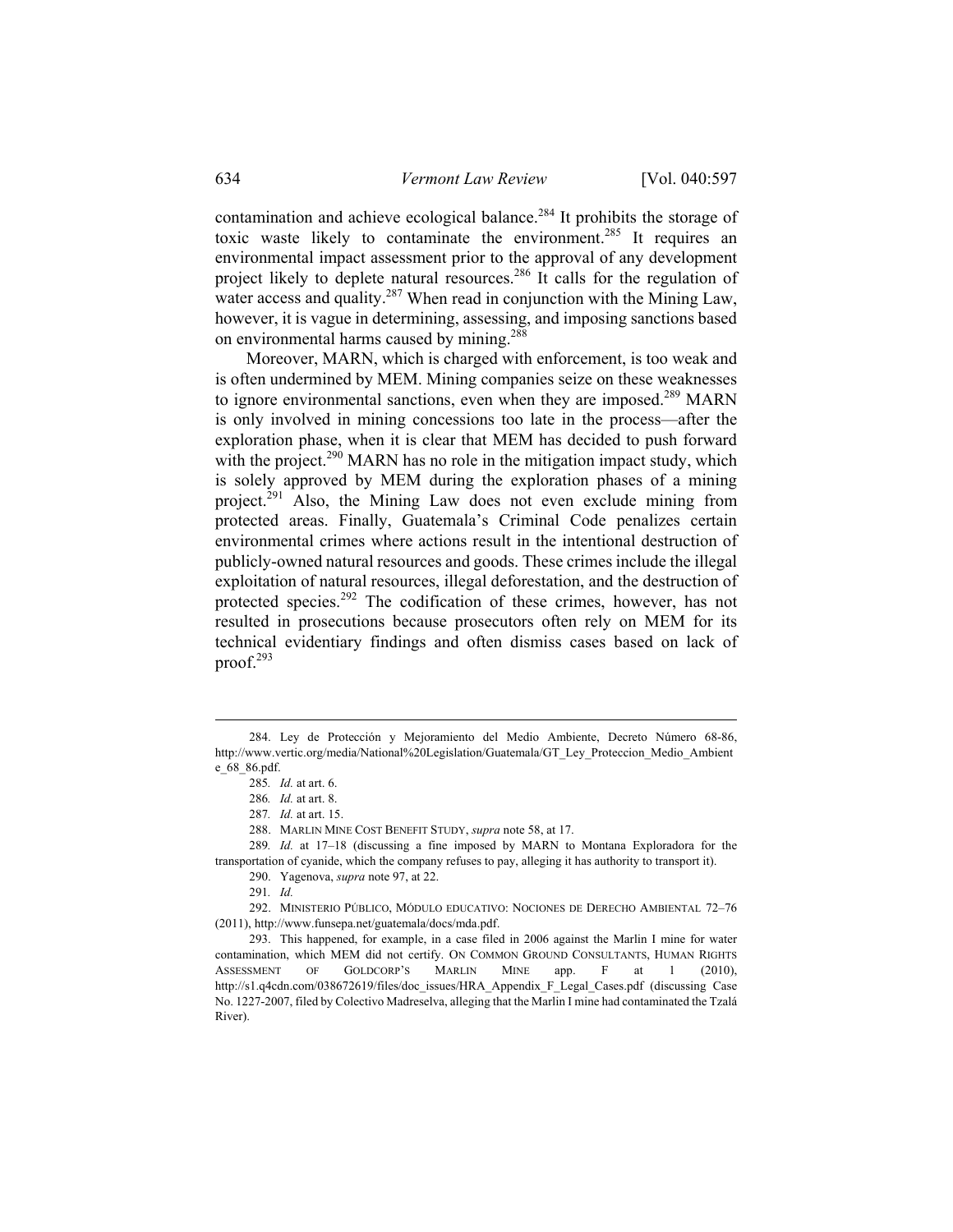### *D. Governance Gaps*

## 1. Water Usage and Water Quality

There is a provision in the 1985 Constitution stating that water is an inalienable right the use of which should be regulated by law.<sup>294</sup> But Guatemala has yet to adopt a water law, despite several attempts to do so.<sup>295</sup> The absence of water laws and regulations in the country means that issues such as access to water, water usage, and water contamination from mining activities are left entirely unregulated.<sup>296</sup> Indeed, in Guatemala, and throughout Latin America, a principal cause of water conflict is not necessarily water scarcity, but rather unregulated and unsustainable use of water for commercial purposes.<sup>297</sup> The extractive industry produces two types of problems for Guatemala: excessive uses of water and water contamination.298 Moreover, mining's reliance on large bodies of water means that mining companies strategically place mining operations near water basins. This puts pressure on that water, which is felt by several communities that depend on that water source.<sup>299</sup>

There are a few provisions in existing laws that Guatemala could use to regulate mining companies' water use. Guatemala's Mining Law grants those who have acquired mining licenses the right to make rational use of water as long as it does not affect the permanent exercise of other rights. The Law also establishes that waters running in their natural riverbeds or found in lagoons that are not in public domain or common usage shall be regulated by the Civil Code and other relevant laws.<sup>300</sup> However, these norms are not implemented. MARN also sets standards for water quality, but enforcement is lagging because MARN does not regularly monitor water quality.<sup>301</sup>

A significant ruling of the Guatemalan Constitutional Court on September 28, 2015 revealed the promise and perils of water law as applied

 <sup>294.</sup> CONSTITUCIÓN POLÍTICA DE LA REPÚBLICA DE GUATEMALA May 31, 1985, art. 127.

 <sup>295.</sup> FRANZ ROJAS ORTUSTE, POLÍTICAS E INSTITUCIONALIDAD EN MATERIA DE AGUA POTABLE SANEAMIENTO EN AMÉRICA LATINA Y EL CARIBE 38-39 (2014), http://www.pseau.org/outils/ouvrages/cepal\_politicas\_e\_institucionalidad\_en\_materia\_de\_agua\_potable \_y\_saneamiento\_en\_america\_latina\_y\_el\_caribe\_2014.pdf.

 <sup>296.</sup> Anaya, *supra* note 124, at para. 53.

 <sup>297.</sup> LIBER MARTÍ & JUAN BAUTISTA JUSTO, ANÁLISIS, PREVENCIÓN Y RESOLUCIÓN DE CONFLICTOS POR EL AGUA EN AMÉRICA LATINA Y EL CARIBE 11 (2015), http://repositorio.cepal.org/bitstream/handle/11362/37877/S1500220\_es.pdf?sequence=1.

<sup>298.</sup> *Id.* at 13-14.

<sup>299</sup>*. Id.* at 14.

 <sup>300.</sup> Mining Law, *supra* note 64, at art. 71.

 <sup>301.</sup> ZARSKY & STANLEY, *supra* note 40, at 35.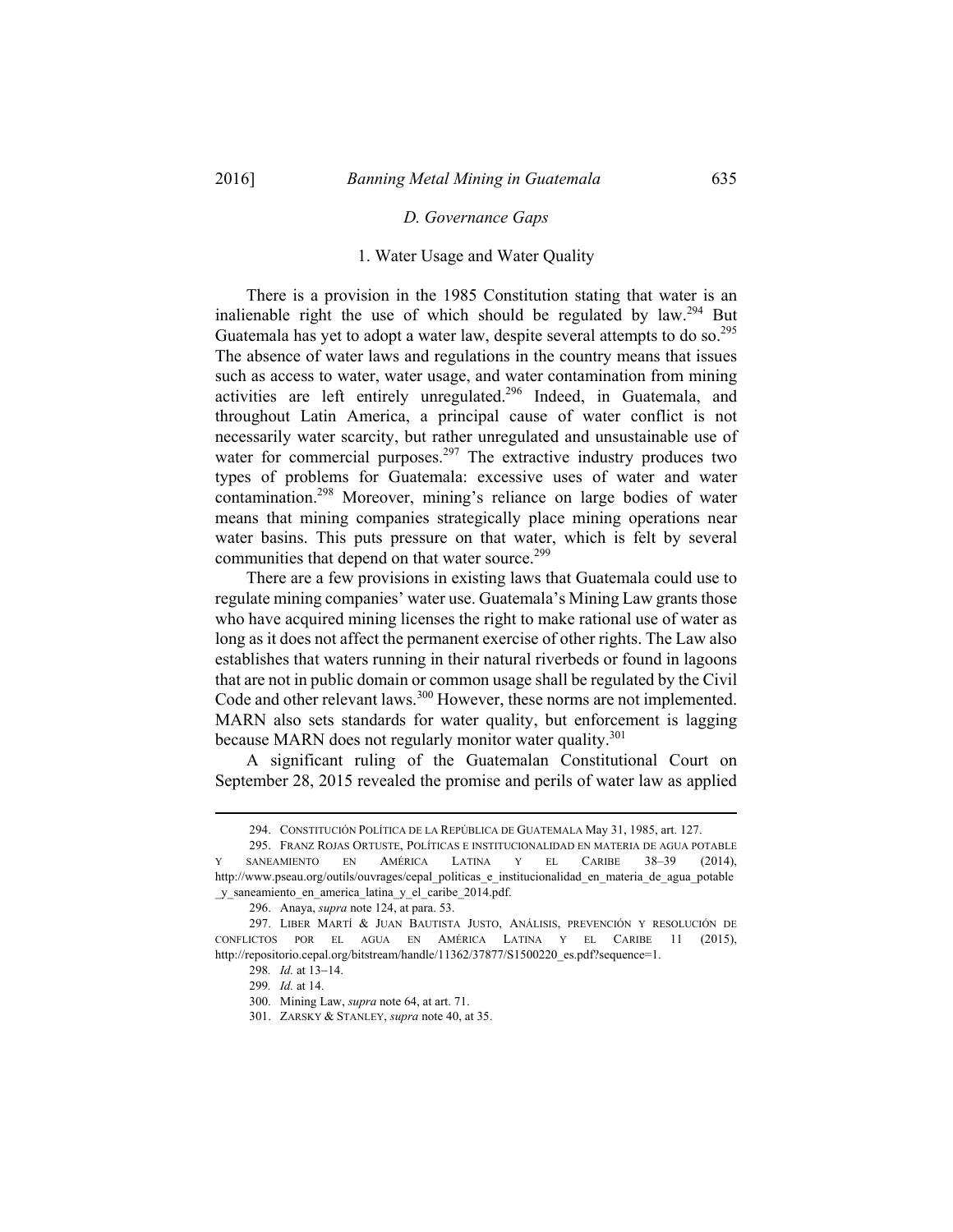to mining, however, strong pronouncements of law yield little effect when implemented by weak institutions.<sup>302</sup> The ruling established a novel precedent by declaring water a fundamental human right that requires prioritizing human consumption of water over commercial uses.<sup>303</sup> The ruling resulted from a challenge to the El Escobal mining license concession alleging that mining threatened to significantly contaminate water quality.<sup>304</sup> While the Constitutional Court seriously considered the challenge, the Court could not verify its factual veracity because MARN had not monitored the mine since its operation began two years earlier.<sup>305</sup> The insufficient record prevented the Court from granting the claimant's requested remedy—the suspension of the mine. $306$  Instead, the Court simply ordered MARN to do its job and assess the degree to which mining affected water access and quality in the affected communities.<sup>307</sup> The impact of this ruling is not yet known and is likely to be negatively affected by the political transition in the country.308

## 2. Free, Prior, and Informed Consent

In Guatemala, the right to free, prior, and informed consent (FPIC) with respect to metal mining suffers from an implementation gap. This gap results from a lack of political will to determine the nature and scope of this right. Guatemala has a legal regime governing the consultative process that could be implemented effectively. But this legal regime requires further regulations and clarity, which the State has refused to provide. As a result, there is

 <sup>302.</sup> Corte de Constitucionalidad [Constitutional Court] Sept. 28, 2015, Expediente Número 4617-2013 (on file with author).

 <sup>303.</sup> *Id.* slip op. at 27–28.

<sup>304</sup>*. Id.* slip op. at 1–2.

<sup>305</sup>*. Id.* slip op. at 8.

 <sup>306.</sup> *Id.* slip op. at 29–31.

<sup>307</sup>*. Id.*

 <sup>308.</sup> In a recent workshop held at the McGeorge School of Law titled "From Extraction to Emancipation: Reimagining Development for Guatemala," Dr. Yuri Melini, the Executive Director of CALAS, the group that filed the claim, explained that the new Guatemalan President, Jimmy Morales, will support mining companies and is likely to appoint to MEM, MARN, and the Constitutional Court persons who will impede the faithful execution of the few "green" rulings of the Constitutional Court. Dr. Yuri Melini, Exec. Dir., Ctr. for Envtl., Legal, & Soc. Action of Guat., Keynote Address at Reimagining Development for Guatemala Study Space Workshop (Dec. 4, 2015); *see also Reimaging Development for Guatemala Study Space Workshop*, UNIV. PAC, https://calendar.pacific.edu/event/from\_extraction\_to\_emancipation\_reimagining\_development\_for\_gua temala?utm\_campaign=widget&utm\_medium=widget&utm\_source=University+of+the+Pacific+%2F+ Sacramento#.VmYXruL\_—d (last visited Apr. 24, 2016) (lecturing on lack of corporate responsibility leading to environmental degradation in Guatemala).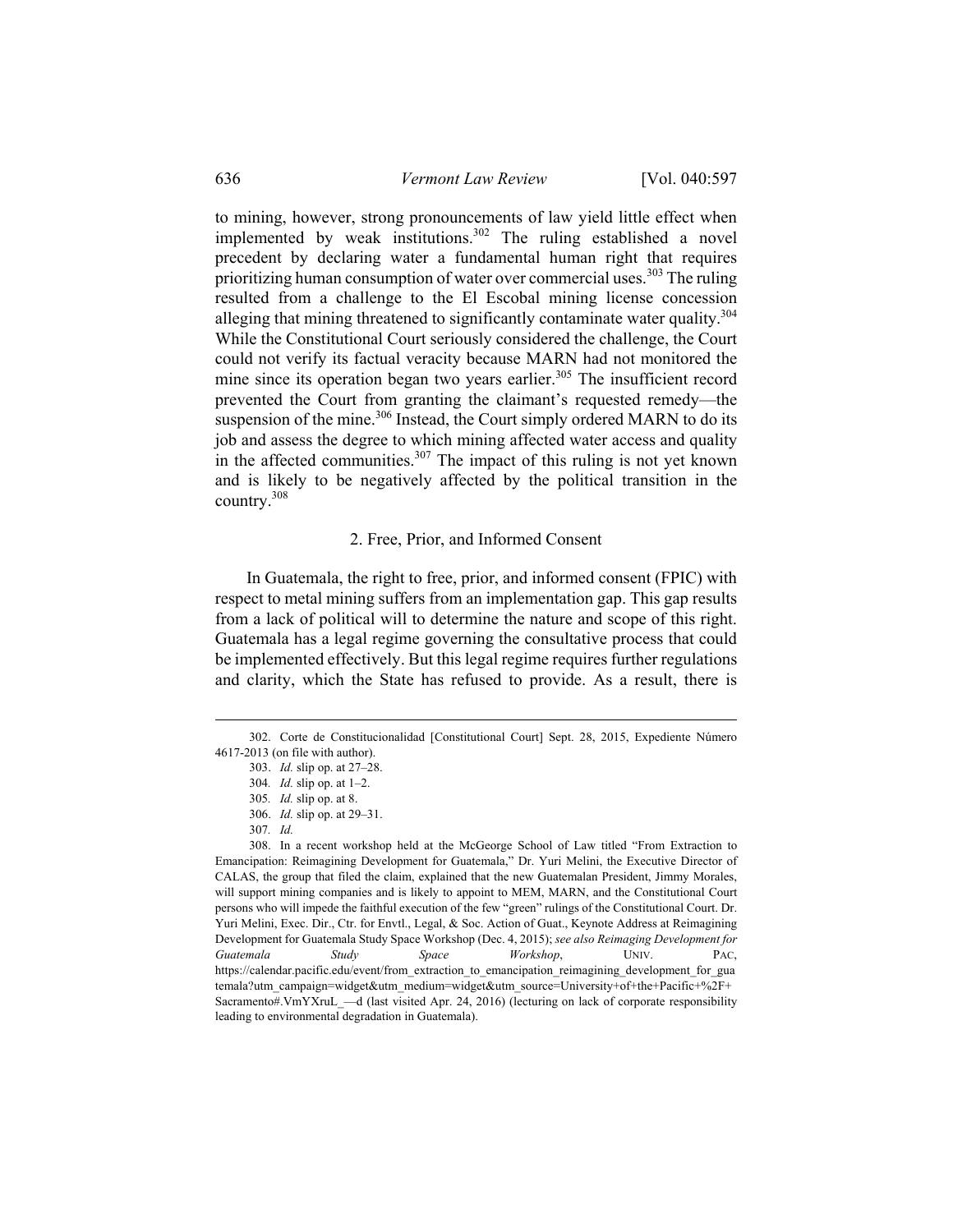significant uncertainty regarding the nature and scope of FPIC. Unresolved conflicts pertaining to non-renewable resources especially exacerbate this uncertainty problem. There are three groups competing for rights related to exploiting non-renewable resources: (1) the central government under its exclusive constitutional authority to extract resources; (2) the localities under decentralized forms of government to control their own natural resources and territory; and (3) indigenous peoples' right to FPIC under ILO Convention 169.

Guatemala's failure to conduct local consultations following its own legal procedures increases legal uncertainty. With some exceptions in a few localities, the State refuses to engage in consultative processes.<sup>309</sup> This failure, in turn, causes mining corporations and those opposed to mining to fill this void. Predictably, this process yields tremendous confusion and uncertainty around the consultative process and renders the process legally ineffective. The affected communities, which are largely opposed to mining, question the legitimacy of consultative processes initiated by private corporations.310 Likewise, mining corporations and the central government often challenge the legality of local community-led consultation procedures in subsequent litigation.

A helpful starting point in addressing this scenario is the existing legal framework pertaining to indigenous peoples' right to FPIC. This right is distinct from consultation laws that apply to non-indigenous communities. The principal reason for this distinction is that Guatemala ratified ILO Convention 169 in 1996, a convention that applies only to indigenous and tribal peoples and governs the consultative process.311 Moreover, Article 46 of Guatemala's Constitution<sup>312</sup> establishes the preeminence of international human rights norms, which means ILO Convention 169 is not only a binding convention, but a fundamental constitutional right. Indeed, in 1995, Guatemala's Constitutional Court issued an advisory opinion requested by the Guatemalan Congress finding that ILO Convention 169 is a human rights

 <sup>309.</sup> Anaya, *supra* note 124, at para. 9 (describing how the Rapporteur struggled to get the government to create a process that adequately consulted with the local indigenous peoples affected by mines).

<sup>310.</sup> *Id.* at paras. 32-33.

<sup>311</sup>*. See* Convention Concerning Indigenous Peoples, *supra* note 232, at art. 6 ("In applying the provisions of this Convention, governments shall: consult the peoples concerned, through appropriate procedures . . . establish means by which these peoples can freely participate . . . [and] establish means for the full development of these peoples own institutions . . . .").

 <sup>312.</sup> CONSTITUCIÓN POLÍTICA DE LA REPÚBLICA DE GUATEMALA May 31, 1985, art. 46.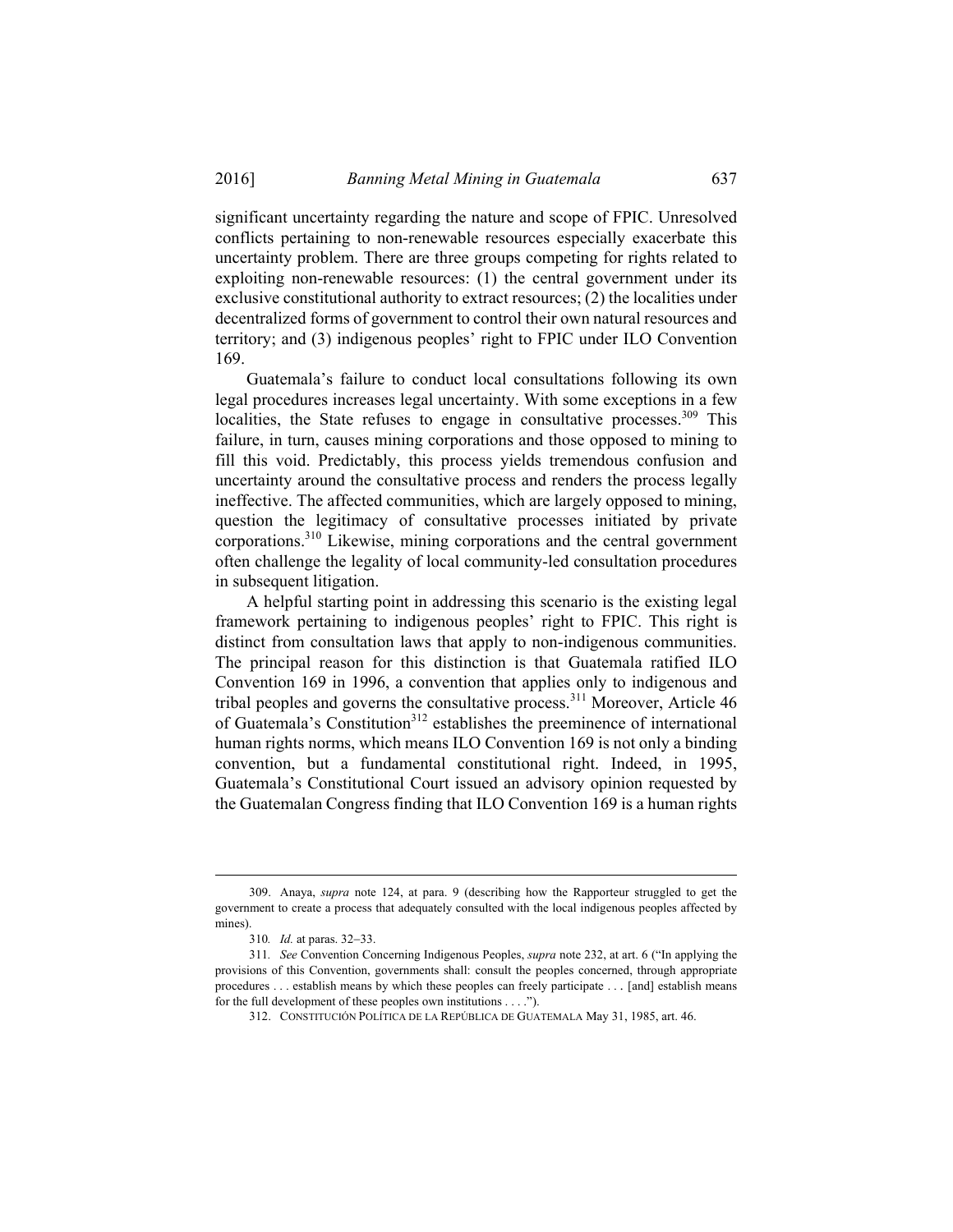instrument as contemplated in Article 46 of the Guatemalan Constitution, and that none of its provisions conflict with the Guatemalan Constitution.<sup>313</sup>

Guatemala enacted laws governing the consultative process, some of which predate the country's ratification of ILO 169, but there is a great deal of uncertainty regarding these laws. The conflict lies in the laws' hierarchical value over other potentially conflicting norms, their normative vagueness, and potential inconsistency with international obligations, at least in how these laws pertain to indigenous peoples. Substantial non-implementation of these laws is also a problem. This landscape provoked a chorus of international governmental institutions to conclude that Guatemala is not respecting indigenous peoples' rights to FPIC.<sup>314</sup>

Before examining Guatemala's domestic laws, the nature and scope of ILO 169's requirements must be considered. Article 6 of ILO 169 requires states to consult "the peoples concerned, through appropriate procedures and in particular through their representative institutions, whenever consideration is being given to legislative or administrative measures which may affect them directly."315 This consultation shall be undertaken "in good faith and in a form appropriate to the circumstances, with the objective of achieving agreement or consent to the proposed measures."<sup>316</sup> The provision implements procedural safeguards (by requiring the involvement of representative institutions) to conduct consultative processes through appropriate procedures.317 The institutions shall conduct the consultations in good faith with the objective of reaching a substantive goal, consensus, to safeguard indigenous peoples' right to self-determination.<sup>318</sup>

Under international law, the procedural and substantive goals of Article 6 mean that States must consult indigenous peoples to obtain their consent.319 Prior consent is actually required before a state can undertake activities or measures that are likely to impact indigenous peoples' rights over their lands and natural resources.320 This consent goal includes development projects at a grand scale likely to have a major impact on the physical and cultural

 <sup>313.</sup> Corte de Constitucionalidad [Constitutional Court] May 18, 1995, Opinión Consultiva, Expediente Número. 199-95.

 <sup>314.</sup> *See* Anaya, *supra* note 124, at para. 21 (discussing the conclusions of ILO, the Committee on the Elimination of Racial Discrimination, and the Rapporteur that Guatemala is failing to comply with the consultative process).

 <sup>315.</sup> Convention Concerning Indigenous Peoples, *supra* note 232, at art. 6(1)(a).

<sup>316</sup>*. Id.* at art. 6(2).

 <sup>317.</sup> Anaya, *supra* note 124, at paras. 38–40.

 <sup>318.</sup> *Id.*

<sup>319</sup>*. Id.* at para. 41.

<sup>320</sup>*. Id.*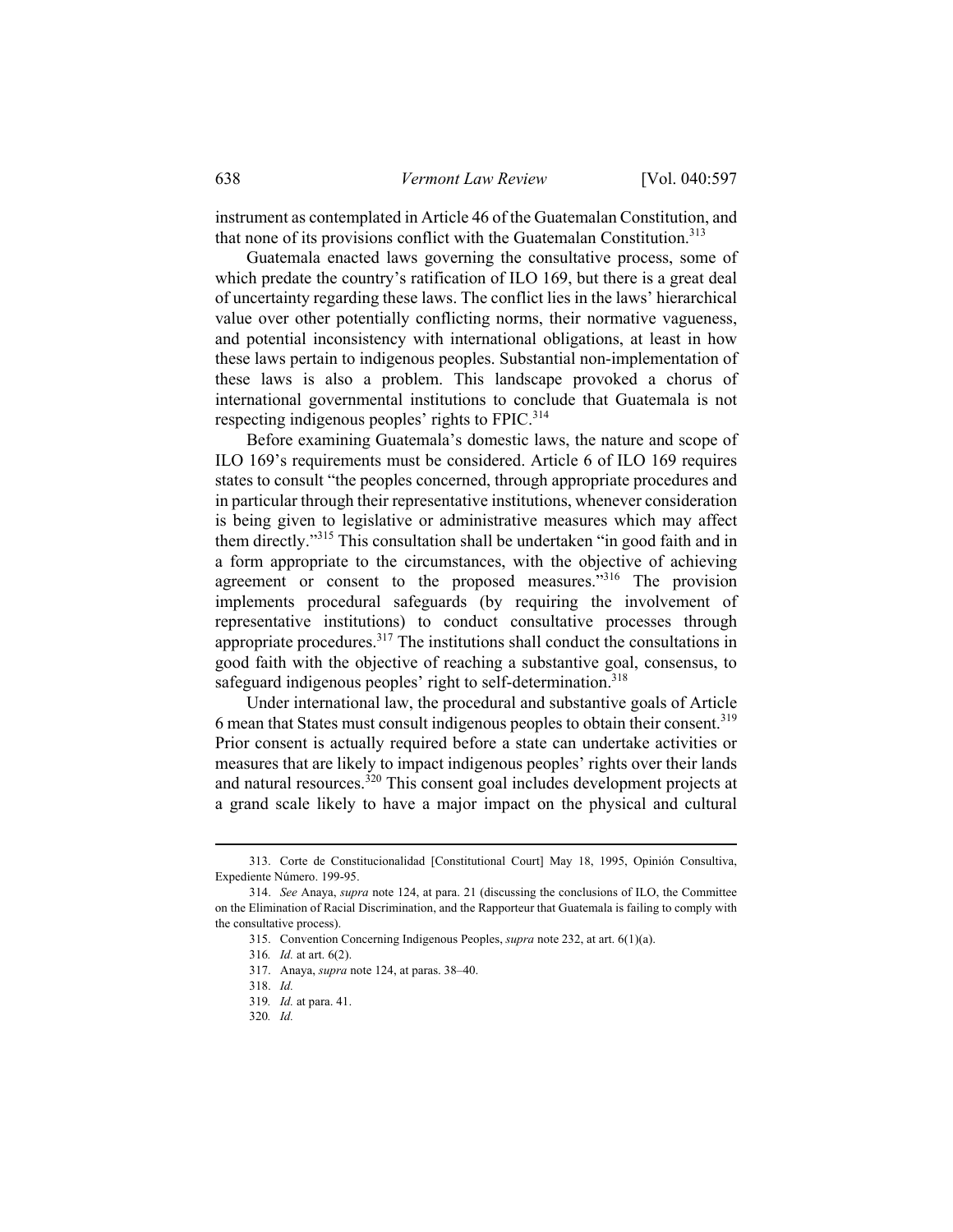survival of indigenous peoples.<sup>321</sup> Indeed, such projects require, as part of the consultative requirements, commitments to execute environmental and social impact assessments by independent and competent bodies, and a guarantee that the affected indigenous peoples will receive a reasonable share of the profits.322

Nevertheless, prior consent does not require a referendum process that calls for a vote on development projects. Procedurally, Article 6 contemplates a process of dialogue and negotiation between the State and indigenous communities, executed in good faith with the goal of reaching consensus.323 While ideally the end result of this process is full agreement, failure to reach such an outcome does not violate Article  $6^{324}$  Partial agreement to key aspects can suffice, and sometimes the State can proceed without reaching consensus.<sup>325</sup> In such cases, however, the State bears the burden of justifying why agreement was not possible, and the State is still obligated to execute the project in ways that protect or repair any harms to the substantive rights of indigenous peoples. $326$ 

Guatemala's laws that seek to fulfill the consultation requirements in metal mining projects do not conform—procedurally or substantively—to ILO 169. Procedurally, Guatemala's laws contemplate an up-or-down referendum process instead of meaningful dialogue and do not contemplate environmental impact assessments or profit-sharing as part of the necessary requirements.327 By ignoring overwhelming expressions of disapproval by local communities attempting to engage in referenda, Guatemala is not acting in good faith to achieve consensus. Many mining projects have violated the substantive rights of indigenous peoples with little regard for amelioration or reparations.

Several Guatemalan laws require consultation with local communities on development projects. These laws, adopted in 2002, are the Law of the Councils on Urban and Rural Development (Law of the Councils), $328$  the

 328. Ley de los Consejos de Desarrollo Urbano y Rural, Decreto Numero 11-2002, art. 26 (2002), http://old.congreso.gob.gt/archivos/decretos/2002/gtdcx11-2002.pdf.

 <sup>321</sup>*. Id.*

<sup>322</sup>*. Id.* ¶ 52.

<sup>323</sup>*. Id.* at para. 43.

<sup>324</sup>*. Id.* at para. 44.

<sup>325</sup>*. Id.*

<sup>326</sup>*. Id.* at paras. 45-47.

<sup>327</sup>*. Id.* at para. 45.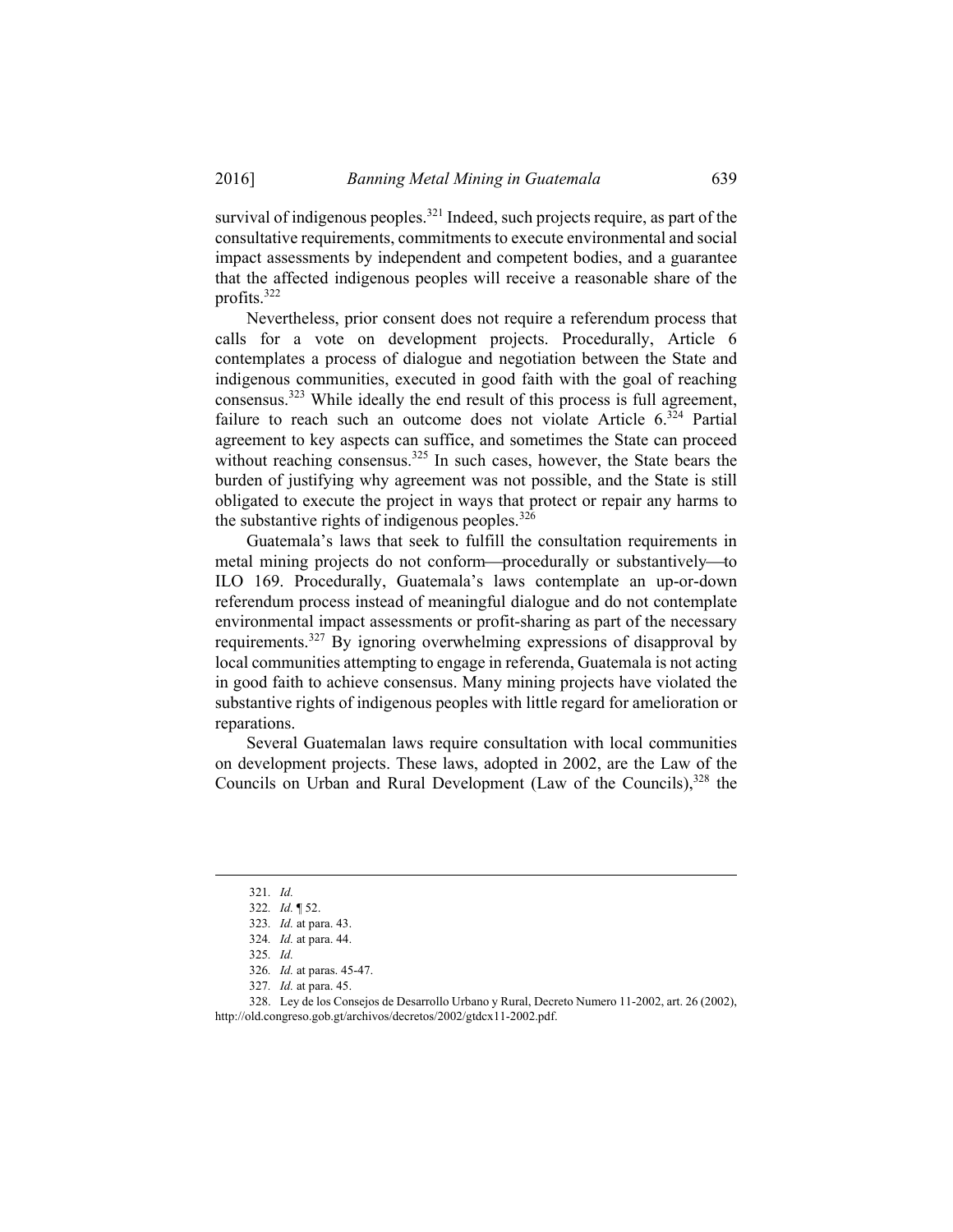Municipal Code, $329$  and the General Law on Decentralization. $330$  These laws establish a process for consulting with indigenous authorities, local communities, or both. The Law of the Councils mirrors the constitutional obligation to promote administrative, economic decentralization in order to achieve adequate regional development of the country.331 The Law of the Councils establishes the principal means by which Mayan, Xinca, Garífona, and non-indigenous peoples of Guatemala can engage in democratic participation in development projects, taking into account the country's multi-ethnic and multi-lingual characteristics.<sup>332</sup> The Councils are formed at five different levels of government: national, regional, departmental, municipal, and community.<sup>333</sup> In communities where there is indigenous presence, the law explicitly requires participation of indigenous leaders elected in accordance with the customary practices of each community.<sup>334</sup> Councils are expected to work toward ensuring greater decentralization in development decisions.<sup>335</sup> Among the Councils' principles are respecting different Guatemalan cultures, promoting inter-cultural harmony, and seeking balance between the environment and human development.<sup>336</sup> Article 26 of this Law is the only provision expressly regulating consultations, and it is limited to the participation of indigenous communities.<sup>337</sup> Moreover, the law appears to create solely a permissive not obligatory—procedural mechanism for consultation. It does not clarify either procedural mechanisms or safeguards for participation, nor does it give legal recognition or effect to the process.338 In this way, Article 26 does not appear to conform to ILO Convention 169.

The General Law on Decentralization similarly contemplates ample community participation in prioritizing public projects and distributing

338. *Id.*

 <sup>329.</sup> Código Municipal de Guatemala, Decreto Numero 12-2002, art. 65 (2002), http://old.congreso.gob.gt/archivos/decretos/2002/gtdcx12-2002.pdf [hereinafter Municipal Code of Guatemala].

 <sup>330.</sup> Ley General de Decentralización, Decreto Numero 14-2002 (2002), http://old.congreso.gob.gt/archivos/decretos/2002/gtdcx14-2002.pdf.

<sup>331</sup>*.* Ley de los Consejos de Desarrollo Urbano y Rural, Decreto Numero 11-2002, pmbl. (citing CONSTITUCIÓN POLÍTICA DE LA REPÚBLICA DE GUATEMALA May 31, 1985, art. 119(b), 224).

<sup>332</sup>*. Id.* at art. 1.

<sup>333</sup>*. Id.* at art. 4.

<sup>334</sup>*. Id.* at art. 23.

<sup>335</sup>*. Id.* at art. 8–14.

<sup>336</sup>*. Id.* at art. 26.

 <sup>337. &</sup>quot;Consultation with Indigenous Peoples. Until a law is passed that regulates consultation with the Maya, Garífona and Xinca indigenous peoples with regard to development projects promoted by the Executive Branch that affect directly these communities, consultation may be implemented by means of the representatives in the development councils." *Id.* (translation by author).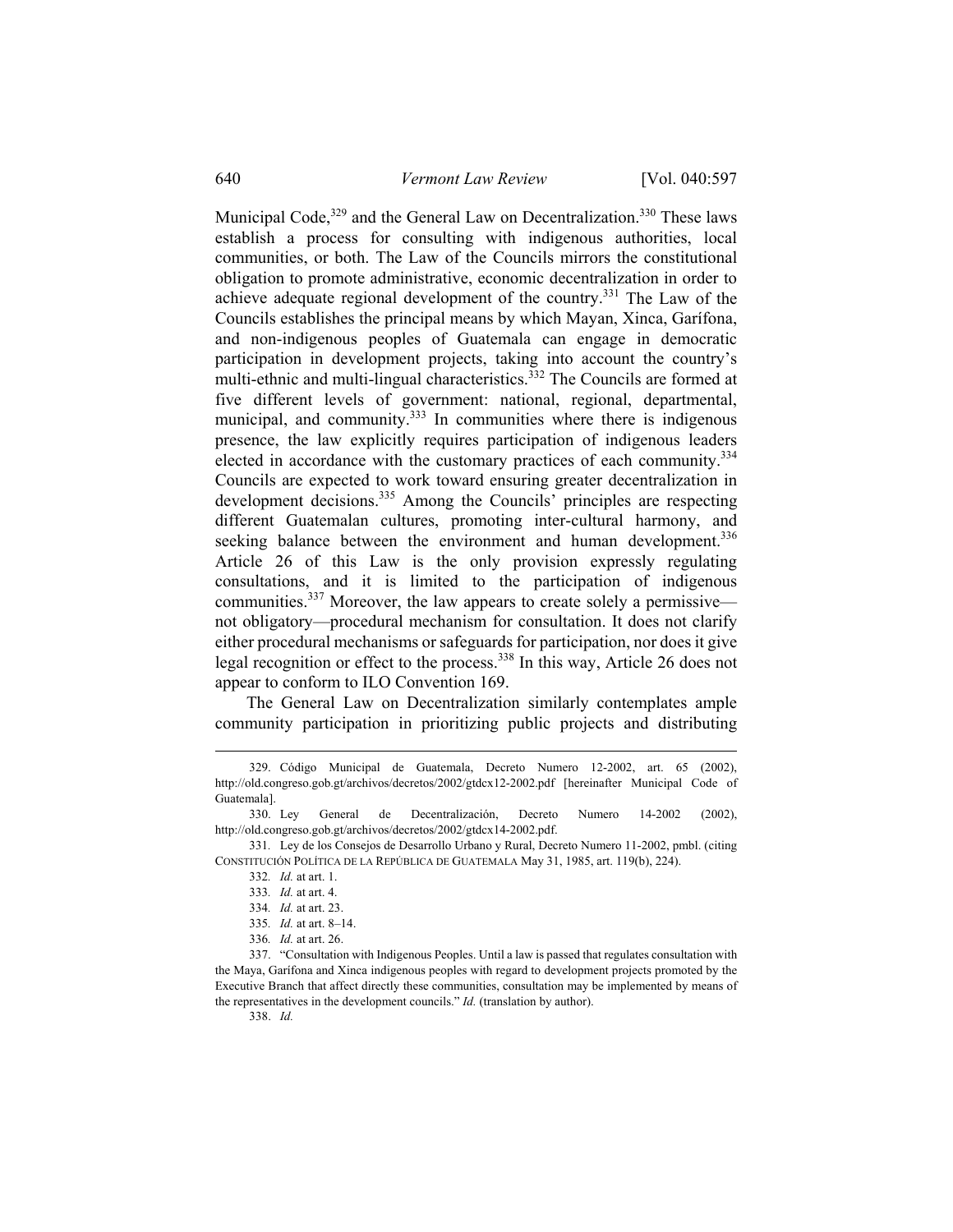public funds.339 The Law's guiding principles include respect for municipal sovereignty; the promotion of citizenship participation through dialogue and negotiation; and the preservation of environmental equilibrium and human development.<sup>340</sup> The Law's objectives include increasing local management of a sustainable environment and reinforcing the identity and organization of communities.341 Specifically for mining projects, Article 18 provides that community organizations (recognized by law) shall participate in executing public projects, programs, and services with the municipal authorities.<sup>342</sup>

Finally, the Municipal Code similarly promotes a decentralized government, which is a response to the need to recognize Guatemala as a multi-lingual and multi-cultural society.<sup>343</sup> The Code gives municipalities the ability to administer municipal funds––including the 0.5% royalties paid by mining companies—preserves and promotes the cultural identity, and protects renewable and non-renewable natural resources.<sup>344</sup> The municipal government is different from indigenous forms of government. In Guatemala, indigenous leaders coexist parallel to the official leaders of the municipality.345 Although the Municipal Code recognizes this coexistence, it does not dictate a specific form of relationship; rather, the Code suggests that the relationship be determined locally, and according to practice.<sup>346</sup> The Code expressly mentions indigenous, communitarian, and auxiliary municipal forms of government. $347$  Furthermore, the Code states that the official municipality must recognize and respect these governmental forms.<sup>348</sup> Communitarian and auxiliary municipal forms of government, defined as customary forms of local governance, are also charged with overseeing the protection of renewable and non-renewable resources in their jurisdiction.<sup>349</sup> In practice, the official municipal government receives and controls all local

 <sup>339.</sup> *Id.* at art. 2.

<sup>340</sup>*. Id.* at art. 4.

<sup>341</sup>*. Id.* at art. 6.

<sup>342</sup>*. Id.* at art. 18.

 <sup>343.</sup> Municipal Code of Guatemala, *supra* note 330, at pmbl.

<sup>344</sup>*. Id.* at art. 35.

<sup>345</sup>*. See generally* Carlos Fredy Ochoa, *Trayectoria Histórica de las Alcaldías Indígenas*  [Historical Trajectory of Indigenous Mayoralties], 28 MOMENTO, no. 4, 2013, at 3, http://www.asies.org.gt/download.php?get=Momento-2013-4-Trayectoria-historica-de-las-alcadiasindigenas.pdf (providing examples of municipalities incorporating indigenous mayors as part of the official local government).

 <sup>346.</sup> Municipal Code of Guatemala, *supra* note 330, at art. 20–21.

<sup>347</sup>*. Id.* at art. 55–56.

<sup>348</sup>*. Id.*

<sup>349</sup>*. Id.* at art. 56, 58.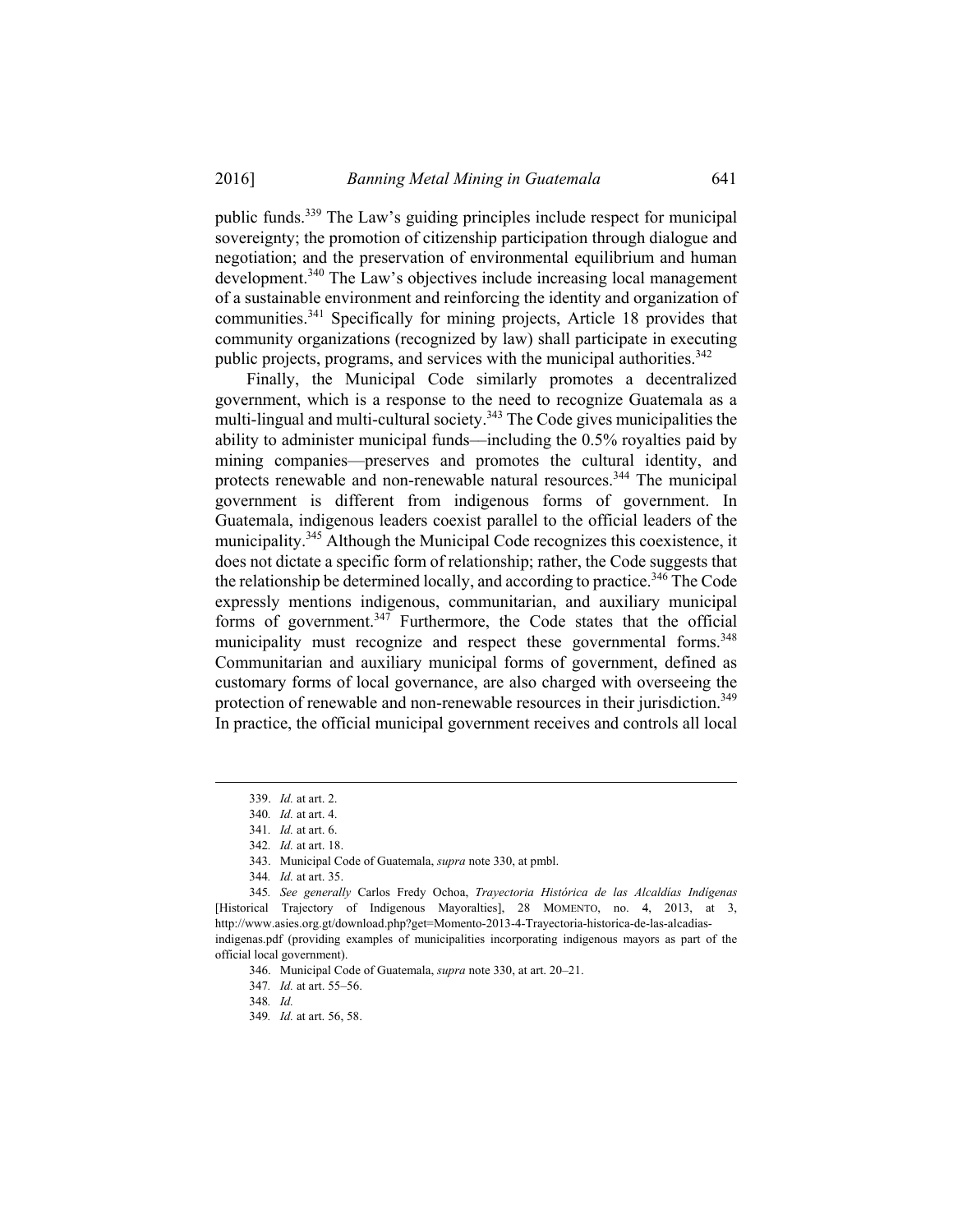public funds.350 Unfortunately, this Law does not resolve the frequent conflicts between the official municipal governments and indigenous leaders.<sup>351</sup>

Under the Municipal Code, seven separate provisions govern public access to information and citizen participation. Article 60 generally charges Municipal Councils with an obligation to provide information to the community and facilitate its participation.<sup>352</sup> Access to public information under the Code pertains solely to municipal matters.<sup>353</sup> The Municipal Council decides by a two-thirds vote whether the issue before it merits a consultative process.354 Alternatively, a minimum of 10% of registered community voters may sign a petition to request a consultation.<sup>355</sup> If  $20\%$ have signed, the Municipal Council must implement it.<sup>356</sup>

Article 65 of the Municipal Code expressly codifies indigenous peoples' right to consult. It provides that, when indigenous peoples' interests and rights are affected, the Municipal Council shall undertake a consultative process at the request of the community or indigenous leaders.<sup>357</sup> The process includes adopting the customary laws and traditions of the indigenous peoples.358 Therefore, the provision requires a consultative process upon the request of indigenous communities and relies on procedures that conform to local indigenous customs.

Article 66 governs consultation procedures and their legal effect.<sup>359</sup> This provision reiterates that the Municipal Council may fulfill its obligations through an official ballot or in accordance with the community's legal norms.<sup>360</sup> The results of the consultation are binding if at least 50% of eligible voters in the municipality participate and the majority favors a particular course of action.<sup>361</sup> Thus, the Municipal Code provides indigenous

352. Municipal Code of Guatemala, *supra* note 330.

 360. *Id.* 361*. Id.*

 <sup>350</sup>*. See generally* CARLOS FREDY OCHOA, ALCALDÍAS INDÍGENAS: DIEZ AÑOS DESPUÉS DE SU RECONOCIMIENTO POR EL ESTADO (2013), http://www.asies.org.gt/download.php?get=2013--disopalcald--as-ind--genas--diez-a--os-despu--s-de-su-reconocimiento-por-el-estado--tomo-i.pdf.

<sup>351</sup>*. Id.* at 32, 36 (discussing tension between indigenous mayors and official city public officials).

<sup>353</sup>*. Id.* at art. 62.

<sup>354</sup>*. Id.* at art. 63.

<sup>355</sup>*. Id.* at art. 64.

<sup>356</sup>*. Id.*

 <sup>357.</sup> *Id.*

<sup>358</sup>*. Id.*

<sup>359</sup>*. Id.* at art. 66.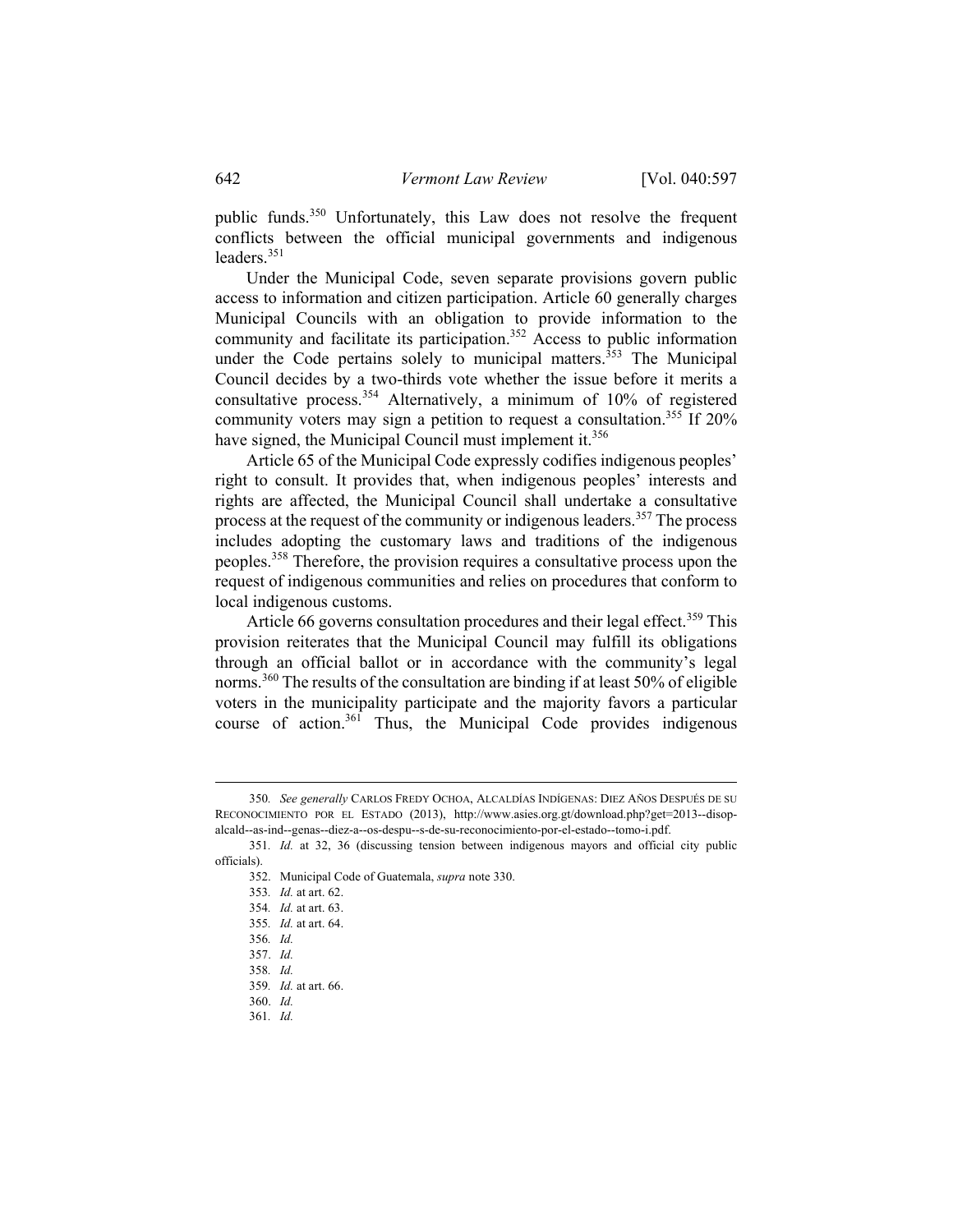communities with the ability to compel a binding, consultative process according to their customs so long as a majority participates.

The Municipal Code leaves unresolved whether the consultative process binds the Guatemalan central government, which has the exclusive power to authorize mining licenses. Article 125 of the Guatemalan Constitution places the decision of whether to exploit renewable and non-renewable resources with the central government.<sup>3 $\delta$ 2</sup> Perhaps this explains why the 1997 Mining Law does not address a consultative process. At most, the Mining Law's regulations contemplate the participation of affected communities through interviews, surveys, workshops, assemblies, or working group meetings.<sup>363</sup> This process, however, does not consider the cultural and socioeconomic characteristics of the affected community.<sup>364</sup> Even Guatemala's Constitutional Court found that the Mining Law fails to comply with international norms.<sup>365</sup>

There have been either no consultations by the central government at all––at least for early mining projects––or consultations have been less than ideal with actors involved in mining conflicts.<sup>366</sup> Civil groups opposing metal mining have engaged in community-led referendum processes in approximately 30 municipalities<sup>367</sup> and the results overwhelmingly demonstrate opposition to mining.<sup>368</sup> These referenda consist of ballots with

 367. ASOCIACIÓN DE INVESTIGACIÓN Y ESTUDIOS SOCIALES, ESTUDIO DE OPINIÓN PÚBLICA SOBRE LA MINERÍA DE METALES EN GUATEMALA: INFORME DE RESULTADOS 5 (2010), http://www.asies.org.gt/download.php?get=201007opinionmineriagtdice.pdf [hereinafter PUBLIC OPINION STUDY]. *See also* VAN DE SANDT, *supra* note 60, at 15–16 (discussing Sipacapa as a model used by other local communities to organize their own consultation regarding mining operations).

368*. See, e.g.*, ZARSKY & STANLEY, *supra* note 40, at 11; VAN DE SANDT, *supra* note 60, at 44 (describing the 2005 community-led referendum process executed by the Municipality in Sipacapa in which 98% of the 2,564 persons participating voted no to mining activities (the Marlin mine) in their territory); *see also* PBI MINING BULLETIN, *supra* note 47, at 7 (discussing two community-led consultative processes in the Quiché region,one in Ixcán in 2007 and another one in Cunén in 2009, with only the latter conducted with the backing of the municipality and yielding a 100% vote to not allow mining with 58% of all residents taking part). A 2010 public opinion survey conducted by the Association of Investigation and Social Science also reports that 57% of the population living in mineral mining areas reject mining, while people residing in rural sectors reject it at an even higher rate of 70%. PUBLIC OPINION STUDY, *supra* note 368, at 7 fig.1, 9 fig.3. When one considers all development projects, including hydroelectric plants and petroleum, the number of community-led consultative processes between 2005 and 2013 rises to 73. Yagenova, *supra* note 97, at 14.

 <sup>362.</sup> CONSTITUCIÓN POLÍTICA DE LA REPÚBLICA DE GUATEMALA May 31, 1985, art. 125.

 <sup>363.</sup> MARN Reglamento de Evalución, Control, y Seugimiento Ambiental, Acuerdo Gubernativo Número 431-2007, at art. art. 74(b) (2007).

<sup>364</sup>*. See* Anaya, *supra* note 124, at para. 22.

 <sup>365.</sup> *See id.* (citing Corte de Constitucionalidad [Constitutional Court] Dec. 21, 2009, Expediente Número 3878–2007 (2007)).

 <sup>366.</sup> Almost the entire population around the Marlin I mine, for example, was uninformed about the project when exploitation began. VAN DE SANDT, *supra* note 60, at 20.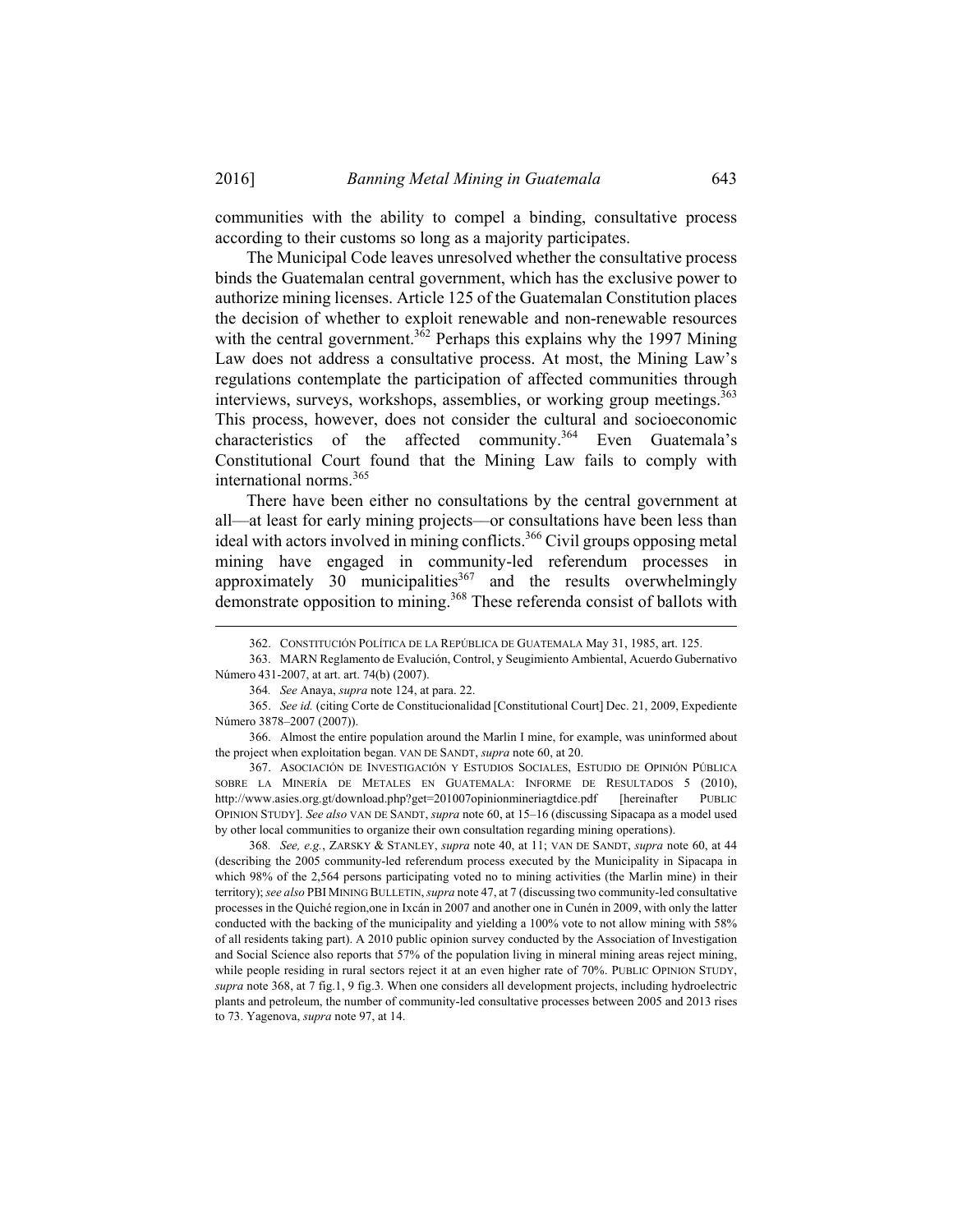broadly worded questions that ask for a vote on whether a specific project should go forward, whether to exploit natural resources, or both questions.<sup>369</sup> These processes are held with or without the municipality's participation. Whether consultation takes place usually depends on the local mayor's position toward mining.370 These processes are diverse and inconsistent in terms of the actors who participate in the consultation. $371$ 

Mining companies respond to the conflicts generated by the lack of consultation by starting their own dialogues. The companies hold voluntary workshops that involve certain community members, military and police representatives, and mining employees.372 In an attempt to generate this dialogue between the State, the private sector, and communities, mining companies support government initiatives that bypass the electoral process.373 Members of civil society criticize these methods. First, they question the legitimacy of those who represent the community. Second, they argue that the purpose is largely to appease opposition with nominally beneficial offers that do not address the looming problems that mining causes in the communities.<sup>374</sup>

The Guatemalan Constitutional Court does not recognize these nongovernmental consultations as binding on MEM when issuing mining licenses, even if the consultative process satisfies Municipal Code procedures.375 In 2005, in a challenge filed by Montana Exploradora against the consultation process executed in Sipacapa in accordance with a municipal agreement, the Constitutional Court declared that the procedures followed were not contrary to the Guatemalan Constitution.<sup>376</sup> However, in 2007, the Guatemalan Constitutional Court held that the central government had sole

372*. See, e.g.*, GOLDCORP, GOLDCORP'S SECOND UPDATE TO THE MARLIN MINE HUMAN RIGHTS ASSESSMENT REPORT 4 (2011), http://www.goldcorp.com/files/docs\_operations/Goldcorp\_Response\_to\_Marlin\_Mine\_HRA\_Report\_U pdate\_04\_29\_2011\_English.pdf (describing how Goldcorp and Montana are trying to improve consultation and collaboration with the local communities by working with the Guatemalan government to implement ILO 169).

 373. Since 2010, Guatemala put in place a round table discussion initiative that involves the Vice Presidency, MEM, MARN, other national government organizations, mayors, community representatives, and mining companies to try to appease the conflicts generated by the Marlin I mine. Goldcorp has expressed strong support for this initiative. *Id*. at 4–6.

374*. See, e.g.*, Aldana, *supra* note 129, at 63–65 (demonstrating how Montana Exploradora provided some benefits, yet overall denied environmental risks and harm to the community).

 375. *See* VAN DE SANDT, *supra* note 60, at 43–44 (discussing the 2005 judicial proceedings); Corte de Constitucionalidad [Constitutional Court] May 8, 2007, Expediente Número 1179-2005.

 <sup>369.</sup> PBI MINING BULLETIN, *supra* note 47, at 7.

<sup>370</sup>*. See, e.g.*, *id.*

 <sup>371.</sup> Anaya, *supra* note 124, at para. 48.

 <sup>376.</sup> S*ee* VAN DE SANDT, *supra* note 60, at 44.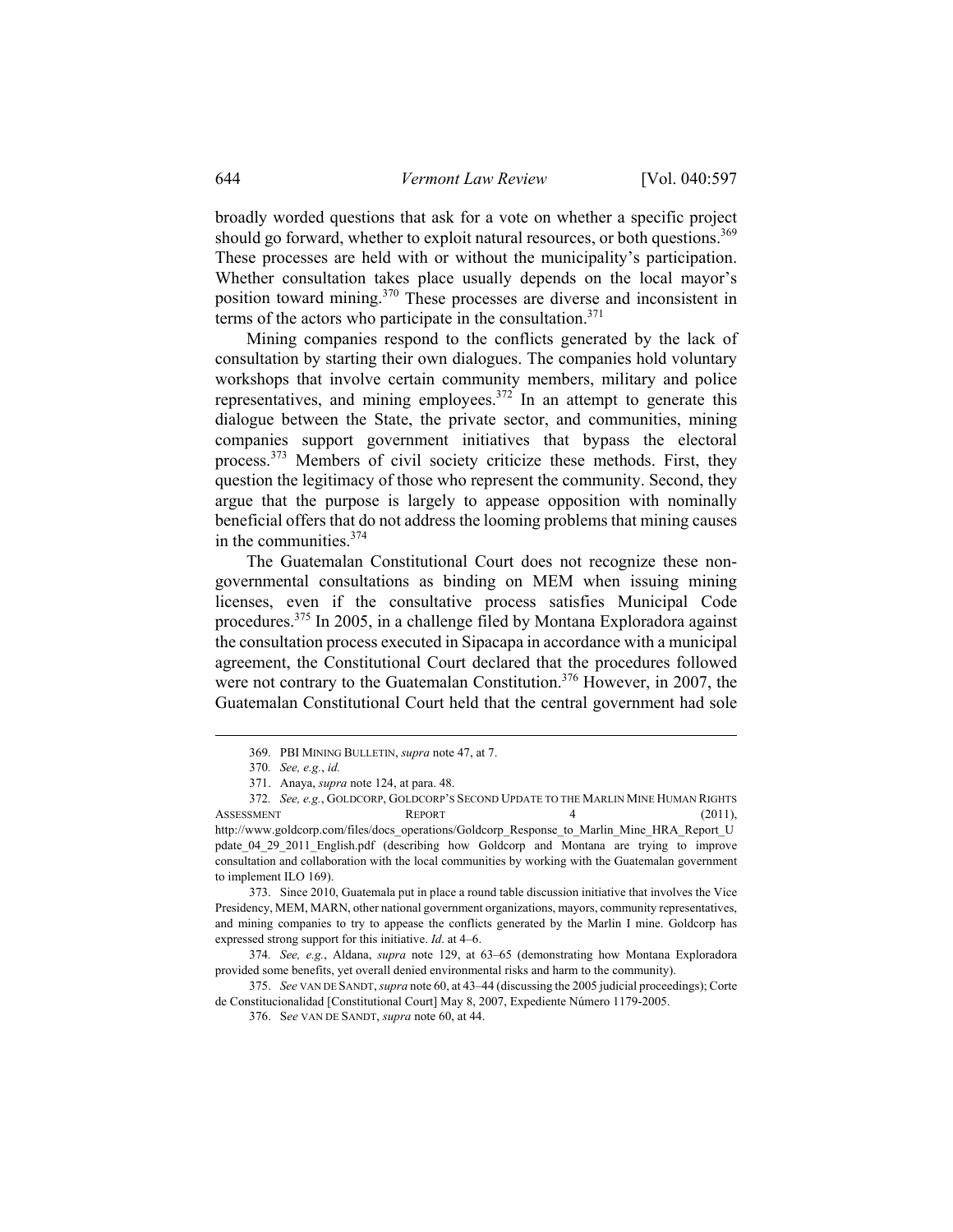jurisdiction to conduct consultative processes for projects involving renewable resources.377 It further declared unconstitutional Article 27 of the Municipal Act insofar as it bound the central government to the results of the consultative process contrary to Article 125 of the Constitution, which grants the central government sole authority over natural resources.<sup>378</sup> In 2009, the Constitutional Court again recognized the State's duty to guarantee the collective right of indigenous people to consultation but insisted that the results of such consultation are non-binding.<sup>379</sup> In nearly all of these rulings, the Constitutional Court called on the Guatemalan Congress to enact a law governing the consultative process.380 This implies that the Court does not view the three laws promoting decentralization as relevant to this process.<sup>381</sup> Between 2010 and 2011, Guatemala attempted but failed to adopt a regulation governing the consultative process consistent with ILO 169.<sup>382</sup>

Not surprisingly, international bodies charged with overseeing the consultative process under ILO 169 criticize Guatemala's implementation. In 2010, for example, the ILO and the Inter-American Commission on Human Rights requested that Guatemala suspend operations of the Marlin I mine due to inadequate consultations.<sup>383</sup> In June 2010, the U.N. Special Rapporteur on the Rights of Indigenous Peoples, James Anaya, called on the Guatemalan government to adopt a law defining and assuring indigenous peoples' rights to consultation on resource development projects.384 Anaya, however, emphasized the importance of Guatemalans moving beyond a narrow focus on the binding nature of referendum results, and focusing instead on the importance of adopting a more robust process that conforms to the procedures and goals of ILO 169.<sup>385</sup> Five years later, Guatemala continues to operate the Marlin I mine while the consultative process remains unchanged.

 <sup>377.</sup> Corte de Constitucionalidad [Constitutional Court] May 8, 2007, Expediente Número 1179- 2005; *see also* Anaya, *supra* note 124, at para. 31.

<sup>378</sup>*.* Anaya, *supra* note 124, at para. 45.

<sup>379</sup>*.* PBI MINING BULLETIN, *supra* note 47, at 5.

 <sup>380.</sup> DUE PROCESS LAW FOUNDATION & OXFAM, DERECHO A LA CONSULTA Y AL CONSENTIMIENTO PREVIO, LIBRE E INFORMADO EN AMÉRICA LATINA 32 (2015), http://www.dplf.org/sites/default/files/informe\_consulta\_previa\_2015\_web-2.pdf.

 <sup>381.</sup> *Id.*

<sup>382</sup>*. Id*. at 33.

 <sup>383.</sup> *OAS Human Rights Comission Urges Suspension of Mining Activity at Goldcorp's Marlin Mine in Guatemala*, MINING WATCH CAN. (May 24, 2010), http://miningwatch.ca/news/2010/5/24/oashuman-rights-commission-urges-suspension-mining-activity-goldcorps-marlin-mine.

<sup>384</sup>*.* Anaya, *supra* note 124, ¶ 88.

<sup>385</sup>*. Id.* ¶ 32.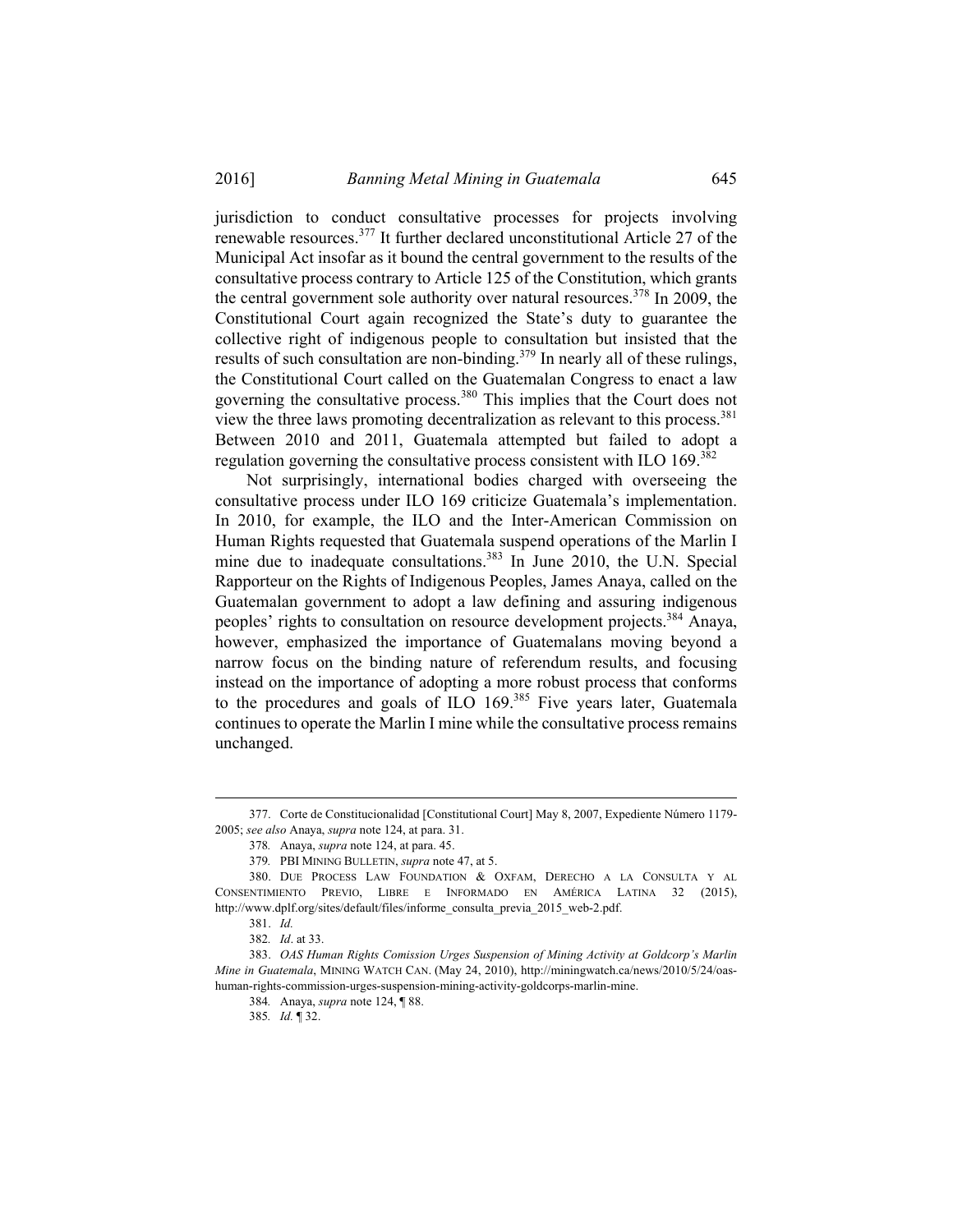### 3. Property Rights

The Guatemalan mining regulatory regime is silent on several important issues that pertain to property conflicts. Consequently, there is no regulation or accountability over mining practices that affect property rights.

In contrast to countries like the United States,<sup>386</sup> mineral rights in Guatemala are severed. This means that private citizens or corporations own surface rights while the central government retains all mineral rights under Article 121 of the Guatemalan Constitution.<sup>387</sup> Guatemalan law poorly defines the relationship between the central government's ownership of mineral rights and the rights of indigenous peoples over communal lands. No law in Guatemala proscribes mining in indigenous territory or on lands that have a special cultural or spiritual significance to indigenous communities.<sup>388</sup> In 2005, Guatemala adopted a cadastral law—a law to map out the country's land and real estate ownership.<sup>389</sup> Unfortunately, this law does not consider the historical record of land ownership or require consultation with indigenous peoples.390 The Mining Law makes generous property concessions to mining companies in terms of territory and access,  $391$  and it does not require the environmental impact study to consider the potential impact on properties around the mine.<sup>392</sup> If mining activities make it impossible for local communities to remain in an area, no law contemplates who should bear relocation costs or what practices should follow. At a minimum, Article 16 of ILO 169 requires that, in the exceptional case when indigenous peoples must be relocated, the State must guarantee their safe return after addressing the reasons for their displacement.<sup>393</sup>

### *E. Mining Revenues and Public Spending*

Guatemala's existing legal framework lacks transparency and accountability requirements for metal mining revenues. The Guatemalan

 <sup>386.</sup> In the United States, the owner of surface rights also owns the right to minerals below the surface. Denis Collins, *The Failure of a Socially Responsive Gold Mining MNC in El Salvador: Ramifications of NGO Mistrust,* 88 J. BUS. ETHICS 245, 252 (2009).

 <sup>387.</sup> CONSTITUCIÓN POLÍTICA DE LA REPÚBLICA DE GUATEMALA May 31, 1985, art. 121.

 <sup>388.</sup> Anaya, *supra* note 124, at para. 63.

 <sup>389.</sup> Ley del Registro de Información Catastral, Decreto Número 41-2005, pmbl., art. 2 (2005), http://old.congreso.gob.gt/archivos/decretos/2005/gtdcx41-2005.pdf.

 <sup>390.</sup> Yagenova, *supra* note 97, at 20, 38.

<sup>391.</sup> The Mining Law contemplates an exploration mining concession of up to 3,000 km<sup>2</sup>, while the entire country is barely over 100,000 km2 . Mining Law, *supra* note 64, at art. 15.

 <sup>392.</sup> Yagenova, *supra* note 97, at 20.

 <sup>393.</sup> Convention Concerning Indigenous Peoples, *supra* note 232, at art. 16(3).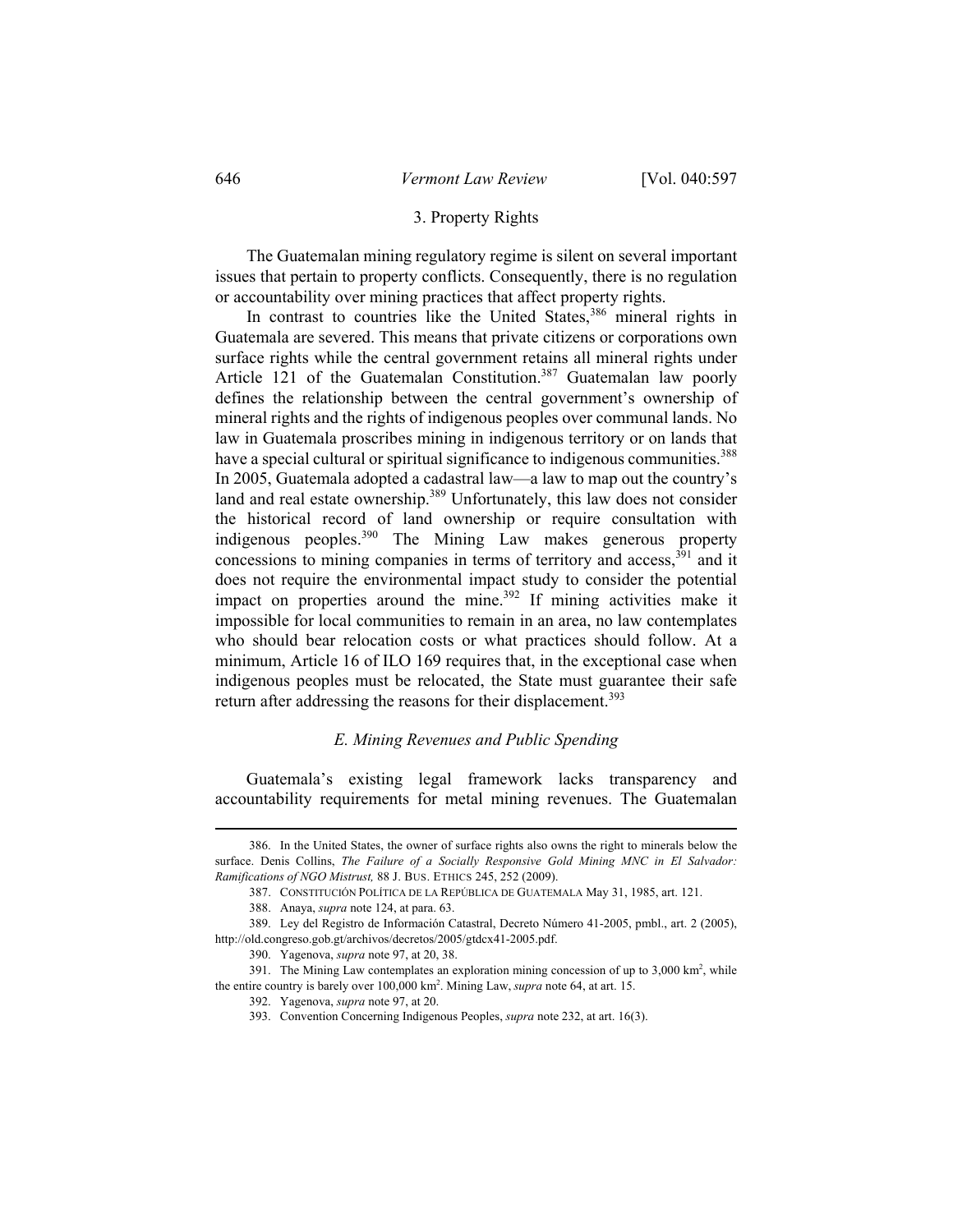government has a history of collaborating with the private sector to rob Guatemalans of their public funds.<sup>394</sup> Indeed, Guatemala consistently scores quite low on the Corruption Perception Index, ranking 115 out of 175 countries in 2014.395 In Guatemala, corruption is hard to fix because it is systemic. The major factors contributing to corruption include outdated laws, weak institutions, inadequate access to public information, limited public participation, conflicts of interest, and impunity.<sup>396</sup> Public expenditures in Guatemala are particularly vulnerable to corruption because they are dispersed through a system of trusteeships that involve poorly-regulated committees comprised of public and private actors who lack transparency and accountability.397 This means that the national and municipal governments do not keep or make public records of total mine-related royalties and taxes received, or how these revenues are spent.<sup>398</sup>

Addressing fiscal transparency in Guatemala is key to the country's democratic development. Fiscal transparency laws are weak and may require constitutional amendment. Access to information is a constitutional guarantee399 and Guatemala passed the Law on Access to Public Information  $(LAPI)$  in 2008.<sup>400</sup> But the Guatemalan Constitution and  $LAPI<sup>401</sup>$  make it illegal to publicly disclose the amount of taxes paid by any private individual or corporate entity.402 As a result, all disclosures from the mining industry of

 <sup>394.</sup> INSTITUTO CENTROAMERICANO DE ESTUDIOS FISCALES & OXFAM, LA CORRUPCIÓN: SUS CAMINOS, SU IMPACTO EN LA SOCIEDAD Y UNA AGENDA PARA SU ELIMINACIÓN 7 (2015), https://www.oxfam.org/sites/www.oxfam.org/files/file\_attachments/ints.\_la\_corrupcion.\_sus\_caminos\_s u\_impacto\_en\_la\_sociedad\_y\_una\_agend.pdf [hereinafter ICEFI & OXFAM].

 <sup>395.</sup> Guatemala's score was 32 out of 100 in 2014, 29 out of 100 in 2013, and 34 out of 100 in 2013. *See Corruption Perceptions Index 2014: Results*, TRANSPARENCY INT'L, http://www.transparency.org/cpi2014/results (last visited May 15, 2015).

 <sup>396.</sup> ICEFI & OXFAM, *supra* note 395, at 13.

<sup>397</sup>*. Id.* at 22–23.

 <sup>398.</sup> ZARSKY & STANLEY, *supra* note 40, at 28.

 <sup>399.</sup> CONSTITUCIÓN POLÍTICA DE LA REPÚBLICA DE GUATEMALA May 31, 1985, art. 30–31.

 <sup>400.</sup> Ley de Acceso a la Información Pública, Decreto Número 57-2008 (2008), http://old.congreso.gob.gt/archivos/decretos/2008/gtdcx57-0008.pdf.

<sup>401</sup>*. Id.* at art. 21–22.

 <sup>402.</sup> CONSTITUCIÓN POLÍTICA DE LA REPÚBLICA DE GUATEMALA May 31, 1985, art. 24. Article 24 reads in relevant part:

The books, documents, and records connected with the payment of taxes, rates, charges, and levies can be revised by the competent authority in accordance with the law. To disclose the amount of taxes paid, earnings, losses, expenses, and any other data referring to audited accounts to individual or juridical persons, with the exception of general balances, whose publication is mandated by law, is punishable.

*Id.* (translation by author)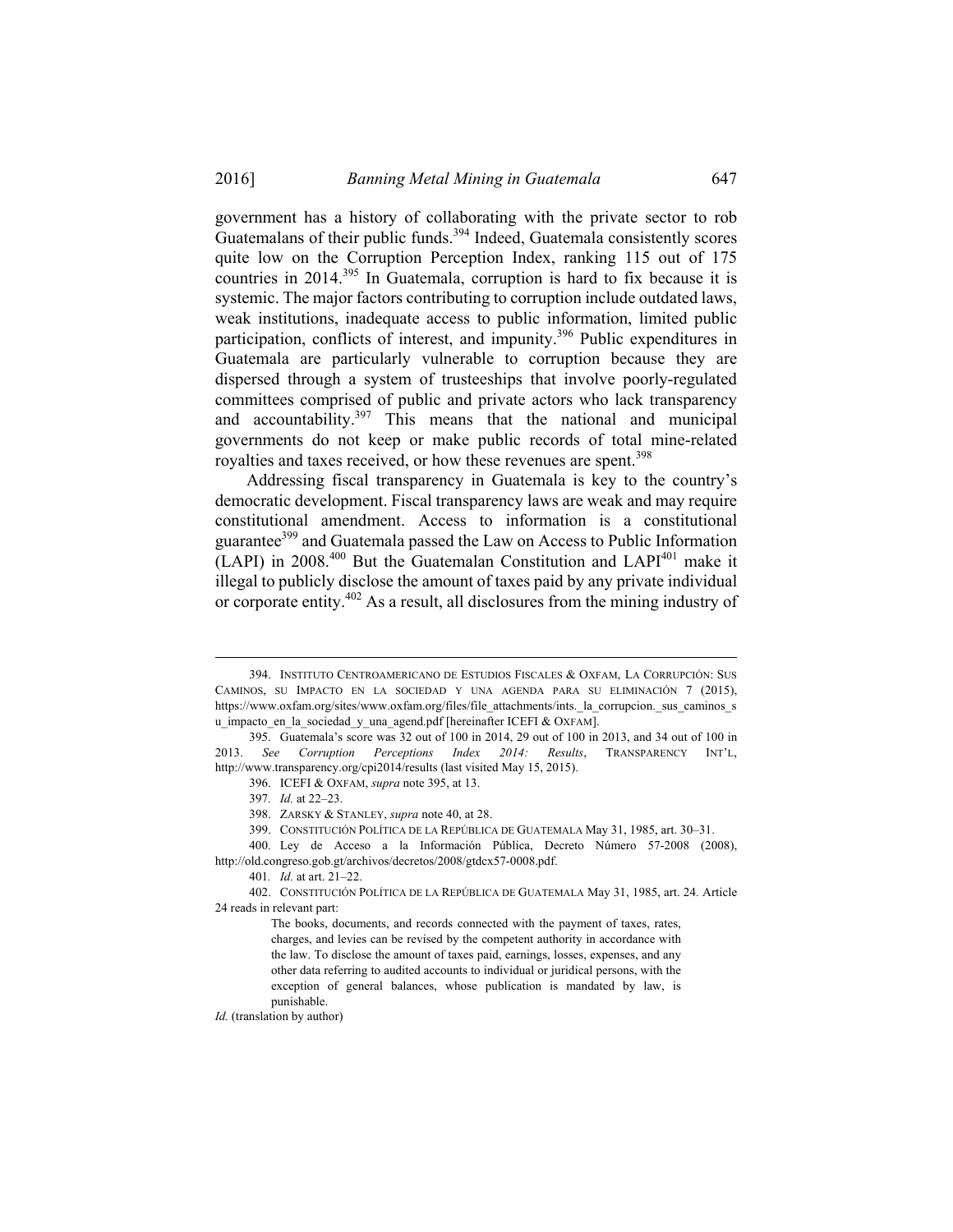taxes paid are discretionary and self-reported.<sup>403</sup> In practice, the information provided by the metal mining industry is too incomplete or piecemeal to be helpful; transparency from the metal extractive industry in Guatemala is, in fact, among the weakest in Latin America.404 Regulatory agencies exacerbate this problem by failing to provide timely, public information about mining that is clear , such as mining activities' fiscal contributions. 405 Since 2012, the additional mining royalties have further concealed what happens with mining money in Guatemala because these are not taxes collected by law.<sup>406</sup>

## III. RECOMMENDED SOLUTIONS FOR GUATEMALA'S METAL MINING PROBLEM

This Part of the Article examines potential options for Guatemala to ban future mining and manage ongoing mining concessions, including possibly shutting down these operations under existing law. Guatemala has been engaged in a process of reform for at least a decade without success.<sup>407</sup> However, Guatemala did not start with reforms that banned mining, but modified existing laws to continue mining operations. As discussed below, this approach is not effective.<sup>408</sup> A better alternative for Guatemala is to ban metal mining. To support this proposal, this analysis reviews metal mining bans in neighboring Central American countries and extracts potential lessons for Guatemala. These countries have comparable economies, shared histories, and similarities in some of the issues confronting mining; therefore, these countries provide a compelling case for a potential metal mining ban in Guatemala.

 <sup>403.</sup> ICEFI & OXFAM, *supra* note 395, at 31.

<sup>404</sup>*. Id.* at 32.

<sup>405</sup>*. Id.*

<sup>406</sup>*. Id.* at 40.

<sup>407</sup>*. See infra* Part III.A.

 <sup>408.</sup> This Article does not take a position on whether metal mining will always be bad for Guatemalans; rather, it merely asserts that metal mining is an extremely detrimental activity for the country at this moment in its history and that there are better mining models in the region for Guatemala to emulate. One study, for example, views Chile as ahead of the curve, at least financially, in terms of the share of gains it captures from mining and the degree to which it funds state spending through mining operations. JUAN CARLOS GÓMEZ SABAÍNI ET AL., EL IMPACTO FISCAL DE LA EXPLOTACIÓN DE LOS RECURSOS NATURALES NO RENOVABLES EN LOS PAÍSES DE AMÉRICA LATINA Y EL CARIBE 5 (2015), http://repositorio.cepal.org/bitstream/handle/11362/38235/S1500128\_es.pdf?sequence=1.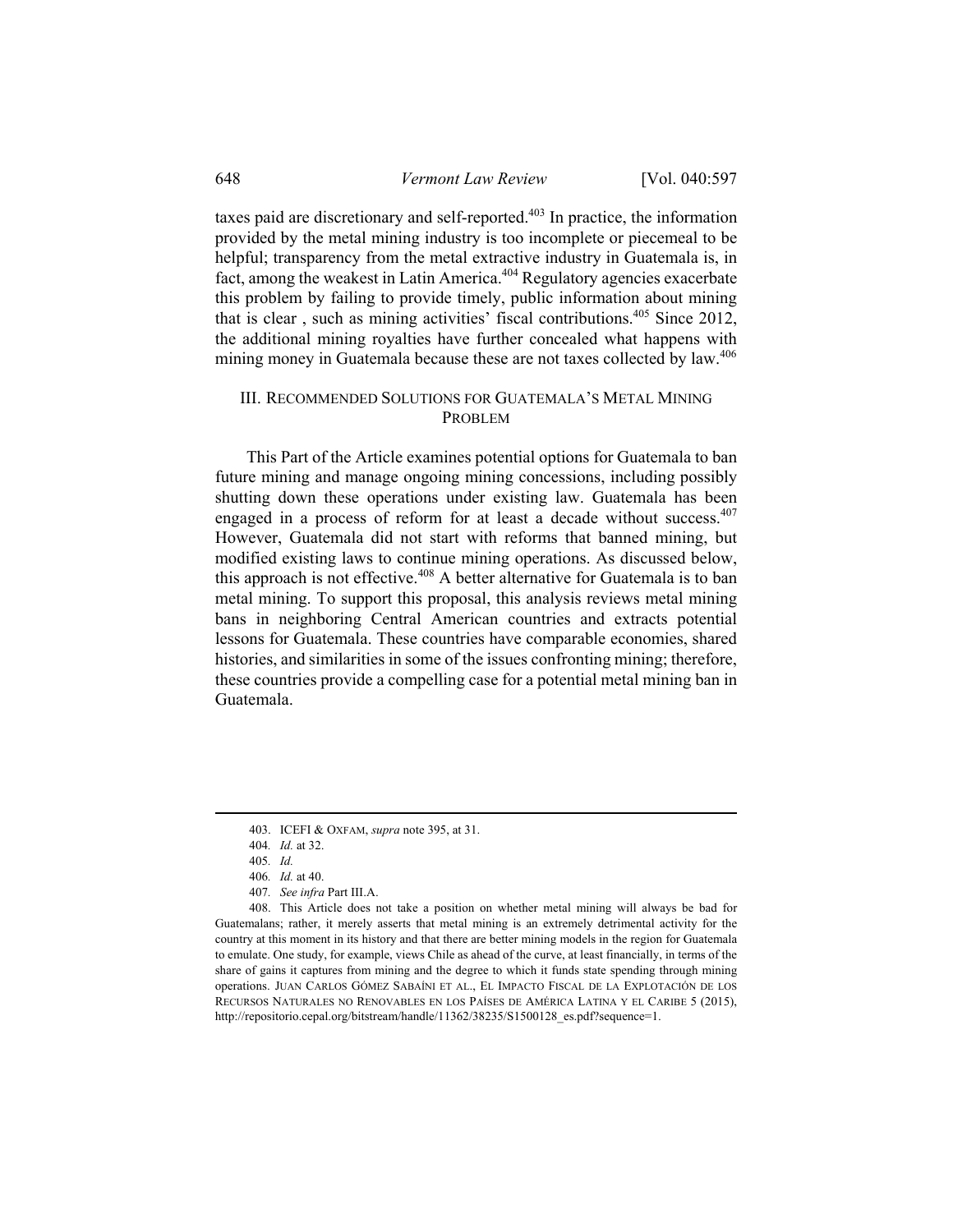# *A. Inadequacy of Mining Reforms in Guatemala to Date*

Guatemala attempted to amend its mining laws 11 times in the past decade alone.<sup>409</sup> Moreover, on June 19, 2008, the Constitutional Court declared seven articles of the 1997 Mining Law unconstitutional for failing to comply with the Constitution's environmental obligations.<sup>410</sup> Specifically, the Constitutional Court agreed with the Center for Environmental and Social Legal Action (CALAS) that the Mining Law's provision implying approval from administrative inaction for longer than 30 days in response to an EIA violated the State's obligation to protect the environment.<sup>411</sup> The Constitutional Court also agreed that the Law's failure to define or limit the depth of exploitation permitted for mining also violated the State's obligation to protect the environment.<sup>412</sup> Moreover, the Constitutional Court held that the law's permissiveness in allowing the release of contaminated waters from mining activities violated the State's obligation to protect the environment.<sup>413</sup> Finally, the Constitutional Court held that requiring that mining operations only mitigate waste and noise to the "extent possible" violated the State's obligation to protect the environment.<sup>414</sup>

In response to this holding, Guatemala imposed a moratorium on mining until reforms to the Mining Law were adopted.<sup>415</sup> Former President Otto Pérez Molina and MEM presented the last set of reforms to Congress on October 12, 2012.<sup>416</sup> To date, Congress has not adopted these reforms.<sup>417</sup> The proposed reforms recognize that mining makes positive economic contributions to Guatemala but also acknowledge several deficiencies in the 1997 laws that gave rise to conflict.<sup>418</sup> One category of reforms focuses on strengthening government institutions charged with implementing the

 <sup>409.</sup> Yagenova, *supra* note 97, at 25.

 <sup>410.</sup> Corte de Constitucionalidad [Constitutional Court] Apr. 1, 2008, Expediente 1491-2007, Considerando § III (2007) (declaring article 19 of the Mining Law unconstitutional).

 <sup>411.</sup> *Id.* (declaring article 19 of the Mining Law unconstitutional).

<sup>412</sup>*. Id.* at Considerando § IV (declaring articles 21, 24, and 27 of the Mining Law unconstitutional).

<sup>413</sup>*. Id.* at Considerando § V (declaring article 75 of the Mining Law unconstitutional).

<sup>414</sup>*. Id.* at Considerando § VI (declaring article 81 of the Mining Law unconstitutional).

<sup>415</sup>*. See supra* notes 166–68 and accompanying text.

 <sup>416.</sup> Iniciativa Que Dispone Aprobar Reformas al Decreto Número 48-97 del Congreso de la República, Ley de Minería, Número de Registro 4590 at 2 (Oct. 2, 2012),

http://www.congreso.gob.gt/manager/images/99420C1A-337F-70CF-79EF-D05AD84E5BE3.pdf [hereafter Bill to Amend Guatemala's Mining Law].

 <sup>417.</sup> The last reported action taken by Congress was finalizing public hearings on the proposed law in September 2014. *Finaliza Etapa de Audiencias Públicas para Reformas a la Ley de Minería*, CONGRESO REPUBLICA GUAT. (Sept. 17, 2014), www.congreso.gob.gt/noticias.php?id=6042.

 <sup>418.</sup> Bill to Amend Guatemala's Mining Law, *supra* note 417, at 4.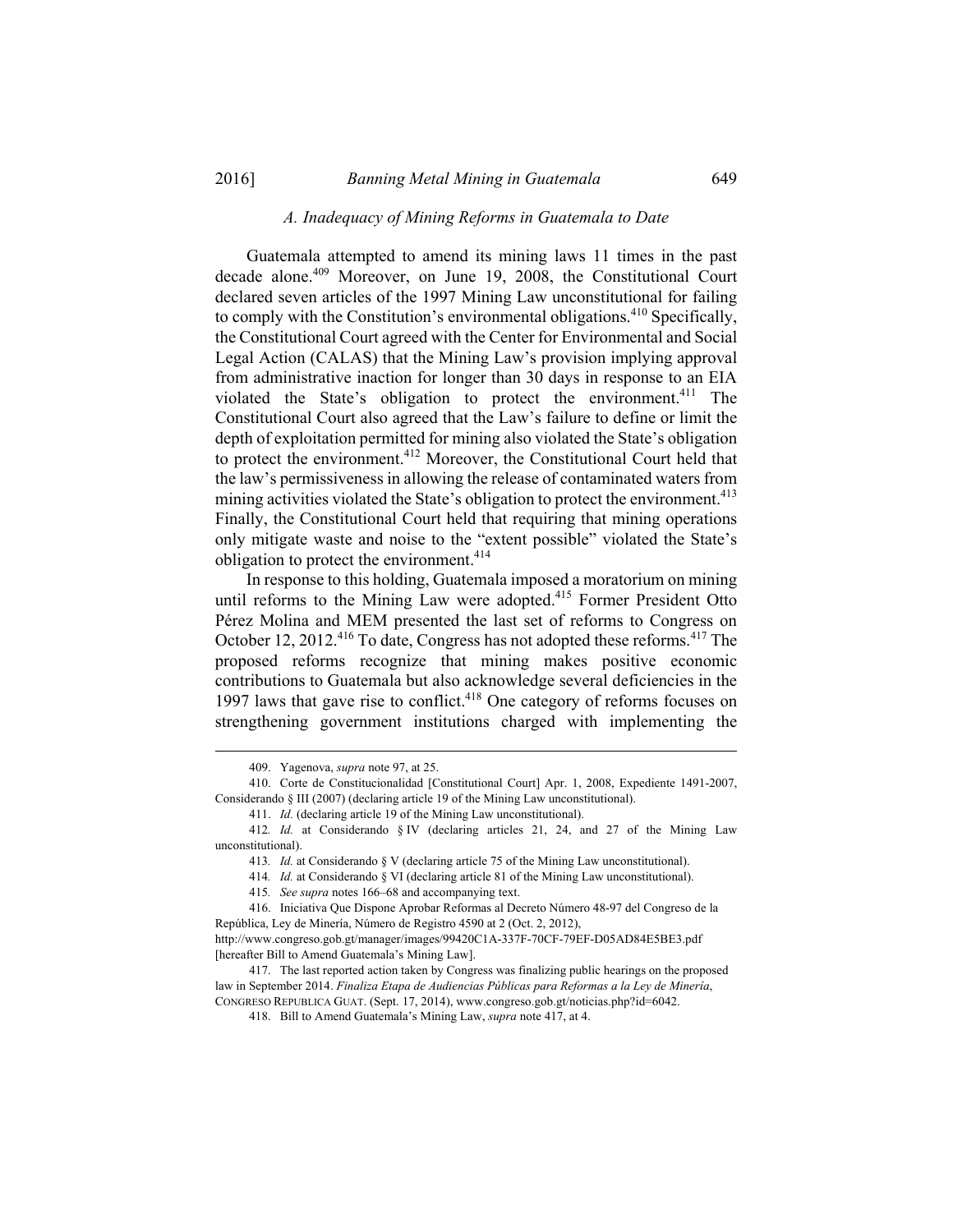Mining Law. For example, one of the identified deficiencies pertains to MARN's institutional weakness in enforcing environmental laws under the 1997 Mining Law. This law did not specifically grant MARN authority to apply the Improvement and Protection of the Environment Law to mining activities.419 The proposed reform simply includes a new provision explicitly demanding that MARN monitor environmental compliance prior to resource extraction, but it fails to specify how early and in what capacity.<sup>420</sup> It also fails to instruct how to resolve conflicts between the decisions of MEM and MARN.

A second category of reforms focuses on social aspects by proposing improved communications between MEM and the Municipal Development Councils.421 For example, MEM should hold a meeting in person with the Municipal Council to explain—in a culturally appropriate way—the environmental and technical aspects of a mining project compared to its economic benefits.422 These meetings should not replace the ILO 169 consultative process.<sup>423</sup> These reforms also create a broad principle of corporate social responsibility, and requires periodic health assessments for the mine.<sup> $424$ </sup> A separate provision permits the State to create public mining companies and declares, in absolute terms, that the State exclusively holds the property rights to any substance found in the subsoil.<sup>425</sup> This provision does not attempt to clarify how property rights in the subsoil relate to surface property rights. For example, it does not address what should happen when the surface property belongs to an indigenous community's ancestral lands or is located in a similarly protected area.

Another important section fills some gaps from the 1997 Mining Law by addressing mining's effect on the environment. For example, it requires closing the mine to restore affected areas to the land's original state or to an alternative state—so long as the community can productively use the land.<sup>426</sup> The reforms also contemplate the need for a plan that monitors water use and contamination resulting from mining activities.<sup>427</sup> Finally, there are provisions related to taxes and royalties.428 The reforms would no longer

 419*. Id.* at 5. 420. *Id.* 421*. Id.* at 6. 422*. Id.* 423*. Id.* 424*. Id.* at 7. 425*. Id.* 426*. Id.* at 10. 427*. Id.* at 9. 428*. Id.* at 12.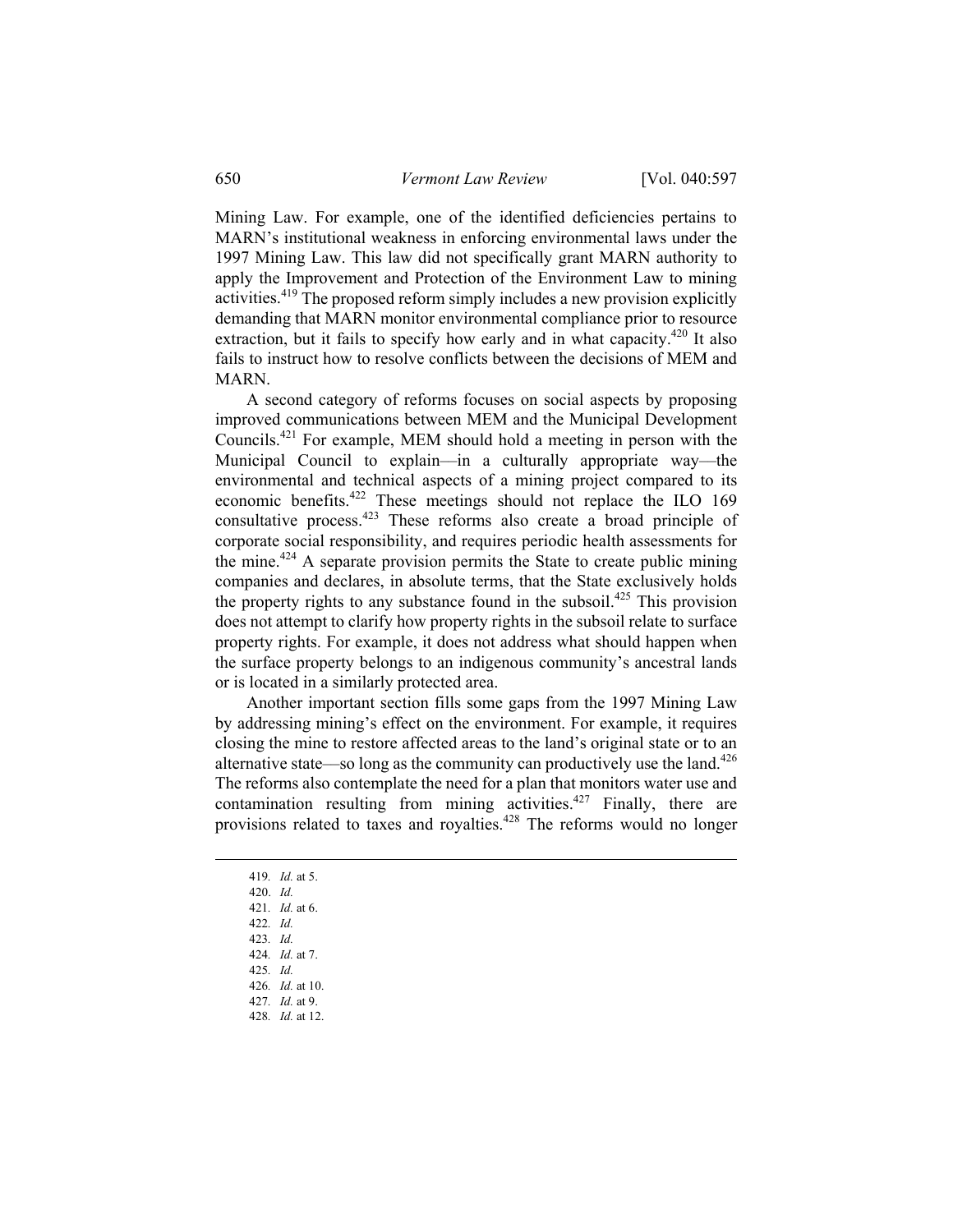exempt mining companies from taxes; instead, royalties would increase from  $1\%$  to a variable system that depends on the type of mineral being mined.<sup>429</sup> Under this system, royalty payments for precious metals would increase to 5%.430 The law also contemplates that 55% of the royalties would go to local communities and be invested in sustainable projects beyond the life of the mine.<sup>431</sup> A United States State Department report noted that "[o]n November 28, 2014, however, the Guatemalan Congress passed the 2015 national budget that increases royalties from 1 to 10% on most private mining operations," 90% of which would go to the central government and only 10% to the municipalities.<sup>432</sup> Investors are challenging the legality of this change.<sup>433</sup>

If adopted, some of the proposed changes to the Mining Law would be an improvement from the status quo. However, they are neither sufficient nor likely to be well-executed. The reforms fail to address critical issues, such as meaningful decisionmaking, economic participation by local communities, and reforms to public spending laws and policies. Second, the proposed reforms depend on political will to produce change, such as significantly increasing MARN's resources to enable the agency to do its job. Third, these reforms will be meaningless when applied to Guatemala's weak democracy. To enhance accountability, Guatemala must strengthen its democratic institutions and entities charged with enforcing environmental laws, and improve public participation in the democratic process. These types of changes require long-term, systemic reforms. Guatemala is simply not ready for metal mining.

# *B. Banning Metal Mining in Guatemala: A Comparative Assessment of Domestic Law and International Liability*

### 1. Banning Future Metal Mining

In Central America, three countries—Costa Rica, Honduras, and El Salvador—imposed restrictions on future mining in their territories.<sup>434</sup> The

 <sup>429.</sup> *Id.*

<sup>430</sup>*. Id.*

<sup>431</sup>*. Id.* at 13.

 <sup>432.</sup> U.S. DEP'T OF STATE, GUATEMALA INVESTMENT CLIMATE STATEMENT 2015, at 5 (2015), http://www.state.gov/documents/organization/241790.pdf [hereinafter GUATEMALA INVESTMENT STATEMENT].

<sup>433</sup>*. Id.*

 <sup>434.</sup> EQUIPO REGIONAL DE MONITOREO Y DE ANÁLISIS DE DERECHOS HUMANOS EN CENTROAMÉRICA, INFORME SOBRE DERECHOS HUMANOs Y CONFLICTIVIDAD EN CENTROAMÉRICA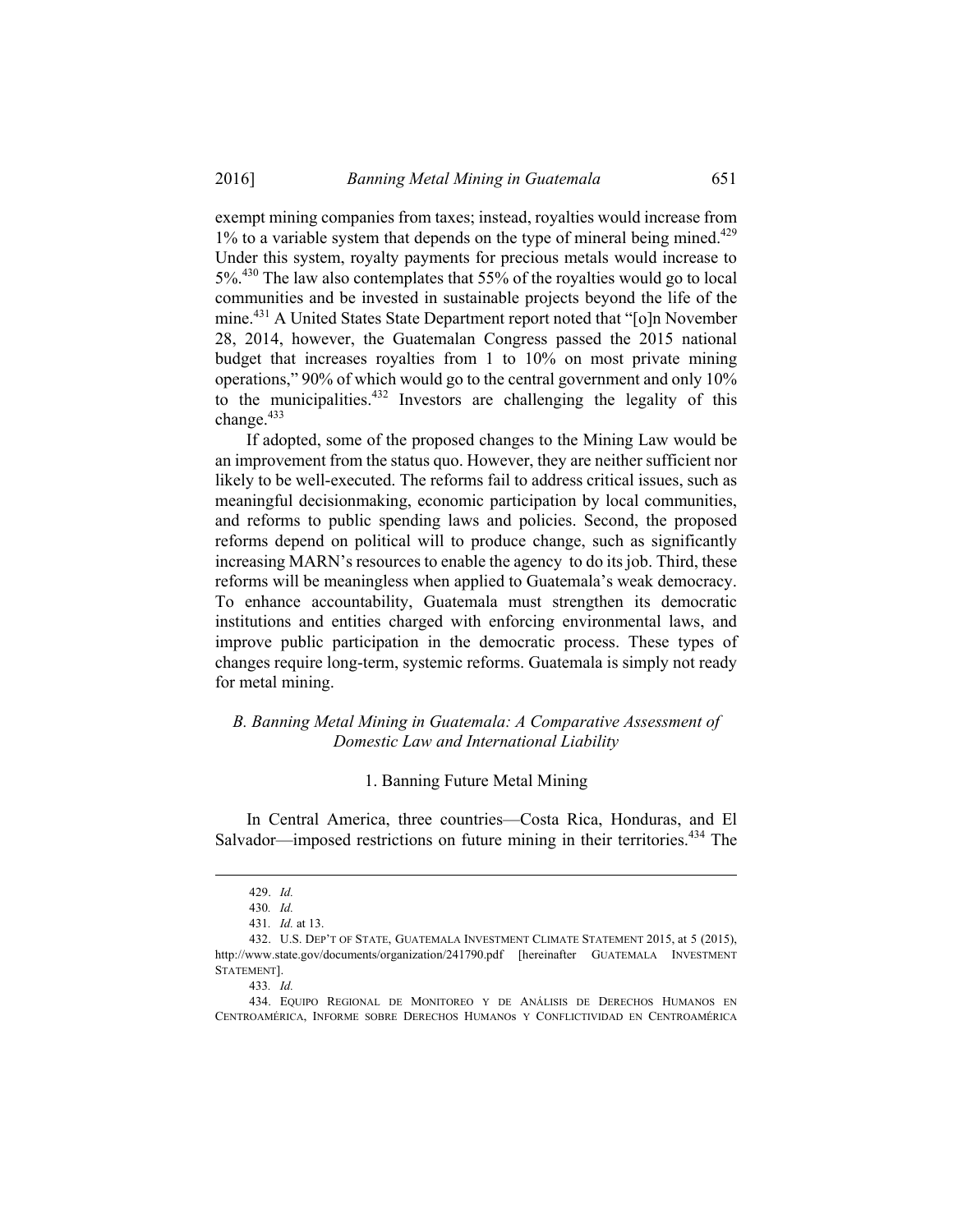moratoriums on mining in Honduras and El Salvador, however, are ad hoc and temporary, similar to the moratorium Guatemala has already attempted. Citing water contamination and other environmental concerns,<sup>435</sup> El Salvador's former President Antonio Saca imposed a moratorium on mining in 2008, which three subsequent administrations followed.<sup>436</sup> The ad hoc nature of El Salvador's ban means the nature, scope, and temporal parameters of the ban are unknown; however, El Salvador is still attempting to ban mining.<sup>437</sup> Similarly, in Honduras, the mining sector had been closed to new investment since 2005 after the country's Supreme Court struck down portions of its 1999 Mining Law.<sup>438</sup> However, Honduras lifted the ban in 2014 after adopting a new mining law in  $2013$ <sup>439</sup> Unfortunately, the lift of the ban, as in Guatemala, renewed and intensified ongoing social conflicts around mining.440 In contrast, Costa Rica passed a law that delineates the parameters of its permanent mining ban.441 Accordingly, this Article looks to Costa Rica as a model.

## a. Nature and Scope: Costa Rica as a Model

Costa Rica's democratic stability during Central America's civil wars made the country an early target of mining investment.<sup>442</sup> Canadian and United States companies became involved in a number of gold and silver

440*. Id.*

 <sup>2013–2014,</sup> at 47–48 (2014), http://www.fespad.org.sv/wp-content/uploads/2015/01/Dddhh20141.pdf. In contrast, Nicaragua, the largest producer of gold in Central America, and Panama, predicted to become a major copper-exporting country, have increased mining in recent years. CENTRAL AMERICAN MINERAL INDUSTRY HANDBOOK, *supra* note 80, at 34.

 <sup>435.</sup> Despite the moratorium, water contamination problems from mining persist. In 2012, tests completed by El Salvador's Ministry of Environmental and Natural Resources revealed high concentrations of cyanide and iron at a location in the San Sebastian River, which flows by the site of the San Sebastian gold mine. The agency also reported that approximately 25% of the community lacked access to safe drinking water. CENTRAL AMERICAN MINERAL INDUSTRY HANDBOOK, *supra* note 80, at 35.

<sup>436</sup>*. Id.*

<sup>437</sup>*. Id.* at 100.

 <sup>438.</sup> U.S. DEP'T OF STATE, HONDURAS INVESTMENT CLIMATE STATEMENT 2014, at 3 (2014), http://www.state.gov/documents/organization/230898.pdf.

 <sup>439.</sup> Jennifer Moore, *No Small Coup: The Honduras Free Trade Agreement*, RABBLE.CA (July 14, 2014), http://rabble.ca/blogs/bloggers/miningwatch/2014/07/no-small-coup-canada-honduras-freetrade-agreement.

 <sup>441.</sup> Código de Minería, Decreta No. 6769, art. 8 (Aug. 23, 1982) (Costa Rica), http://faolex.fao.org/docs/pdf/cos67718.pdf, *amended by* Ley para declarar a Costa Rica País Libre de Minería Metálica a Cielo Abierto, Decreta No. 8904, art. 1, (Nov. 9, 2010) (Costa Rica), http://www.imprenal.go.cr/pub/2011/02/10/alca11.pdf.

 <sup>442.</sup> CENTRAL AMERICAN MINERAL INDUSTRY HANDBOOK, *supra* note 80, at 38.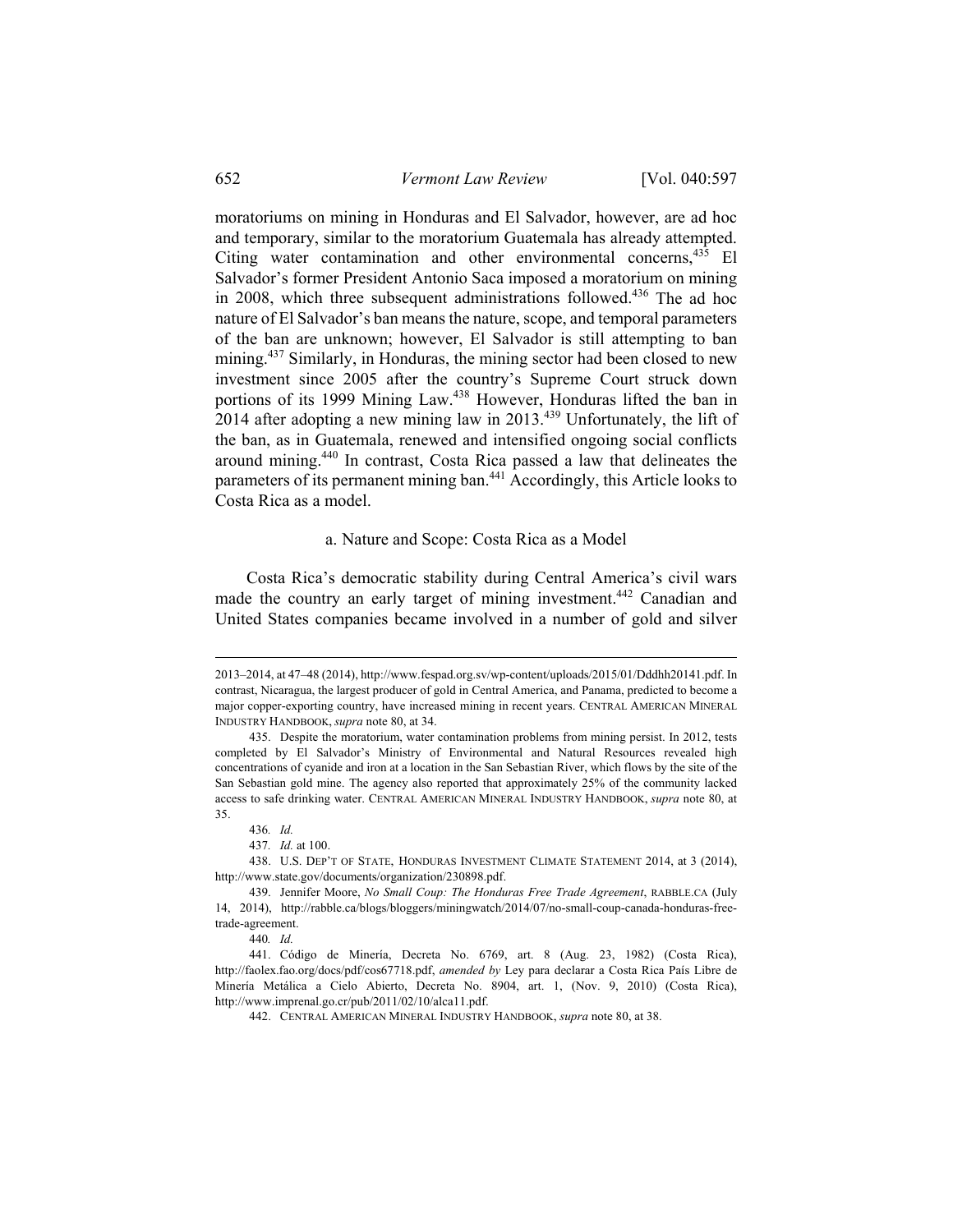exploration and mining operations.<sup>443</sup> Beginning in the 1990s, however, Costa Rica became a focal point for the international environmental movement, which challenged the viability of mining operations in the country.444 This anti-mining resistance ultimately affected gold exploration and development in the country.<sup>445</sup> National gold production has virtually disappeared since 2001, mainly due to low international prices and increased mine operating costs from stricter regulations, which made mining unprofitable.446 Costa Rica also discouraged mining by enacting a moratorium and underfunding the agencies charged with approving mining concessions, which made mining investment too risky. $447$  Ultimately, the Costa Rican government permanently banned certain types of mining. Today, mining investment in Costa Rica is practically zero.<sup>448</sup>

Citing environmental concerns, Costa Rica became the first country in Latin America to ban open-pit mining in November 2010.<sup>449</sup> The effort to implement a mining ban in the country started in 2002, with President Abel Pacheco signing a ban on new open-pit mining.<sup>450</sup> However, in 2008, the President and his Environment and Energy Minister were under criminal investigation for issuing a permit to a local subsidiary of a Canadian mining company, Infinito Gold, to develop "a \$66 million open-pit gold mine in the fragile ecosystem of the Cerro Crucitas."451 The government granted a permit to Infinito to clear approximately  $500$  acres of old-growth rainforest.<sup>452</sup> Moreover, two endangered species, the *almendro amarillo* (yellow almond) tree and the Great Green Macaw, reside in this area.<sup>453</sup> Former President Oscar Arias and his Environment and Energy Minister, Roberto Dobles could be held liable for "knowingly approving the clear-cutting of the *almendro* trees (*Dipteryxpanamensis*), and . . . destroying the habitat of the green

449*. Law Makers Ban Open Pit Mining*, LATIN AMERICA PRESS (Nov. 24, 2010), http://www.lapress.org/articles.asp?item=1&art=6269.

450*. Costa Rica Bans Open Pit Mining*, EARTHJUSTICE (June 7, 2002),

http://earthjustice.org/news/press/2002/costa-rica-bans-open-pit-mining.

 451. Zach Dyer, *Costa Rica: From 'Green' to Gold?*, NORTH AMERICAN CONGRESS ON LATIN AMERICA (Dec. 26, 2008), https://nacla.org/news/costa-rica-green-gold.

452*. Id.* 

453*. Id.*

 <sup>443</sup>*. Id.*

<sup>444</sup>*. Id.*

<sup>445</sup>*. Id.*

<sup>446</sup>*. Id.* at 52.

<sup>447</sup>*. Id.* at 53.

<sup>448</sup>*. Id.*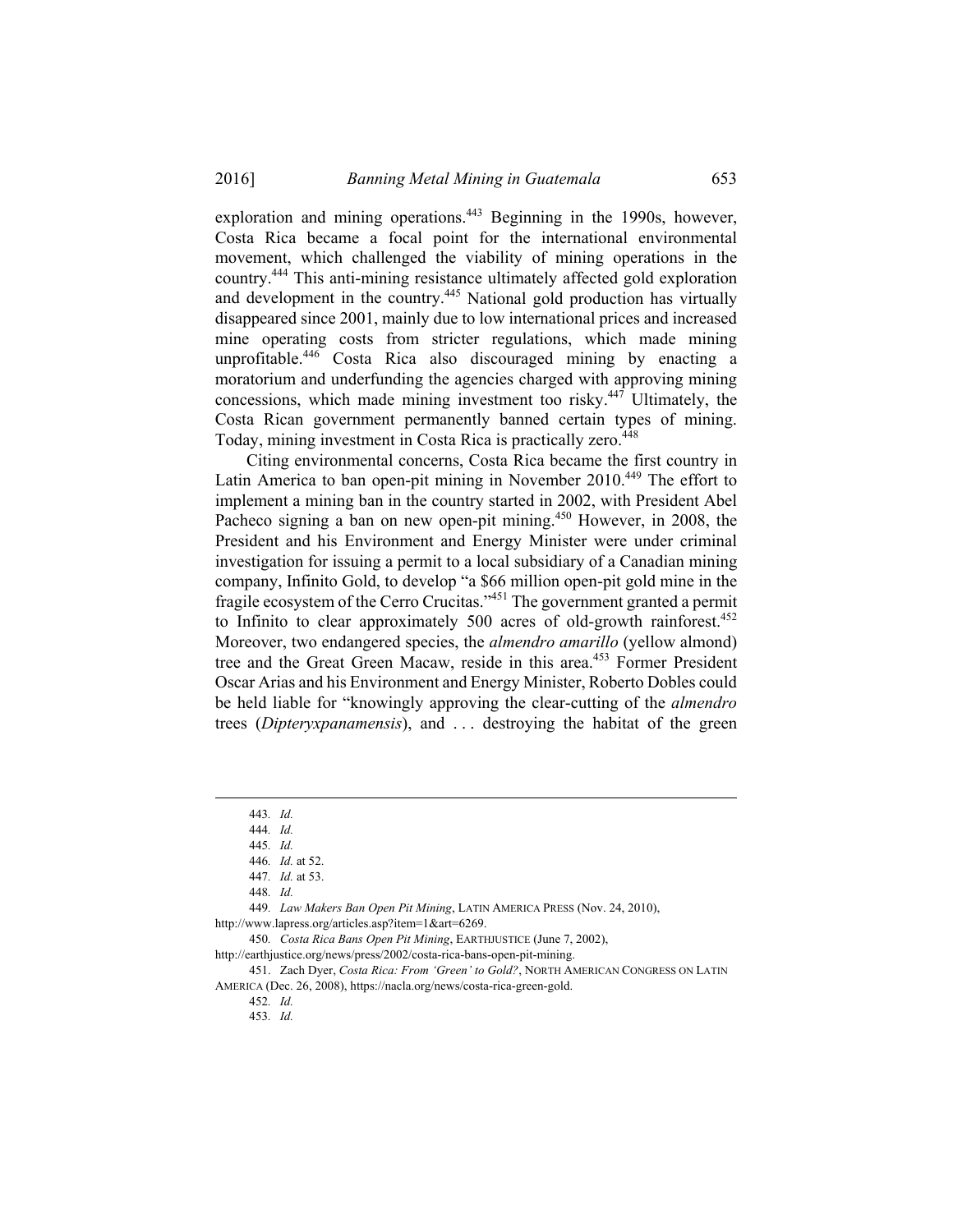macaw (*Araambigua*)."454 Infinito is also under investigation for illegally cutting trees and encroaching on protected areas.<sup>455</sup>

The proposed gold mine threatened to tarnish Costa Rica's image as a haven for ecotourism.<sup>456</sup> The mine also poses serious threats to public health and the environment.457 Moreover, mining has been insignificant in the national economy of Costa Rica, contributing only 0.1-0.2% of the country's GDP annually from 2008 to 2012.<sup>458</sup> For these reasons, Costa Rica decided that "tourism's long-term economic gains would be more sustainable than the timber and precious metals industries in the country."459 Costa Rica's national park system is among the most extensive in Latin America.<sup>460</sup> It includes nearly 4% of the country's total land area and has 12 parks, 6 nature reserves, 4 recreation areas, and several habitat and wildlife areas.<sup>461</sup> In addition, 23% of Costa Rica's total land area is protected from all forms of mining.<sup>462</sup> Finally, Costa Rica is widely recognized as the safest country in the region for travelers, which has helped increase its popularity as a vacation destination.463

Shortly after taking office in May 2010, President Laura Chinchilla issued a decree banning new open-pit mining contracts in the country, but indicated that she would allow the courts to determine whether the Crucitas mine would be allowed to proceed.464 Costa Rica banned cyanide leaching mining because it was perceived—though not proven—that inadequate regulation of cyanide leaching facilities was causing significant environmental degradation.<sup>465</sup> The mining industry and interested companies have challenged the validity of the mining ban on various constitutional grounds.<sup>466</sup>

458. CENTRAL AMERICAN MINERAL INDUSTRY HANDBOOK, *supra* note 80, at 34.

464*. Law Makers Ban Open Pit Mining*, *supra* note 450.

 465. Jan G. Laitos, *Cyanide, Mining, and the Environment*, 30 PACE ENVTL. L. REV. 869, 911 (2013).

 466. Casey Dawson, *Why Honduras Should Not Jump on the Ban Wagon: A Study of Open Pit Mining Bans and Their Pitfalls*, 37 SUFFOLK TRANSNAT'L L. REV. 67, 85 (2014). For a helpful discussion of the history of the approval and implementation of Costa Rica's open-pit gold mining ban, see generally Eugenia Wo Ching, *The First Latin American Country Free of Open–Pit Gold Mining*, *in* THE EARTH

 <sup>454</sup>*. Id.*

<sup>455</sup>*. Id.*

<sup>456</sup>*. Id.*

<sup>457</sup>*. Id.*

<sup>459</sup>*. Costa Rica Gold Mining History and Current Ban*, RAREGOLDNUGGETS.COM (July 30, 2015), http://raregoldnuggets.com/blog/?p=1566.

<sup>460</sup>*. Id.* 

<sup>461</sup>*. Id.*

<sup>462</sup>*. Id.*

<sup>463</sup>*. Id.*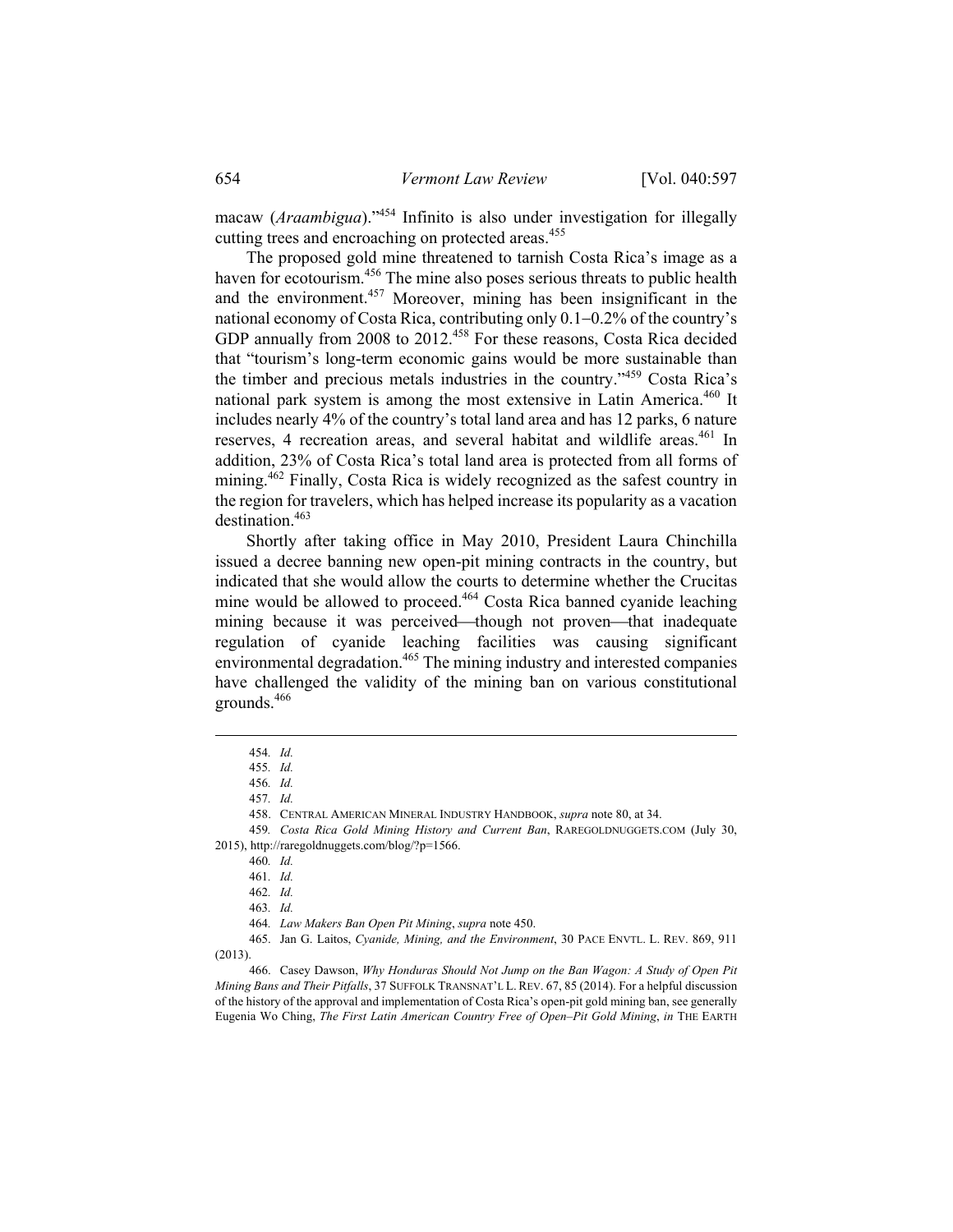Although seemingly ambitious, Costa Rica's mining ban is consistent with bans in other domestic and international environmental law contexts. Ample precedent exists for prioritizing environmental conservation goals over economic gains in contexts ranging from regulation of the atmosphere to management of the oceans. Bans on economically lucrative, but environmentally destructive practices first appeared in the marine law context. One of the earliest examples is the moratorium on commercial whaling under the International Convention for the Regulation of Whaling (ICRW).467 Commercial whaling was highly lucrative because of high market demand for whale products, which pushed many whale species to the brink of extinction. The moratorium was initially intended to be temporary, but has remained in effect for decades with very limited exceptions.468 Other bans on lucrative yet destructive marine practices include national and subnational bans on shark finning<sup>469</sup> and bans on the use of driftnets on the high seas.<sup>470</sup>

A successful ban of an environmentally destructive practice also exists in the atmospheric protection context. A well-known example is the ban of stratospheric ozone-depleting chlorofluorocarbons (CFCs) under the Montreal Protocol, which began in the late  $1980s<sup>471</sup>$  CFCs are chemicals used in the production of air conditioning and refrigeration that were linked to depletion of the stratospheric ozone layer, which is essential to protect biological life from the sun's harmful UV-B rays.<sup> $472$ </sup> In response to this challenge, the international community developed and implemented one of the most successful environmental treaties, which phased out CFCs and replaced them with ozone-friendly alternatives.<sup>473</sup>

 470. Convention for the Prohibition of Fishing with Long Driftnets in the South Pacific, Nov. 24, 1989, 1899 U.N.T.S. 1. (also referred to as the "Wellington Convention").

 471. Montreal Protocol on Substances that Deplete the Ozone Layer, Sept. 16, 1987, T.I.A.S. No. 11,097, 1513 U.N.T.S. 323.

 472. DAVID HUNTER ET AL., INTERNATIONAL ENVIRONMENTAL LAW AND POLICY 567 (3d ed. 2007).

CHARTER, ECOLOGICAL INTEGRITY AND SOCIAL MOVEMENTS 216, <sup>228</sup> (Laura Westra & Mirian Vilela eds., 2014).

 <sup>467.</sup> *See* International Convention for the Regulation of Whaling, Dec. 2, 1946, 62 Stat. 1716, 161 U.N.T.S. 72, 74 (organizing a league of nations to regulate the whaling industry).

 <sup>468.</sup> The two exceptions under the ICRW are: (1) scientific research and (2) aboriginal subsistence.

<sup>469</sup>*. See, e.g.*, Shark Conservation Act of 2010, Pub. L. No. 111-348, 124 Stat. 3668 § 102(a)(1)(C) (2011) (prohibiting the removal of shark fins); CAL. FISH & GAME CODE § 2021 (West 2016).

<sup>473</sup>*. See* Ian Rae, *Saving the Ozone Layer: Why the Montreal Protocol Worked*, CONVERSATION (Sept. 9, 2012), https://theconversation.com/saving-the-ozone-layer-why-the-montreal-protocol-worked-9249 (explaining the Montreal Protocol and the reasons for its success).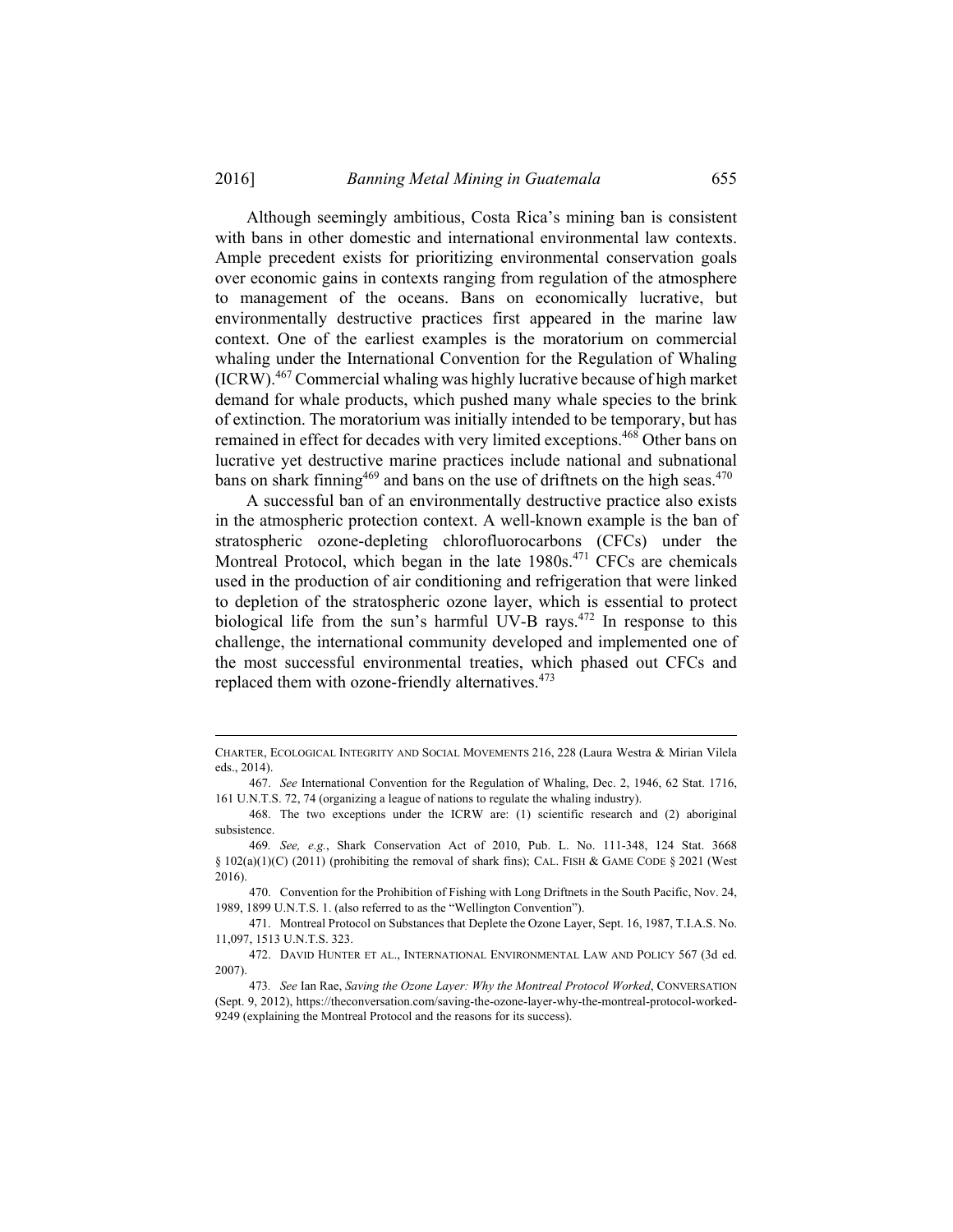Consequently, Costa Rica's metal mining ban and the proposed Guatemalan ban draw support from these marine and atmospheric success stories. The proposed Guatemalan ban is even more compelling than these examples because of the extensive property and social impacts involved.

### b. Assessing Costs

Guatemala's decision to ban mining would result in some costs for the country. Mining revenues are significant for Guatemala,  $474$  a country experiencing a fiscal deficit due to a weak tax regime and corruption.<sup>475</sup> If Guatemala's Mining Law were reformed to increase royalties, these revenues could be even greater. Although there are other indirect economic gains from mining,<sup>476</sup> mining's environmental and social costs overshadow them.<sup>477</sup> Guatemala cannot simply ignore these costs when assessing mining's fiscal benefits, especially when those most harmed by the activity are not the beneficiaries of its revenue. Guatemala will not benefit from mining until it adopts a law that accurately accounts for mining's environmental and social costs. Moreover, Guatemala needs to address the distributional unfairness of the existing mining regime. Guatemala must first reform the mining industry so that its economic benefits flow to those communities most negatively affected. Finally, Guatemala has options to make up the fiscal impact from lost mining revenues. Such options could include: reengaging comprehensive tax reforms that also tackle fiscal mismanagement and transparency;  $478$ effectively capitalizing on remittances that Guatemalan emigrants send to the

2% fiscal deficit for Guatemala).

 <sup>474</sup>*. See supra* Part II.E (explaining how the lack of transparency and accountability requirements for mining revenues enable corruption in Guatemalan government).

 <sup>475.</sup> ESTUDIO ECONÓMICO DE AMÉRICA LATINA Y EL CARIBE, GUATEMALA 2 (2015) [hereinafter CEPAL ECONOMIC REPORT], http://repositorio.cepal.org/bitstream/handle/11362/38713/Guatemala\_es.pdf?sequence=65 (estimating a

<sup>476</sup>*. See supra* Part I.C (comparing mining costs with social and environmental costs).

<sup>477</sup>*. See supra* Part I.B.1 (explaining mining's environmental and health impacts).

 <sup>478.</sup> Guatemala has always collected few taxes compared to other Latin American countries and its investment is extremely low in social programs. In 2012, the Economic Commission for Latin America and the Caribbean and Spain produced an in-depth study of the tax reforms that Guatemala put in place that year. The report concludes that while the reforms moved in a positive direction, they did not achieve sufficient gains because Guatemala continues to lose revenues to corruption, did not engage in administrative reforms necessary to improve the collection of taxes, and also adopted regressive tax policies that failed to sufficiently tax the private sector. *See generally* MAYNOR CABRERA, ANÁLISIS DE LA IMPLEMENTACIÓN DE LA REFORMA TRIBUTARIA DE GUATEMALA (2012), http://www.cepal.org/ofilac/noticias/paginas/3/43813/Documento 15 Guatemala.pdf.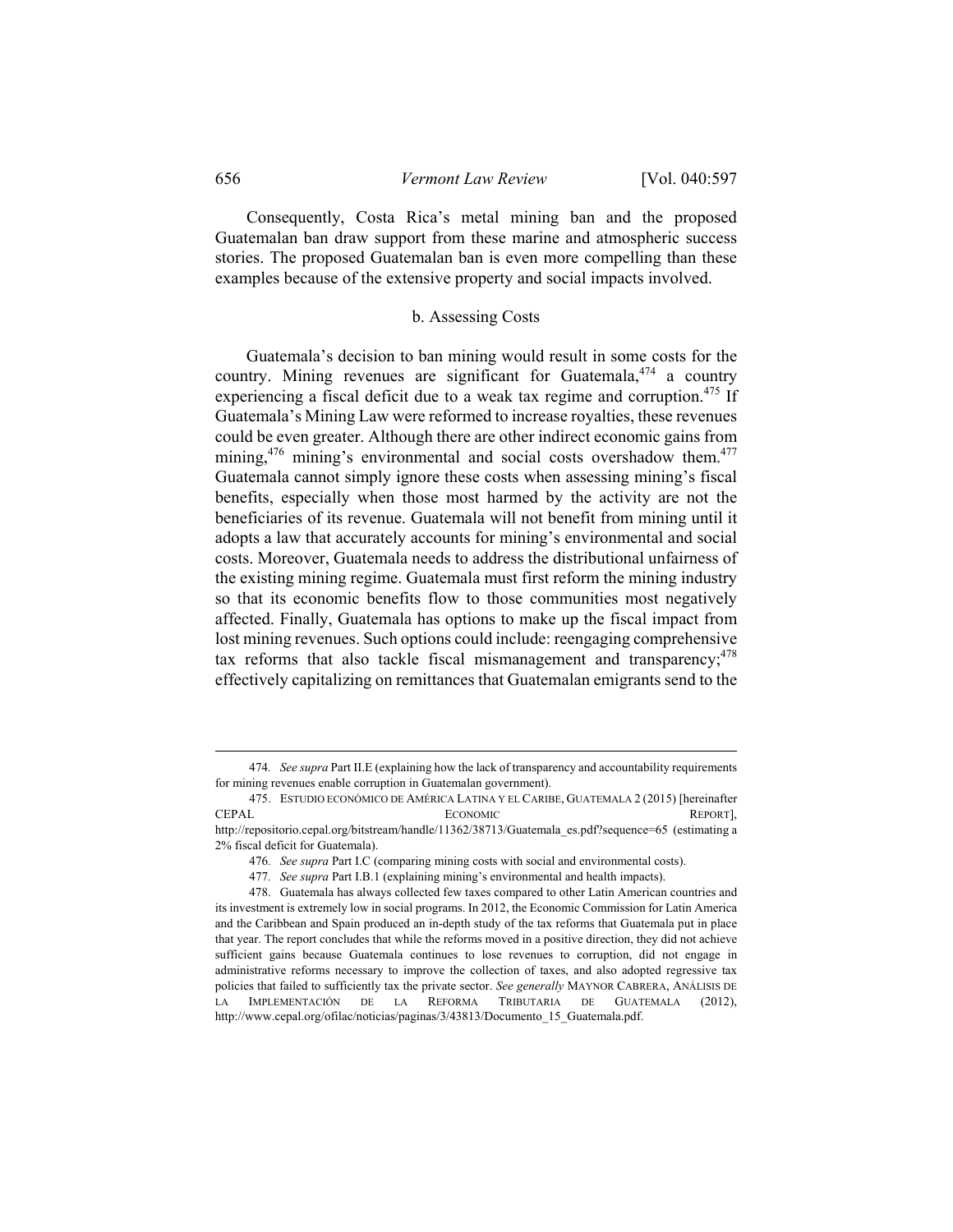Another potential economic impact from a ban is a reduction in foreign direct investment (FDI). But concern about this impact is probably misplaced. As in other Central American countries,<sup>480</sup> low FDI can be attributed to other factors including: confusing laws and regulations, an ineffective judiciary, bureaucratic impediments, undeveloped human capital, political instability, corruption, and widespread crime.<sup>481</sup> Indeed, economists estimate that Guatemala's recent corruption scandals are likely to impede the steady economic growth of the country, particularly by reducing FDI.<sup>482</sup> Moreover, Costa Rica's FDI has not suffered as a result of its ban on mining. Even after the ban, Costa Rica continues to be a popular destination for investment with a record to prove it.<sup>483</sup> Further, Guatemala has better FDI options than mining. Currently, Guatemala's FDI is principally focused on mining and energy infrastructure, manufacturing, and agriculture.<sup>484</sup> Yet Guatemala has great potential for economic development through ecotourism, for example.<sup>485</sup>

 480. According to the State Department, for example, El Salvador's low foreign investment numbers are attributable to political uncertainty, inconsistent and burdensome commercial regulations, an ineffective judicial system, and violent crime. U.S. DEP'T OF STATE, EL SALVADOR INVESTMENT CLIMATE STATEMENT 2015, at 3 (2015), http://www.state.gov/documents/organization/241758.pdf. Nicaragua's low FDI numbers are attributable to the country's weak judicial system, land titling issues, and corruption. U.S. DEP'T OF STATE, NICARAGUA INVESTMENT CLIMATE STATEMENT 2015, at 3 (2015), http://www.state.gov/documents/organization/241895.pdf. Honduras's low FDI is due to high levels of crime, a weak judicial system, corruption, low educational levels, and poor infrastructure. U.S. DEP'T OF STATE, HONDURAS INVESTMENT CLIMATE STATEMENT 2015, at 3 (2015), http://www.state.gov/documents/organization/241799.pdf.

482. CEPAL ECONOMIC REPORT, *supra* note 476, at 1.

 483. U.S. DEP'T OF STATE, COSTA RICA INVESTMENT CLIMATE STATEMENT 2015, at 3 (2015), http://www.state.gov/documents/organization/241737.pdf.

484. GUATEMALA INVESTMENT STATEMENT, *supra* note 433, at 3.

 485. Ecotourism, if managed properly, can even be an important conservation tool for developing nations. Christina M. Argueta, *Mending Guatemala's Tourism Industry Through Private Regulation*, 89 N.Y.U. L. REV. 1381, 1407–08 (2014); Tim Wallace & Daniela N. Diamente, *Keeping People in the Parks: A Case Study from Guatemala*, 23 NAPA BULL. 191 (2005). *See also* LAURA DRISCOLL ET AL., CTR. FOR RESPONSIBLE TRAVEL, THE IMPORTANCE OF ECOTOURISM AS A DEVELOPMENT AND

 <sup>479.</sup> In contrast to mining, the contribution to Guatemala's GDP from remittances is substantial: 9.4%, or \$5.5 million, in 2014 alone, a number that is projected to increase. CEPAL ECONOMIC REPORT, *supra* note 476, at 4. Other countries, including Mexico, have instituted effective programs to encourage local development. *See, e.g.*, Martin Chavez, *Remittances and the Charitable Deduction: A New Approach to Encouraging Development in Mexico*, 14 N.Y.U. J. LEG. & PUB. POL'Y 565, 601–02 (2011) (discussing the benefits of remittances for developing countries); Laura L. Norris, *The Revolving Door of Emigration: The Economic Influence of Remittances in Developing Countries*, 31 NW. J. INT'L L. & BUS. 479, 479–80 (2011) (emphasizing the significance of remittances in developing countries); Pablo Acosta et al., *Remittances and Development in Latin America*, *in* THE WORLD ECONOMY 957 (2006).

 <sup>481.</sup> GUATEMALA INVESTMENT STATEMENT, *supra* note 433, at 3.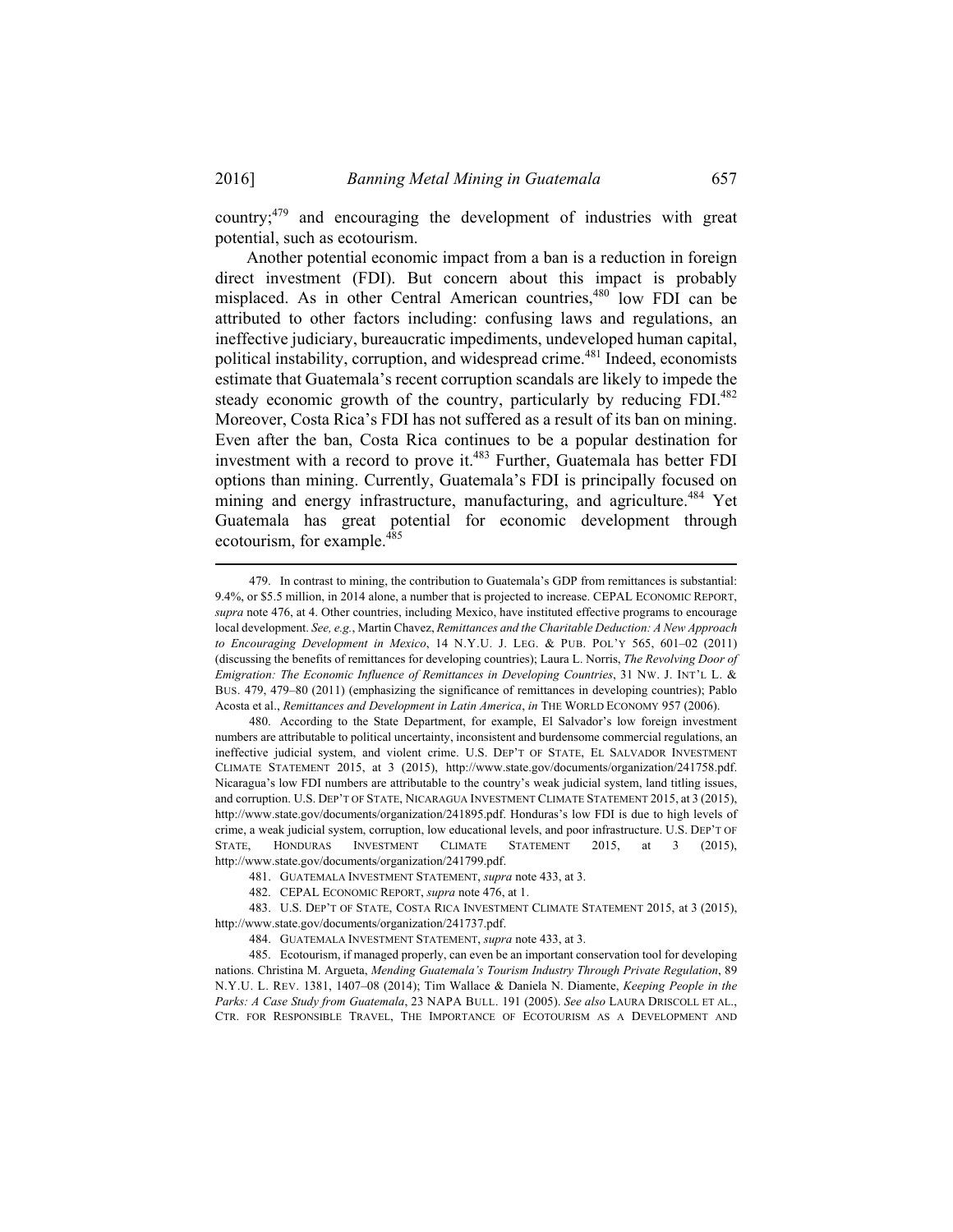Finally, a mining ban—depending on its scope—may cost Guatemala millions in arbitration costs. At a minimum, companies with an exploration mining license could attempt to sue Guatemala in the same way they have sued the government of El Salvador.<sup>486</sup> Canada's Pacific Rim Mining Corporation filed an arbitration complaint against El Salvador through the International Center for the Settlement of Investment Disputes (ICSID) and sought damages of more than \$77 million it claimed to have invested in El Salvador since 2002, primarily in its El Dorado gold project.<sup>487</sup> Initially the ICSID dismissed the case because Pacific Rim attempted to use a United States subsidiary to file a Central American Free Trade Agreement claim; however, the complaint proceeded under El Salvador's domestic investment law, which allows arbitration of disputes with foreign investors.<sup>488</sup> Pacific Rim, which only holds an exploration license, alleged nonetheless that El Salvador's refusal to grant environmental permits was unjustified.<sup>489</sup>

### 2. Shutting Down Current Metal Mining

This Part will focus on shutting down mining concessions that are in operation, either in the exploration or exploitation stages. Mining exploration

CONSERVATION TOOL IN THE OSA PENINSULA, COSTA RICA (2011), http://www.responsibletravel.org/resources/documents/reports/tinker\_final\_report\_master.pdf (concluding that ecotourism in the Osa represents a different, and better, form of development than the existing extractive alternatives).

 <sup>486.</sup> Two international arbitration claims have been filed by mining companies against El Salvador before the ICSID for the country's decision to shut down mining operations, but only the one filed by Pacific Rim is pending. The ICSID dismissed the other claim filed by Commerce Group Corp. and San Sebastian Gold Mines, Inc. in 2011 based on their failure to comply with CAFTA's waiver provisions. Commerce Group Corp. et al. v. The Republic of El Salvador, ICSID Case No. ARB/09/17, Award (Mar. 14, 2011). The claimants sought to annul the 2011 judgment, but the proceedings were closed in 2013 due to the claimants' non-payment of filing fees. Commerce Group Corp. et al. v. The Republic of El Salvador, ICSID Case No. ARB/09/17, Order of the Committee Discontinuing the Proceedings and Decision on Costs (Aug. 23, 2013). While this judgment represented a victory for the Salvadoran government, the decision is solely procedural and not a decision on the merits.

 <sup>487.</sup> CENTRAL AMERICAN MINERAL INDUSTRY HANDBOOK, *supra* note 80, at 35. *See also* Collins, *supra* note 387, at 253–62 (reviewing the facts and events of the Pacific Rim El Dorado project EIA process).

 <sup>488.</sup> CENTRAL AMERICAN MINERAL INDUSTRY HANDBOOK, *supra* note 80, at 35. Article 15 of El Salvador's Investment Law, however, limits a foreign investor's access to international dispute resolution and may obligate them to use national courts, but only if the foreigner comes from a country without a preexisting trade agreement with El Salvador. EL SALVADOR INVESTMENT STATEMENT 2015, *supra* note 481, at 10. Canada does not currently have a trade agreement with El Salvador. *See Canada-Guatemala, Nicaragua and El Salvador (Formerly Canada – Central American Four) Free Trade Agreement Negotiations*, GLOBAL AFF. CAN., http://www.international.gc.ca/trade-agreements-accordscommerciaux/agr-acc/honduras/ca4.aspx?lang=eng (last visited May 16, 2016).

 <sup>489.</sup> EL SALVADOR INVESTMENT STATEMENT 2015, *supra* note 481, at 9.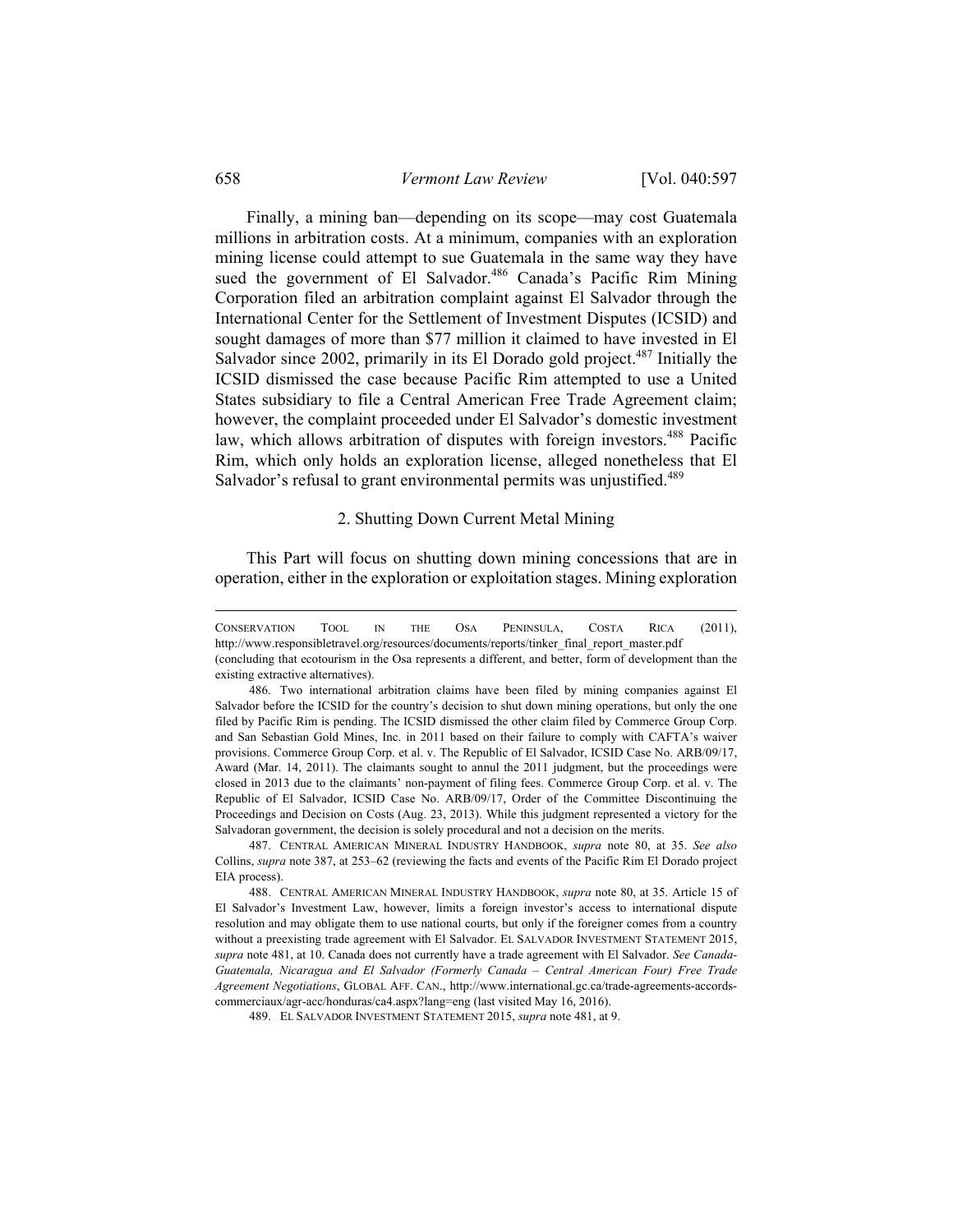can take years and usually involves significant investment.<sup>490</sup> Exploring minerals, for example, requires companies to acquire surface property rights and to drill with expensive equipment.<sup>491</sup> Once the mine is in full operation, the investment is even greater because it requires, among other expenses, purchasing expensive equipment, building infrastructure, and hiring employees. Mining companies that must shut down existing mining operations undoubtedly face significant investment losses. Companies may claim lost revenue from unmined minerals. Therefore, this Part explores whether these companies may seek an expropriation claim in an international arbitration. If so, the next issue is how to determine just compensation under these circumstances.

International arbitration claims against developing nations threaten the adoption of more sustainable mining policies. According to a recent report by the Institute for Policy Studies, of the 169 cases pending at the ICSID, 60 involved mining or hydrocarbons extraction and half of these disputes arose in Latin America.492 This Part proposes how Guatemala could carefully proceed to ban current mining operations while minimizing investor liability. To draw lessons for Guatemala, this Part examines both Guatemala's investor rights regime and the expropriation claims pending before international tribunals against El Salvador and Costa Rica. Finally, this Part recommends how Guatemala's existing environmental regime could ban current mining projects while reducing the specter of mining company compensation.

## a. Guatemala's Investor Rights Regime

Guatemala's regime protecting FDI assets and interests, as well as the resolution of disputes involving FDI claims, is quite favorable toward foreign investors. In 1998, Guatemala adopted the Foreign Investment Law, which eliminated trade-related investment restrictions to ensure that it was compliant with the World Trade Organization (WTO) obligations under the Agreement on Trade Related Investment Measures (TRIMS).<sup>493</sup> Guatemala is also a party to 11 free trade agreements (FTAs), including the CAFTA-

 <sup>490.</sup> For example, Pacific Rim in El Salvador alleges that its investment had been \$77 million over a period of about six years between 2002 and 2008. *See* Collins, *supra* note 387, at 260.

<sup>491</sup>*. Id.* at 252.

 <sup>492.</sup> SARAH ANDERSON & MANUEL PÉREZ-ROCHA, INST. FOR POLICY STUDIES, EXTRAYENDO GANANCIAS EN TRIBUNALES INTERNACIONALES 1 (2013), http://www.ips-dc.org/wpcontent/uploads/2013/05/Mining-for-Profits-2013-SPANISH.pdf.

 <sup>493.</sup> Ley de Inversión Extranjera, Decreto Número 9-98 (1998) (Guat.), http://old.congreso.gob.gt/archivos/decretos/1998/gtdcx09-1998.pdf.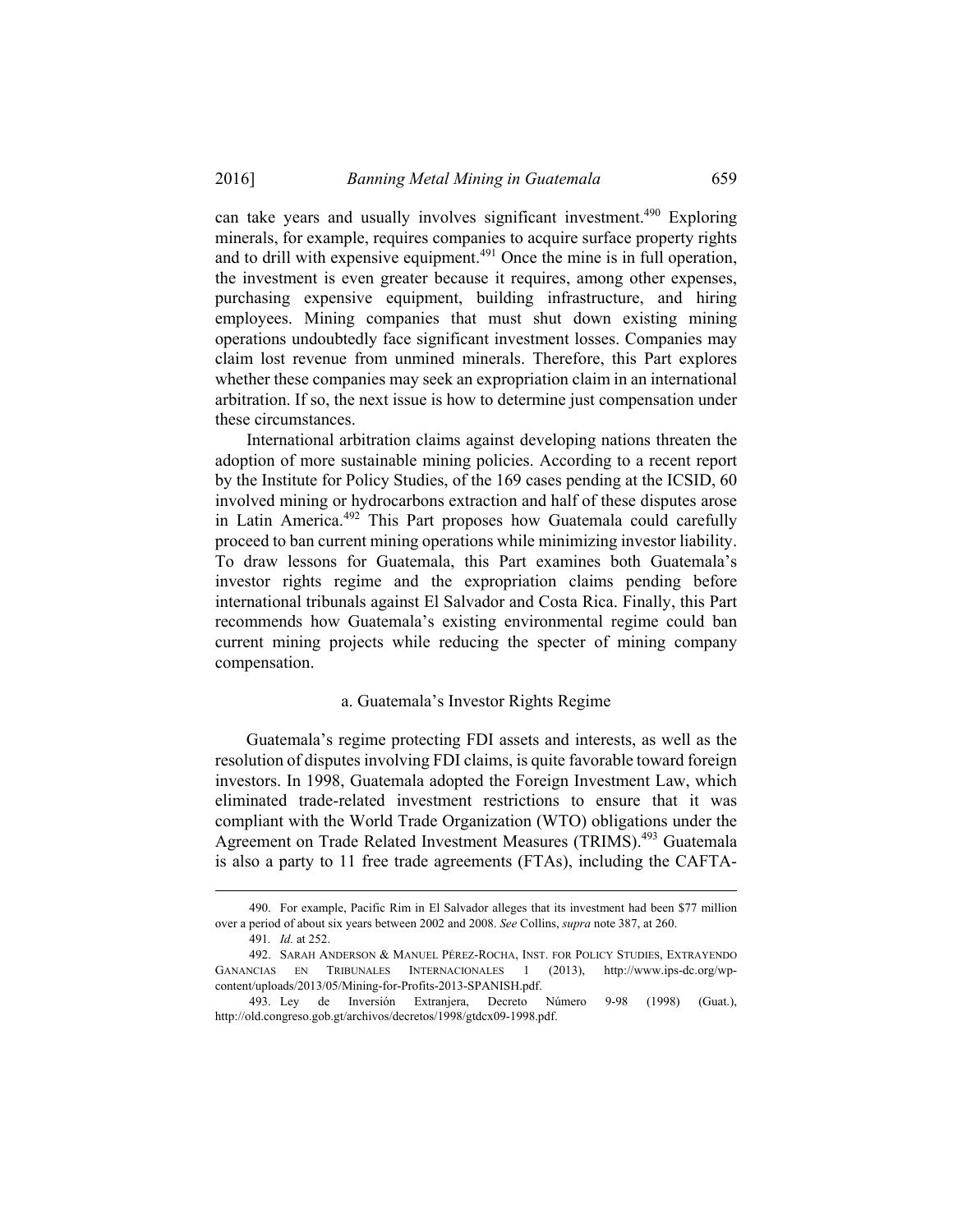DR, which covers the Central American region, the Dominican Republic, and the United States.494 Guatemala also has 15 bilateral investment treaties (BITs) in force.<sup>495</sup> The country does not, however, have either an FTA or a BIT with Canada.<sup>496</sup> Collectively, these instruments have created a number of important substantive and procedural foreign investor rights. Foreign investor rights include the right to establish, acquire, and operate an investment in Guatemala on par with local investors, and the right to receive fair market value for property in the case of expropriation.<sup>497</sup>

Under Guatemala's Foreign Investment Law and a number of international agreements, foreign investors have the right to resolve disputes against the country in an international arbitration process.<sup>498</sup> For example, CAFTA-DR's Chapter 10 contemplates resolution of investor suits against a state through the World Bank's ICSID or the United Nations Commission on International Trade Law (UNCITRAL).499 Guatemala's Arbitration Law of 1995 uses UNCITRAL's Model Law as the basis for its rules on international arbitration.500 The Convention on the Recognition and Enforcement of Foreign Arbitral Awards—to which Guatemala is a signatory—enforces foreign arbitral awards.<sup>501</sup> In addition, Guatemala is a party to the Inter-American Convention on International Commercial Arbitration (the Panama Convention). $502$ 

497. *List of Guatemala's International Investment Agreements*, *supra* note 495.

 498. David A. Gantz, *Settlement of Disputes Under the Central America-Dominican Republic-United States Free Trade Agreement*, 30 B.C. INT'L & COMP. L. REV. 331, 374 (2007).

499*. Id.* at 368.

 <sup>494</sup>*. See List of Guatemala's International Investment Agreements*, UNITED NATIONS CONF. ON TRADE & DEV., http://investmentpolicyhub.unctad.org/IIA/CountryOtherIias/86#iiaInnerMenu (last visited May 16, 2015).

<sup>495</sup>*. See id.* (listing Guatemala's bilateral investment treaties).

 <sup>496.</sup> In 1998, Canada, Guatemala, Honduras, El Salvador, and Nicaragua entered into a Memorandum of Understanding on Trade and Investment to work toward adopting a regional trade agreement. *See* Memorandum of Understanding on Trade and Investment (MOUTI) (Mar. 18, 1998), http://investmentpolicyhub.unctad.org/Download/TreatyFile/2478. To date, however, this has not happened.

 <sup>500.</sup> Ley de Arbitraje, Decreto Número 67-95 (Oct. 3, 1995) (Guat.), http://old.congreso.gob.gt/archivos/decretos/1995/gtdcx67-1995.pdf; Iniciativa que Dispone Aprobar Reformas al Decreto Número 67-95 del Congreso de la Repúublica, Ley de Arbitraje, Número de Registro 4802 (Jan. 30, 2014) (Guat.), http://www.congreso.gob.gt/manager/images/3A8FC4D1-11BB-34AA-D283-1C7E8DDC29F3.pdf.

 <sup>501.</sup> Convention on the Recognition and Enforcement of Foreign Arbitral Awards of 1958, June 7, 1958, 21 U.S.T. 2517, 330 U.N.T.S. 3; *List of Contracting States,* N.Y. ARB. CONVENTION, http://www.newyorkconvention.org/list+of+contracting+states (last visited May 16, 2016).

 <sup>502.</sup> Inter-American Convention on International Commercial Arbitration, Jan. 30, 1975, O.A.S.T.S. No. 42, 1989.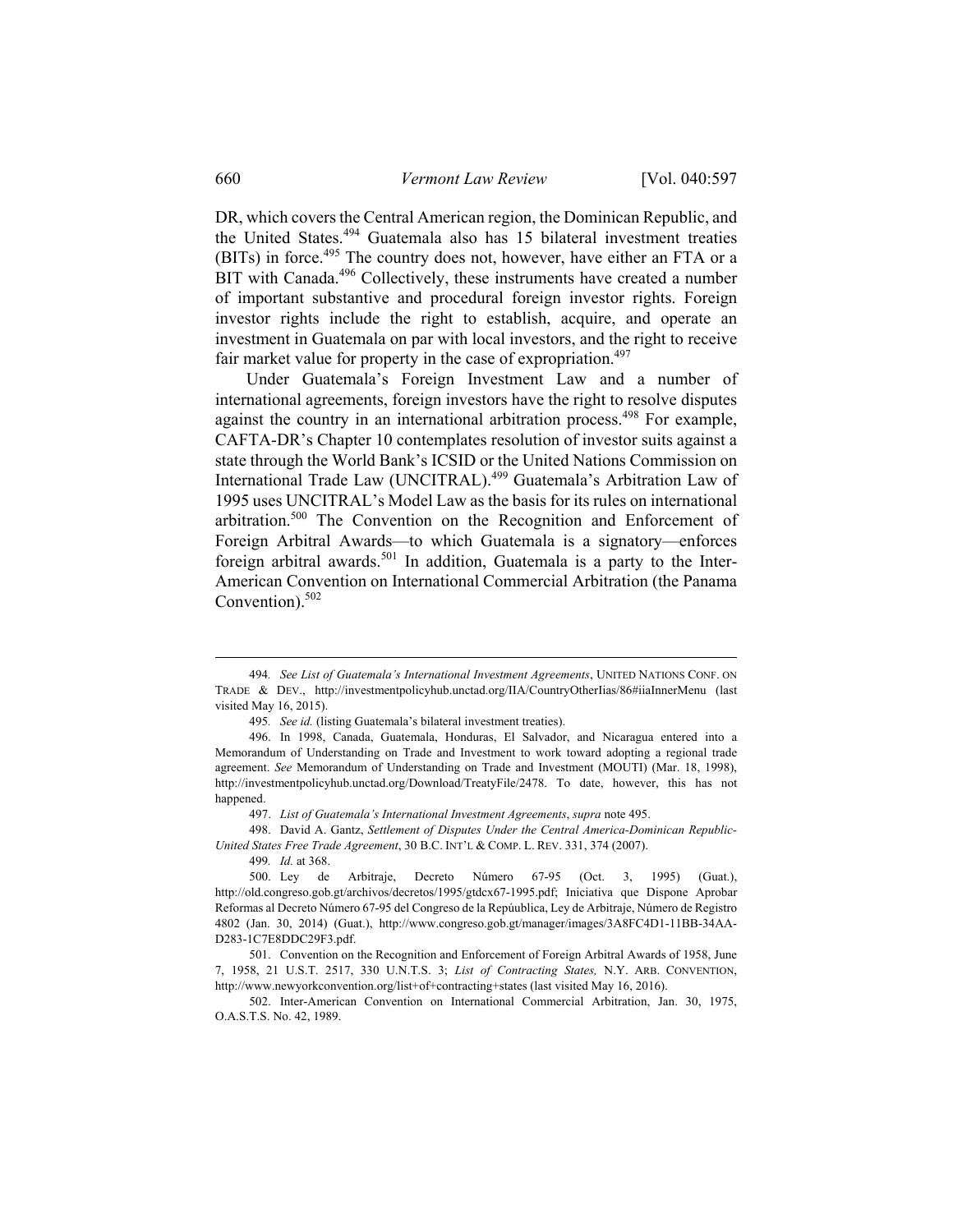Guatemala's liberalizing trend in trade and investment law, however, still recognizes the State's important role in protecting human, animal, and plant health. Some of Guatemala's international trade or investment agreements contain, for example, environmental provisions that require Guatemala to ensure that investors do not undermine preexisting environmental obligations through development.<sup>503</sup> CAFTA-DR is the most important example of this type of regime. For example, its preamble instructs parties to "implement th[e] Agreement in a manner consistent with environmental protection and conservation, promote sustainable development and strengthen their cooperation on environmental matters."<sup>504</sup> CAFTA-DR's Chapter 17 also promotes environmental protections as part of trade and investment.505 Article 17.2.2 recognizes that "it is inappropriate to encourage trade or investment by weakening or reducing the protections afforded in environmental laws."506 In addition, Article 17.3.1 creates an obligation on each Party to "ensure that judicial, quasi-judicial, or administrative proceedings, in accordance with its law, are available to sanction or remedy violation of its environmental laws."<sup>507</sup> Article 17.13.1 defines environmental law as "any statute or regulation . . . or provision . . . the primary purpose of which is the protection of the environment, or the prevention of a danger to human, animal, or plant life or health."508 It does not, however, include "any statute, regulation, or provision thereof, the primary purpose of which is managing the commercial harvest or exploitation  $\ldots$  of natural resources."<sup>509</sup> Thus, foreign investors must accept the regulatory regime in which they invest and include this factor into their economic assessment of the investment project.<sup>510</sup>

508. CAFTA-DR, *supra* note 504, at art. 17.13.1.

509*. Id.* This definitional limitation opens up ambiguities and tensions around what "primary purpose" means—whether the primary purpose of a law is commercial regulation or environmental protection. Wang, *supra* note 508, at 277–80. In Guatemala's case, however, if the mines are shut down not to continue operations by the government but to repair and prevent further environmental damage, this should not be an issue.

510*.* Thomas Waelde & Abba Kolo, *Environmental Regulation, Investment Protection and 'Regulatory Taking' in International Law*, 50 INT'L & COMP. L.Q. 811, 819 (2001).

 <sup>503.</sup> Dominican Republic-Central America-United States Free Trade Agreement pmbl., Aug. 5, 2004 [hereinafter CAFTA-DR], http://www.sice.oas.org/trade/cafta/caftadr\_e/CAFTADRinpdf\_e.asp.

 <sup>504.</sup> *Id.*

<sup>505</sup>*. Id.* at art. 17.2.

<sup>506</sup>*. Id.* at art. 17.2.2.

<sup>507</sup>*. Id.* at art. 17.3.1. Chapter 17 also allows citizens to file a submission that asserts that a Party is failing to enforce its environmental laws effectively. *See* Note, Vivian H.W. Wang, *Investor Protection or Environmental Protection? "Green" Development Under CAFTA*, 32 COLUM. J. ENVTL. L. 251, 272 (2007) (discussing the Chapter 17 enforcement provisions).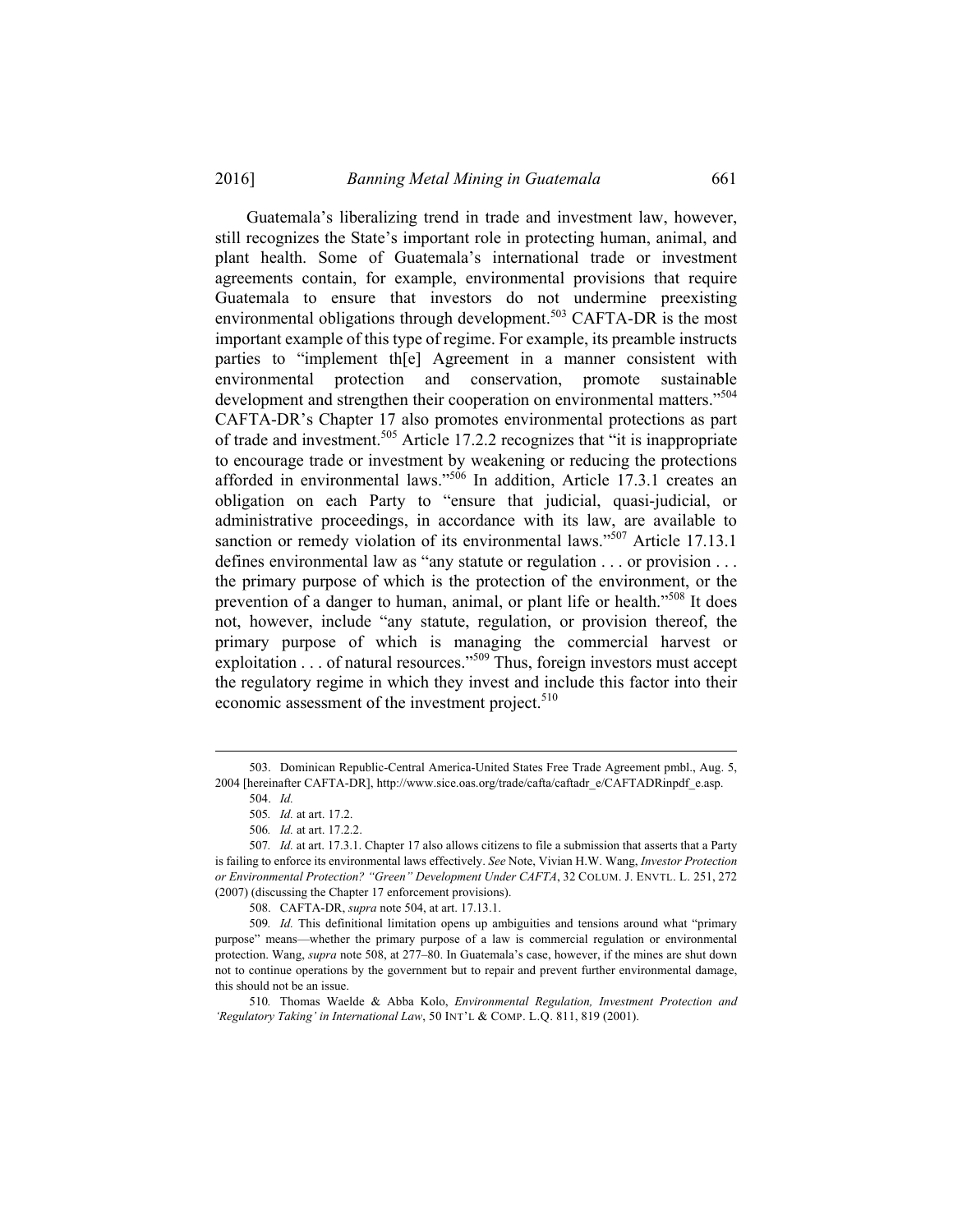## b. Closure of the Mines and Claims of Expropriation: El Salvador and Costa Rica as Precursors

Guatemala has a poor record with international arbitration claims with losses in the millions of dollars.<sup>511</sup> Guatemala should be concerned about liability from investor lawsuits were it to decide to shut down current mining projects. Guatemala, however, would not be alone. Two other Central American countries—El Salvador and Costa Rica—have opted to shut down ongoing mining operations in their respective countries.<sup>512</sup>

El Salvador's moratorium on mining affected Pacific Rim's exploration license; the company's shares dropped 30% following the moratorium.<sup>513</sup> In 2013, Pacific Rim sold its shares to OceanaGold, an Australian mining company.514 By then, Pacific Rim had already filed an arbitration complaint with ICSID, alleging damages of over \$300 million.<sup>515</sup> Pacific Rim contends, in a pending complaint, that it relied on El Salvador's assurances that a mining license could be obtained for the property.<sup>516</sup> In 2004, Pacific Rim submitted the initial environmental permit application to El Salvador's environmental protection agency.<sup>517</sup> But the application became embroiled in significant social unrest arising from opposition to the mine based on environmental concerns.<sup>518</sup>

Despite strong and growing opposition to the mine, and an environmental impact report that questioned Pacific Rim's own EIA,<sup>519</sup> El Salvador's environmental protection agency granted preliminary approval for a mining permit for Pacific Rim to operate the El Dorado mine in the neighboring Cabanas province in 2006.<sup>520</sup> This approval depended on a final EIA report that responded to concerns raised by the agency and community

- 514. Dawson, *supra* note 467, at 85.
- 515*. Id.*
- 516. Collins, *supra* note 387, at 253.
- 517*. Id.* at 256–62.
- 518*. Id.*

520*. Id.* at 257.

 <sup>511.</sup> For example, in the last decade alone, Guatemala has lost two important investment disputes involving American businesses filed in 2007 and 2010. The 2010 claim, which involved an allegation of expropriation based on Guatemala's regulation of electricity rates, resulted in an award of \$21 million in damages and \$7.5 million in legal expenses against the government of Guatemala. The appeal for this award is still pending. GUATEMALA INVESTMENT STATEMENT 2015, *supra* note 433, at 9-10.

 <sup>512.</sup> Dawson, *supra* note 467, at 85; Collins, *supra* note 387, at 245.

 <sup>513.</sup> Collins, *supra* note 387, at 245.

 <sup>519.</sup> The report, funded by Oxfam, the Anglican Church, and several other organizations, solicited Robert Moran of Michael-Moran Associates to assess Pacific Rim's EIA. The Moran report expressed many concerns, including the impact of the mining activity on the Rio Lempa, mining explosions that damaged homes and caused landslides, and mining trucks that restricted highway access. *Id.* at 256.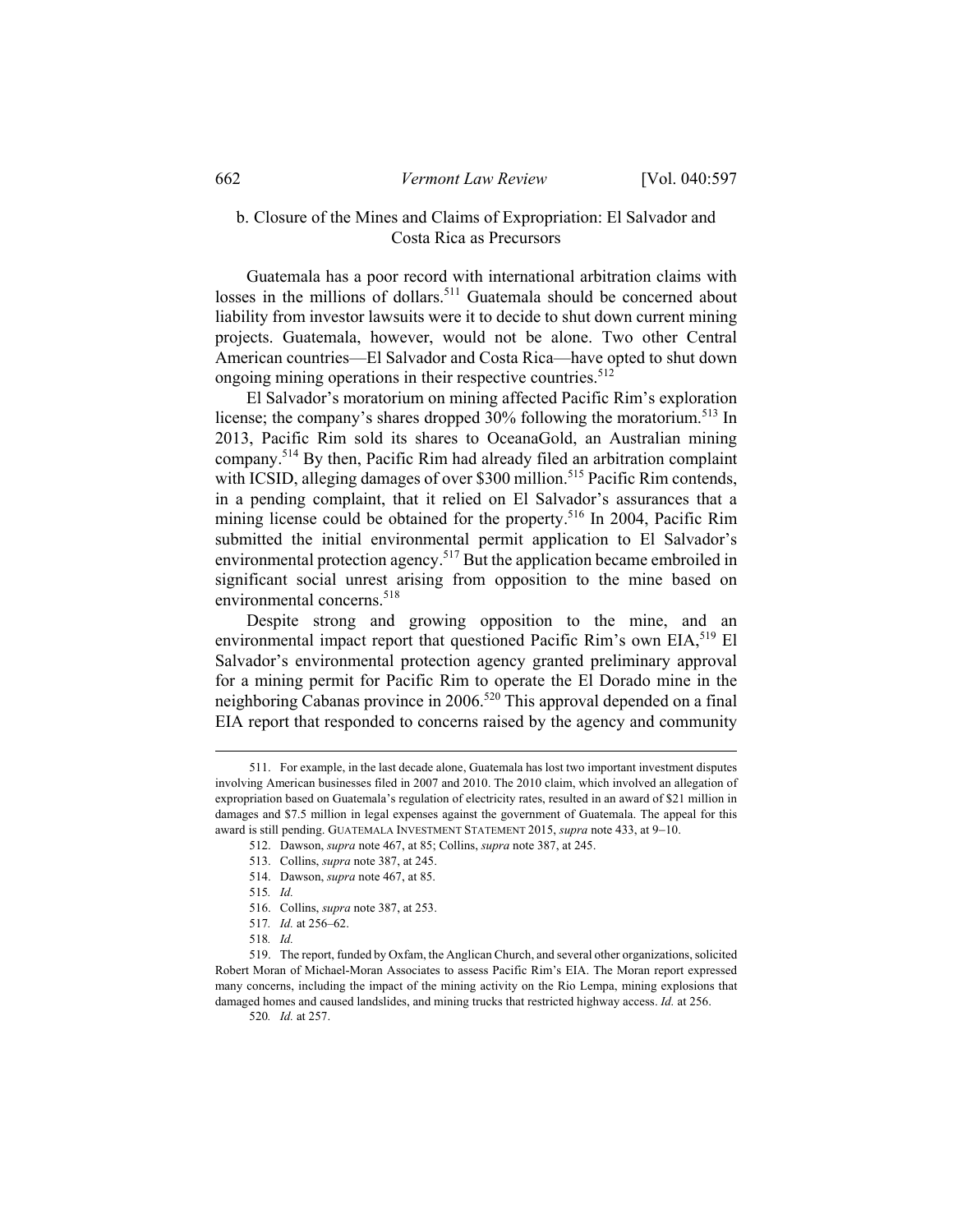groups.<sup>521</sup> According to Salvadoran law, the agency had 2–4 months to either deny or accept Pacific Rim's mining license application; however, this never happened.<sup>522</sup> Instead, ongoing protests and unrest led then-President Saca to order the agency not to issue any new mining permits in 2006, a moratorium that continues today.<sup>523</sup> Ultimately, Pacific Rim suspended all of its mining operations in 2008, and blamed its financial demise on the 2009 presidential elections, during which candidates targeted the mining project to gain votes.<sup>524</sup>

For its part, in a domestic judicial proceeding, Costa Rica shut down San Carlos's Crucitas mine.<sup>525</sup> In 2010, Infinito Gold lost its mining concession when a Costa Rican judge found irregularities and environmental harms resulting from the operation of the mine, including illegal deforestation.<sup>526</sup> Then, in 2011, the Supreme Court of Costa Rica permanently annulled the concession and applied Costa Rica's new ban on surface or open-pit mining to this mining project.<sup>527</sup> As a result, Infinito Gold alleged that it lost \$93.9 million directly and another \$1 billion in potential future profit in a complaint filed with ICSID.<sup>528</sup>

There are important lessons for Guatemala from the experiences of these two countries. In El Salvador, the normal legal process for considering whether to grant an exploration license was not followed. Rather, these processes were interrupted by social unrest such that the country's environmental protection agency never issued a final decision on whether to grant the mining concession. These disruptions to the process should not, however, minimize the significant environmental problems that the mine posed for El Salvador. The mine would draw water from El Salvador's Lempa River.<sup>529</sup> The Lempa is El Salvador's largest river and one of the few remaining uncontaminated sources of water in the country on which more than three million Salvadorans rely each day for drinking, farming, fishing, supporting livestock, and hydroelectric power.<sup>530</sup> The El Dorado mine is a

530. *Id.*

 <sup>521</sup>*. Id.*

<sup>522</sup>*. Id.* at 258.

<sup>523</sup>*. Id.* at 259.

<sup>524</sup>*. Id.* Ironically, President Saca was from the conservative ARENA party, which had supported laws and practices that opened the country to mining in the first place.

 <sup>525.</sup> Dawson, *supra* note 467, at 84–85.

 <sup>526.</sup> ANDERSON & PÉREZ-ROCHA, *supra* note 493, at 16.

<sup>527</sup>*. Id.*

<sup>528</sup>*. Id.*

 <sup>529.</sup> Emily Achtenberg, *Resistance to Mining in El Salvador: A Battle for Water, Life, and National Sovereignty*, REVISTA, Winter 2014, at 62, http://revista.drclas.harvard.edu/book/resistancemining-el-salvador.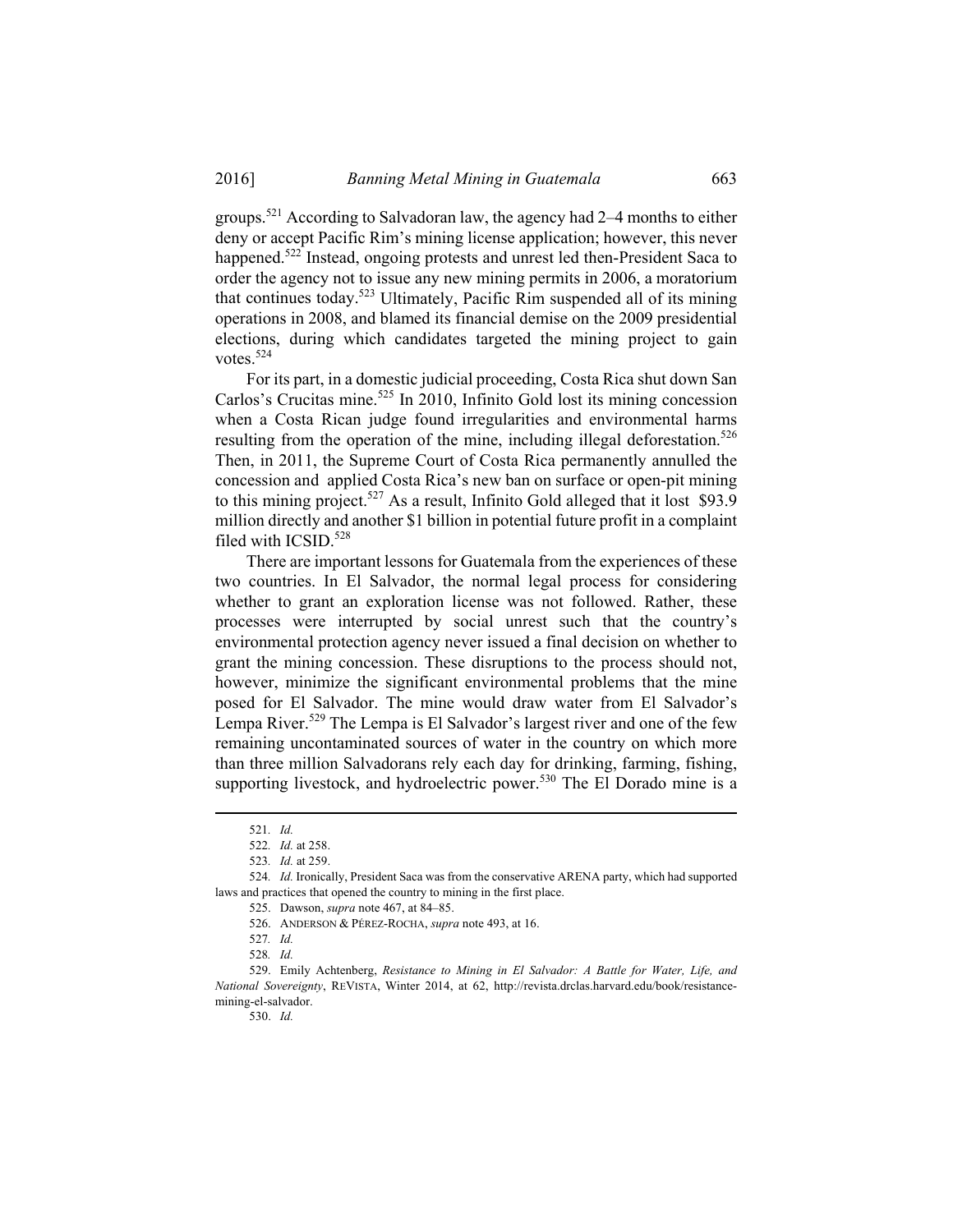significant threat to rural economies and local drinking water supplies because it is likely to deplete and contaminate water through a waterintensive cyanide ore process.<sup>531</sup>

The ICSID may dismiss the Pacific Rim claim if it does not recognize OceanaGold's status as an American company.532 However, if the case proceeds, the procedural irregularities expose El Salvador to potential liability. Given the highly technical nature of EIAs in mining projects, the arbitration tribunal will not conduct its own EIA but will either defer to the technical environmental findings of the Salvadoran government or actually examine the validity of those findings.<sup>533</sup> Yet, El Salvador likely lacks official domestic documentation of the negative environmental impacts from the Pacific Rim to the Lempa River. Its environmental protection agency never even made a final determination regarding the mining license's EIA. This allows Pacific Rim to frame its complaint not against El Salvador's environmental regulations of mining projects per se but rather against El Salvador's inconsistent and unexpected implementation of its own environmental regime.<sup>534</sup> Unfortunately, during the arbitration process, El Salvador's weak environmental regime is likely to be on trial rather than the merits of the country's environmental objections to the mine.<sup>535</sup>

Because Costa Rica's case is distinguishable from El Salvador's, Costa Rica may be in a better legal situation. In Costa Rica, documented environmental violations substantiated the domestic judicial shutdown of the Crucitas mine.536 As explained in Part III.B.2.c below, a nation that follows

 <sup>531</sup>*. Id.*

 <sup>532.</sup> Damien Kingsbury, *Australian Mining is Poisoning El Salvador. It Could Soon Send It Broke, Too,* GUARDIAN (Oct. 2, 2014), http://www.theguardian.com/commentisfree/2014/oct/03/australian-mining-is-poisoning-el-salvador-itcould-soon-send-it-broke-too.

 <sup>533.</sup> Christina L. Beharry & Melinda E. Kuritzky, *Going Green: Managing the Environment Through International Investment Arbitration*, 30 AM. U. INT'L L. REV. 383, 411 (2015) ("Some awards suggest that tribunals prefer deferring to the State's scientific findings and their analysis focuses on the scientific process that regulators follow. In other cases, tribunals have opted to evaluate the soundness of the scientific findings.").

<sup>534</sup>*. See* Waelde & Kolo, *supra* note 511, at 819 (arguing that investors complain not about a highly regulated environmental regime that is applied evenly and consistently but about unpredictable shifts in implementation).

 <sup>535.</sup> Subjecting developing nations to investor liability based on their weaknesses or corruption is another significant flaw of the international investor legal regime. Investors rely on these weaknesses to their economic advantage in ways that harm the people of nations with weak democracies. This Article does not attempt to resolve this flaw; rather, it merely makes recommendations for Guatemala to comply with its obligations to protect the environment.

 <sup>536.</sup> *Court Shuts Down Crucitas Gold Mine, Citing Environmental Harm*, INTER-AM. ASS'N FOR ENVTL. DEF., http://www.aida-americas.org/our-work/freshwater-preservation/court-shuts-downcrucitas-gold-mine-citing-environmental-harm (last visited Apr. 25, 2016).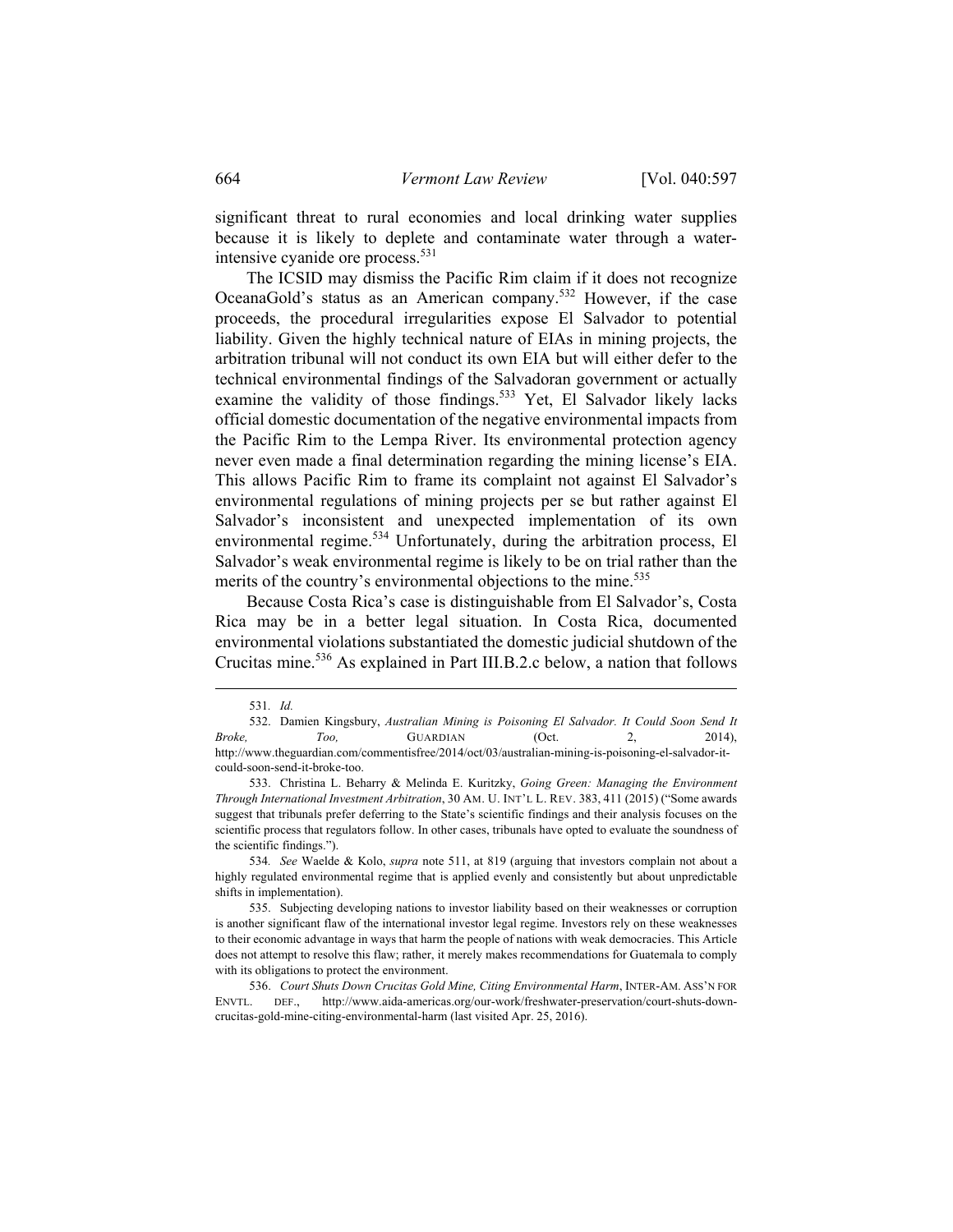due process to implement its domestic environmental regime in a nondiscriminatory fashion should not face liability for its decision. The retroactive surface mining ban could result in liability for Costa Rica. The mining company could assert unfairness arising from a change in the country's legal regime that invalidated their reliance on the existing law at the time of the investment. Yet Costa Rica is not necessarily bound to a fixed environmental regime if it can establish changed circumstances and new information that merit a different approach.<sup>537</sup> In such cases, the arbitration tribunal is likely to consider the investor's reasonable expectations, including whether the reforms in the law constituted a reasonable foreseeable risk.<sup>538</sup>

c. Defending Against International Arbitration Liability

Across the globe, governments are asserting domestic environmental regimes to stall or stop development projects involving foreign investors.<sup>539</sup> In turn, this trend has fueled a new generation of complaints in arbitration tribunals like the complaints against Costa Rica and El Salvador.<sup>540</sup> This Part examines how Guatemala can best defend itself against a claim of expropriation were the country to shut down a current mining project.<sup>541</sup>

Guatemala would likely defend itself against an expropriation claim based on shutting down a currently-operating mine by claiming that either the company's exploitation license was never valid because the company

 <sup>537</sup>*. See, e.g.*, Anna Cederstav, *Costa Rica Bans Open-Pit Metal Mining*, EARTHJUSTICE (Nov. 23, 2010), http://earthjustice.org/blog/2010-november/costa-rica-bans-open-pit-metal-mining (explaining that the Costa Rican government banned open pit mining in 2010).

<sup>538</sup>*. See, e.g.*, Jill Replogle, *Canadian Mining Company Reorganizes to Seek Damages from Costa Rica*, TICO TIMES, http://www.ticotimes.net/2016/01/21/canadian-mining-company-reorganizesseek-damages-costa-rica (last visited May 16, 2016) (outlining the arbitration claims by a Canadian mining company against Costa Rica).

<sup>539</sup>*. See, e.g.*, Cederstav, *supra* note 538 (explaining that the Costa Rican government banned open-pit mining in 2010).

<sup>540</sup>*. See* Waelde & Kolo, *supra* note 511, at 838–39 (documenting arbitration complaints based on denial of permits to operate landfills, prohibiting the manufacture of toxic chemicals, refusing to grant a license for water extraction, disallowing mining activities, tackling claims of environmental harms from oil extraction, and halting tourist development projects in ecologically-sensitive locations). *See also* Rahim Mollo & Justin Jacinto, *Environmental and Health Regulation: Assessing Liability Under Investment Treaties*, 29 BERKELEY J. INT'L L. 1, 2 (2011).

 <sup>541.</sup> There are also a number of procedural and technical defenses that Guatemala could raise against expropriation claims. These include, for example, lack of jurisdiction under CAFTA-DR. For example, El Salvador successfully defended against another mining claim, this time by Commerce Group Corp. and San Sebastian Gold Mines, Inc., American mining companies, because those companies did not comply with CAFTA-DR's waiver provision and therefore ICSID did not have jurisdiction over the complaint. Commerce Group Corp et al. v. The Republic of El Salvador, Award, ICSID Case No. ARB/09/17 (Mar.14, 2011). An analysis of these types of defenses is beyond the scope of this Article.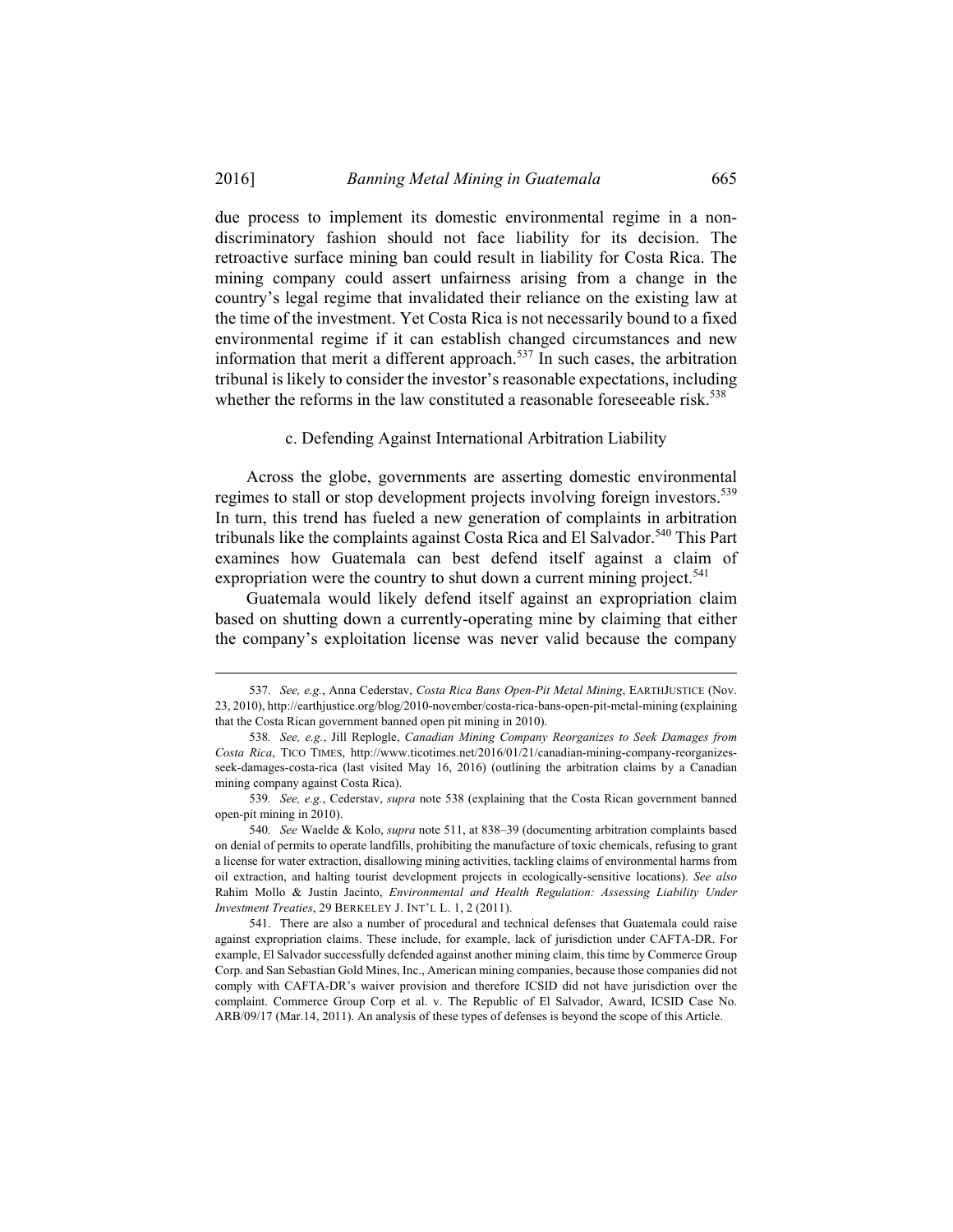failed to secure an EIA, or by claiming that it revoked the exploitation license because the company violated Article 51 of the Mining Law.542 Ideally, the EIA guarantees that the project will not contaminate the environment and will ensure ecological equilibrium.<sup>543</sup> Article 51 of the Mining Law governs the causes for suspension of mining operations, which include "when risks or imminent danger to the life of persons or property" exist.<sup>544</sup> The primary purpose of both the EIA requirement and Article 51 is to protect the environment or prevent danger to human, animal, or plant life or health—a purpose that falls squarely within the environmental requirements of investment treaties, including the CAFTA-DR.<sup>545</sup> Thus, if Guatemala follows both the substantive and procedural requirements of the EIA requirement and of Article 51 respectively, Guatemala should have a strong defense against investors' expropriation claims. In fact, some scholars have even suggested that an investment made in violation of a host state's environmental regulation falls outside the protection of CAFTA-DR, depending on the nature and gravity of the violation.<sup>546</sup> This argument, however, remains largely untested.

Guatemala's more likely defense, therefore, is that the ban is legitimate and proportionate to the need asserted—that is to say, necessary to achieve a public purpose.<sup>547</sup> Guatemala will also want to assert that the measure does not merit compensation because it constitutes a legitimate exercise of preexisting regulatory norms that bind investors.548 Important precedents in comparative domestic legal systems limit expropriation claims by a state's application of preexisting regulatory requirements, so long as the state notified companies and followed due process.<sup>549</sup> Until recently, this regulatory-takings exemption to expropriation had not been part of the international investment regime.550 International investment law does not

 <sup>542.</sup> Mining Law, *supra* note 64, at art. 51.

 <sup>543.</sup> MARN GOVERNMENTAL DECREE, supra note 243, at pmbl.

 <sup>544.</sup> Mining Law, *supra* note 64, at art. 51(a).

<sup>545</sup>*. Id.*

 <sup>546.</sup> Beharry & Kuritzky, *supra* note 534, at 397.

<sup>547</sup>*. Id.* For a discussion of the necessity/proportionality standard, see also Waelde & Kolo, *supra*  note 511, at 827–35; Markus Wagner, *Regulatory Space in International Trade Law and International Investment Law*, 36 U. PA. J. INT'L L. 1, 36, 47–50 (2014).

<sup>548</sup>*.* Mollo & Jacinto, *supra* note 541, at 16.

<sup>549</sup>*. See generally* Rachelle Alterman, *The U.S. Regulatory Takings Debate Through an International Lens*, 42/43 URB. L. 331 (2011) (providing a comparative analysis of regulatory takings jurisprudence in several countries); Harvey M. Jacobs, *An Alternate Perspective on United States-European Property Rights and Land Use Planning: Differences Without Any Substance*, 61 PLANNING & ENVTL. L. 3, 3–4 (2009).

<sup>550</sup>*. See* Matthew C. Porterfield, *International Expropriation Rules and Federalism*, 23 STAN. ENVTL. L.J. 3, 35–62 (2004) (providing a history of expropriation provisions).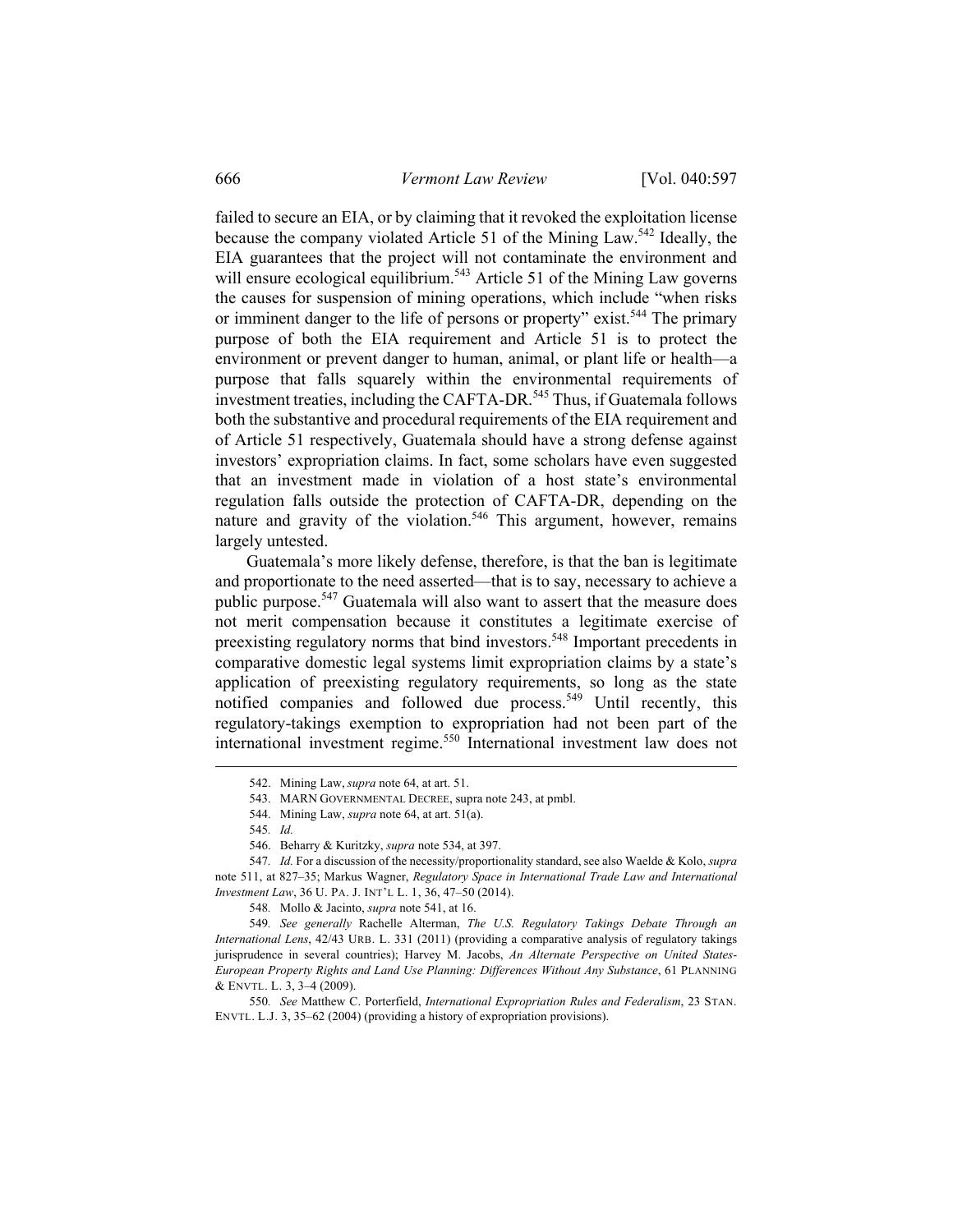prohibit all expropriations per se; rather, it draws no distinction between compensable takings (i.e., those that lack a legitimate public purpose) and non-compensable regulatory measures (i.e., those that serve a legitimate public purpose).<sup>551</sup>

Fortunately, this legal landscape is changing as investment and trade agreements incorporate provisions that explicitly recognize the need to balance the individual rights of investors with the regulatory needs of societies to protect health and the environment.<sup>552</sup> Indeed, some of these trade agreements, like CAFTA-DR, have limited expropriation claims arising from nondiscriminatory regulatory actions that protect legitimate public welfare objectives, such as safeguarding the environment.553 In negotiating CAFTA-DR, the participating countries proactively addressed dangers posed by an overly broad definition of expropriation by including an Annex imposing certain limitations on arbitral tribunals' discretion in construing expropriation provisions too broadly.<sup>554</sup> Specifically, the Annex establishes a presumption that "nondiscriminatory regulatory actions by a Party [intended] to protect legitimate public welfare objectives, such as . . . the environment, do not constitute indirect expropriations."<sup>555</sup> Only in "rare circumstances" is this presumption rebuttable.<sup>556</sup>

For Guatemala to assert this type of regulatory exemption (i.e., a noncompensable taking), it needs to be able to officially document the environmental and social harms that justify the measure.<sup>557</sup> This will require sound scientific evidence.<sup>558</sup> Admittedly, under the existing status quo, this

 <sup>551.</sup> Julian Arato, *Corporations as Lawmakers*, 56 HARV. INT'L L.J. 229, 264 (2015) ("Tribunals that have introduced standards of review like 'proportionality' and 'the margin of appreciation' have varied wildly . . . ."); *see also* Mildred E. Warner, *Regulatory Takings and Free Trade Agreements: Implications for Planners*, 41 URB. L. 427, 427–28 (2009).

<sup>552</sup>*. See* Arato, *supra* note 552, at 263–64. *See also* Wagner, *supra* note 548, at 36, 67–85; Mollo & Jacinto, *supra* note 541, at 17–24; Steven R. Ratner, *Regulatory Takings in Institutional Context: Beyond the Fear of Fragmented International Law,* 101 AM. J. INT'L L. 475 (2008) (explaining how international institutions and actors influence the future of regulatory takings); Marc R. Poirier, *The NAFTA Chapter 11 Expropriation Debate Though the Eyes of a Property Theorist*, 33 ENVTL. L. 851, 852–55 (2003) (examining the global transformation in regulatory takings and the implications for future proceedings).

 <sup>553.</sup> Stephen J. Byrnes, *Balancing Investor Rights and Environmental Protection in Investor-State Dispute Settlement under CAFTA: Lessons from the NAFTA Legitimacy Crisis*, 8 U.C. DAVIS BUS. L.J. 103, 112–16 (2007) (comparing CAFTA expropriation reforms to the broader definition that exists under NAFTA).

<sup>554</sup>*. Id.* at 116.

 <sup>555.</sup> CAFTA-DR, *supra* note 504, at Annex 10-C(4)(b).

<sup>556</sup>*. Id.*

 <sup>557.</sup> Mollo & Jacinto, *supra* note 541, at 25.

 <sup>558.</sup> *Id.* at 25–32.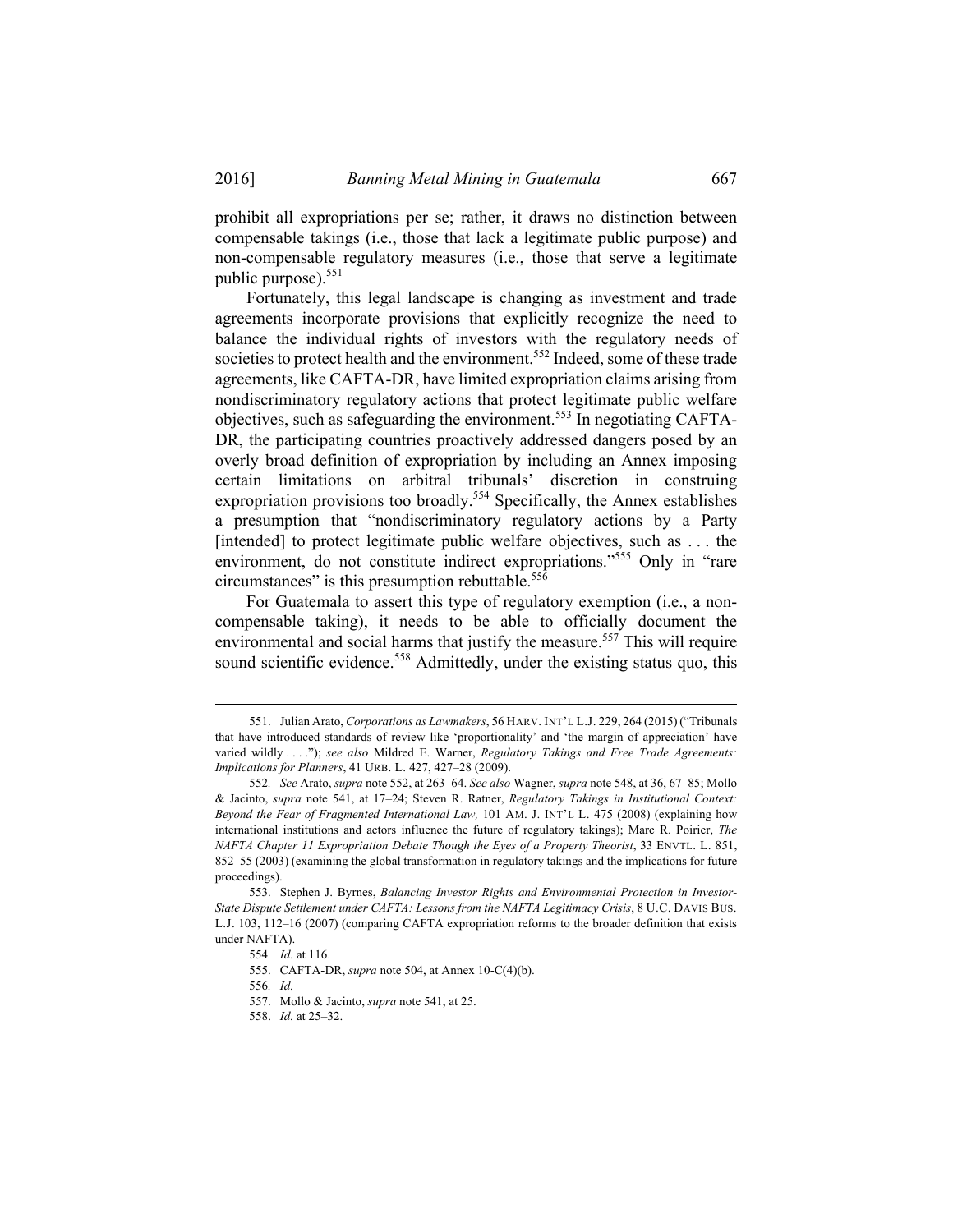would be difficult to provide. Like El Salvador, Guatemala is also vulnerable to having its weak institutional practices—approving mining projects and EIAs despite significant evidence of environmental and social harms weaken the legitimacy of any decision to close a mine. This, however, does not preclude Guatemala from starting to take its job of environmental regulation seriously. Existing laws may be weak but they do impose standards that, if seriously implemented, could yield substantial good faith and a legitimate record with which to substantiate any closure decision's legal justification. This would take time and resources, but it is not impossible. The 2015 EIA regulations are better already and could be the basis for significantly improving the work of MARN when considering new applications for exploitation licenses.

For already-approved mines, Guatemala may still apply Article 51 of the Mining Law to account for new information on adverse impacts to Guatemala's environment. Some information may not have been known prior to the mine's exploitation, and thus would not have been reflected in the company's EIA. $559$  Guatemala may rely on the deficiencies of the mining company's EIA or it may rely on changed environmental expectations, resulting from new information, in order to call for a revised regulatory response.560 However, to do this well, Guatemala must follow the domestic procedures established by law and not act in abrupt, unexpected ways.<sup>561</sup> Guatemalan civil society must persist in filing domestic proceedings to pursue an Article 51 remedy.<sup>562</sup> Further, Guatemala must cease conducting delayed and sham proceedings to stall or deny these claims. This is especially important because Guatemala would have to assert that it acted in accordance with due process.<sup>563</sup> Article 51 calls for administrative proceedings that are subject to judicial review.<sup>564</sup> This process requires due diligence to shut down

 <sup>559.</sup> Mining Law, *supra* note 64, at art. 51.

 <sup>560.</sup> Waelde & Kolo, *supra* note 511, at 824.

<sup>561</sup>*. Id.*; *see also* Wagner, *supra* note 548, at 50 (discussing the standard of legitimate investmentbacked expectation that accounts for changes in the regulatory structure so long as these changes are foreseeable).

 <sup>562.</sup> Guatemalan civil society should also consider utilizing CAFTA-DR's Chapter 17 more in these mining cases, although it must do so only after exhausting local remedies. The Secretariat on Environmental Affairs can provide both political pressure and eventually a scientific record that could strengthen not only Guatemala's domestic process but also any expropriation claim filed in an arbitration tribunal were Guatemala to shut down a mine. To date, this mechanism has been underutilized. Not a single mining dispute in Guatemala has been submitted. *See Registro Público*, SECRETARÍA DE ASUNTOS AMBIENTALES http://www.saa-sem.org/registro (last visited May 16, 2016).

<sup>563</sup>*. Id.*

 <sup>564.</sup> Mining Law, *supra* note 64, at art. 51.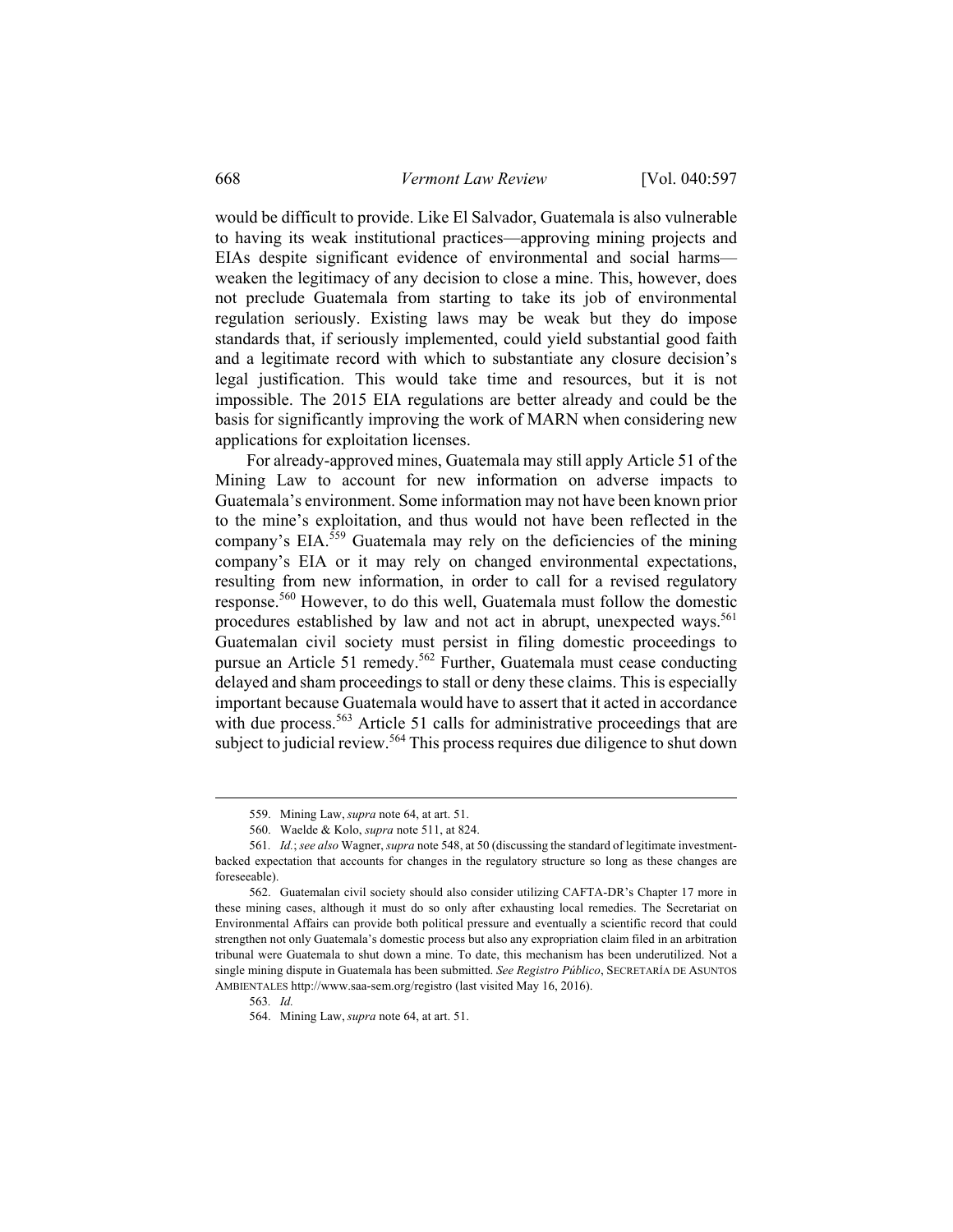existing mining projects that represent an imminent threat to life, property, and the environment.

To determine if a regulation constitutes a disguised protectionist measure that discriminates against foreign investment, a tribunal is likely to examine the motive behind Guatemala's mine closure. Guatemala could not, for example, simply take over the mine or sell it to another company without addressing the environmental concerns that led to the mine's seizure in the first place.<sup>565</sup> The regulatory measures would need to be applied evenly to all metal mining projects and any exemptions would need to be substantiated based on sound scientific evidence.

Even if Guatemala takes all of these measures, an arbitration tribunal may still determine that the environmental regulations constitute an indirect expropriation and could mandate compensation to mining companies.<sup>566</sup> Damages, however, should be more limited than what mining companies currently claim. For example, mining companies should only recover what they have invested to explore the presence of minerals in the country. Damages should not be based on speculative expected profits from exploitation.<sup>567</sup> For exploitation licenses, a mining company's claim to future profits should be reduced by the cost of preexisting environmental obligations.

## **CONCLUSION**

Shortly after the resignation of former President Otto Pérez Molina on September 3, 2015, the Constitutional Court of Guatemala issued two important environmentally-friendly decisions involving the El Escobal mine in San Rafael, Las Flores. The first decision recognized the fundamental human right to water, which requires MARN to closely monitor the effect of the El Escobal mine on the availability and quality of water.<sup>568</sup> Presumably, MARN would close the mine if its operation infringes on the human right to consumption of water.<sup>569</sup> The second decision affirmed that MEM violated

 <sup>565</sup>*. See* Beharry & Kuritzky, *supra* note 534, at 397 (explaining jurisdiction of investment treaty settlement mechanisms). *See also* Waelde & Kolo, *supra* note 511, at 835–37 (discussing how courts disfavor discriminatory regulations aimed at foreign investors).

<sup>566</sup>*. See generally* Wang, *supra* note 508, at 259–63 (discussing indirect expropriation claims in the context of CAFTA-DR and NAFTA).

 <sup>567.</sup> *See* Porterfield, *supra* note 551, at 5–6 (noting that international arbitral tribunals have a broader interpretation of what constitutes an expropriation compared to the American concept of regulatory takings).

<sup>568</sup>*. See supra* notes 303–09 and accompanying text.

<sup>569</sup>*. See supra* notes 301–09 and accompanying text.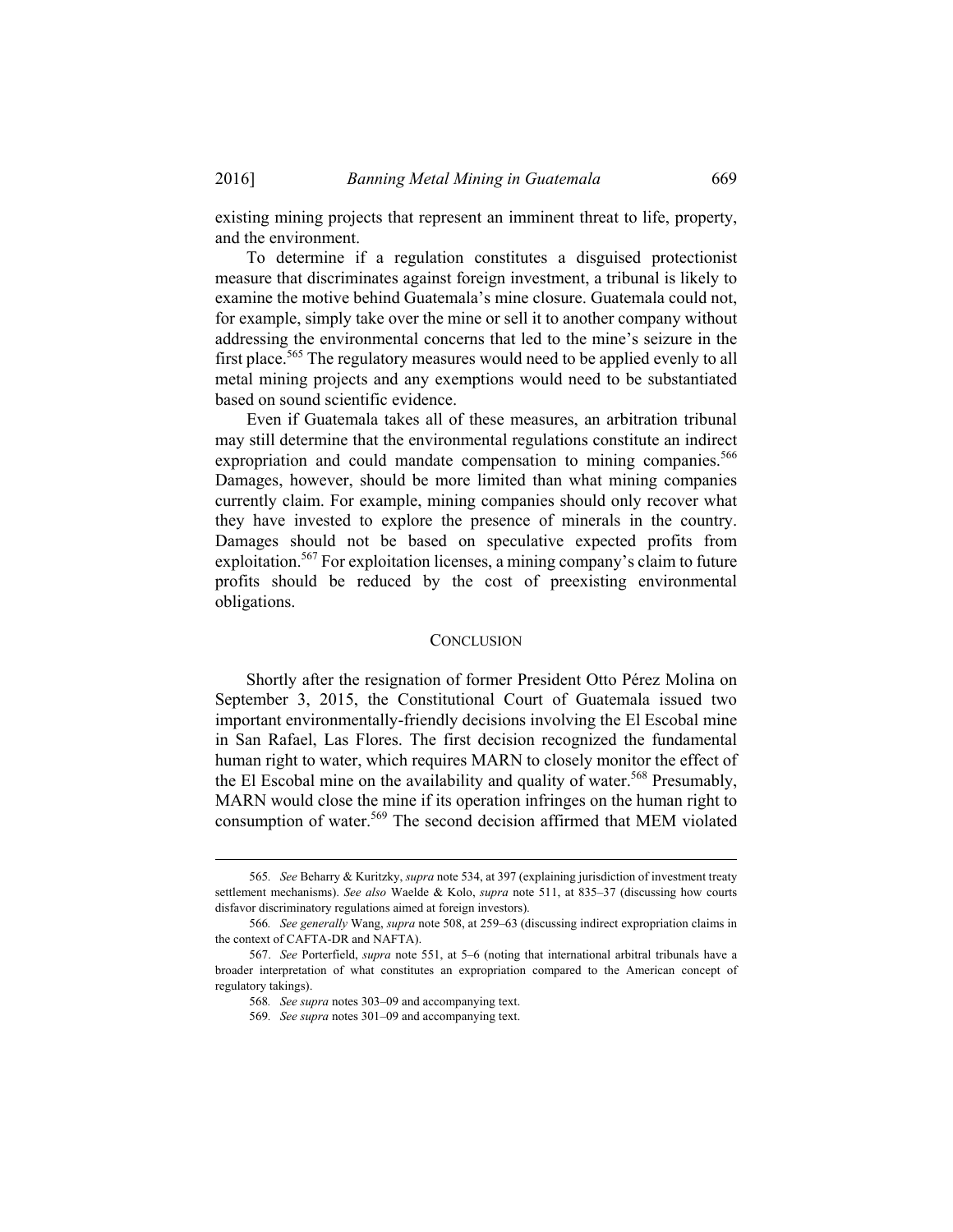due process rights by denying a hearing to hundreds of individuals who filed environmental opposition claims against the mining concession.<sup>570</sup> This second ruling rolled back the entire administrative process to the date of the original opposition filings prior to the mining license concession, and ordered MEM to grant a hearing with regard to the opposition's filings. Presumably, this voids the mining concession, at least according to an interpretation held by CALAS—which filed the claim—and many other environmental groups. But that interpretation is contested in the Guatemalan media. $571$ 

There is uncertainty in either case whether the rulings will lead to a closure of the mine, but it is the closest Guatemala has come to shutting down a mining project based on environmental concerns. Tahoe Resources, the company that owns El Escobal, claims that it is the third largest mine in the world with a deposit of silver, lead, zinc, and gold valued in the billions.<sup>572</sup> Tahoe Resources has also invested millions in the two years the mine has operated.573 Were the mine to be shut down based on these rulings, Guatemala would likely face an international arbitration claim in the millions of dollars. If this happened, the institutional environmental weaknesses that were the basis for the judicial challenges in Guatemalan courts could compromise Guatemala's defense.

This does not mean that the environmental concerns lack merit. Ample evidence documents the significant environmental, health, and other social harms resulting from mining in the country.<sup>574</sup> In June 2015, we visited the El Escobal mine and heard directly from more than 30 residents of several communities around the mine about the depletion and contamination of water sources.<sup>575</sup> But it is not too late for Guatemalan environmental institutions to remedy their weak track record of documenting mining's environmental harms. The Constitutional Court gave MARN not just a mandate, but an opportunity to build a record of how the El Escobal mine is affecting water in the region. When we visited MARN, our sense was that the agency—at least under the interim leadership—wanted a larger role to define the environmental impacts from mining, but it lacked the resources and the

Organized\_LatCrit\_Study\_Space\_Project\_in\_Guatemala.htm.

 <sup>570.</sup> Sentencia de la Corte Constitucional [Constitutional Court], Expediente Número 4617-2013.

 <sup>571.</sup> *See, e.g*., Joel Suncar & Byron Vásquez, *CC Ordena Revisar Oposición a Mina Escobal*, PRENSA LIBRE (Nov. 26, 2015), http://www.prensalibre.com/guatemala/comunitario/cc-ordena-cierre-demina-el-escobal.

 <sup>572.</sup> *Cf. Escobal Mine,* TAHOE RESOURCES, http://www.tahoeresources.com/operations/escobalmine/ (last visited Apr. 25, 2016).

 <sup>573.</sup> *Id.*

<sup>574</sup>*. See supra* Part II.B.

 <sup>575.</sup> *Aldana Co-Organized LatCrit Study Space Project in Guatemala*, MCGEORGE SCH. L. (July 15, 2015), http://mcgeorge.edu/News/Aldana\_Co-